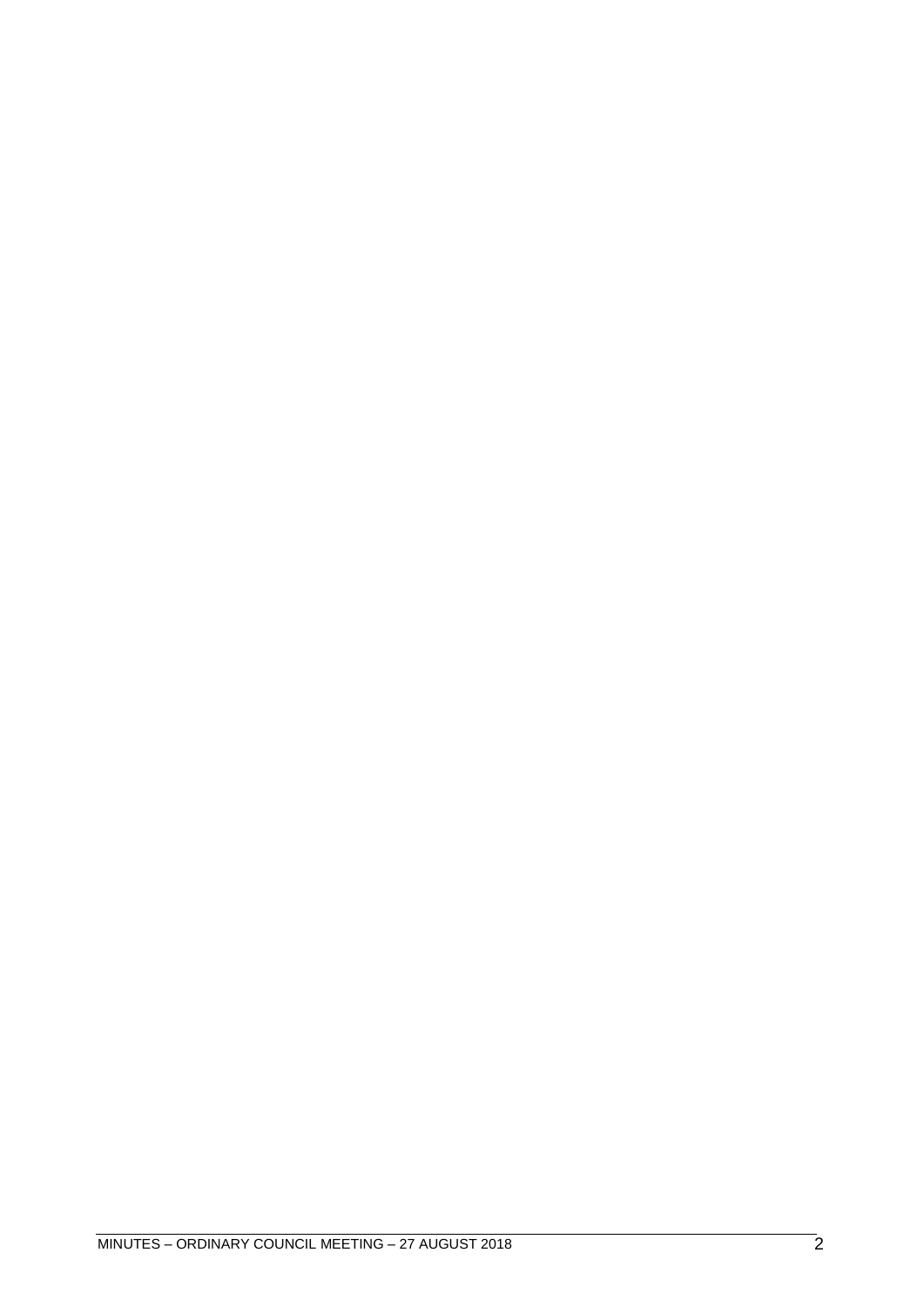# **Table of Contents**

| $\mathbf 1$ .  |     |                                                                           |  |
|----------------|-----|---------------------------------------------------------------------------|--|
|                | 1.1 |                                                                           |  |
|                | 1.2 |                                                                           |  |
|                | 1.3 |                                                                           |  |
|                | 1.4 |                                                                           |  |
|                | 1.5 |                                                                           |  |
|                | 1.6 |                                                                           |  |
|                | 1.7 |                                                                           |  |
|                |     |                                                                           |  |
| 2.             |     |                                                                           |  |
|                | 2.1 |                                                                           |  |
|                | 2.2 |                                                                           |  |
|                | 2.3 |                                                                           |  |
|                | 2.4 |                                                                           |  |
|                | 2.5 |                                                                           |  |
|                |     |                                                                           |  |
| 3.             |     |                                                                           |  |
|                | 3.1 |                                                                           |  |
|                | 3.2 |                                                                           |  |
| $\mathbf{4}$ . |     |                                                                           |  |
|                | 4.1 |                                                                           |  |
|                | 4.2 |                                                                           |  |
|                |     |                                                                           |  |
| 5.             |     |                                                                           |  |
| 6.             |     |                                                                           |  |
|                | 6.1 |                                                                           |  |
|                | 6.2 |                                                                           |  |
|                | 6.3 |                                                                           |  |
|                | 6.4 |                                                                           |  |
| 7.             |     |                                                                           |  |
|                |     |                                                                           |  |
| 8.             |     | ANNOUNCEMENTS BY PRESIDING MEMBER WITHOUT DISCUSSION 14                   |  |
| 9.             |     |                                                                           |  |
|                |     |                                                                           |  |
|                |     | SY099-08/18-Proposed disposal of Lot 13 Redmile Road and Lots 2,3,4,5 and |  |
|                |     |                                                                           |  |
|                |     |                                                                           |  |
|                |     | SY101-08/18 - Review of Dog Exercise Areas and Certain Places Where       |  |
|                |     |                                                                           |  |
|                |     | SY102-08/18 - Application to Operate Commercial Bee Hive -                |  |
|                |     |                                                                           |  |
|                |     |                                                                           |  |
|                |     | SY103-08/18 - Evaluation Report - York's Anzacs Stories Remembering       |  |
|                |     |                                                                           |  |
|                |     | SY104-08/18 - York Arts & Events - Request to Use Mount Brown 57          |  |
|                |     | SY105-08/18 - Minutes of Access and Inclusion Advisory Committee          |  |
|                |     |                                                                           |  |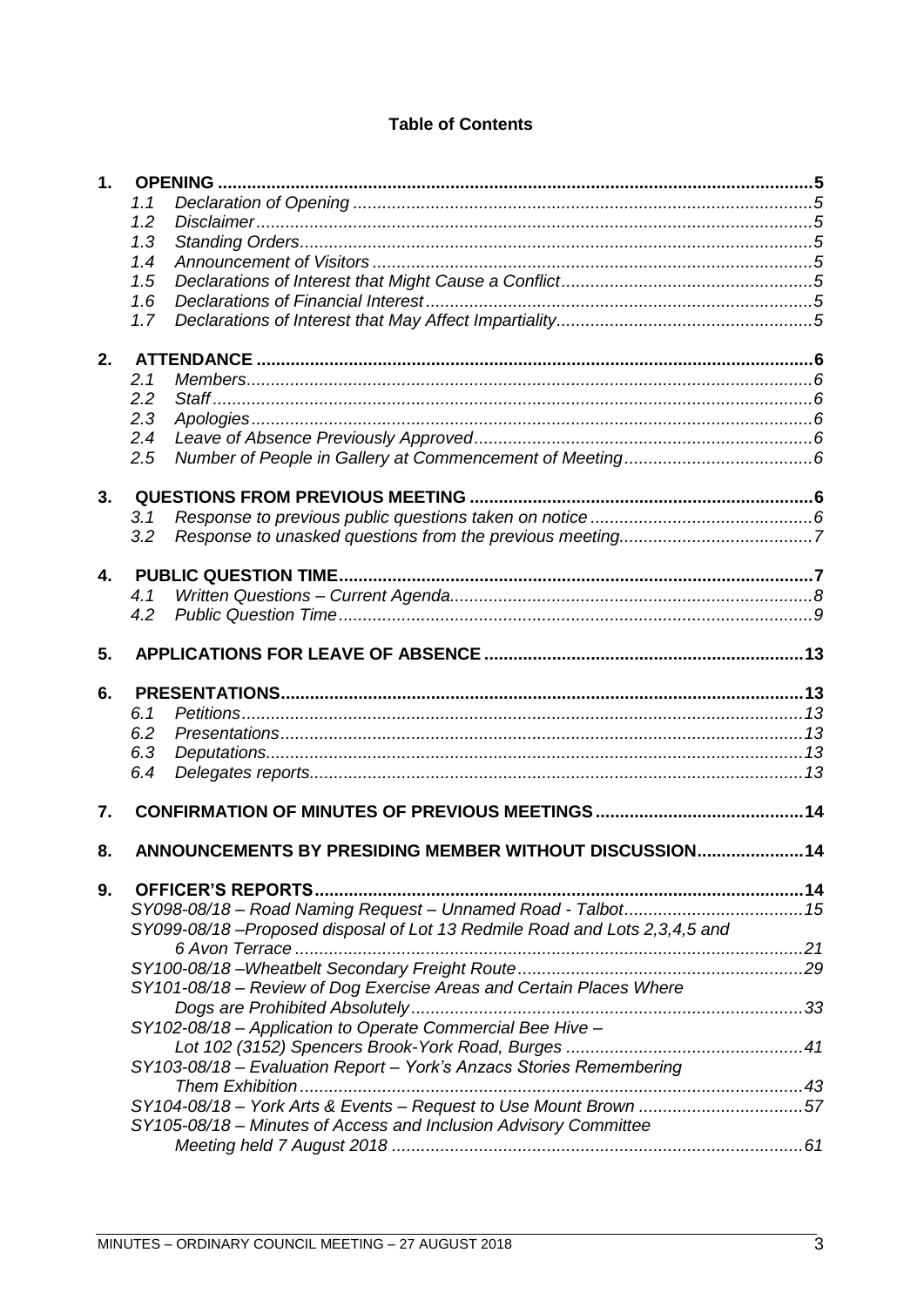| SY106-08/18 - Expired Rail Corridor Lease - Burges Siding Standpipe65 |  |
|-----------------------------------------------------------------------|--|
| SY107-08/18 - Outstanding Rates and Charges - Payment Agreements69    |  |
| SY108-08/18 - Companion Card Program - Amendment to 2018/19           |  |
|                                                                       |  |
|                                                                       |  |
|                                                                       |  |
|                                                                       |  |
|                                                                       |  |
| 12. BUSINESS OF AN URGENT NATURE INTRODUCED BY                        |  |
|                                                                       |  |
|                                                                       |  |
|                                                                       |  |
| SY111-08/18 - Confidential - Outstanding Rates and Charges - A1192185 |  |
| SY112-08/18 - Appointment of York Honours Reference Group Member85    |  |
|                                                                       |  |
|                                                                       |  |
|                                                                       |  |
|                                                                       |  |
|                                                                       |  |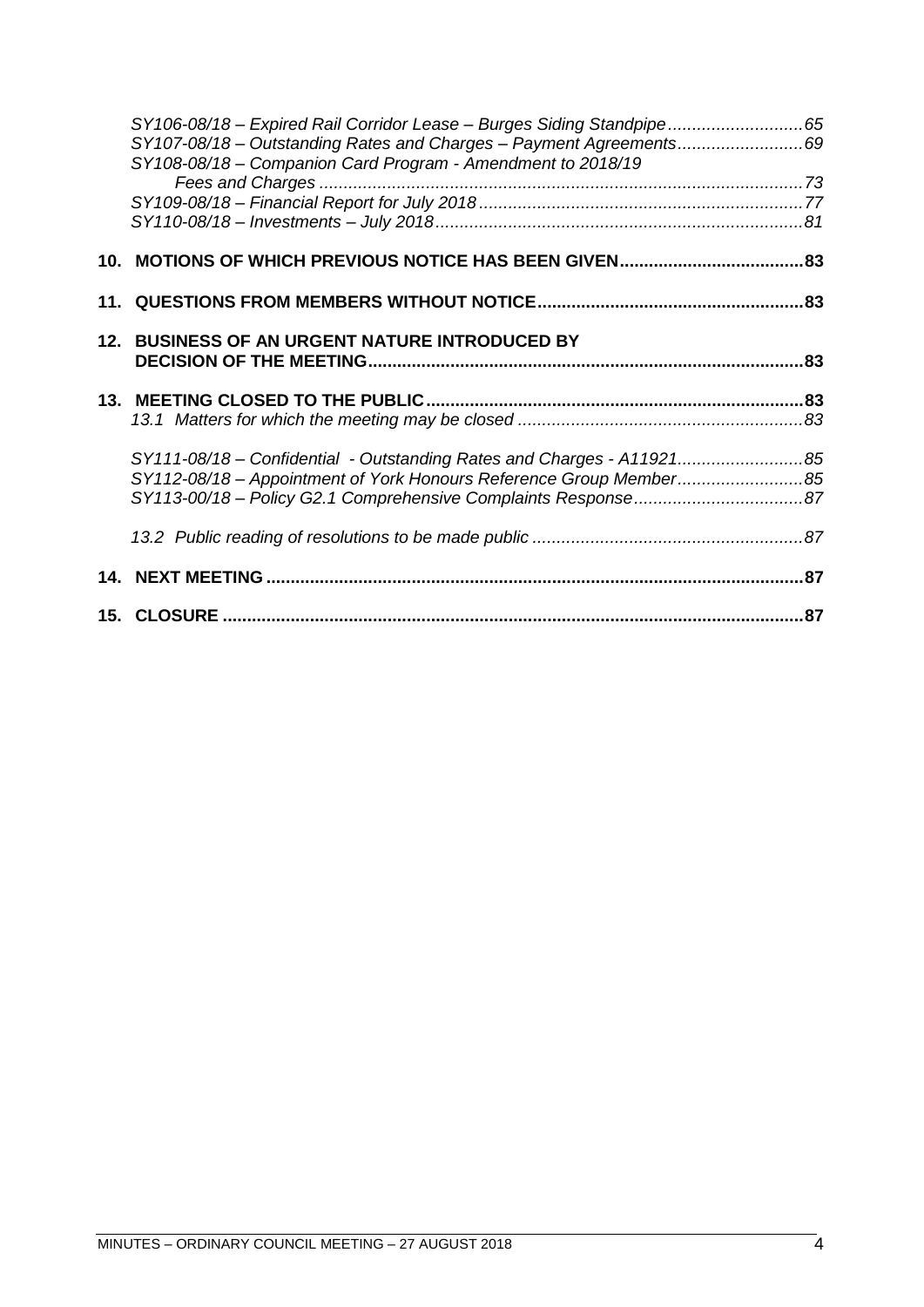

## SHIRE OF YORK

## THE ORDINARY MEETING OF THE COUNCIL HELD ON MONDAY, 27 AUGUST 2018, COMMENCING AT 5.02PM IN COUNCIL CHAMBERS, YORK TOWN HALL, YORK

The York Shire Council acknowledges the traditional owners of the land on which this meeting will be held.

## <span id="page-4-0"></span>**1. OPENING**

<span id="page-4-1"></span>1.1 Declaration of Opening *Cr David Wallace, Shire President, declared the meeting open at 5.02pm.*

# <span id="page-4-2"></span>1.2 Disclaimer

The Shire President advised the following:

*"I wish to draw attention to the Disclaimer Notice contained within the agenda document and advise members of the public that any decisions made at the meeting today, can be revoked, pursuant to the Local Government Act 1995.* 

*Therefore members of the public should not rely on any decisions until formal notification in writing by Council has been received. Any plans or documents in agendas and minutes may be subject to copyright. The express permission of the copyright owner must be obtained before copying any copyright material."*

- <span id="page-4-3"></span>1.3 Standing Orders *Nil*
- <span id="page-4-4"></span>1.4 Announcement of Visitors *Nil*
- <span id="page-4-5"></span>1.5 Declarations of Interest that Might Cause a Conflict *Nil*
- <span id="page-4-6"></span>1.6 Declarations of Financial Interest *Nil*
- <span id="page-4-7"></span>1.7 Declarations of Interest that May Affect Impartiality *Cr Kevin Trent – SY103-08/18 – Evaluation Report – York's Anzac Stories Remembering Them Exhibition*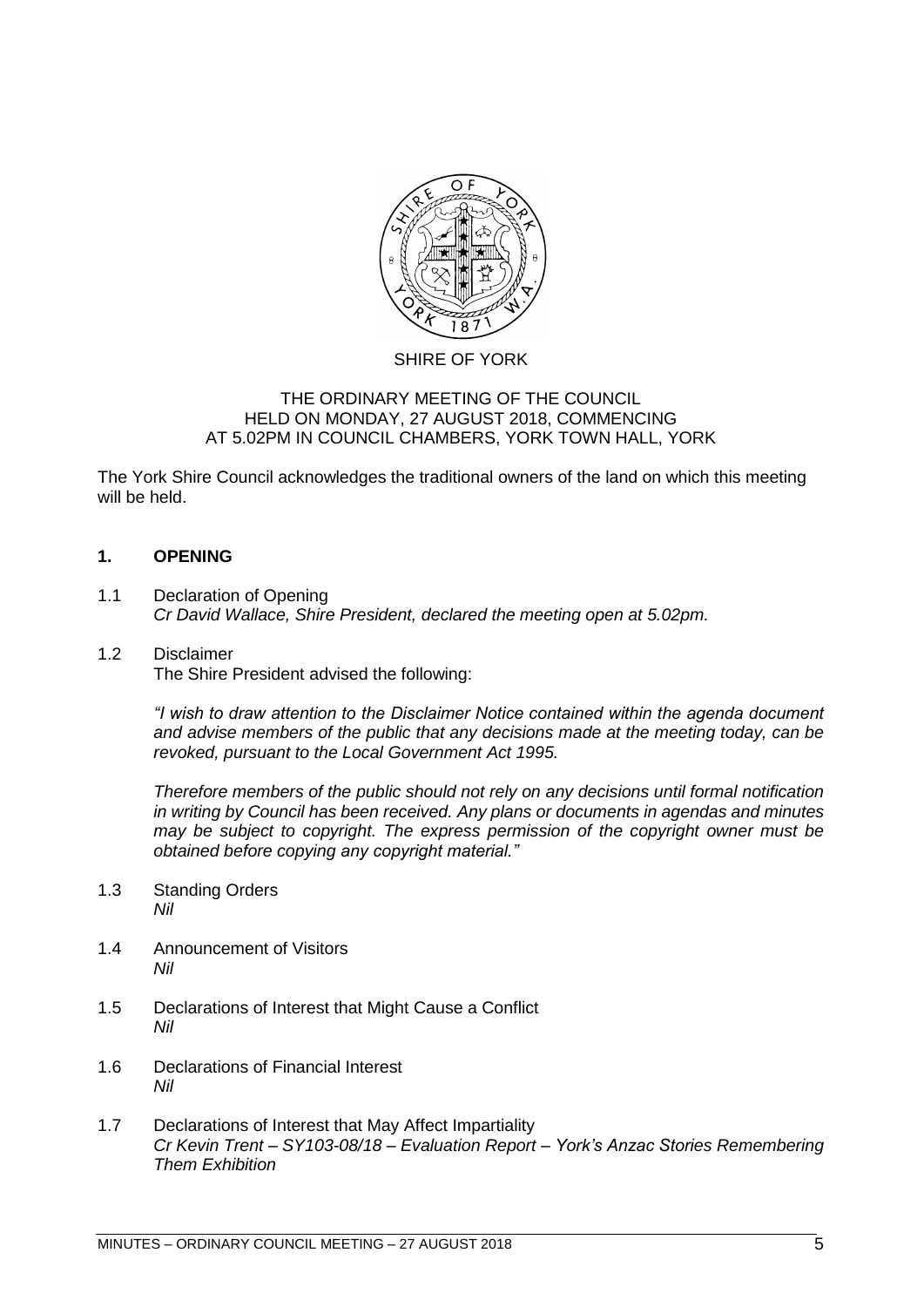## <span id="page-5-0"></span>**2. ATTENDANCE**

### <span id="page-5-1"></span>2.1 Members

*Cr David Wallace, Shire President; Cr Kevin Trent, Deputy Shire President; Cr Denese Smythe; Cr Heather Saint; Cr Pam Heaton; Cr Jane Ferro; Cr Denis Warnick*

## <span id="page-5-2"></span>2.2 Staff

*Paul Martin, Chief Executive Officer; Suzie Haslehurst, Executive Manager Corporate and Community Services; Helen D'Arcy-Walker, Council and Executive Support Officer*

## <span id="page-5-3"></span>2.3 Apologies *Darren Wallace, Executive Manager Infrastructure & Development Services*

- <span id="page-5-4"></span>2.4 Leave of Absence Previously Approved *Nil*
- <span id="page-5-5"></span>2.5 Number of People in Gallery at Commencement of Meeting *There were 7 people in the Gallery at the commencement of the meeting*

## <span id="page-5-6"></span>**3. QUESTIONS FROM PREVIOUS MEETING**

<span id="page-5-7"></span>3.1 Response to previous public questions taken on notice

## **Mr Mike Gill On Behalf of Avon Civil Engineering**

**Question 3:** My question is to the CEO

Does the Shire have Final Drawings and As Constructed Drawings for the roads constructed under the Design and Construct Contract 01-1617?

#### **Response provided by the Chief Executive Officer:**

To provide context to your question and my answer I will commence by repeating a response provide to a question you asked at the July Ordinary Council Meeting.

Tender 01-16/17 undertaken during the 2016/17 financial year was for a large scope of works including Reseals, Asphalt, Construction and Upgrade, Gravel Re-sheeting and works resulting from Storm Damage.

The construction and upgrade works required the tenderers to undertake a design and construct process to upgrade the following sections of roads to ARRB standards:

- Talbot Hall Road slk 4.40 to 5.90
- Cut Hill Road slk 0.10 to 1.08
- Quellington Road slk 3.60 to 5.60
- Spencers Brook Road slk 0.00 to 1.60
- Top Beverley Road. slk 9.78 to 11.78
- Intersection of Berry Bow Road and Great Eastern Highway

Based upon the tenders received, Officers determined that the design of the roads should be undertaken by the Shire not by the tenderers. The Shire then engaged Howson Technical to prepare the design.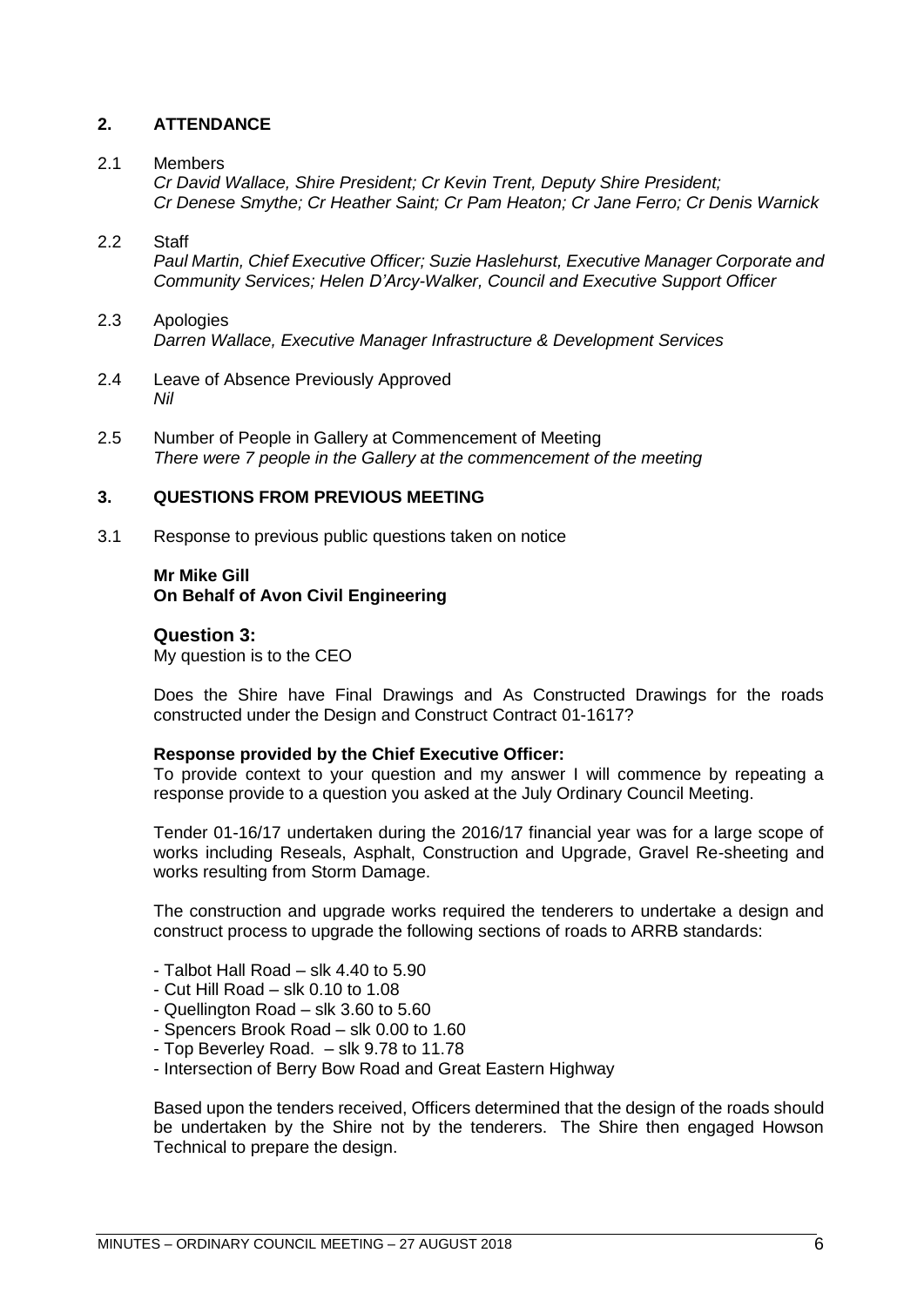Draft designs for these roads were provided to the Shire and were tabled at a meeting between the contractor Howson Technical and Shire Officers. The Shire then paid for these designs to be finalised. However the Officer dealing with this matter no longer works at the Shire and we are unable to locate a copy of the final drawings for these road designs on the Shire's records system. Officers have requested Howson Technical to provide a copy of the final drawings.

Neither the contractors nor Howson Technical were required to provide the Shire "As constructed" drawings once the jobs were completed. However, the Shire has recently had these roads surveyed as part of the review being conducted into this tender and this will form part of the report being prepared for the Audit Committee.

<span id="page-6-0"></span>3.2 Response to unasked questions from the previous meeting

## **Mrs Sharon Macdonald**

## Item No: *SY092-07/18 – 2018 YORKids Event Acquittal*

## **Question 1:**

What was the Shire Staff wages component for this event in particular Events, Economic Development Officer?

## **Response provided by the Chief Executive Officer:**

Of the \$4,000 detailed in the financial table in the report \$1,966.32 are the wages charged directly to this event for those hours worked by the outside workforce and additional cleaning undertaken by the Shire's cleaner. The wages for any inside employees, including the Events, Economic Development Officer, are not charged to this event.

#### **Question 2:**

What will happen to the surplus \$2,926 of the event?

#### **Response provided by Chief Executive Officer**

This will be included as part of the organisation's surplus carried forward from the 2017/18 Financial Year to the 2018/19 Financial Year as with other savings across the organisation.

## <span id="page-6-1"></span>**4. PUBLIC QUESTION TIME**

Public Question Time is conducted in accordance with the Act and Regulations. In addition to this the Shire's Council Meetings Local Law 2016 states –

#### *6.7 Other procedures for question time for the public*

- *(1) A member of the public who wishes to ask a question during question time must identify themselves and register with a Council Officer immediately prior to the meeting.*
- *(2) A question may be taken on notice by the Council for later response.*
- *(3) When a question is taken on notice the CEO is to ensure that—*
	- *(a) a response is given to the member of the public in writing; and*
	- *(b) a summary of the response is included in the agenda of the next meeting of the Council.*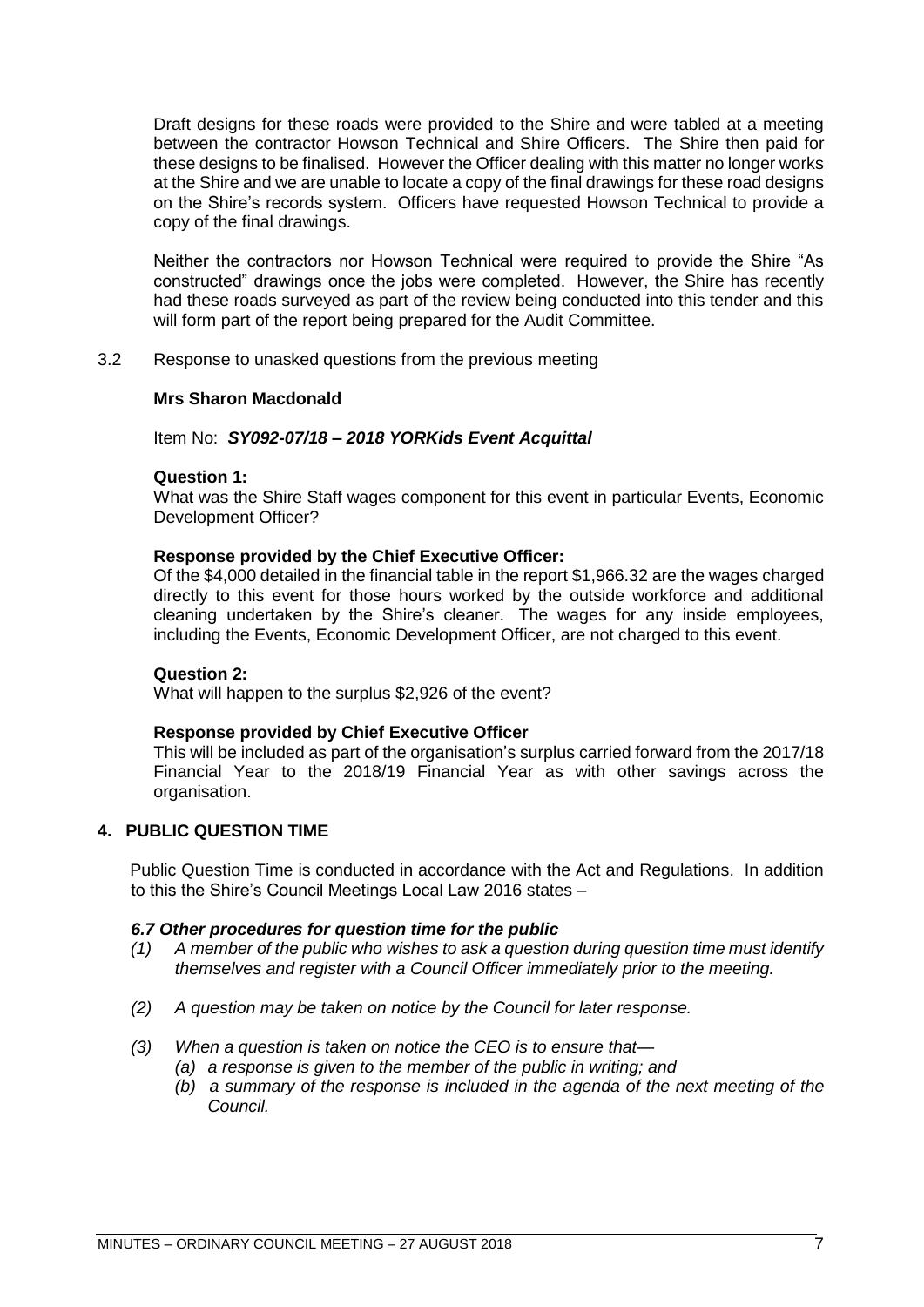- *(4) Where a question relating to a matter in which a relevant person has an interest is directed to the relevant person, the relevant person is to—*
	- *(a) declare that he or she has an interest in the matter; and*
	- *(b) allow another person to respond to the question.*
- *(5) Each member of the public with a question is entitled to ask up to 2 questions before other members of the public will be invited to ask their questions.*
- *(6) Where a member of the public provides written questions then the Presiding Member may elect for the questions to be responded to as normal business correspondence.*
- *(7) The Presiding Member may decide that a public question shall not be responded to where—*
	- *(a) the same or similar question was asked at a previous meeting, a response was provided and the member of the public is directed to the minutes of the meeting at which the response was provided;*
	- *(b) the member of the public uses public question time to make a statement, provided that the Presiding Member has taken all reasonable steps to assist the member of the public to phrase the statement as a question; or*
	- *(c) the member of the public asks a question that is offensive or defamatory in nature, provided that the Presiding Member has taken all reasonable steps to assist the member of the public to phrase the question in a manner that is not offensive or defamatory.*
- *(8) A member of the public shall have 2 minutes to submit a question.*
- *(9) The Council, by resolution, may agree to extend public question time.*
- *(10) Where any questions remain unasked at the end of public question time they may be submitted to the CEO who will reply in writing and include the questions and answers in the agenda for the next ordinary Council meeting.*
- *(11) Where an answer to a question is given at a meeting, a summary of the question and the answer is to be included in the minutes.*

*Public Question Time Commenced at: 5.04pm*

#### <span id="page-7-0"></span>4.1 Written Questions – Current Agenda

#### **Ms Melissa Webb**

#### **Question 1:**

I have tried to locate without success, what exactly the annual cost is to the Council / Ratepayers, to maintain and provide the service of the Free RV facility.

Can you provide an itemised annual account of the costings?

I realise that encouraging visitors to stay in the town benefits local businesses, but I'd like to see what amount of money needs to be redeemed for its viability. Or, how much of a financial loss it is, especially as a substantial amount of money has already been spent on the facility with its set-up and then relocation.

#### **Response provide by the Chief Executive Officer:**

The annual costs specific to the RV Park at its current location have not been itemised in the annual budgets to date.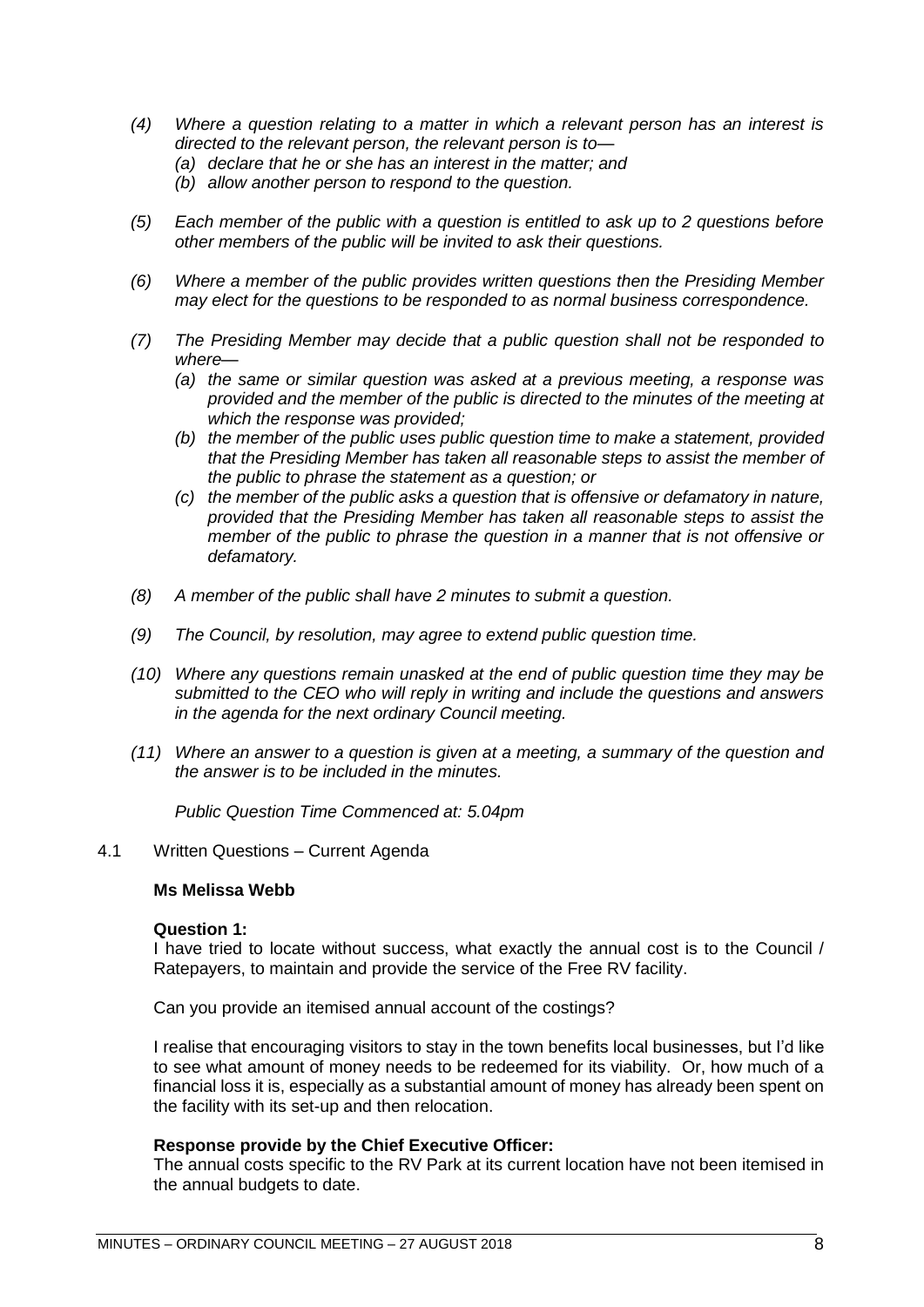The RV parking area is not specifically metered although the electricity has been estimated to cost in the vicinity of \$350-500pa. The cost of water consumption for Avon Park as a whole, has increased noticeably over recent years due to increased watering however, the cost of water specifically for the Avon Park Toilets is around \$3,600 per year.

While in a transition period between the two sites, the 2018/19 budget includes an allocation of \$4,932 for maintenance at the new site. Future budgets will include a specific allocation for maintenance of the new site which has been estimated to be around \$25,000pa.

## **Mr Mike Gill On Behalf of Avon Civil Engineering**

On the 28th November 2017 Tenders closed for SOY Tender number 01-1718. The tender was for construction works on Goldfields Road, Top Beverley Road, Wilberforce Siding and Mackie Siding. The Tender Documents included drawings prepared by Howson Technical, these drawings are marked "Draft not for construction" and are marked as not checked and not approved.

#### **Question 1:**

Can you explain why these unchecked, unapproved, not for construction drawings were issued as part of the Tender Documents for Tender 01-1718?

#### **Response provided by the Chief Executive Officer:**

This tender was conducted shortly after the resignation of the previous Executive Manager Infrastructure & Development Services and at that time the Shire didn't have the resources or expertise to do any more than what occurred, noting that the inclusion of drawings with the tender documentation was an improvement on previous tenders undertaken by the Shire.

#### **Question 2:**

Was the successful Tenderer issued with Construction Drawings that were checked and approved by a suitably qualified professional engineer prior to construction works commencing?

#### **Response provided by the Chief Executive Officer:**

The Regional Manager of Main Roads Wheatbelt has advised the Shire that there is no requirement in WA for roads designs to be signed off by qualified engineers.

*Following the two questions asked by Mr Gill, the Shire President then invited questions from other members of the public.* 

<span id="page-8-0"></span>4.2 Public Question Time

#### **Ms Darlene Barratt On Behalf of Mr Mario Ameduri**

Mortlock River Bogling Road Culvert - Last year the shire fixed the culvert, I informed the workers for this to be done properly it needed 2 more culverts and concrete and rock on the right hand side, that the gravel would just wash away. The Shire put gravel and compacted, no concrete, it washed away. This year the same thing, informed the workers what was needed, it was again filled with gravel and yes it washed away.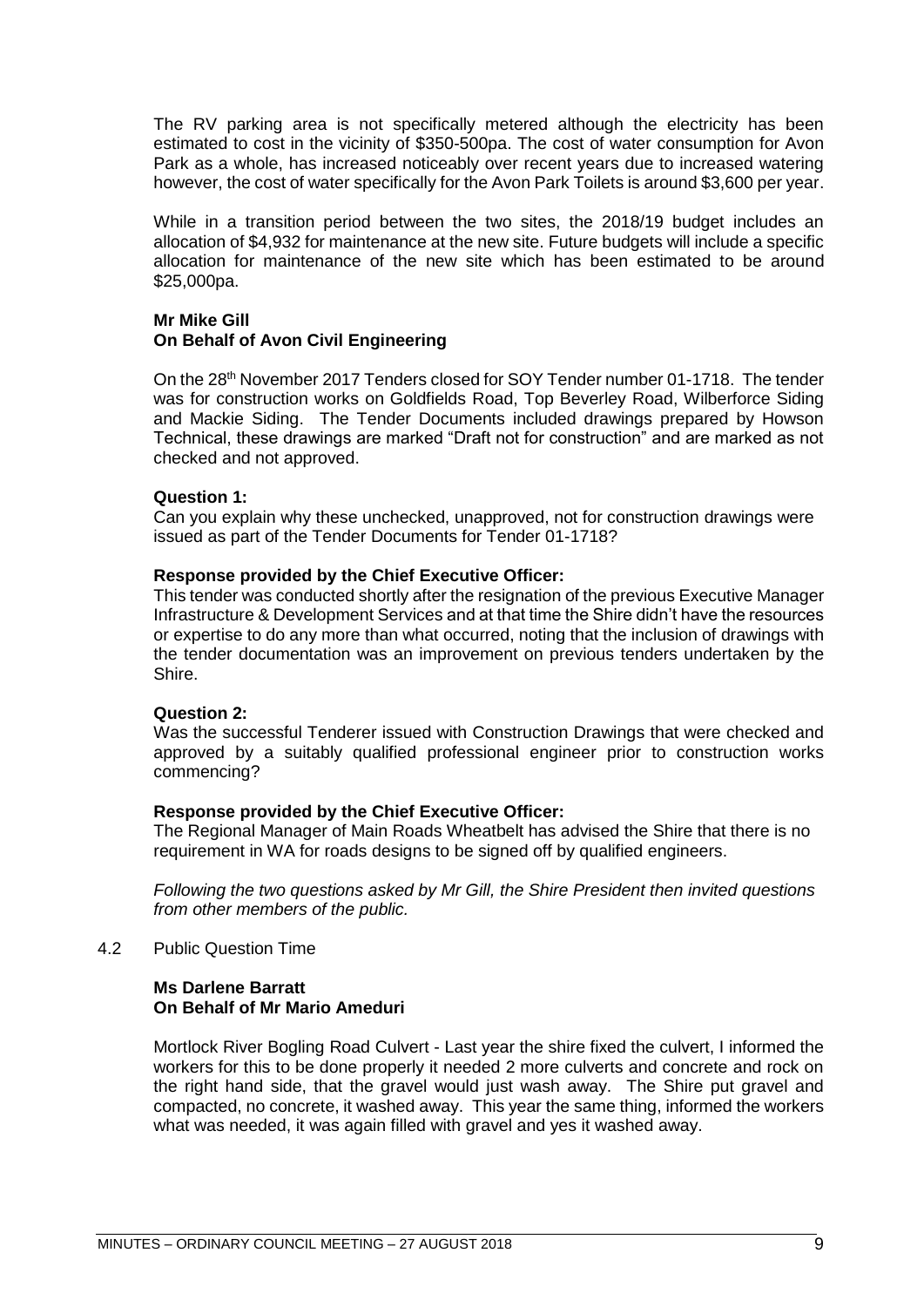The following week I again talked to the workers, told them what was needed, this time the council widened the road, they cut the trees down and they asked me if the trees could be put on my property and I could use them or just burn them to save cost in carting them away, which I wanting to do my bit and help the council save money agreed. At this time I said make another two culverts 800 to a meter, rocks and concrete and this job will last. Again it wasn't done and it washed away.

At this point I went to see Paul Martin, I said fantastic job but I would have done 2 more culverts and concrete and rocks where the water banks up. I even made a call to Councillor Wallace that was not returned. The rains came and washed it away again that's about 15 trucks of gravel now washed down the Mortlock River. The last attempt to fix the culvert, I saw the supervisor on the job, I asked him are you going to fix it this time, his reply was no we have to do a band aid job. They then took the gravel that was left on the top and pushed it into the culvert. The money for this work I have been told came from the government (Royalty's for Regions).

#### **Question 1:**

How much money has gone down the river while the shire has been band aiding this problem as this is the third time under the current CEO's watch? I would like to know the exact cost so far?

#### **Response provided by the Chief Executive Officer:**

This question will be Taken on Notice.

#### **Question 2:**

Why wasn't this fixed properly after I have told you and made you aware? Not in the same for same period. Is the shire going to fix this problem with the use of a professional not the current unqualified staff?

#### **Response provided by the Chief Executive Officer:**

This job was funded by WANDRRA which only funds the replacement as like for like. The option is available to Council for it to consider improvements to the culvert.

#### **Response provided by the Shire President:**

That is the issue with WANDRRA funding – it replaces like for like. The upgrade must be a separate issue.

#### **Mr Geoff Davis**

I put in an application to live on my property and was under the impression that it would be dealt with at this meeting by Mr George Johnson and Mr Paul Martin. Why was it not on the Agenda?

#### **Response provided by the Chief Executive Officer:**

The administration has had meetings with Mr Davis and Ms Barratt regarding Mr Davis's application to live on his property and a report will be presented to the next Council meeting.

## **Mrs Kath Murray**

#### **Question 1:**

With regards to the Dog Park – is there an answer to moving the dog park. Also, will the agility items be moved that are at the current Dog Park?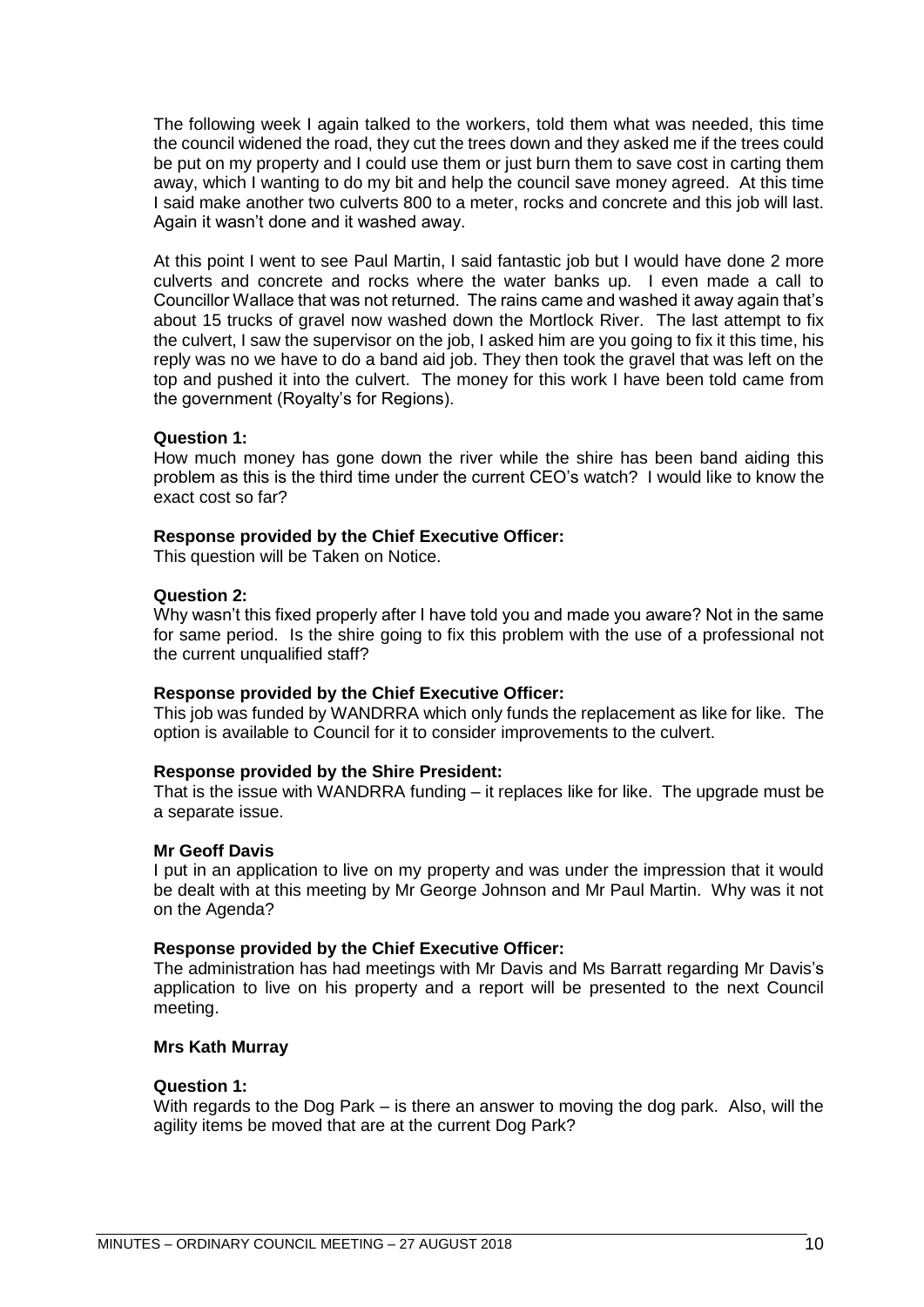## **Response provided by the Chief Executive Officer:**

The potential relocation of the Dog Park is an Agenda item to be considered later in this meeting. Council could consider moving the agility items at this time, however this was not considered as part of the original plan.

*The Shire President invited Mike Gill to put two more questions to Council.*

## **Mr Mike Gill On Behalf of Avon Civil Engineering**

## **Question 3:**

Does Howson Management/Howson Technical have Professional Indemnity and Public Liability Insurances for Civil Engineering Design?

## **Response provide by the Chief Executive Officer:**

The Chief Executive Officer has sought clarification from Howson Management/Howson Technical on this matter who have advised the following:

Insurance cover is for Project Management Consultant for Civil Construction and Engineering Projects.

#### **Question 4:**

Do the works completed under this Contract comply with Main Roads Standard Specifications as was stipulated in the Tender Documents?

#### **Response by the Chief Executive Officer:**

We have experienced an issue with the works done on Top Beverley Road. In this case the contractors have admitted they experienced issues within their company which impacted upon their ability to construct the road in accordance with the design.

When this became know the following occurred:

- The Chief Executive Officer engaged Cardno to assess the works undertaken and provide an independent report to the Shire on how the works comply with the design and the required standards.
- Given Howson Technical was engaged by the previous Executive Manager Infrastructure & Development Services to prepare the design prior to being appointed to the role of Acing Executive Manager Infrastructure & Development Services the Chief Executive Officer required Bret Howson be excluded from review of these works.
- Payment for these works were held back from the contractors until the independent report was received and assessment could be made.
- When the new Executive Manager Infrastructure & Development Services commenced he assessed the works and the report from Cardno and determined that that the majority of the road is fit for purpose and released 90% of the payment for the project (withholding 10% of the costs for a period of 12 months). He also invited the contractor to supply the Shire with a plan/offer to remedy the non-conformance.

*As the allotted 15 minutes for Public Question Time had expired in accordance with the Local Law, the Shire President asked if Council wanted to extend Public Question Time by Council Resolution.*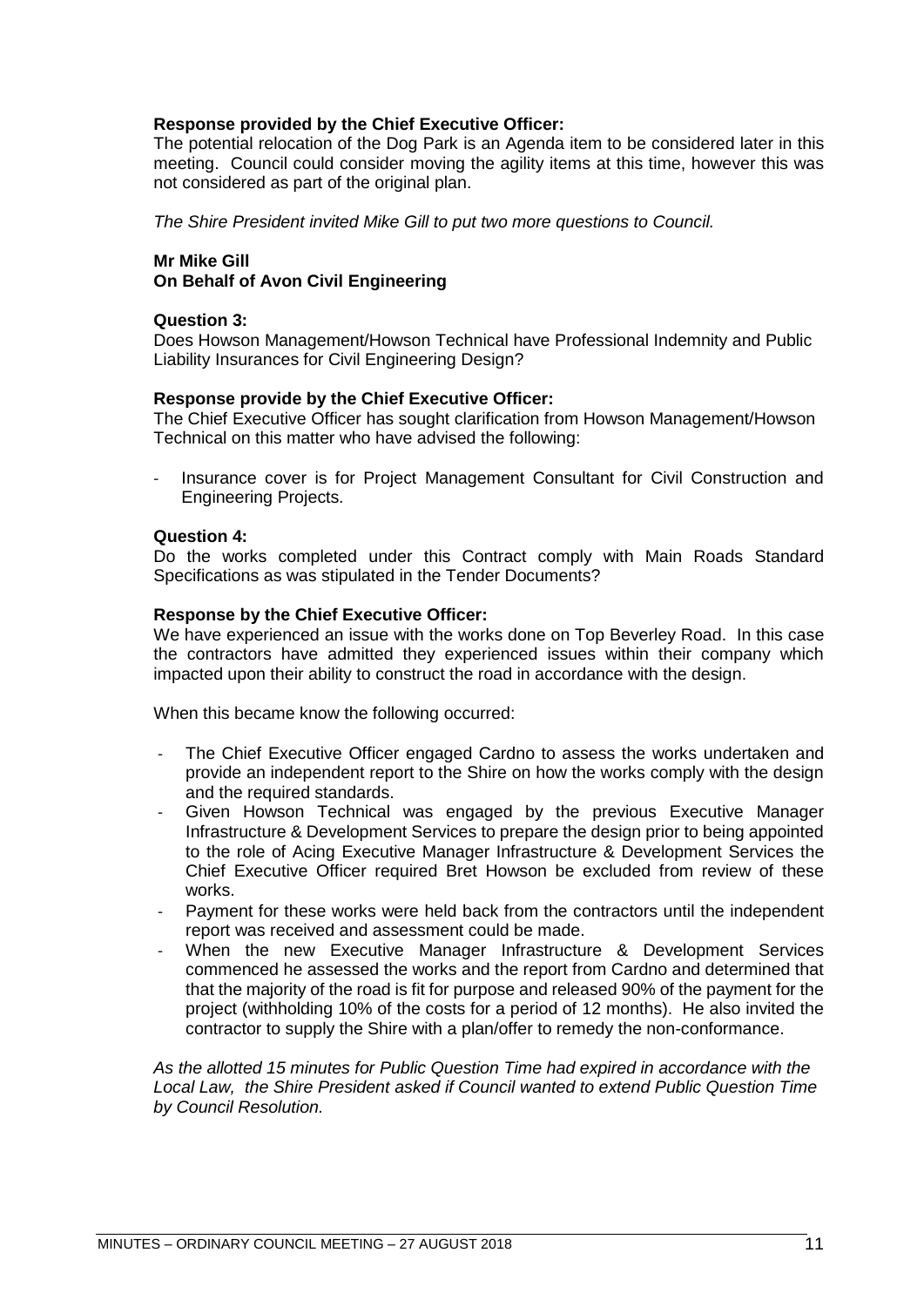**RESOLUTION 010818**

**Moved: Cr Saint Seconded: Cr Ferro**

*"That Council extends Public Question Time by 10 minutes."*

*CARRIED: 7/0*

*Public Question Time continued at 5.23pm.*

**Mr Mike Gill On Behalf of Avon Civil Engineering**

#### **Question 5:**

My question is to the CEO.

In your response to a question taken on notice, you state that you have recently surveyed the roads built under Contract 01-1617 as part of a Tender review, this would imply that no other post construction survey had been conducted. I therefore ask you to confirm that you did not carry out any surveys of these roads immediately following completion of the construction.

#### **Response provided by the Chief Executive Officer:**

This question to be Taken on Notice.

#### **Question 6:**

My question is to the CEO.

In the Confidential Appendix of the February 2016 Ordinary Council Meeting, Point 4 of Section 6.1 Basis for Recommending a Tender clearly states 'as constructed drawings will be presented to the Shire for assessment against the design on completion of the construction."

Can you confirm that 'As constructed' drawings were not prepared by any party following completion of the construction.

#### **Response provided by the Chief Executive Officer:**

This question to be Taken on Notice.

#### **Ms Darlene Barratt**

**Question 1:**

Bogling Road – fixed like for like – why can't the Shire put in extra money to fix it properly?

#### **Response provided by the Chief Executive Officer:**

This is a matter that the Council may need to now consider given what has occurred.

#### **Question 2:**

Did the Shire not save money by putting the trees on Mr Ameduri's block?

#### **Response provided by the Shire President:**

Many land owners across the Shire allow the Shire to put trees in their properties to save them from being carted away. I would like to thank the people of York for allowing the trees onto their property.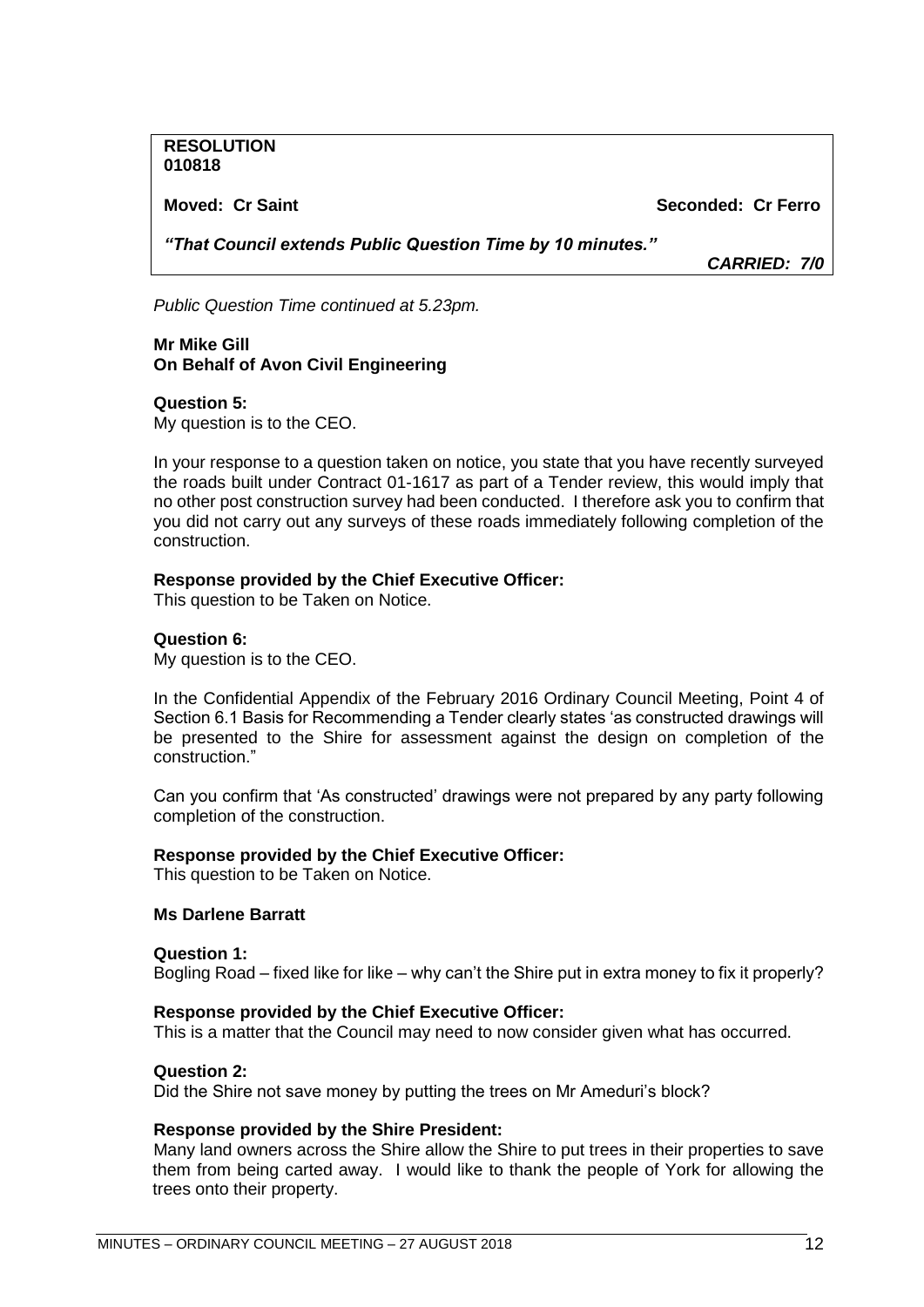## **Question 3:**

Where did the money go with the savings?

#### **Response provided by the Shire President:**

This is factored into the job upon commencement.

#### **Ms Melissa Webb**

## **Question 2:**

I have submitted a concern regarding Spencers Brook Road. The Works Officer came out and stated that work needed to be done. Is there anything on the works list for the work to be carried out.

#### **Response provided by the Chief Executive Officer:**

Following the onsite meeting you had with Mr Howson, grading occurred on Spencers Brook Road to improve drainage and shoulders of the road. Funds have been included in this years budget to upgrade the road.

#### **Response provided by the Shire President:**

The Shire will contact you separately and advise how much has been included in the budget this year for this project.

*Public Question time concluded at 5.30pm as there were no further questions from the Gallery.*

#### <span id="page-12-0"></span>**5. APPLICATIONS FOR LEAVE OF ABSENCE**

*Cr David Wallace requested Leave of Absence from 8 September to 21 September 2018 inclusive.*

**RESOLUTION 020818**

**Moved: Cr Smythe Seconded: Cr Trent** 

*"That Council approves Leave of Absence for Cr David Wallace from the 8 September 2018 to 21 September 2018 inclusive."*

*CARRIED: 7/0*

## <span id="page-12-1"></span>**PRESENTATIONS**

- <span id="page-12-2"></span>**5.1 Petitions**  *Nil*
- <span id="page-12-3"></span>**5.2 Presentations**  *Nil*
- <span id="page-12-4"></span>**5.3 Deputations** *Nil*
- <span id="page-12-6"></span><span id="page-12-5"></span>**5.4 Delegates reports** *Nil*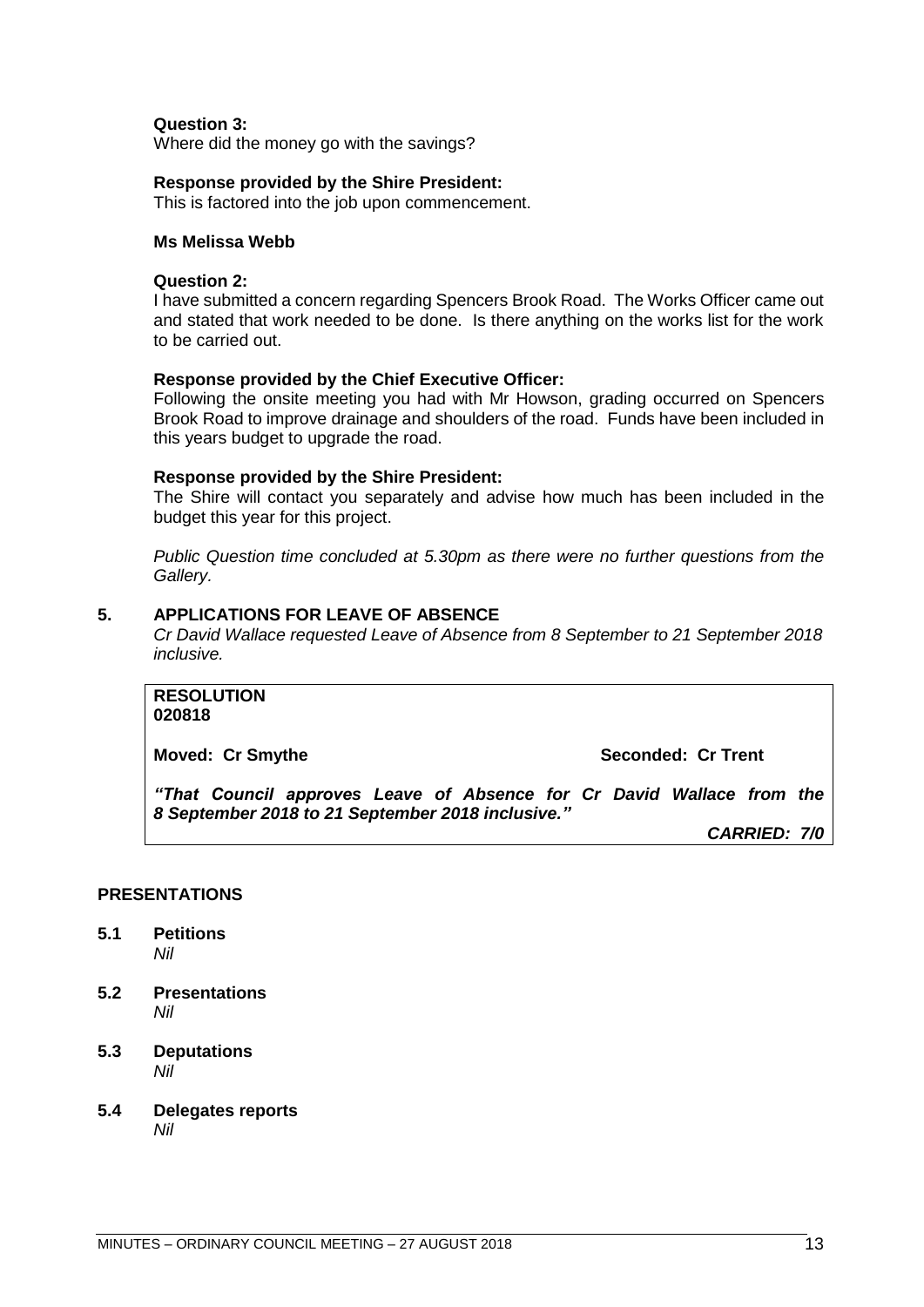## **6. CONFIRMATION OF MINUTES OF PREVIOUS MEETINGS**

6.1 Minutes of the Ordinary Council Meeting held 23 July 2018

**Confirmation** 

**RESOLUTION 030818 Moved: Cr Trent Seconded: Cr Heaton** *"That the minutes of the Ordinary Council Meeting held 23 July 2018 be confirmed as a correct record of proceedings." CARRIED: 7/0*

## <span id="page-13-0"></span>**7. ANNOUNCEMENTS BY PRESIDING MEMBER WITHOUT DISCUSSION** *Nil*

<span id="page-13-1"></span>**8. OFFICER'S REPORTS**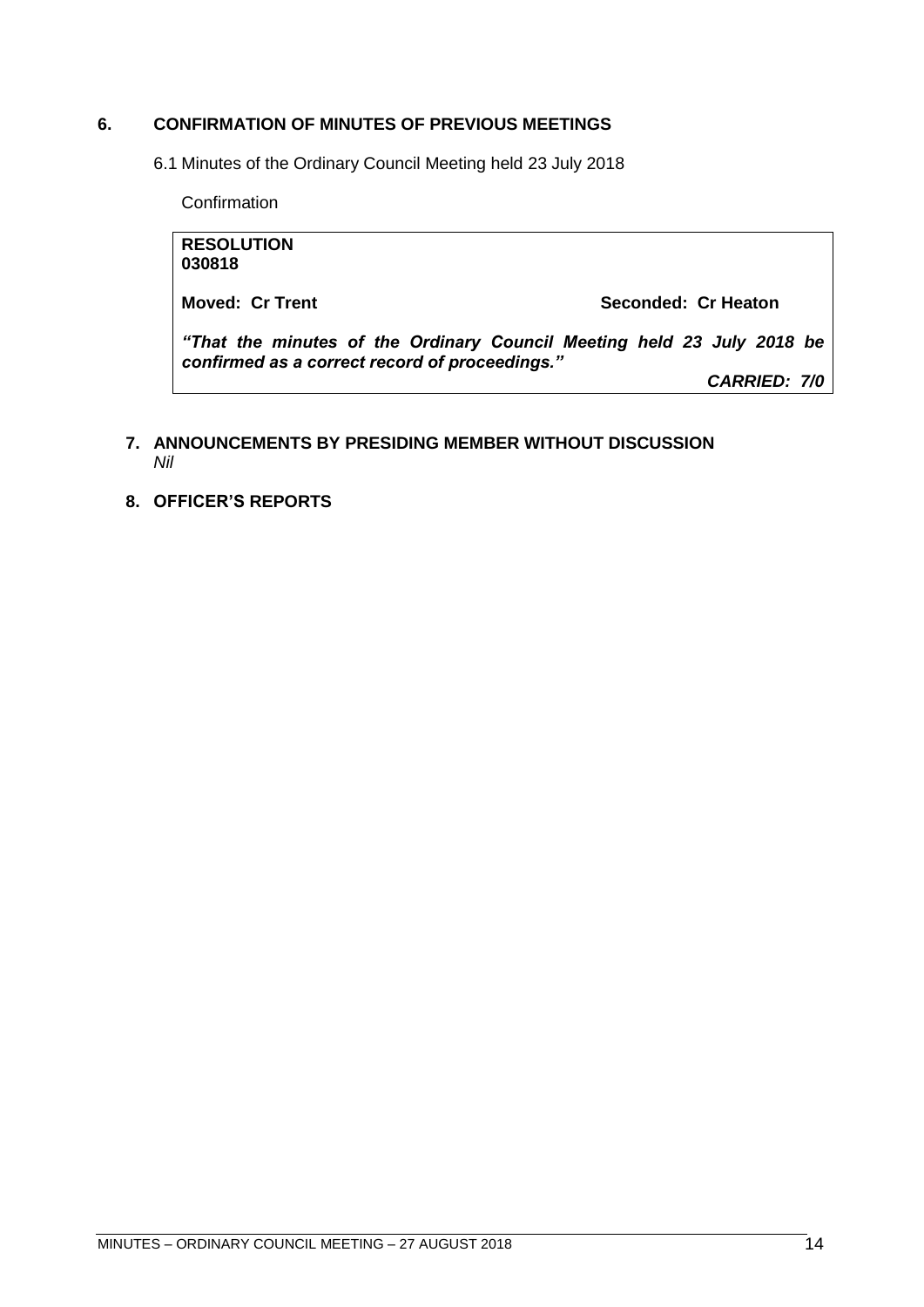# <span id="page-14-0"></span>*SY098-08/18 – Road Naming Request – Unnamed Road - Talbot*

| <b>FILE REFERENCE:</b>                | <b>PS.NAM.2</b>                                    |
|---------------------------------------|----------------------------------------------------|
| <b>APPLICANT OR PROPONENT(S):</b>     | <b>Shire of York</b>                               |
| <b>AUTHORS NAME &amp; POSITION:</b>   | <b>Carly Rundle, Senior Planner</b>                |
| <b>RESPONSIBLE OFFICER:</b>           | Darren Wallace, Executive Manager Infrastructure & |
|                                       | <b>Development Services</b>                        |
| <b>PREVIOUSLY BEFORE COUNCIL: Nil</b> |                                                    |
| <b>DISCLOSURE OF INTEREST:</b>        | Nil                                                |
| <b>APPENDICES:</b>                    | A - Location Plan                                  |
|                                       | <b>B</b> - Site Plan                               |
|                                       | C - Road Name Register                             |

#### **Nature of Council's Role in the Matter:**

• Quasi-judicial

## **Purpose of the Report:**

For Council to consider the addition of names to the Road Name Register, and to name an unnamed road in Talbot.

#### **Background:**

A request has been received to name an 'un-named' road, accessed off Talbot Road, Talbot. A location plan, and site plan showing the subject road is provided at **Appendices A and B** respectively.

The un-named road reserve is 1.3km long, of which only approximately 540m is constructed to a gravel standard.

There are approximately three lots accessing their properties via this road, and three rural street addresses for these properties registered with Landgate on Talbot Road. Rural street numbers indicate the measured distance from a point on Talbot Road. The Shire's records indicate that postal addresses for proprietors of these properties are registered as 'post office boxes', although there is one mailbox located at the intersection of Talbot Road and the un-named road reserve. Should the road be named, lots using this road for access will need to be assigned new rural street numbers.

Landgate has confirmed that this road is currently un-named and should there be a request to name the road, a suitable name would need to be endorsed by Council through the normal road naming process. The naming of roads is generally seen as beneficial as it can allow for improved addressing and easier location of properties by emergency services. Landgate's policy is that all roads shall be named, which are open to public access or for the delivery of services.

The naming of roads requires the approval of Landgate's Geographic Names Committee and names are required to meet criteria as set out in the 'Policies and Standards for Geographical Naming in Western Australia, version 01:2017'. This generally requires the local government to endorse a road name which complies with the criteria of the policies and standards above, consult with the immediate community whose addresses may be altered, and submit the proposal to Landgate for approval.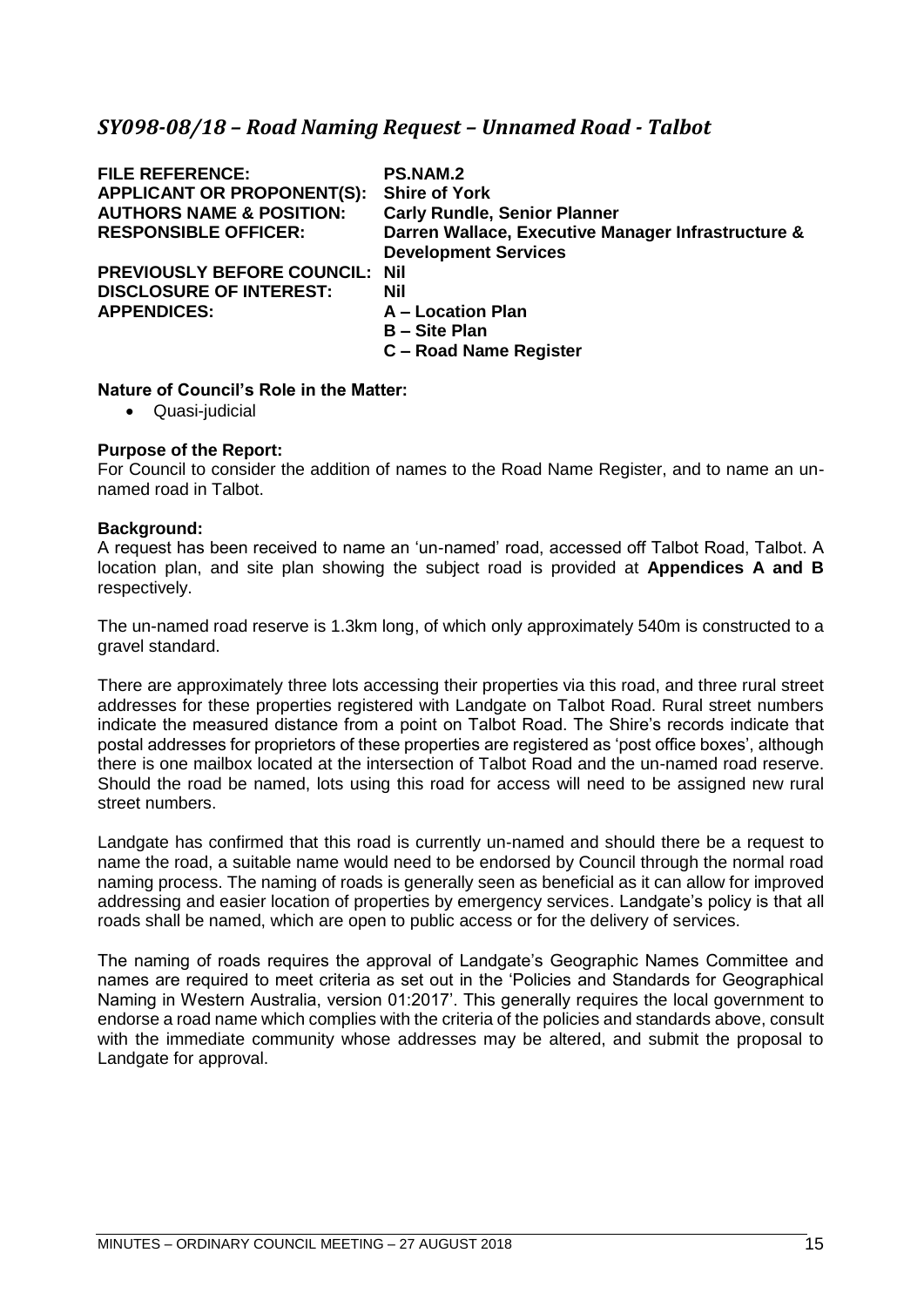The Shire of York has an existing approved Road Name Register, which according to the Shire's records is a list of names which were endorsed at Ordinary Council Meetings 27 April 2011 and 15 March 2010. A copy of the resolutions and approved names is provided as the 'Road Name Register' in **Appendix C**. The 2011 resolution authorised the Chief Executive Officer (CEO) to allocate names from the Road Name Register to roads within the Shire of York, as required. It is understood that the Road Name Register consists of names taken from the War Memorial Plaque at that time, and that names not eligible for use were deleted from the list. A road name register and delegation ensures the CEO can authorise a road name and forward through to Landgate in an efficient and timely manner, and any new road names proposed not on this register will require Council approval.

In consulting with the Honour's Reference Group (HRG) regarding suitable names for the subject road and following research being undertaken, four names were recommended by the HRG which were relevant to the Talbot area. Not all names were on the approved Road Name Register and therefore are being presented to Council for addition.

## **Comments and details:**

The approved Road Name Register is made up of names from the War Memorial Plaque, with persons who served in World War 1, although contains limited detail to advise where in the Shire approved names would be suitable for use.

The HRG requested research be undertaken to identify names suitable for use in the Talbot locality. This research included a title search and archival research of a variety of resources. As a result, it was identified that the following names were relevant to the Talbot area and are recommended by the HRG at the meeting dated 6 August 2018 for naming of the subject road:

1. Wiseman

A historical title search indicates the name Wiseman correlates to historical ownership of lots on the subject road dating back to the 1950's. Four 'Wiseman' brothers were enlisted in World War 1 and were linked to a farm called 'Stanhope' in the Talbot area. The Honours Reference Group also advised that the road is commonly referred to as 'Wiseman Road' by locals. The use of Wiseman Road was recommended by the Honours Reference Group as the preferred name for the road.

Generally, more than one name is required to be submitted to Landgate for approval, in the event that the first name does not meet the criteria of the Policies and Standards for Geographical Naming in Western Australia. As such the following names were also endorsed for the subject road in the following order:

2. Pettit.

This name is already on the Road Name Register and relates to Stanley Edward Pettit who served in World War 1 and was the son of Edward and Rachel Pettit of Talbot Brook.

3. Sargent.

Philp Sargent served in World War 1 and is identified as being from the Talbot locality.

4. Maclachlan.

Relates to Roy Maclachlan who served in World War 1 and is identified as being from the Talbot locality.

The above names were checked on Landgate's online form, and received preliminary validation indicating these names may be suitable for use and are likely to comply with the following criteria, where names submitted cannot be: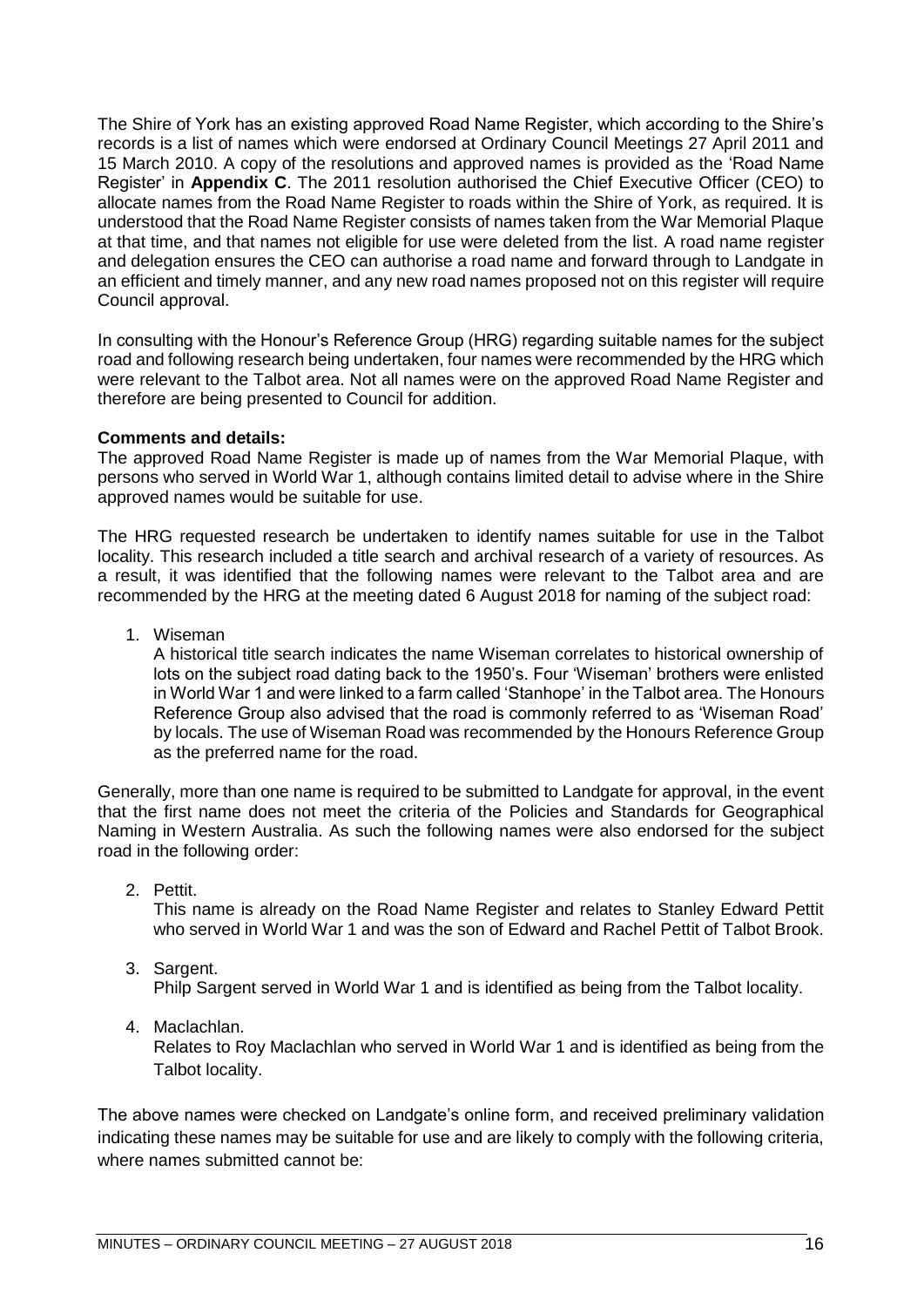- homonymous, for example similar in spelling to an existing road name.
- similar in sound to an existing road name.
- in the same locality as an existing road name.
- in an adioining locality.
- in the same local government area.
- duplicated more than six times in the metropolitan area, three north and three south of the Swan River.
- duplicated more than 15 times within Western Australia.
- less than 10km from the existing duplication in the metropolitan area;
- less than 50km from an existing duplication in rural areas.
- road name duplication should be avoided in adjoining local governments.

The updated Landgate policies include specific criteria for use of personal names, where the approval of names will only be considered:

- Posthumously.
- With permission of the immediate family, or in the case of the person being deceased for more than ten years and the family cannot be contacted, appropriate consultation must be carried out.
- Where a demonstrated record of achievement is shown.
- When there is demonstration of a direct and long-term association with the location, and a significant contribution to the area.
- With evidence of broad community support for the proposal.

All names or persons associated with World War 1 are posthumous, there is a contribution to the community by their serving/enlisting, and there are records linking them to the Talbot locality.

Should Council endorse the addition of the names to the Road Name Register, consultation with immediate family and immediate community will need to be undertaken as outlined below.

All road names are required to include a road type selected from the Australian Standards AS/NZS 4819:2011 Rural and Urban Addressing – Appendix A, Road Types – Australia. The Road Type chosen shall convey the function and characteristics of the road. Landgate has advised that the road type 'retreat' would be appropriate for use for the subject road, which is a no-through road, and is suitable for shorter roads where you may wish to discourage general public from entering.

## **Options:**

Should Council disagree with the officer's recommendation as proposed, the following options are available:

- Refuse to add the names to the Road Name Register and to name the subject road and list reasons why;
- Amend the names and/or order for road naming. Please note that roads names submitted to Landgate are required to meet specific criteria.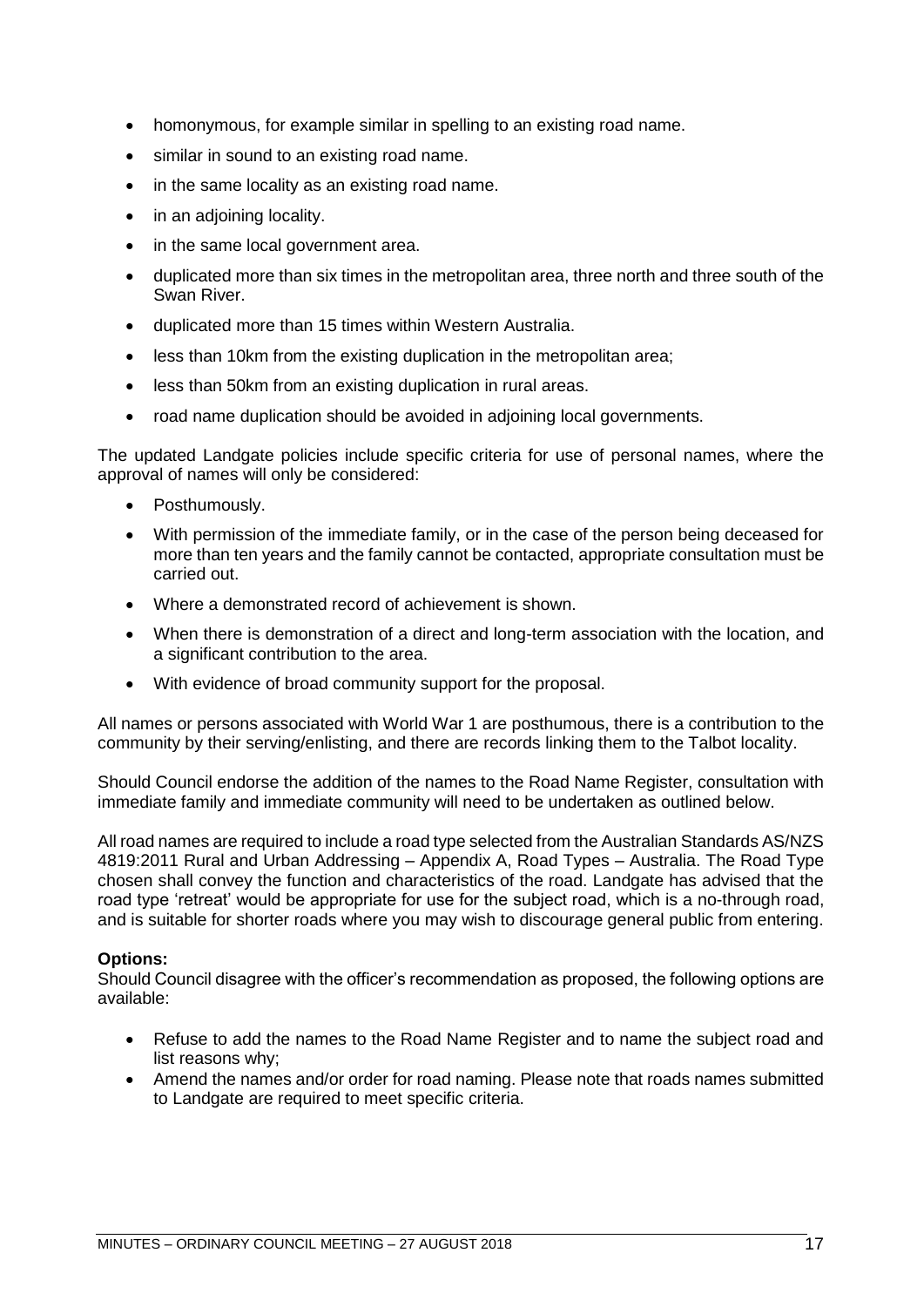## **Implications to consider:**

## • **Consultative:**

The recommended road names for the subject road have been endorsed by the HRG at the meeting dated 6 August 2018 in the order as outlined in officers' comments.

Should Council resolve to add the recommended names to the Road Name Register and endorse these names to be used for the subject road as per the officers recommendation, further consultation/permission will need to undertaken/obtained with immediate family.

Of the names available for use on the subject road, immediate consultation will need to be undertaken regarding the proposed road naming, as set out in the Policies and Standards for Geographical Naming in Western Australia. This requires consultation of any naming proposal which affects addresses to be undertaken with affected residents, businesses and any visitor groups and government or non-government organisations with an interest in the area. Any objections received must be given consideration by the local government, and are to be included in an assessment report, stating the objection and indicating relevance to the guidelines and council's consideration/response to said objection. The policy and standards outline that consideration need only be given to those objections that relate to concerns of non-conformance to the naming. Should an objection to the road naming be received and the objection relate to concerns of non-conformance with the road naming, the road naming will be referred back to Council for consideration.

A consultation period of 30 days is required in the format required by Landgate's Policy and Standards, which also advises that local government is expected to meet costs of consultation.

## • **Strategic**

The naming of roads is not specifically provided for in strategic plans for York, although it is beneficial for providing accurate addresses of residents in this area and will provide benefits for emergency services in being able to locate properties better in an emergency. The names recommended recognise world war 1 veterans and are relevant to the locality.

The recommendation is broadly considered consistent with the Shire of York Strategic Community Plan 2018-2028.

#### • **Policy implication:**

## Council Policy G2.5 Reference Groups

The York Honours Reference Group has been appointed in accordance with Council Policy G2.5 Reference Groups to provide advice to Council on matters relating to the community including roads, reserve and place names.

There are no local policies adopted to provide guidance on the road naming process.

#### • **Financial:**

There are no financial implications associated with the officer's recommendation to add names to the Road Name Register.

The allocation of names from the Road Name Register is anticipated to have associated costs such as:

New rural street numbers will need to be allocated, a typical application fee of \$101 applies, involving staff time, and erection of a new green number onsite.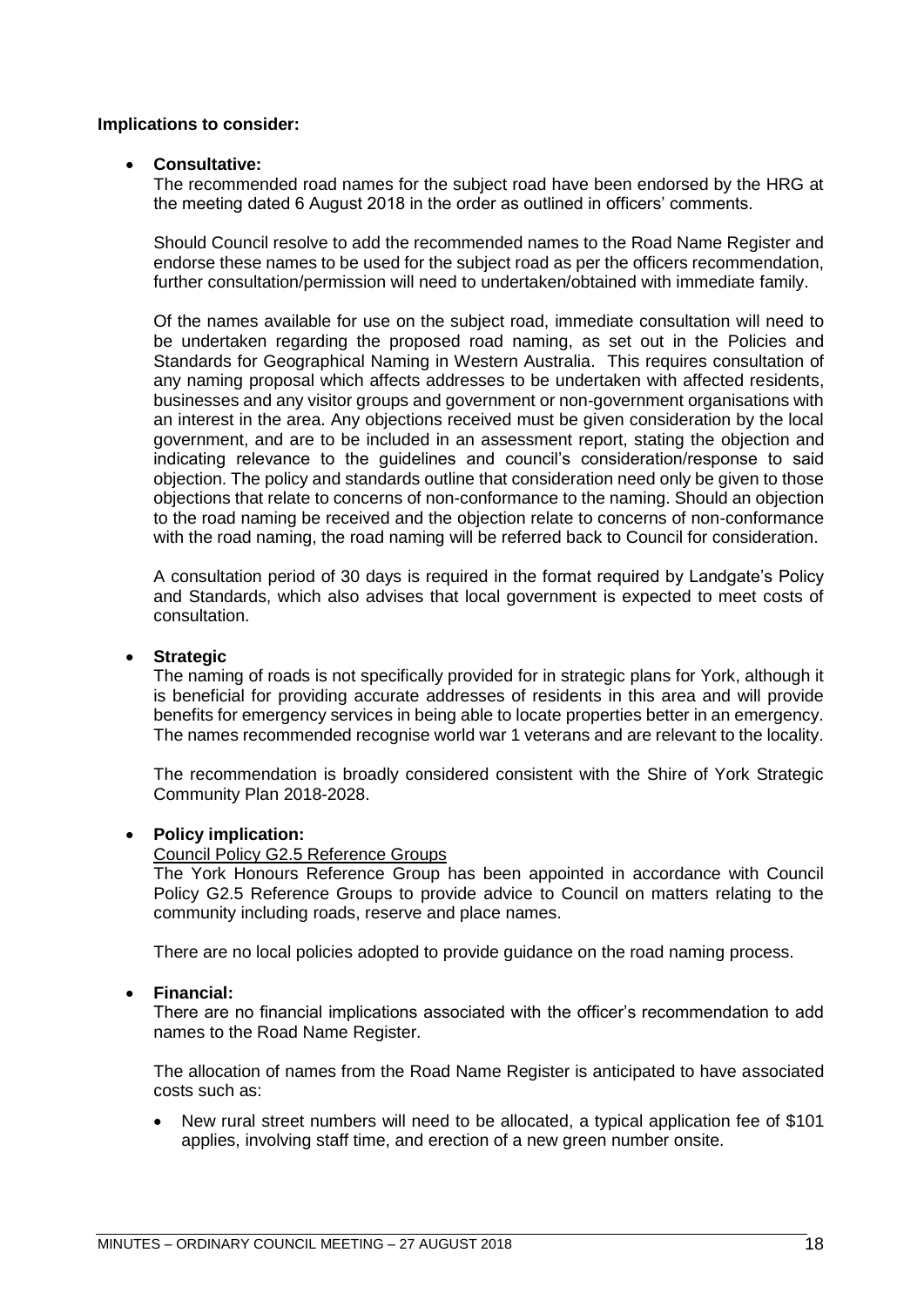- Cost and installation of a new road name sign, and associated signs (i.e no through road) is anticipated to be approximately \$330, including allowance of staff time to install.
- Consultation may involve placing a notice in the local paper, which is anticipated to cost approximately \$330.

The Honours Reference Committee has recommended that the Shire meets the above costs. There may be costs associated with the changing of addresses from the issuing of new rural street addresses, which are expected to be met by affected landowners.

## • **Legal and Statutory:**

#### *Land Administration Act 1997*

The naming of features, localities and roads is covered under Section 26A of the Act and is supported by mandatory policies and processes which provide necessary information for a person or group in the naming and determination of extents of roads.

#### *Australian Standard AS/NZS 4819:2011 Rural and Urban Addressing*

All WA rural and urban address allocations are recorded by Landgate and are in accordance with AS/NZS 4819:2011.

## • **Risk related:**

The naming of roads which are accessible is considered beneficial to allow for easier identification of properties by emergency services, and in this sense reduces risk.

The road is only partially constructed. LGIS was consulted in regards to implications of naming a road which is only partially constructed and advised that it is already a responsibility of the Shire to maintain and manage existing gazetted road reserves (noting there is no obligation to construct new roads) and as long as the Shire is adhering to any regulations which may apply, that they did not see any, or if any very limited liability issues associated with the actual naming of the road itself.

## • **Workforce Implications:**

Nil. The road naming process and consultation will be undertaken within existing Shire resources.

**Voting Requirements: Absolute Majority Required: No**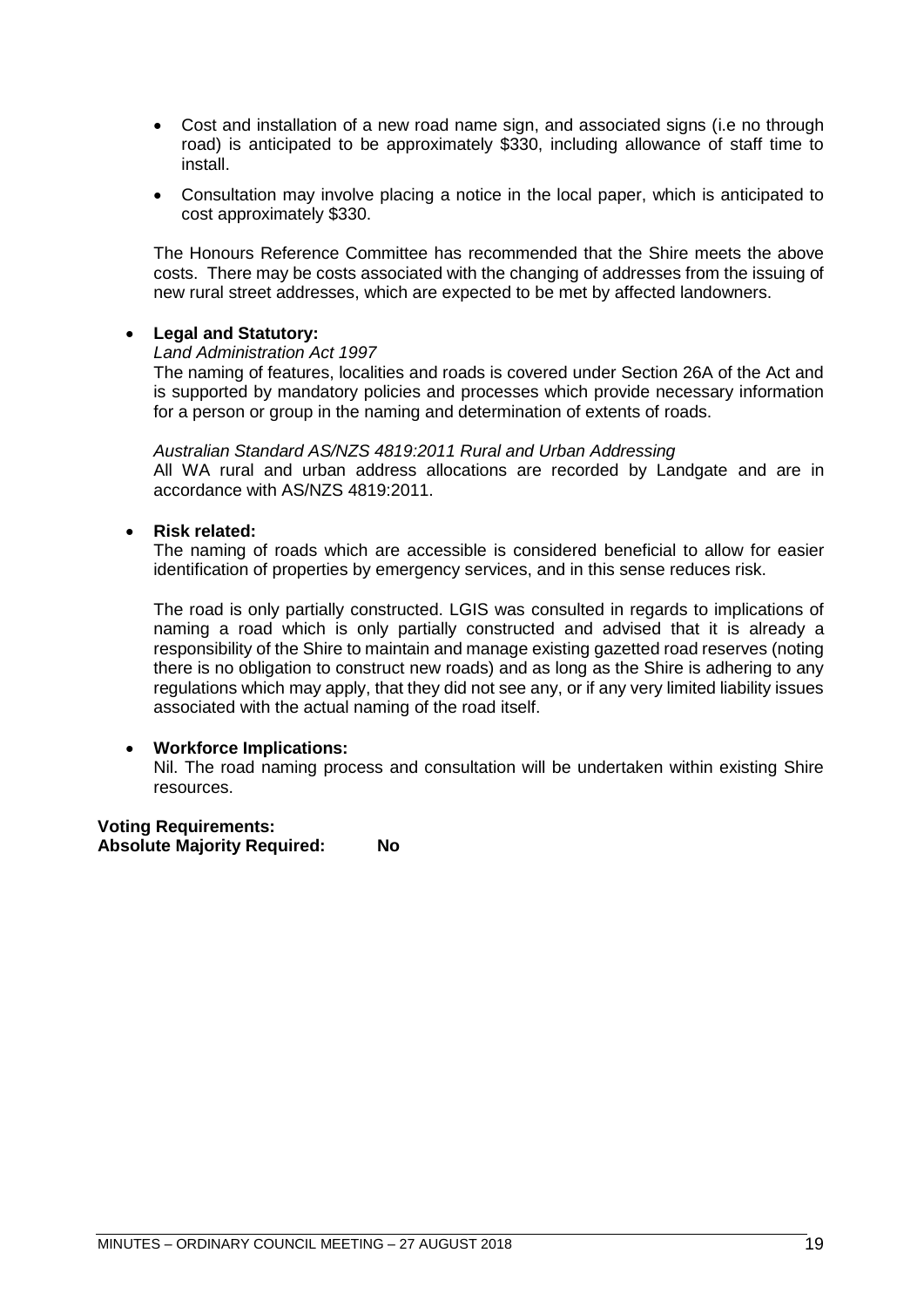**RESOLUTION 040818**

**Moved: Cr Smythe Seconded: Cr Trent** 

*That Council:*

- *1. Approves the following names to be added to the Road Name Register:*
	- *Maclachlan*
	- *Sargent*
	- *Wiseman*
- *2. Authorises the Chief Executive Officer to allocate the following name (and road type) to the un-named subject road in Appendix A:*

*'Wiseman Retreat'*

*Subject to point 3 below, should the name 'Wiseman' not meet the relevant criteria of Landgate, the following names shall be allocated in the following order: Pettit, Sargent, Maclachlan.* 

- *3. The authorisation and use of names referred in 2 above, is subject to:*
	- *a. Permission of the immediate family being obtained, or where the person has been deceased for more than 10 years and contact with the immediate family could not be established appropriate consultation must be carried out.*
	- *b. Notice of the proposed road naming being given for a period of no less than 30 days from the date of notice/letter and in the event that an objection is received, the matter will be referred back to Council for determination."*

*CARRIED: 7/0*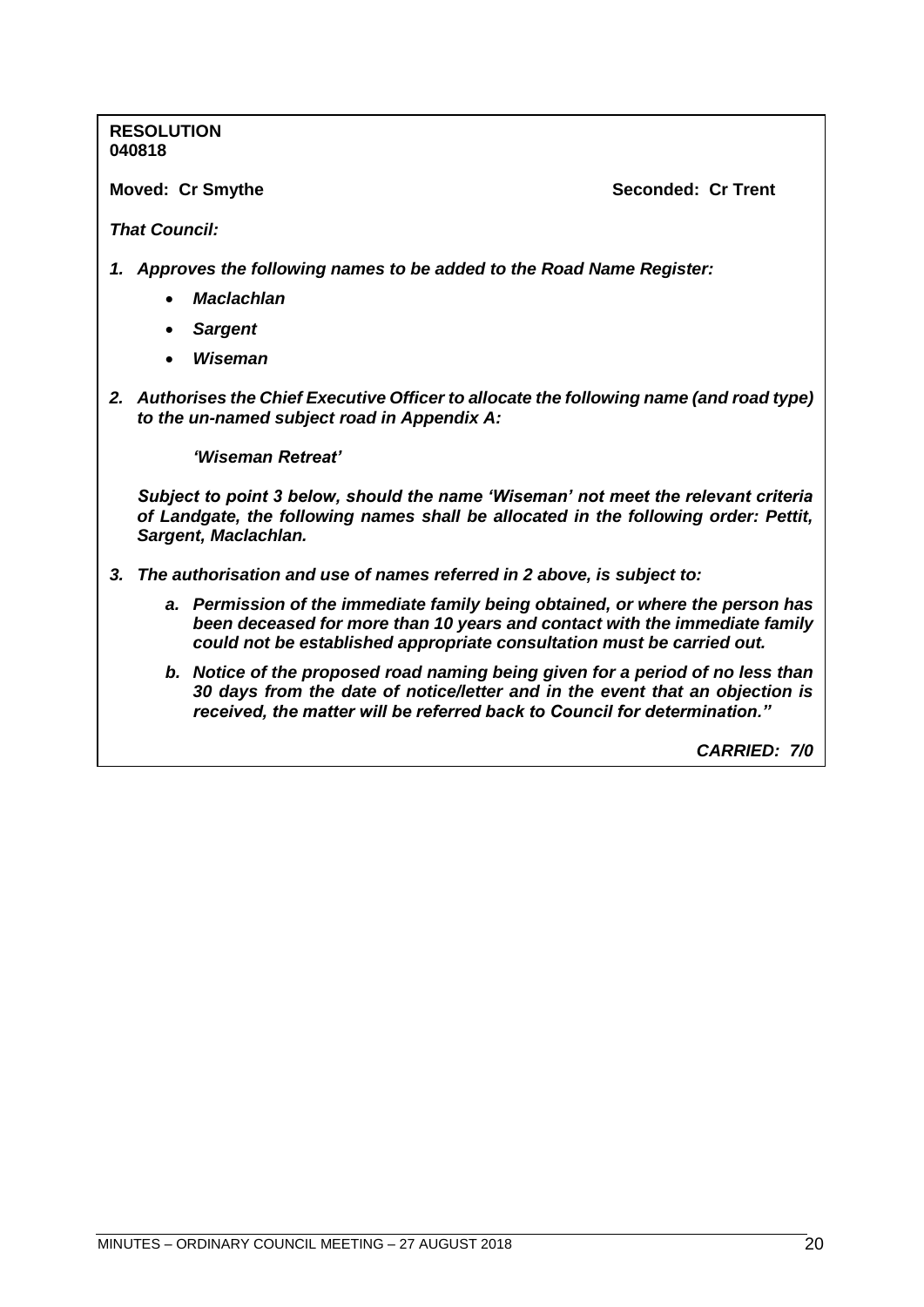# <span id="page-20-0"></span>*SY099-08/18 –Proposed disposal of Lot 13 Redmile Road and Lots 2,3,4,5 and 6 Avon Terrace*

| <b>FILE REFERENCE:</b>              | AV160050                                         |
|-------------------------------------|--------------------------------------------------|
| <b>APPLICANT OR PROPONENT(S):</b>   | N/A                                              |
| <b>AUTHORS NAME &amp; POSITION:</b> | <b>Paul Martin, Chief Executive Officer</b>      |
| <b>RESPONSIBLE OFFICER:</b>         | <b>Paul Martin, Chief Executive Officer</b>      |
| <b>PREVIOUSLY BEFORE COUNCIL:</b>   | 23 April 2018 - Item SY040-04/18                 |
| <b>DISCLOSURE OF INTEREST:</b>      | Nil                                              |
| <b>APPENDICES:</b>                  | A. Preliminary Site Investigation Repot          |
|                                     | <b>B. Detailed Site Investigation Report</b>     |
|                                     | <b>C. DRAFT Remedial Options Analysis Report</b> |
|                                     |                                                  |

## **Nature of Council's Role in the Matter:**

• Executive

## **Purpose of the Report:**

This report seeks direction from Council in regard to the potential disposal of Lots 13 Redmile Road and Lots 2,3,4,5 and 6 Avon Terrace, in particular regarding the disposal method and level of community consultation Council would like to undertake for this matter.

## **Background:**

Council considered a request received from Heartlands Vets regarding the potential disposal of Lot 13 Redmile Road and Lots 2,3,4,5 and 6 Avon Terrace at its meeting on 23 April 2018 and resolved the following:

## *"That Council:*

- *1. Notes the proposal for a Purpose Built Animal Hospital on Shire owned land received from Heartlands Veterinary Hospital.*
- *2. Requests the Chief Executive Officer to prepare a detailed report for Council's consideration addressing issues including but not limited to:* 
	- *the extent of contamination on the site and the works (and costs) required to determine likely costs to remediate the site.*
	- *the options and process for disposing of the land in accordance with the Local Government Act 1995.*
	- *the steps and costs to determine a valuation of the site."*

## **Comments and details:**

#### The contamination on the site

In February 2012, GHD prepared a Preliminary Site Investigation Report for Lots 2,3,4,5 and 6 Avon Terrace for the Shire of York. A copy of this report is attached at Appendix A.

This led to the Shire engaging GHD to prepare a Detailed Site Investigation. This report is dated November 2012. A copy of this report (without Appendices as they are considerable) is attached at Appendix B. Appendices can be provided to either Councillors or members of the community upon request.

From the file Officers could identify that GHD had been engaged to undertake Remedial Options Analysis however the final report could not be located. Officers contacted and met with GHD to discuss the status of this report and next steps.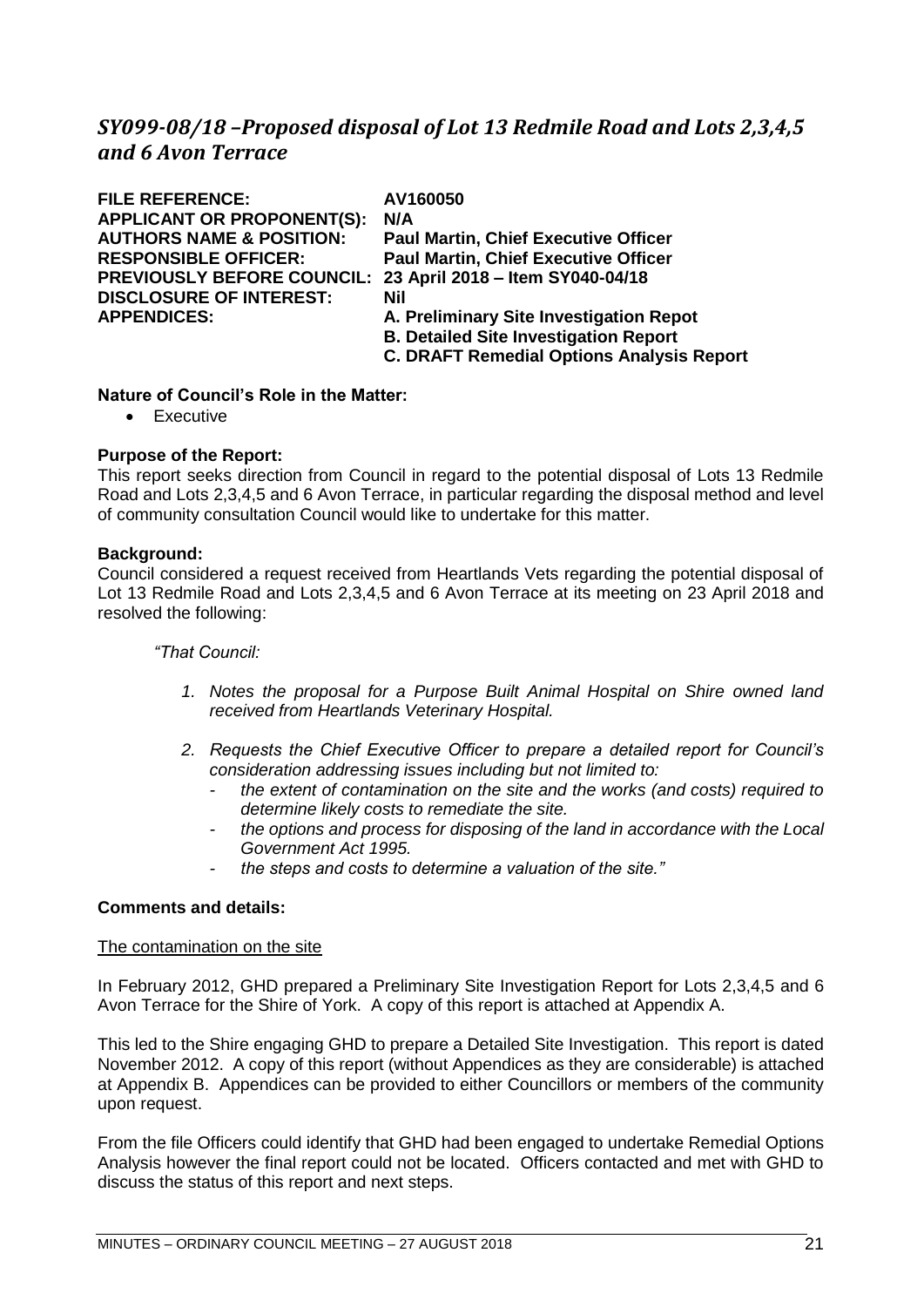Attached at Appendix C is the email received from GHD attached to which is the Draft Remedial Options Analysis Report dated June 2013.

All of these assessments were undertaken for a proposal to develop medium density residential accommodation on the site.

It should also be noted that all of these assessments were for Lots 2,3,4,5 and 6 Avon Terrace. No investigation has been undertaken as far as can be determined into the adjoining Lot 13 Redmile Road.

From discussions with GHD, Officers understand that the remediation options for the site would need to be specific to the use proposed and that regulations will have changed since this time so the report would need to be updated. GHD has provided an estimated cost of \$10,000 to undertake this work. This is only to be used as an indication of the extent of the costs required, at this stage Officers have not sourced formal quotations.

GHD has advised that the Shire has two options in regards to how to progress with consideration of disposal of the site in regards to contamination, namely:

- 1. Remediate the site prior to sale.
- 2. Sell the site as is with full disclosure, passing on the remediation liability to the new purchaser.

Officers are recommending option two and the disposal of the land is proposed to occur through a public tender process. Therefore, although Heartlands Vets have made enquiries Council could choose to dispose of the site to any tender received. As the remediation options are directly related to the potential uses, expenditure of Shire resources on further options analysis could be wasted depending upon the use determined.

Officers understand (but would be recommending obtaining legal advice prior to proceeding) that as long as full disclosure occurs during the sale process, Council could dispose of the lots as is noting however this will be at a lesser price than if the site was fully remediated. Officers have not obtained a quote for legal advice on this matter but would expect it to be in the vicinity of \$4,000.

This option would also involve the Shire expending the least amount of funds to consider the disposal.

#### Options for disposal of the site

In accordance with the *Local Government Act 1995* Council can dispose of land by tender, auction or private treaty.

A private treaty agreement is typically only used to dispose of land to adjoining landowners when a road or right of way is closed or the Council is confident that no better arrangements can be achieved. Given the situation regarding this land, Officers would not be recommending this option of disposal to Council.

An auction could be appropriate if the purchase or the land is relatively straight forward such as disposal of a house or vacant block of land. However, given the issues associated with contamination potential purchasers will want to undertake some due diligence on the land and may wish to include conditions or matters for Council to consider. Furthermore, if Council wants to dispose of the land in its current condition, it needs to make full disclosure of the contamination on the site which is best done in detailed tender documentation. Officers are not recommending this disposal method.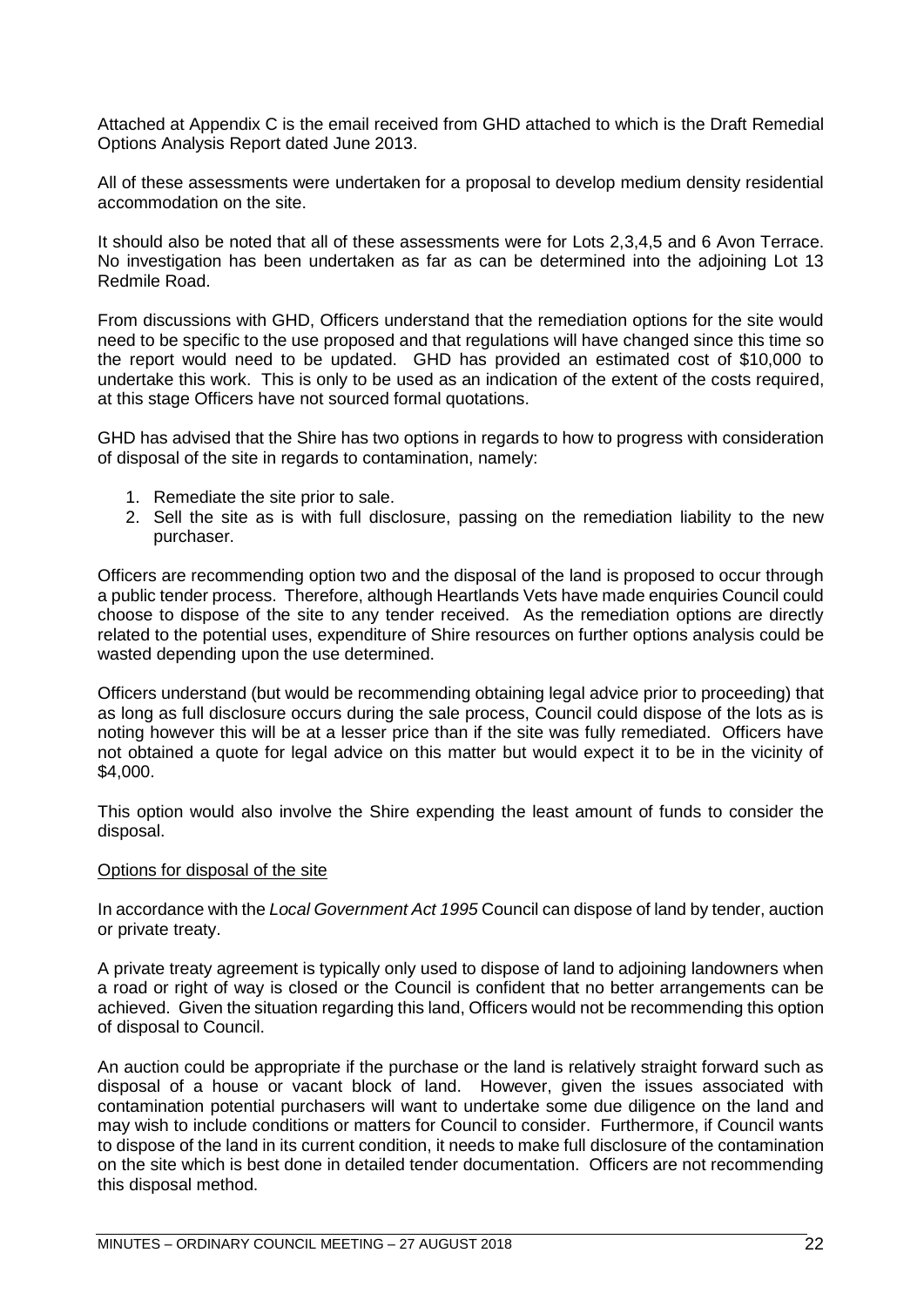Therefore Officers recommend a public tender process is the most appropriate disposal method to undertake. In addition to addressing the issues above, this also enables any other tenders received for the purchase of the land to be considered.

Council is only required to prepare a Business Plan for land transactions worth over \$2 million. The Shire has however, previously used this business planning process to not only outline options and implications for consideration but also to provide an opportunity for community input. This was to align with the community's expectations of transparency and input.

The issue Council needs to now consider is whether this is a matter upon which the community would expect to have input. If this is the case, then a business plan should be prepared as the best option for structure and feedback.

This will however, add some three months to the timeframe associated with the disposal, which may deter any potential purchasers.

Whilst Business Plans were prepared and used as a basis for community information and consultation for the disposal of the Old Tennis Courts and the St Patricks Convent School, Officers consider that the community may be less interested in having input on the potential disposal of this site. As such, after further consideration, Officers are not recommending a Business Plan process on this occasion. However, if Council considers that the community would like to have input, a Business Plan can be prepared and advertised in accordance with the *Local Government Act 1995*.

Therefore, Officers are recommending that if Council wants to proceed to disposal of this site, it can call tenders as soon as practicable. The tender documentation would include full disclosure of the extent of the contamination on the site and clearly pass all associated risks to the potential purchaser.

If Council determines to call tenders it is not bound to accept any tender received.

#### Determining a value for the site

The Shire purchased the site in question in 2005 for an amount of \$154,545.

Officers are recommending that if Council called tenders for the disposal of the site it obtained a valuation from a licenced valuer during the process against which to compare tenders received. Officers have obtained a quote for a valuation of the site "as is" with full disclosure of contamination which is \$3,500 (ex GST). This valuation has not yet been obtained.

## **Options:**

Council has the following options in regard to this matter:

- 1. Determine not to progress with the disposal and retain the site for future use/development.
- 2. Engage a company to prepare the Remedial Options Analysis report to refine the costs of remediating the site, thus reducing the risks for potential purchasers and potentially achieving a higher tender price.
- 3. Prepare and advertise a Business Plan for the potential disposal of the site to allow the community to have input into the decision to dispose.
- 4. Proceed directly to call tenders for the potential disposal of the site noting this would require legal advice and a valuation to be obtained.

Officers are recommending Option 4 with all tenders received being presented to Council for consideration.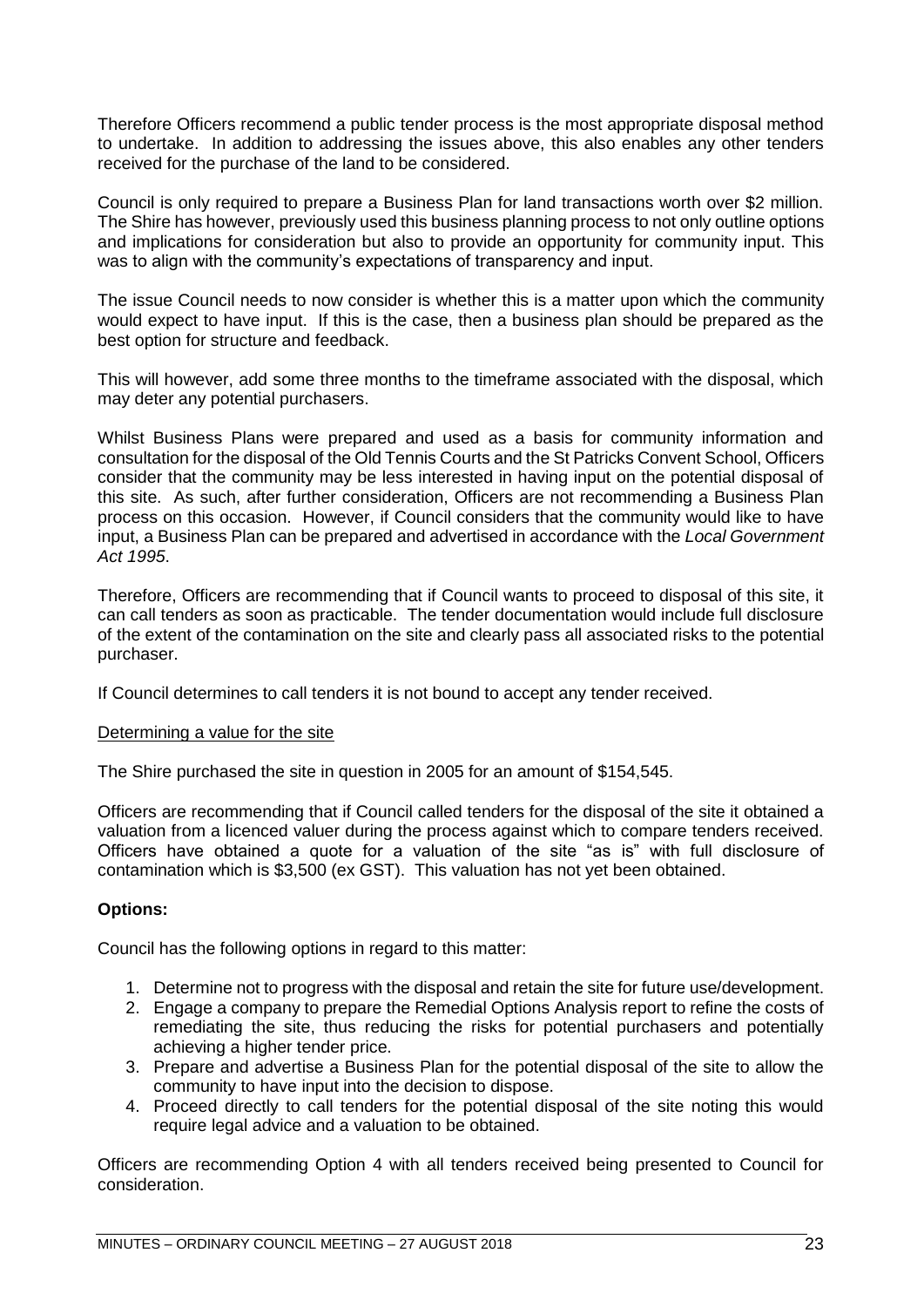If Council chooses this option, Officers are recommending that a separate report be presented to Council seeking direction on aspects of the tender including advertising period, selection/assessment criteria, composition of the selection panel and potentially other matters. The Shire is planning to undertake several disposals during this financial year, so Officers consider it important to ensure the process is consistent, robust, transparent and compliant.

This report would also seek direction in what Council would like to do with proceeds received from the sale although Officers would be recommending proceeds either be placed in reserve or used to repay debt.

## **Implications to consider:**

## • **Consultative**

Officers have met with a representative of Heartlands Vets to inform them of the timing of presentation of the report to Council.

## • **Strategic**

This land parcel is not identified in the Shire's Strategic Community Plan or Corporate Business Plan for either disposal or a particular future use.

## • **Policy related**

Nil.

## • **Financial**

Officers are recommending Council disposes of the lots in question via a public tender process.

The costs associated with undertaking this process are proposed to be as follows:

| - Legal advice on tender documentation and process | \$4.000 |
|----------------------------------------------------|---------|
| - Valuation from Licenced valuer                   | \$3,850 |
| - Advertising in West Australian                   | \$1.500 |
|                                                    |         |
| Total                                              | \$9.350 |

Should Council wish to proceed with calling tenders for the disposal of this land the funds from GL144181 Property Transaction Settlement Costs which has a budget of \$55,000 in the FY.

## • **Legal and Statutory**

This process is needs to be compliant with Section 3.58 of the Local Government Act 1995 as outlined below.

#### *3.58. Disposing of property*

*(1) In this section —*

*dispose includes to sell, lease, or otherwise dispose of, whether absolutely or not;*

*property includes the whole or any part of the interest of a local government in property, but does not include money.*

- *(2) Except as stated in this section, a local government can only dispose of property to —*
	- *(a) the highest bidder at public auction; or*
	- *(b) the person who at public tender called by the local government makes what is, in the opinion of the local government, the most acceptable tender, whether or not it is the highest tender.*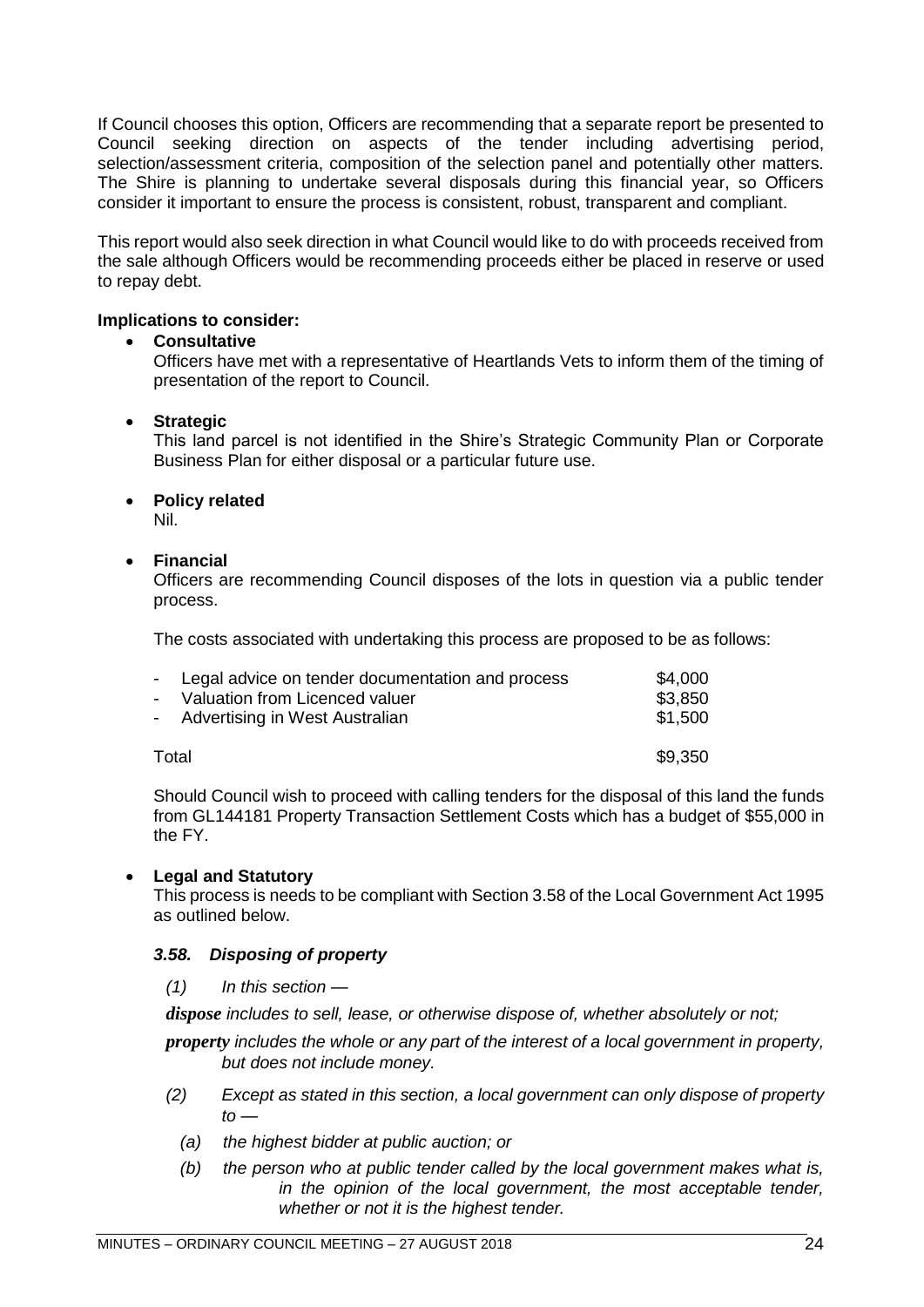- *(3) A local government can dispose of property other than under subsection (2) if, before agreeing to dispose of the property —*
	- *(a) it gives local public notice of the proposed disposition —*
		- *(i) describing the property concerned; and*
		- *(ii) giving details of the proposed disposition; and*
		- *(iii) inviting submissions to be made to the local government before a date to be specified in the notice, being a date not less than 2 weeks after the notice is first given;*

*and*

- *(b) it considers any submissions made to it before the date specified in the notice and, if its decision is made by the council or a committee, the decision and the reasons for it are recorded in the minutes of the meeting at which the decision was made.*
- *(4) The details of a proposed disposition that are required by subsection (3)(a)(ii) include —*
	- *(a) the names of all other parties concerned; and*
	- *(b) the consideration to be received by the local government for the disposition; and*
	- *(c) the market value of the disposition —*
		- *(i) as ascertained by a valuation carried out not more than 6 months before the proposed disposition; or*
		- *(ii) as declared by a resolution of the local government on the basis of a valuation carried out more than 6 months before the proposed disposition that the local government believes to be a true indication of the value at the time of the proposed disposition.*
- *(5) This section does not apply to —*
	- *(a) a disposition of an interest in land under the Land Administration Act 1997 section 189 or 190; or*
	- *(b) a disposition of property in the course of carrying on a trading undertaking as defined in section 3.59; or*
	- *(c) anything that the local government provides to a particular person, for a fee or otherwise, in the performance of a function that it has under any written law; or*
	- *(d) any other disposition that is excluded by regulations from the application of this section.*

*[Section 3.58 amended by No. 49 of 2004 s. 27; No. 17 of 2009 s. 10.]*

Section 3.59 of the Local Government Act 1995 as outlined below is only applicable if the transaction is expected to be valued at more than \$2 million. As this is not the case in this instance it is not a requirement, however Council could undertake this process if it wanted to provide the community with an opportunity to have comment prior to any potential disposal.

#### *3.59. Commercial enterprises by local governments*

*(1) In this section —*

*acquire* has a meaning that accords with the meaning of **dispose**;

*dispose includes to sell, lease, or otherwise dispose of, whether absolutely or not;*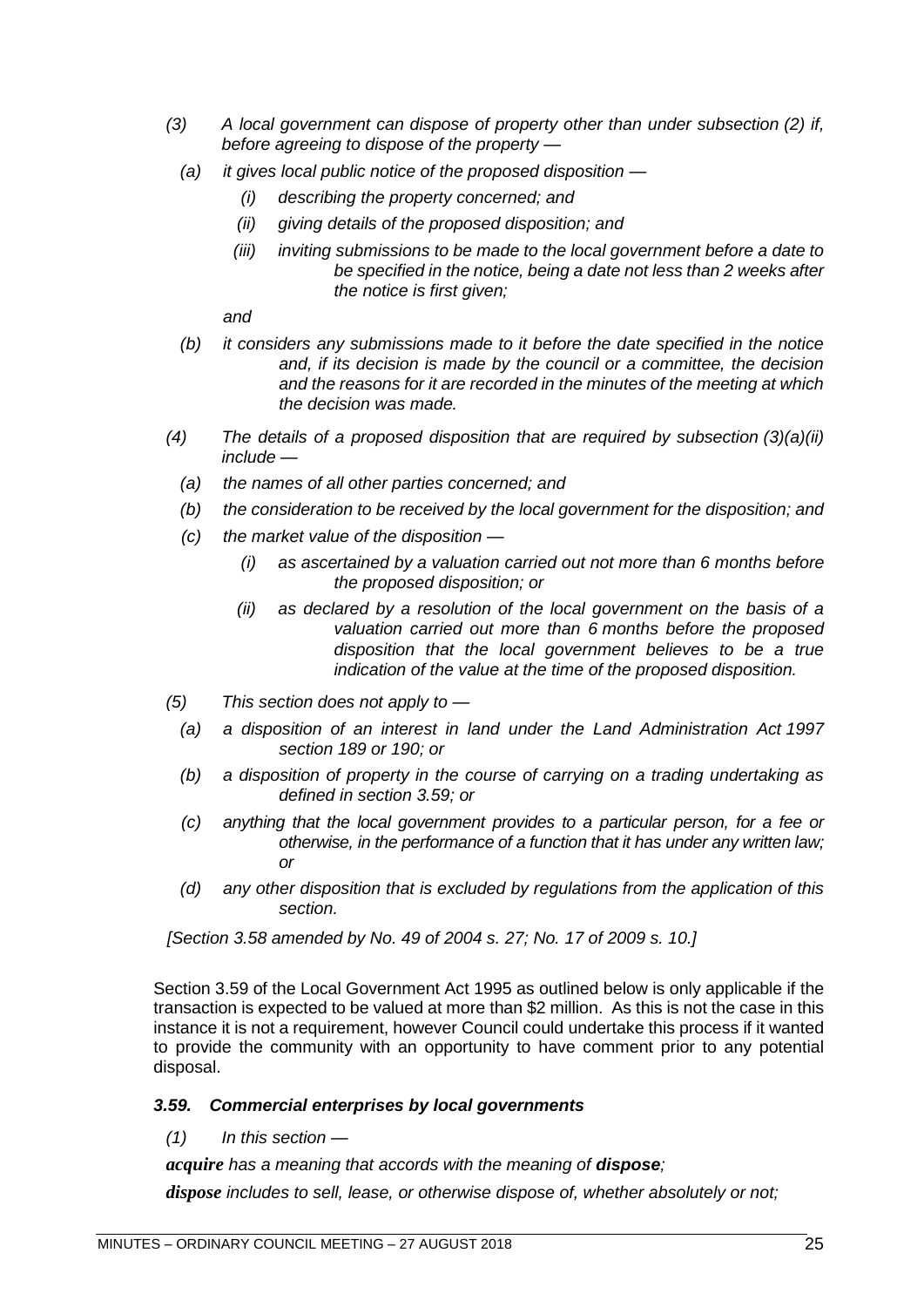*land transaction means an agreement, or several agreements for a common purpose, under which a local government is to —*

- *(a) acquire or dispose of an interest in land; or*
- *(b) develop land;*

*major land transaction means a land transaction other than an exempt land transaction if the total value of —*

- *(a) the consideration under the transaction; and*
- *(b) anything done by the local government for achieving the purpose of the transaction,*

*is more, or is worth more, than the amount prescribed for the purposes of this definition;*

*major trading undertaking means a trading undertaking that —*

- *(a) in the last completed financial year, involved; or*
- *(b) in the current financial year or the financial year after the current financial year, is likely to involve,*

expenditure by the local government of more than the amount prescribed for the *purposes of this definition, except an exempt trading undertaking;*

- *trading undertaking means an activity carried on by a local government with a view to producing profit to it, or any other activity carried on by it that is of a kind prescribed for the purposes of this definition, but does not include anything referred to in paragraph (a) or (b) of the definition of land transaction.*
- *(2) Before it —*
	- *(a) commences a major trading undertaking; or*
	- *(b) enters into a major land transaction; or*
	- *(c) enters into a land transaction that is preparatory to entry into a major land transaction,*

*a local government is to prepare a business plan.*

- *(3) The business plan is to include an overall assessment of the major trading undertaking or major land transaction and is to include details of —*
	- *(a) its expected effect on the provision of facilities and services by the local government; and*
	- *(b its expected effect on other persons providing facilities and services in the district; and*
	- *(c) its expected financial effect on the local government; and*
	- *(d) its expected effect on matters referred to in the local government's current plan prepared under section 5.56; and*
	- *(e) the ability of the local government to manage the undertaking or the performance of the transaction; and*
	- *(f) any other matter prescribed for the purposes of this subsection.*
- *(4) The local government is to —*
	- *(a) give Statewide public notice stating that —*
		- *(i) the local government proposes to commence the major trading undertaking or enter into the major land transaction described in the notice or into a land transaction that is preparatory to that major land transaction; and*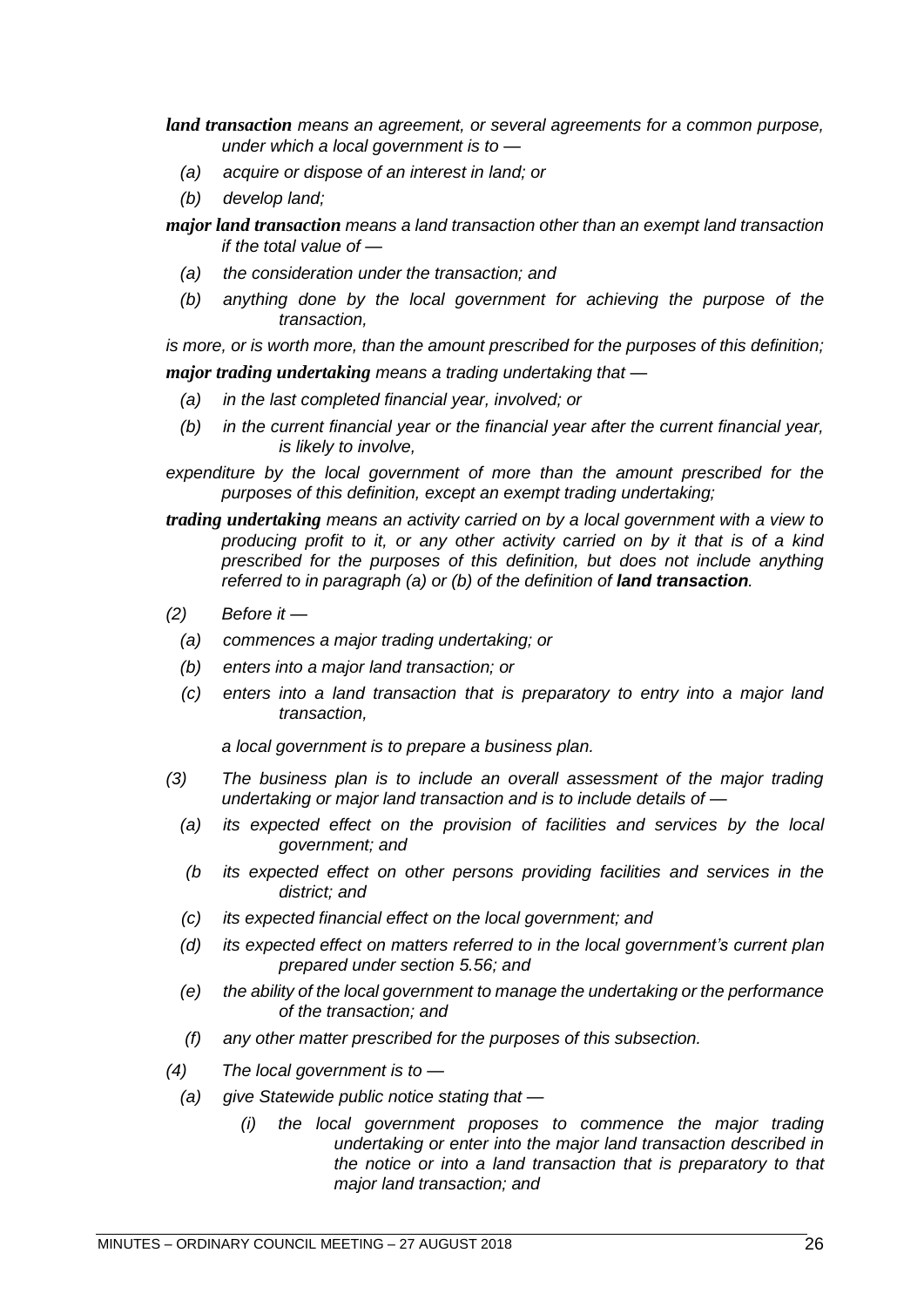- *(ii) a copy of the business plan may be inspected or obtained at any place specified in the notice; and*
- *(iii) submissions about the proposed undertaking or transaction may be made to the local government before a day to be specified in the notice, being a day that is not less than 6 weeks after the notice is given;*

*and*

- *(b) make a copy of the business plan available for public inspection in accordance with the notice.*
- *(5) After the last day for submissions, the local government is to consider any submissions made and may decide\* to proceed with the undertaking or transaction as proposed or so that it is not significantly different from what was proposed.*

*\* Absolute majority required.*

- *(5a) A notice under subsection (4) is also to be published and exhibited as if it were a local public notice.*
- *(6) If the local government wishes to commence an undertaking or transaction that is significantly different from what was proposed it can only do so after it has complied with this section in respect of its new proposal.*
- *(7) The local government can only commence the undertaking or enter into the transaction with the approval of the Minister if it is of a kind for which the regulations require the Minister's approval.*
- *(8) A local government can only continue carrying on a trading undertaking after it has become a major trading undertaking if it has complied with the requirements of this section that apply to commencing a major trading undertaking, and for the purpose of applying this section in that case a reference in it to commencing the undertaking includes a reference to continuing the undertaking.*
- *(9) A local government can only enter into an agreement, or do anything else, as a result of which a land transaction would become a major land transaction if it has complied with the requirements of this section that apply to entering into a major*  land transaction, and for the purpose of applying this section in that case a *reference in it to entering into the transaction includes a reference to doing anything that would result in the transaction becoming a major land transaction.*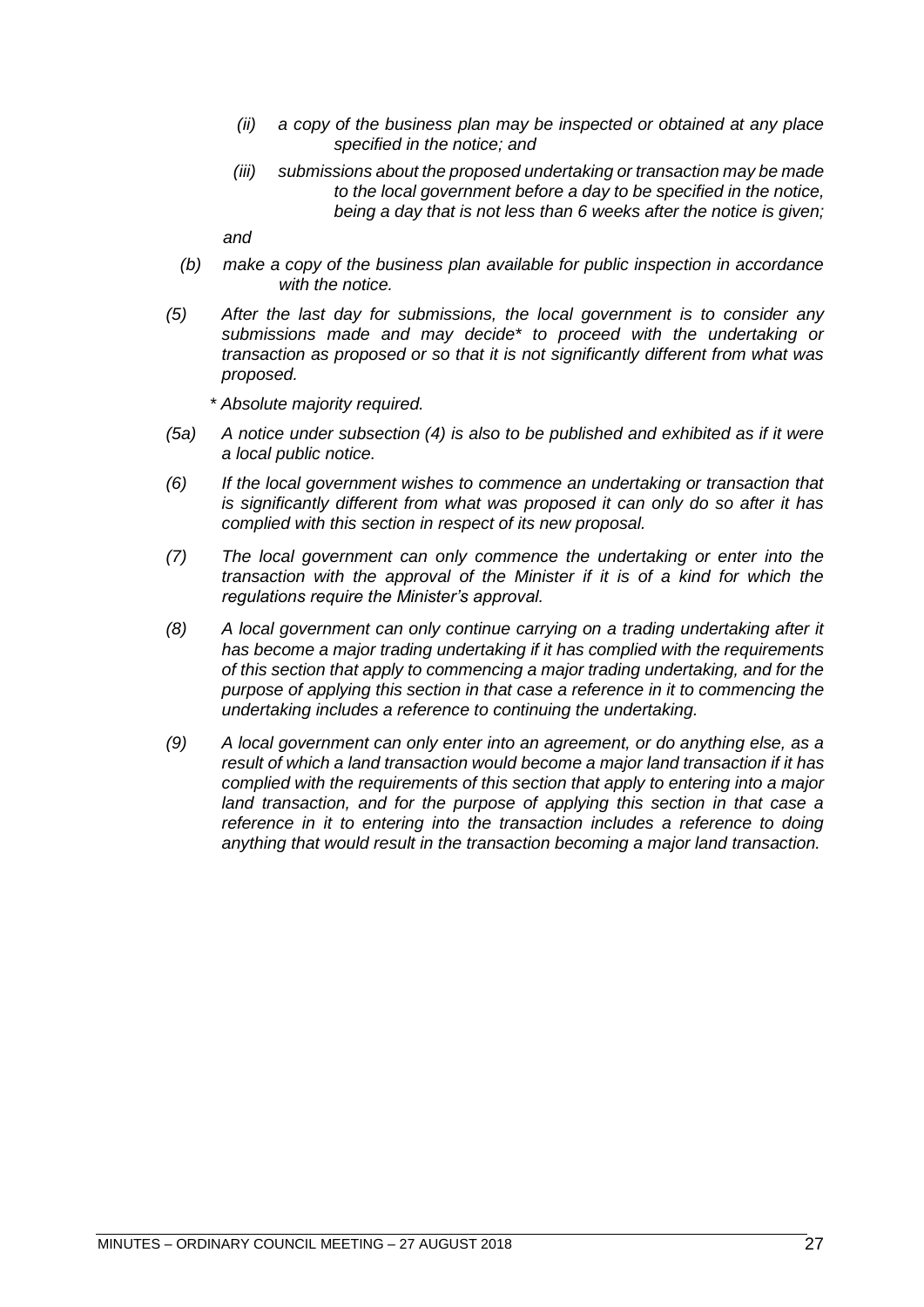- *(10) For the purposes of this section, regulations may —*
	- *(a) prescribe any land transaction to be an exempt land transaction;*
	- *(b) prescribe any trading undertaking to be an exempt trading undertaking.*

*[Section 3.59 amended by No. 1 of 1998 s. 12; No. 64 of 1998 s. 18(1) and (2).]*

## • **Risk related**

There are two main risks to considering this matter as Officers see it, namely:

- 1. No tenders are received which meet the valuation and/or are suitable for Council to accept. This will mean that potentially the land is not sold and the investment of time and financial resources by the Shire is for no outcome. This will be a risk Council is happy to accept if it determines to proceed.
- 2. The process used to dispose of the land is not seen as transparent and accountable by the public. To address this risk Officers are proposing that a separate report is presented to Council seeking approval for aspects of the disposal if Council resolves to proceed.

#### • **Workforce Implications**

This disposal can be managed within existing workloads.

**Voting Requirements: Absolute Majority Required: Yes**

|    | <b>RESOLUTION</b><br>050818                                                                                                                                                                                  |  |
|----|--------------------------------------------------------------------------------------------------------------------------------------------------------------------------------------------------------------|--|
|    | Seconded: Cr Ferro<br><b>Moved: Cr Smythe</b>                                                                                                                                                                |  |
|    | <b>"That Council"</b>                                                                                                                                                                                        |  |
| 1. | Agrees to undertake a public tender process in accordance with Section 3.58 (2) (b) of<br>the Local Government Act 1995 to consider disposing of Lot 13 Redmile Road and<br>Lots 2,3,4,5 and 6 Avon Terrace. |  |
| 2. | To facilitate this process requests the Chief Executive Officer to:                                                                                                                                          |  |
|    | present a report for Councils consideration on the potential disposal process as<br>$\blacksquare$<br>outlined in this report.                                                                               |  |
|    | obtain legal advice on the tender process and preparation tender documentation.<br>$\qquad \qquad$                                                                                                           |  |
|    | obtain an "as is" valuation from a licenced valuer<br>$\blacksquare$                                                                                                                                         |  |

*CARRIED BY ABSOLUTE MAJORITY: 7/0*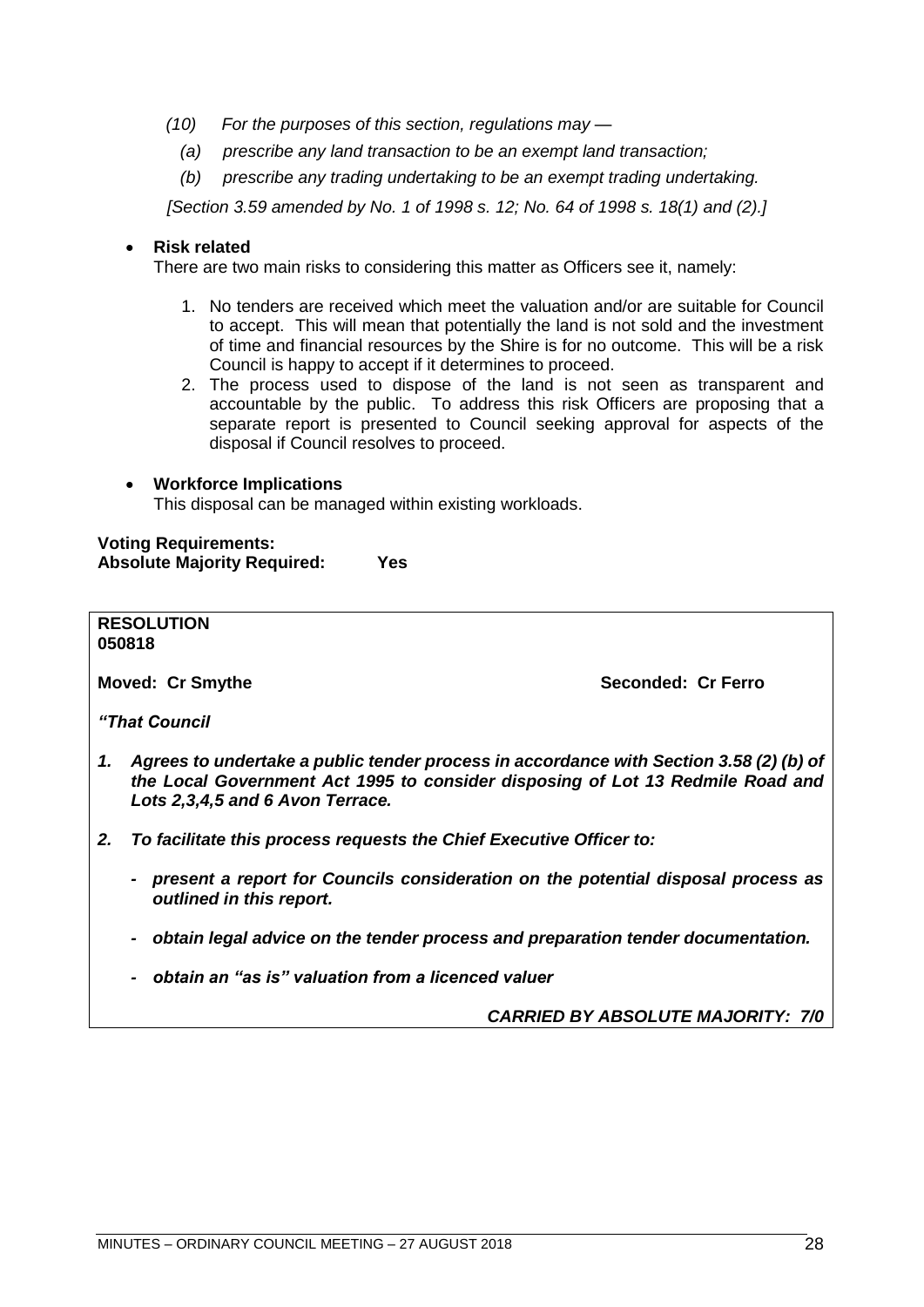# <span id="page-28-0"></span>*SY100-08/18 –Wheatbelt Secondary Freight Route*

| <b>FILE REFERENCE:</b>                | TR.RDT.3                                                   |
|---------------------------------------|------------------------------------------------------------|
| <b>APPLICANT OR PROPONENT(S):</b>     | <b>Shire of York</b>                                       |
| <b>AUTHORS NAME &amp; POSITION:</b>   | <b>Fraser Brown, Senior Technical Officer</b>              |
| <b>RESPONSIBLE OFFICER:</b>           | Darren Wallace, Executive Manager Infrastructure &         |
|                                       | <b>Development Services</b>                                |
| <b>PREVIOUSLY BEFORE COUNCIL: N/A</b> |                                                            |
| <b>DISCLOSURE OF INTEREST:</b>        | N/A                                                        |
| <b>APPENDICES:</b>                    | A. RRG Update on Secondary Freight Routes Project          |
|                                       | <b>B. Briefing Note: Wheatbelt Secondary Freight Route</b> |

## **Nature of Council's Role in the Matter:**

• Executive

## **Purpose of the Report:**

To seek Council endorsement for the Wheatbelt Secondary Freight Routes Project Development report. And an "in principle" agreement to contribute \$6,000 to the Project

## **Background:**

The Wheatbelt Secondary Freight Route (WSFR) network in the Main Roads WA Wheatbelt region comprises some 4,400km of Local Government managed roads that connect with State and National highways to provide access for heavy vehicles into the region. These roads are intended to enable large, high productivity trucks safe and cost effective access to business. The WSFR project is developing a business case, with the supporting evidence and documentation required, to seek the addition of a program of road improvements across the network be added to the Infrastructure Australia Priority List.

An update on the Secondary Freight Routes Project presented to the Regional Road Group is attached as appendix A for Council's information. The update includes the first draft map of the roads included in the project, however there will be further refinement of the map.

A Briefing Note on the Wheatbelt Secondary Freight Route is attached at Appendix B. This is a further update and the document referred to in the Council resolution for noting.

From the Development report (Appendix A) it can be noted that no Shire of York roads are included in the project as it stands.

#### **Status of the project:**

- 1. The WSFR working group had met with MRWA sometime ago putting forward the idea that any LGA contribution to assist with BBRF application, could come directly from project funding allocations. While a definitive answer has not been provided, the implication was that this would not be possible. At that time, it was thought that co-contributions may need to be in the order of \$15,000 to \$20,000 per LGA. As the amount is now \$6,000, the group felt this was the more appropriate action to avoid further delays.
- 2. When the request for co-contributions to be allocated in 2018/19 was made, the WSFR was unsure if those contributions needed to be in the year of the grant approval or over the life of the project. It has since been advised that the contributions can be extended over the project life. Therefore, it is now not necessary to make the allocation in 2018/19, but could be required in 2019/20. The commitment will still be required to enable a BBRF application to be lodged.

Any contribution would only be required if the BBRF application is successful.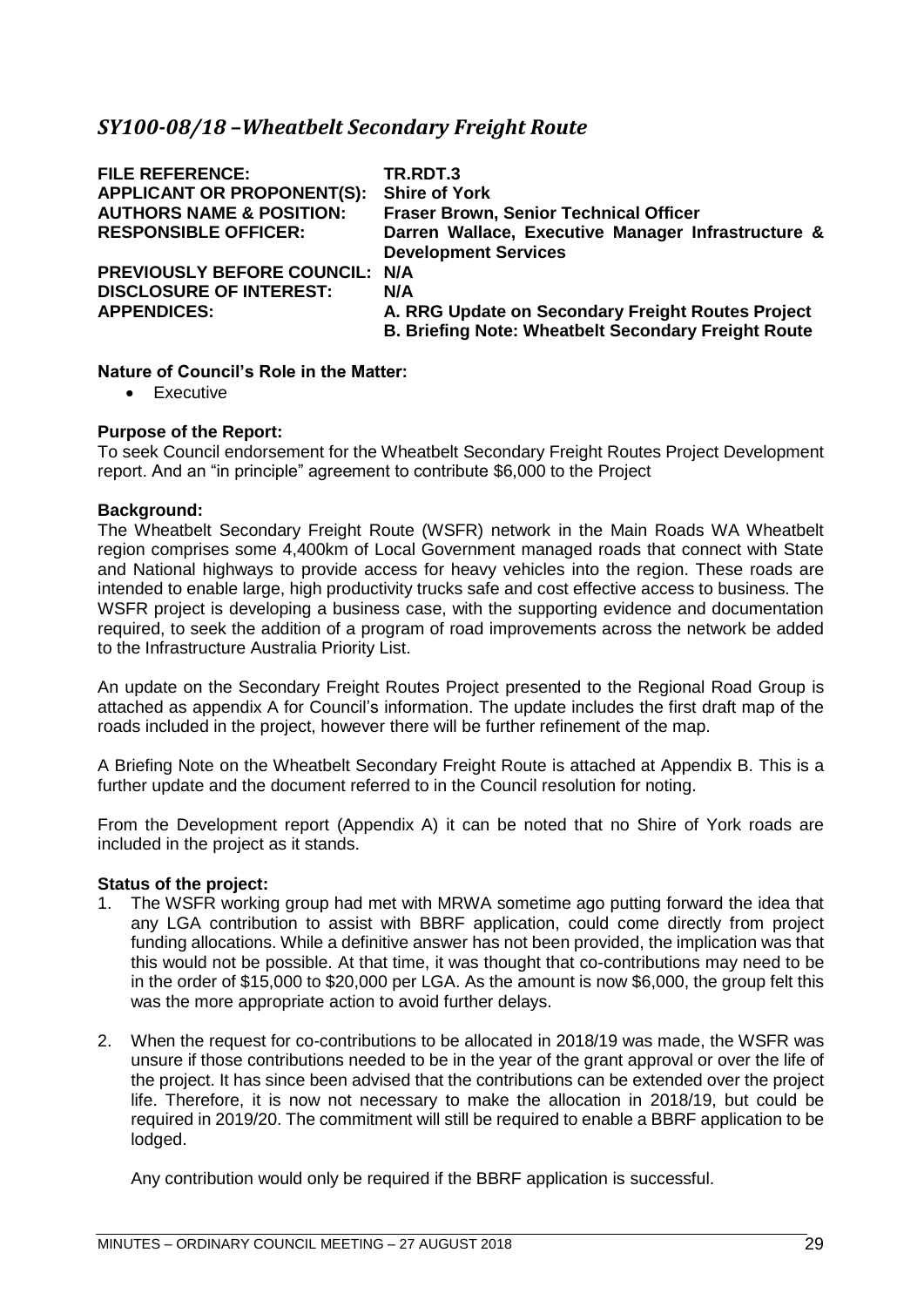3. The WSFR has been made aware that there is some Federal funding available from the Major Project Business Case Fund. Investigations are taking place to see if this can be used instead of the BBRF. It is uncertain how much or in fact if any co-contribution is required for this fund. This is at present the primary target, as any outcome would be known sooner rather than later. Initial discussions have been positive.

As there is uncertainty over this option, the WSFR is still progressing the BBFR application.

## **Comments and details:**

The project's aim is to improve the freight network in the Wheatbelt and therefore the economic sustainability of the region. At this stage, no Shire of York roads are included in the project. This is mainly due to the fact that most of the roads to and from York are the responsibility of MRWA and not Shire roads.

It may be considered that other municipalities in the region and their local business will benefit to the detriment of York businesses. However, the project will add to the economic sustainability of the region which in turn helps York become a financially sustainable Shire.

If the project is successful in obtaining funds to improve and upgrade roads in the region this should free up RRG funds in the region and increase the Shire's chance of obtaining more funds for our regionally significant roads.

## **Options:**

Council supports the project and allocates \$6,000 co-contribution in its 2019/20 budget, or Council does not support the project.

## **Implications to consider:**

## • **Consultative**

Main Roads WA, The Wheatbelt Regional Roads Group and in particular the Local Governments affected have been involved in consultation.

#### • **Strategic**

The project will add to the economic sustainability of the region which in turn helps York become a financially sustainable Shire.

#### • **Policy related**

There are no policy related implications arising from this report.

#### • **Financial**

The cost is \$6000 in the 2019/20 budget. It should be noted that no Shire of York Roads are included on the list to be upgraded.

If significant funds are available in the region for road upgrades it may free up funds from the RRG for Shire of York roads.

## • **Legal and Statutory**

There are no Legal or Statutory implications arising from this report.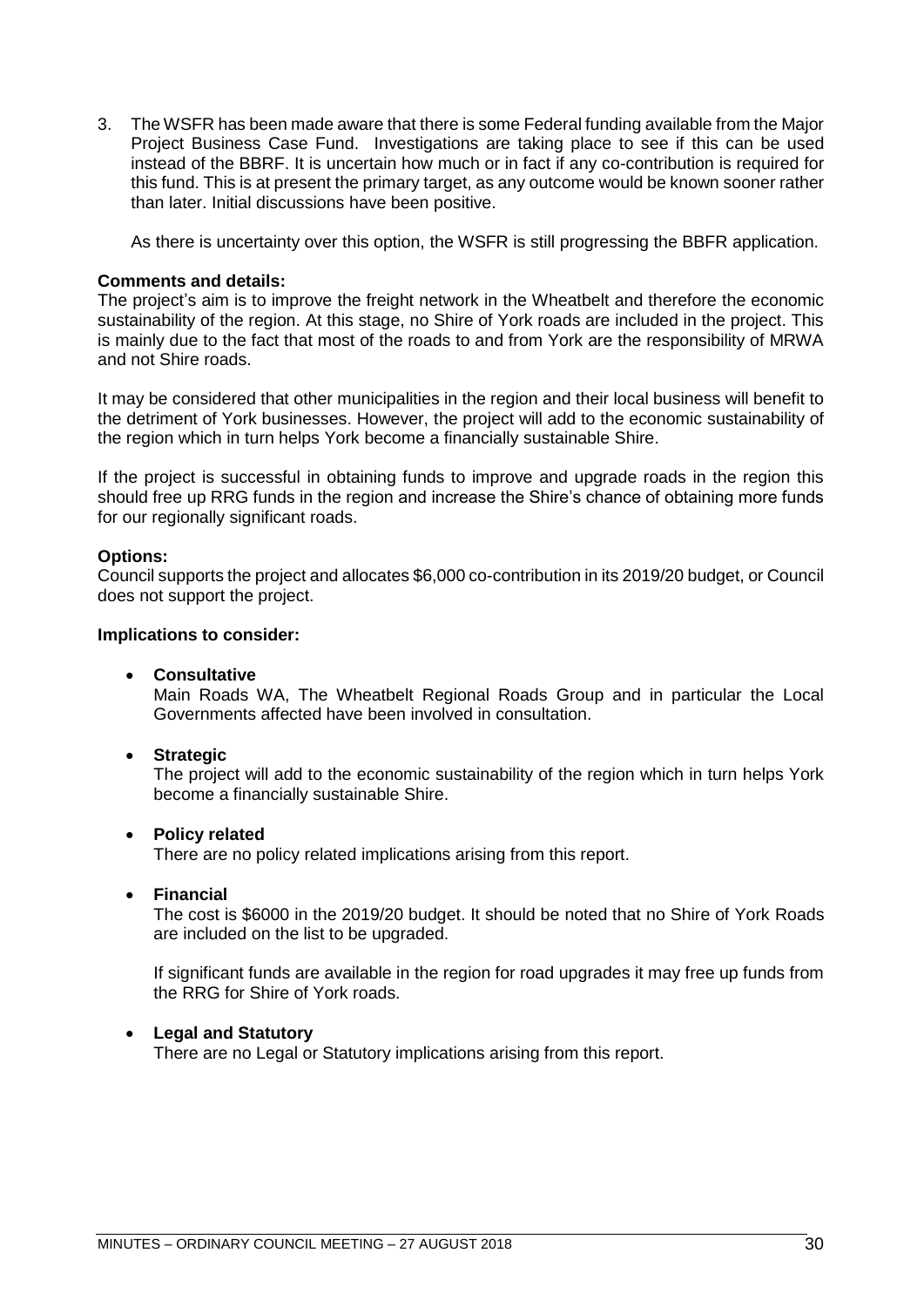• **Risk related**

There is a slight risk that the project, if successful, will give businesses based in other local governments an advantage over local businesses.

In not supporting the project, the Shire risks alienating other Local Governments in the region when we seek their support.

• **Workforce Implications** At present there are no Shire workforce implications as a result of this project.

**Voting Requirements: Absolute Majority Required: Yes**

**RESOLUTION 060818**

**Moved: Cr Trent Seconded: Cr Warnick**

*"That Council:*

- *1. Notes the Briefing Note: Wheatbelt Secondary Freight Routes;*
- *2. Supports the strategic intent of the Secondary Freight Routes project;*
- *3. Authorises the Chief Executive Officer to prepare and sign a letter of support in favour of an application for Federal Government Funding under the Building Better Regions Program to develop the Secondary Freight Routes project; and*
- *4. Endorses in principle, an allocation of \$6,000 in 2019/20 as a contribution to the Secondary Freight Routes Project development subject to a successful Building Better Regions Program application."*

*CARRIED BY ABSOLUTE MAJORITY: 7/0*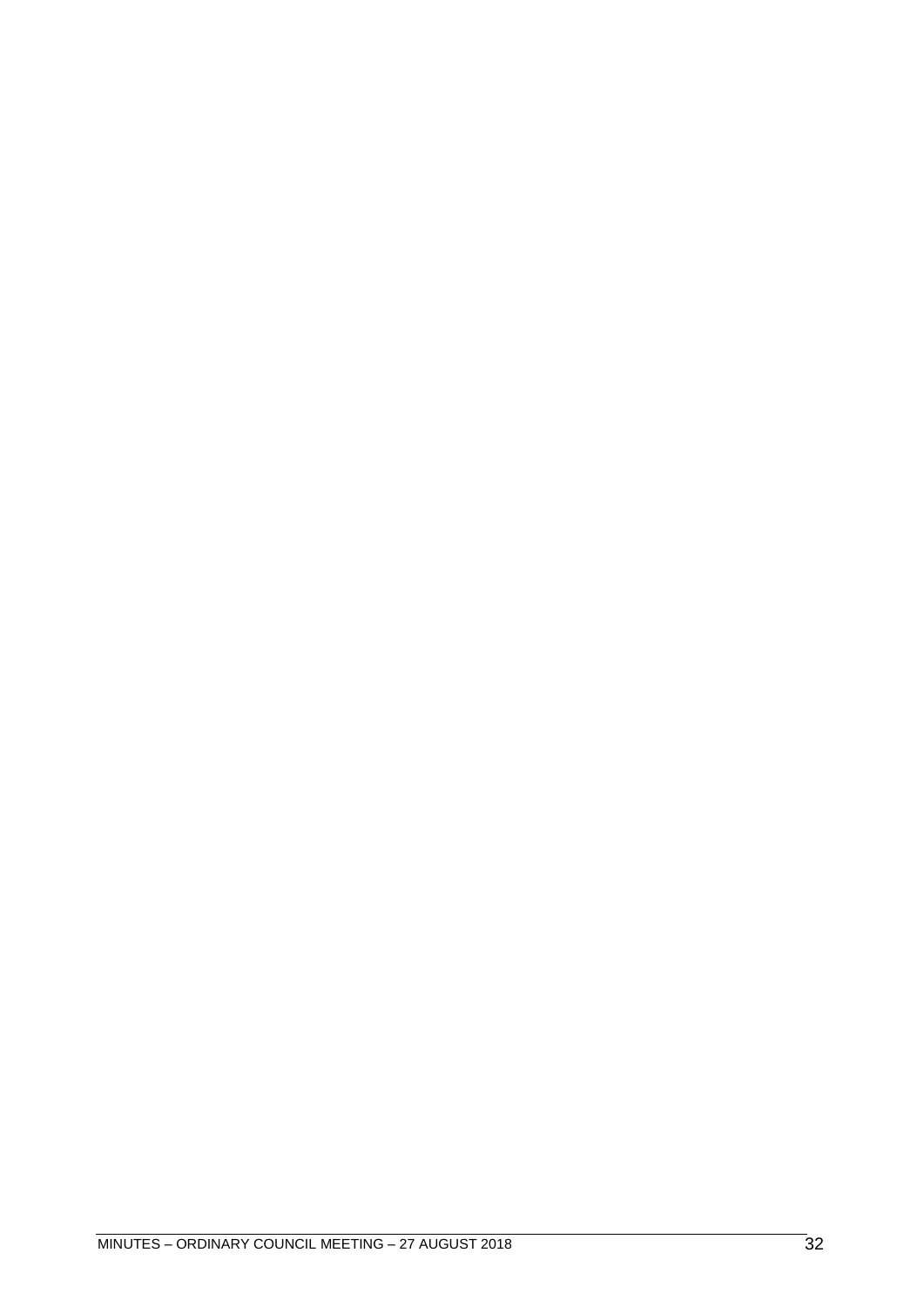# <span id="page-32-0"></span>*SY101-08/18 – Review of Dog Exercise Areas and Certain Places Where Dogs are Prohibited Absolutely*

| <b>FILE REFERENCE:</b>              | <b>RS.ANC.1</b>                                          |
|-------------------------------------|----------------------------------------------------------|
| <b>APPLICANT OR PROPONENT(S):</b>   | <b>Shire of York</b>                                     |
| <b>AUTHORS NAME &amp; POSITION:</b> | John Goward, Ranger                                      |
| <b>RESPONSIBLE OFFICER:</b>         | <b>Executive Manager,</b>                                |
|                                     | <b>Infrastructure and Development Services</b>           |
| <b>PREVIOUSLY BEFORE COUNCIL:</b>   | N/A                                                      |
| <b>DISCLOSURE OF INTEREST:</b>      | N/A                                                      |
| <b>APPENDICES:</b>                  | A. Circular No.18-2014 Dog Amendment Regulations<br>2014 |
|                                     | <b>B. Arial Maps of Proposed Dog Exercise Areas</b>      |
|                                     | C. Shire of York Dogs Local Law                          |
|                                     | <b>D. Summary of Submissions</b>                         |
|                                     | E. Plans of minor works to be carried out at Monger      |
|                                     | <b>Reserve and Candice Bateman Park</b>                  |

## **Nature of Council's Role in the Matter:**

• Legislative

## **Purpose of the Report:**

The purpose of this report is for Council to:

- 1) Set certain areas where dogs are prohibited absolutely. (PAs)
- 2) Consider possible sites for designated dog exercise areas from the suitable reserves within the York Town site. (DEAs)
- 3) Consider submissions received in relation to the proposed Dog Exercise Areas.

#### **Background:**

In May 2014, a Governors Order was published in the Government Gazette that dog exercise areas and prohibited areas published in all local laws throughout the state would cease to be effective on 31 July 2014, and the descriptions would therefore be invalid.

The order requires that all Local Governments set the exercise and prohibited areas by an absolute majority decision of Council.

The order was made as a consequence of the changes to the *Dog Act 1976* in November 2013.

In accordance with the *Dog Act 1976* (the Act) Council is required to declare selected public places to be Dog Exercise Areas (DEA's) and may declare public places where dogs are prohibited (PA's). Council is also required to give local public notice of its intention to declare such areas.

Council, at its ordinary meeting of 26 February 2018, resolved the following: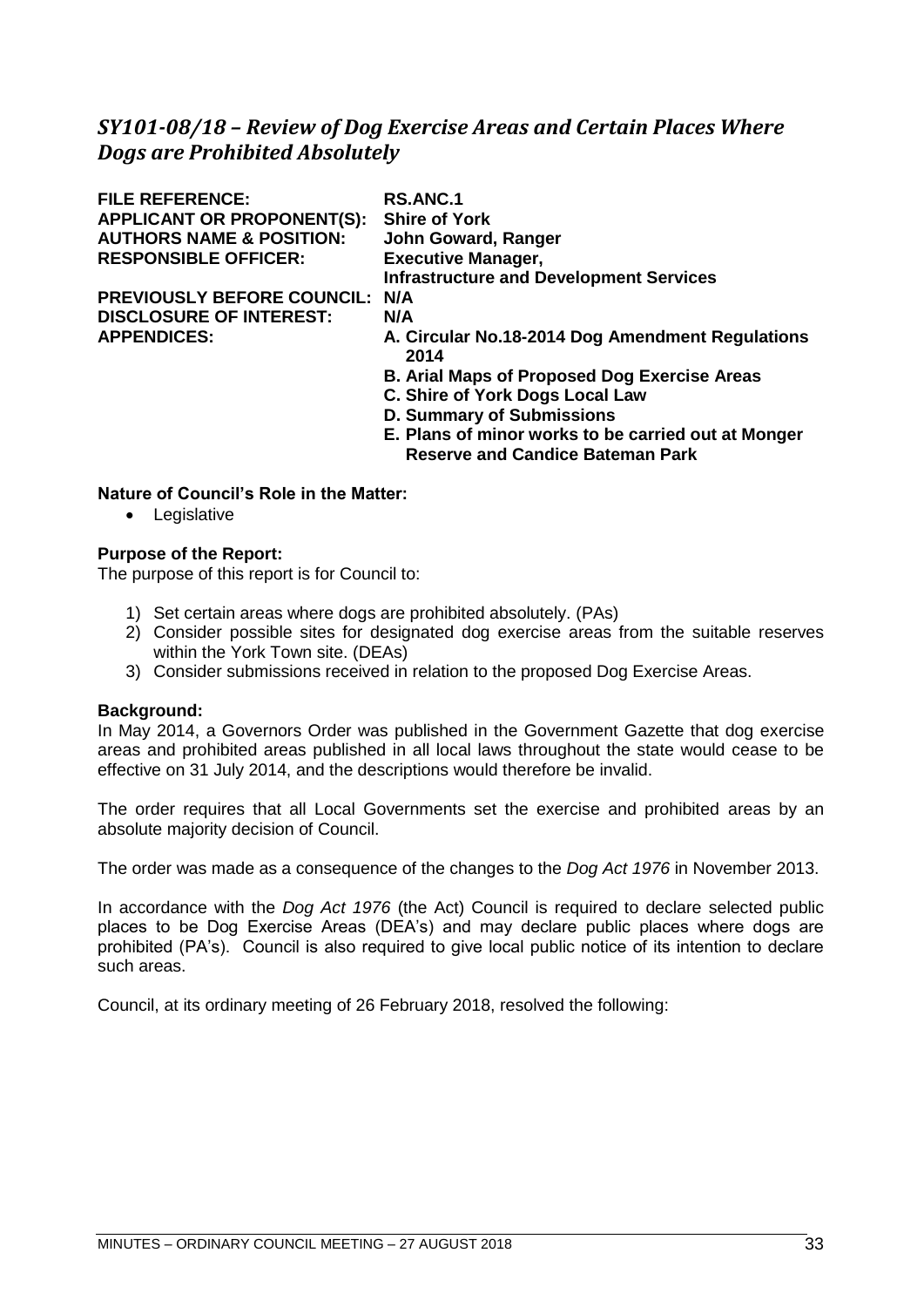## RESOLUTION 210218

## *That Council*

- *1. In accordance with the Dog Act 1976 s.32(2b) specifies the following places where dogs are prohibited absolutely;*
	- *(a) a public building unless permitted by a sign.*
	- *(b) a theatre or picture gardens*
	- *(c) all premises or vehicles classified as food premises or food vehicles under the Food Act 2008*
	- *(d) a public swimming pool, a toilet block or changing room.*
	- *(f) a cemetery unless otherwise provided for in the Local Governments Local Law relating to cemeteries.*
- *2. That Council requests the Chief Executive Officer to:* 
	- *(a) Provide 28 days local public notice be given of the resolved prohibited areas.*
	- *(b) Advertise for a period of 4 weeks, inviting submissions that the Council are considering setting new designated dog exercise areas being:*

*(West of the river) Monger Reserve, Lot 588 South Street, York.* 

*(East of the river) Candice Bateman Park, Lots 161, 162, 163, 164, 165, 166, 167, 168, 169 Newcastle Street, York (corner of Cowan Road and Newcastle street)*

- *(c) Present a report to Council on any submissions received for Councils consideration and determine the future use of the decommissioned dog exercise area.*
- *(d) Advertise to dog owners it is their responsibility to clean up after their dogs using bags provided."*

In accordance with the above resolution, external consultation was conducted via public notice undertaken within the Community Matters Newspaper on 7 March 2018, on the Shire website on 9 March 2018 and on notice boards at the Shire Administration Centre, Library, Visitors' Centre, Community Resource Centre, Post Office and IGA on 9 March 2018. The public notice called for comments to be received by 4 April 2018.

This report gives consideration to 14 submissions which were received up to and including 4 April 2018.

A further 3 submissions were received on 5 April 2018 which have also been considered.

## **Comments and details:**

Any public place not specified as a DEA or a PA is captured by the general provisions of the *Dog Act 1976* relating to public places. These general provisions require that dogs be on leash within public areas.

Therefore, as per Council Resolution 210218, 26 February 2018, the following prohibited areas were given a 28 day local notice period. As no comments / objections were received it is recommended that the following places be specified as: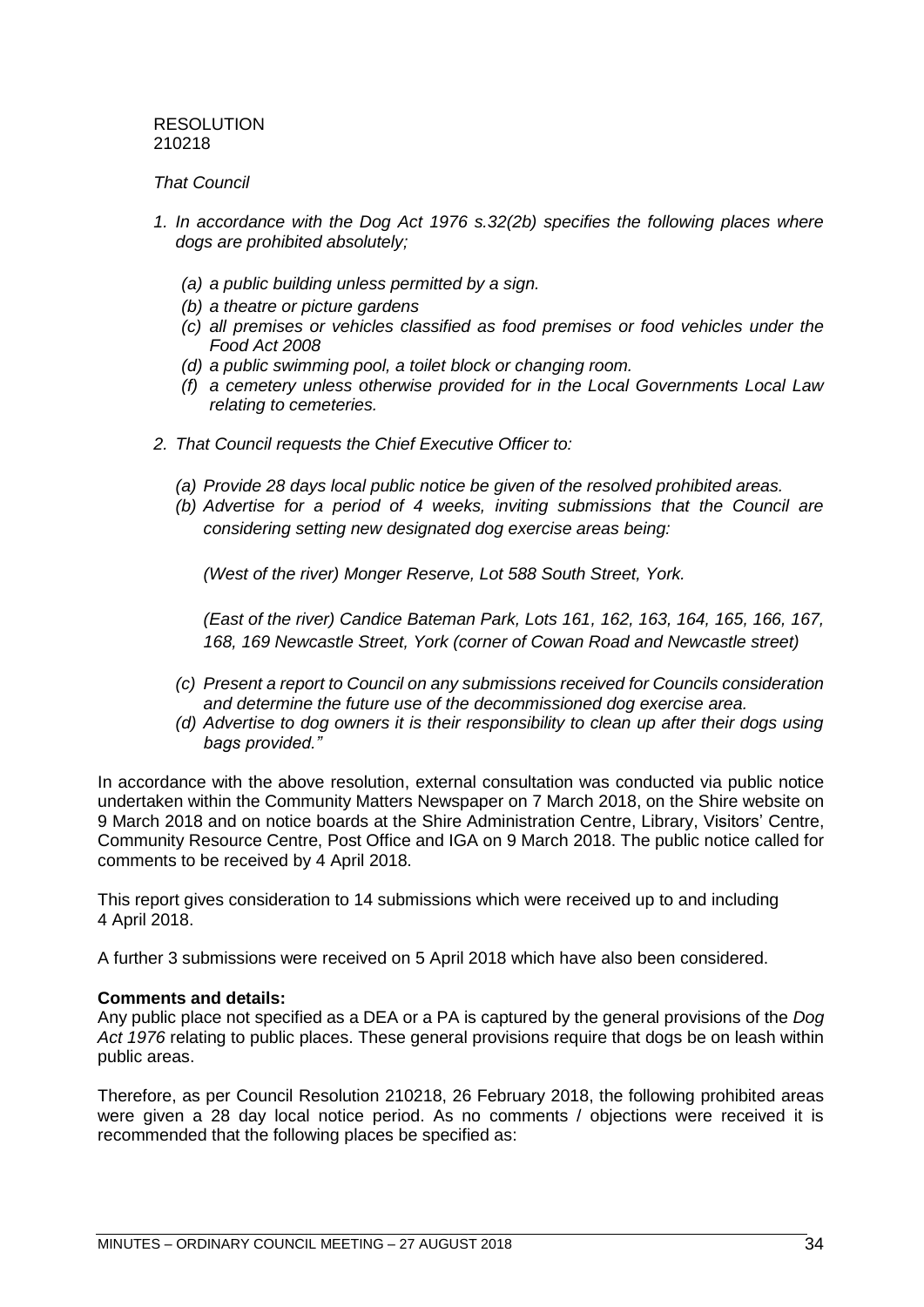## *Places where dogs are prohibited absolutely*

- *(a) a public building, unless permitted by a sign;*
- *(b) a theatre or picture gardens;*
- *(c) all premises or vehicles classified as food premises or food vehicles under the Food Act 2008;*
- *(d) a public swimming pool;*
- *(e) a public toilet block or changing room; or*
- *(f) a cemetery, unless otherwise provided for in the local governments local law relating to cemeteries.*

Should Council wish to amend or add areas listed in the current Local Law, changes can be made at any time subject to 28 days local public notice.

#### **Implications to consider:**

• **Consultative**

In accordance with Councils Resolution 210218 local public notice was undertaken within the Community Matters Newspaper on 7 March 2018, on the Shire website on 9 March 2018 and on notice boards at the Shire Administration Centre, Library, Visitors Centre, Community Resource Centre, Post Office and IGA on 9 March 2018. The public notice called for comments to be received by 4 April 2018.

This report gives consideration to 14 submissions which were received up to and including 4 April 2018 and a further 3 submissions received on 5 April 2018.

Submissions were received both in favour of and opposed to specifying the locations under consideration as DEAs.

Once public notice has been given proposing to specify an area as a DEA, the Local Government cannot change the decision without undertaking a new public consultation process for a modified proposal. Should Council wish to consider other alternatives, then further public consultation would be required.

The following is a summary of the comments expressed by the submitters in relation to the DEAs under consideration. (Please note some submitters made multiple comments)

2 in favour of both Candice Bateman Park and Monger as DEAs

5 in favour of Candice Bateman as a DEA

5 in favour of Monger Reserve as a DEA

- 1 is against Monger Reserve as a DEA
- 5 are against Candice Bateman as a DEA with 3 of those being for cultural concerns
- 1 is against all DEAs
- 1 suggests a DEA at the Football / Hockey fields

Concerns were also raised in relation to dog droppings, fencing for the DEAs and dogs within close proximity to playgrounds.

3 of the submitters expressed strong concerns with using Candice Bateman Park as a dog exercise area as the park was named in memorial of a young Indigenous person Candice Bateman.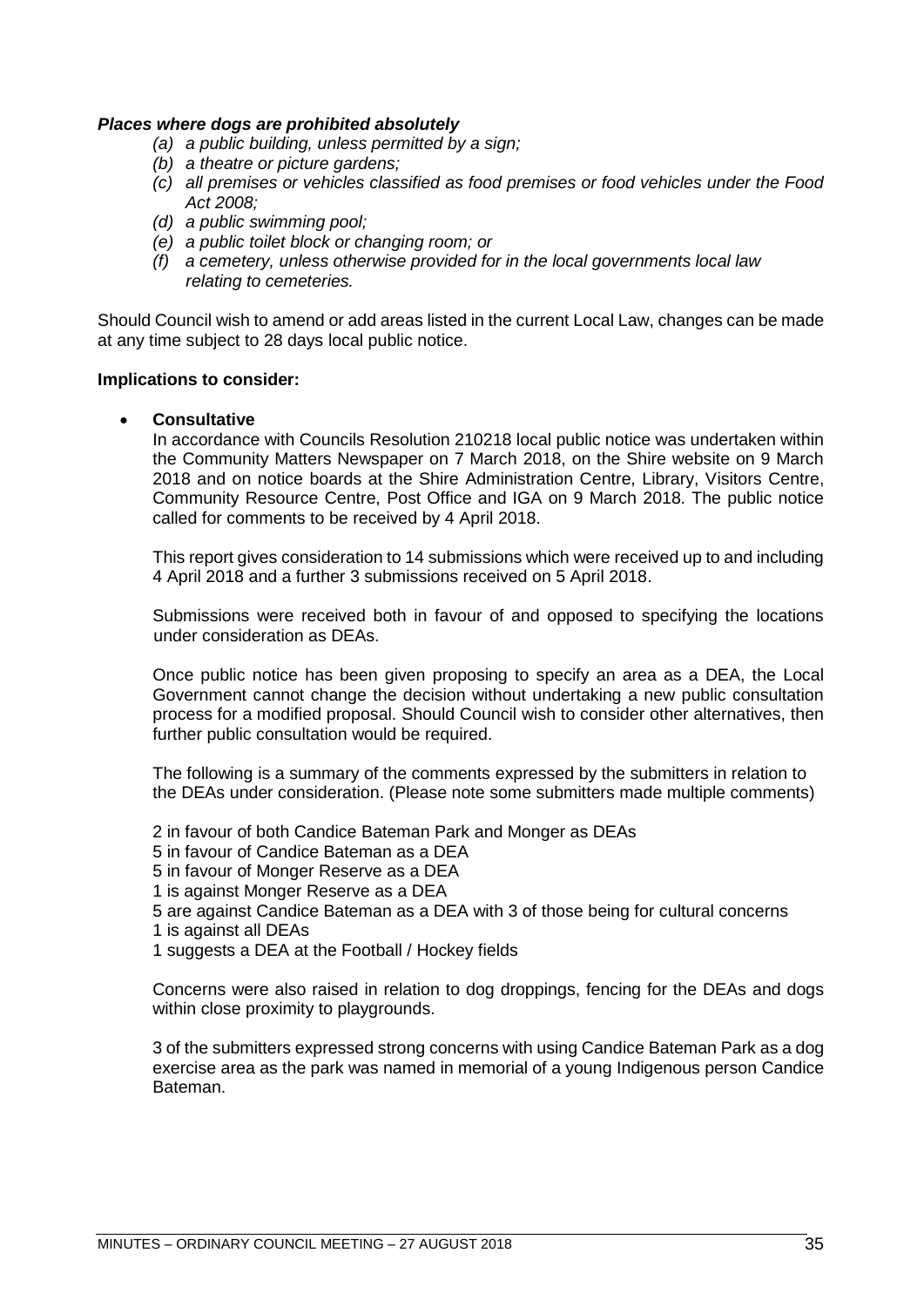Officers contacted Department of Aboriginal Affairs and provided maps of the proposed sites. It was confirmed by the Department of Aboriginal Affairs that Candice Bateman Park does not contain an Aboriginal site however Monger Reserve does intersect Aboriginal site ID 3536-Swan River. Were then informed that as long as no significant works are to take place at Monger Reserve it may still be possible to use it as a DEA. Site inspections were carried out by Officers and the necessary work was determined. Plans of the proposed works for Monger Reserve were then drawn up for consideration.

These original plans of works have now been amended to reflect a reduction in the proposed works to be more cost effective. See Appendix E.

The following response was received from the Department of Aboriginal Affairs after the plan of works was forwarded:

*ID* 3536 (Swan River) is impacted by the works, they do not impede the water, rather the *impact is within buffer zone the Department has allocated. Furthermore I note there is existing tracks to be enhanced and impact is considered low. Consequently no approvals under the Aboriginal Heritage Act 1972 are required.*

Although the Department of Aboriginal Affairs advised that Candice Bateman Park did not contain an aboriginal site, it was recognised that the site is very important to the Local Aboriginal Community.

A meeting was held between staff members and representatives of the local Aboriginal Community who were also members of the Bateman family, including Candice's mother Carol Bateman.

The following agreement was reached at this meeting:

- *We will only be recommending the undeveloped southern end of Candice Bateman Park for Council's consideration as a newly designated dog exercise area and the developed end where the playground, playing field etc. is located will remain as it is. We will also be recommending to Council that the new proposed area be separated from the playground end by a fence.*
- *That after further consultation with The Department of Aboriginal Affairs we will also recommend to Council that Monger Reserve be considered as a newly designated dog exercise area if allowed by DAA. We have been advised by the DAA that Monger Reserve intersects an Aboriginal Site ID 3536-Swan River and as long as no significant works are carried out to establish it as a dog exercise area they may approve this use. The recommendation to council will outline the restrictions imposed which we will strictly adhere to.*

After considering the outcomes of the community consultation, Officers are recommending the following:

- That Council declares (West of the river) Monger Reserve, Lot 588 South Street, York to be a Dog Exercise Area.
- That Council declares the undeveloped southern end of Candice Bateman Park to be declared as a Dog Exercise Area. (East of the river) Candice Bateman Park, Lots 162, 163, 164, 165, 166 Cardwell Road, York (bounded by Cardwell Road and Newcastle Street).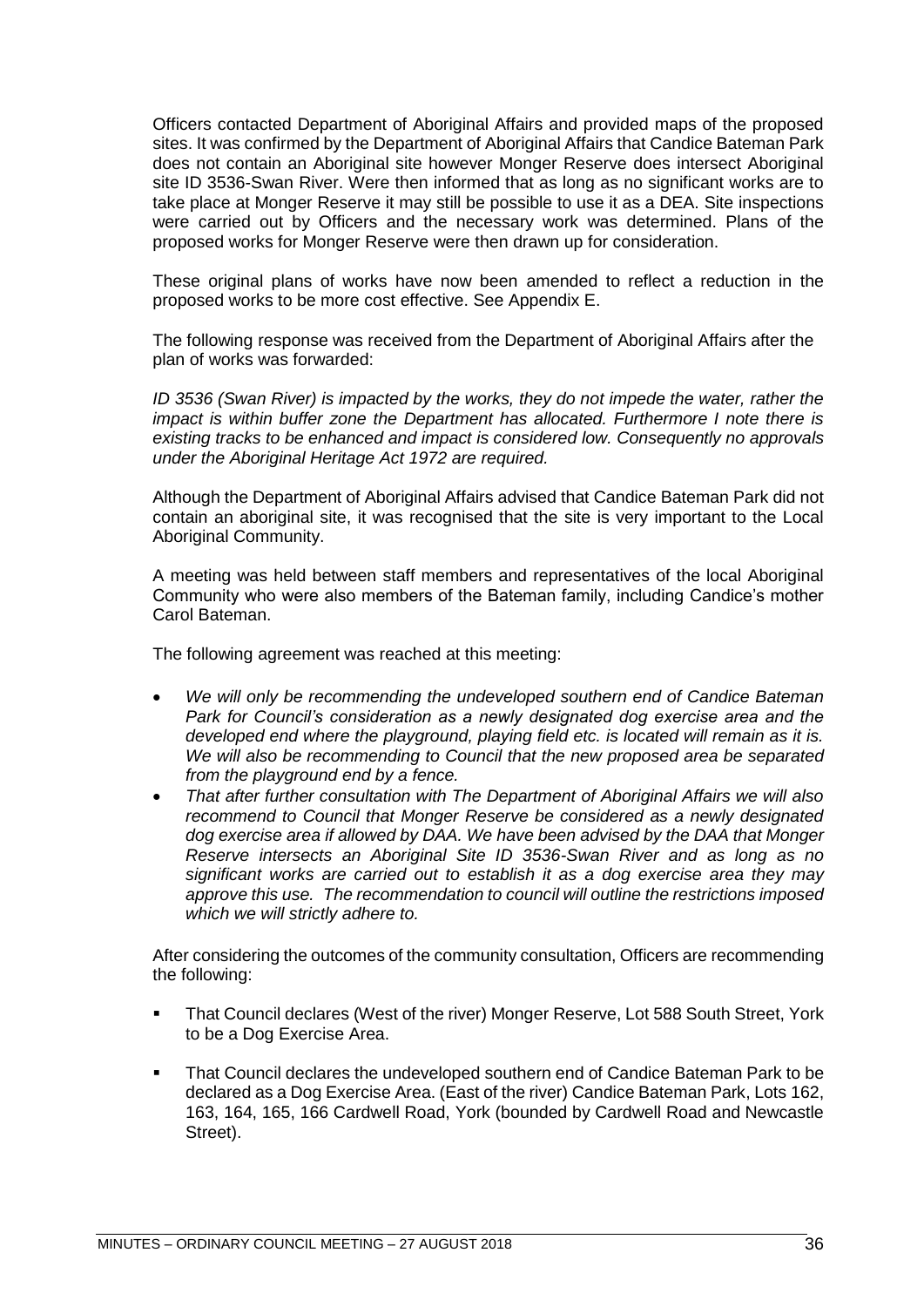# • **Strategic**

1. The place to live 1.7 Positive, active involved community 5. Strong leadership and governance. 5.1 Effective and informed decision making

# • **Financial**

\$40,000 has been allocated in the 2018/19 budget for the relocation of the Dog Parks. The project includes:

- Fencing, gates, regulatory signage, a poo bag dispenser, two park benches and regulatory signage for Candice Bateman Park.
- Regulatory signage, a poo bag dispenser and two park benches for Monger reserve.
- An estimate has also been obtained for the removing of the dog exercise obstacles from the existing Dog Exercise Area (corner of Barker & Ulster Roads and Henrietta Street)

It is considered that the existing budget will be sufficient to undertake the works indicated above.

# • **Policy related**

No current policy, still to be developed.

# • **Legal and Statutory**

### *Dog Act 1976, Section 31 -*

- *(2B) A local government may, by absolute majority as defined in the Local Government Act 1995 section 1.4, specify a public place, or a class of public place, that is under the care, control or management of the local government to be a place where dogs are prohibited —*
	- *(a) at all times; or*
	- *(b) at specified times.*
- *(3A) A local government may, by absolute majority as defined in the Local Government Act 1995 section 1.4, specify a public place, or a class of public place, that is under the care, control or management of the local government to be a dog exercise area.*
- *(3B) A local government may, by absolute majority as defined in the Local Government Act 1995 section 1.4, specify a public place that is under the care, control or management of the local government to be a rural leashing area.*
- *(3C) At least 28 days before specifying a place to be —*
	- *(a) a place where dogs are prohibited at all times or at a time specified under subsection (2B); or*
	- *(b) a dog exercise area under subsection (3A); or*
	- *(c) a rural leashing area under subsection (3B),*

*a local government must give local public notice as defined in the Local Government Act 1995 section 1.7 of its intention to so specify.*

#### • **Risk related**

Given that, under the Act, Council must specify DEA's, a failure to do so presents a moderate statutory compliance risk, in that the Shire may face criticism or sanction by the State Government for failing to meet its obligations.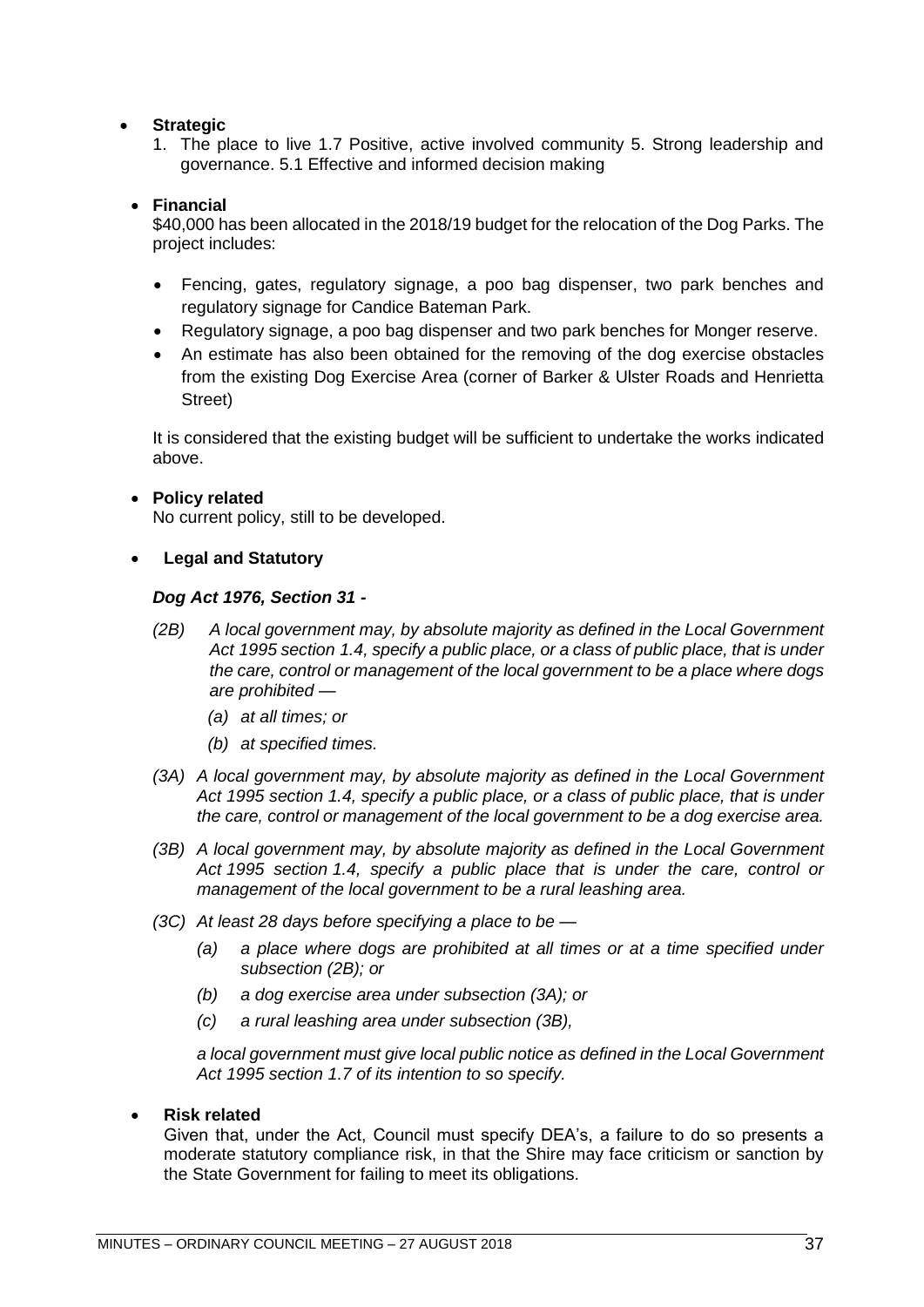In addition, a failure to specify DEA's and PA's presents a minor reputational risk to the Shire for failing to provide for the control of dogs kept in the district.

Both of the above risks can be mitigated by the declaration of DEA's and PA's in accordance with the Act.

A minor reputational risk exists in relation to the specification or non-specification of DEA's depending on community views held in relation to specific areas, noting that there may be a polarity of views within the community. Such risk is proposed to be mitigated by a communication plan.

### • **Workforce Implications**

Nil. This project can be delivered within existing staffing levels.

# **Voting Requirements: Absolute Majority Required: Yes**

OFFICER RECOMMENDATION:

*"That Council*

- *1. In accordance with the Dog Act 1976 s.32(2b) specifies the following places where dogs are prohibited absolutely;*
	- *(a) a public building unless permitted by a sign.*
	- *(b) a theatre or picture gardens*
	- *(c) all premises or vehicles classified as food premises or food vehicles under the Food Act 2008*
	- *(d) a public swimming pool, a toilet block or changing room.*
	- *(f) a cemetery unless otherwise provided for in the Local Governments Local Law relating to cemeteries.*
- *2. Declares the following to be designated as Dog Exercise Areas:*
	- *(a) (West of the river) Monger Reserve, Lot 588 South Street, York*
	- (b) *The undeveloped southern end of Candice Bateman Park (East of the river), Lots 162, 163, 164, 165, 166 Cardwell Road, York (bounded by Cardwell Road and Newcastle Street*) *excluding the developed Lots 161, 167, 168, 169.'*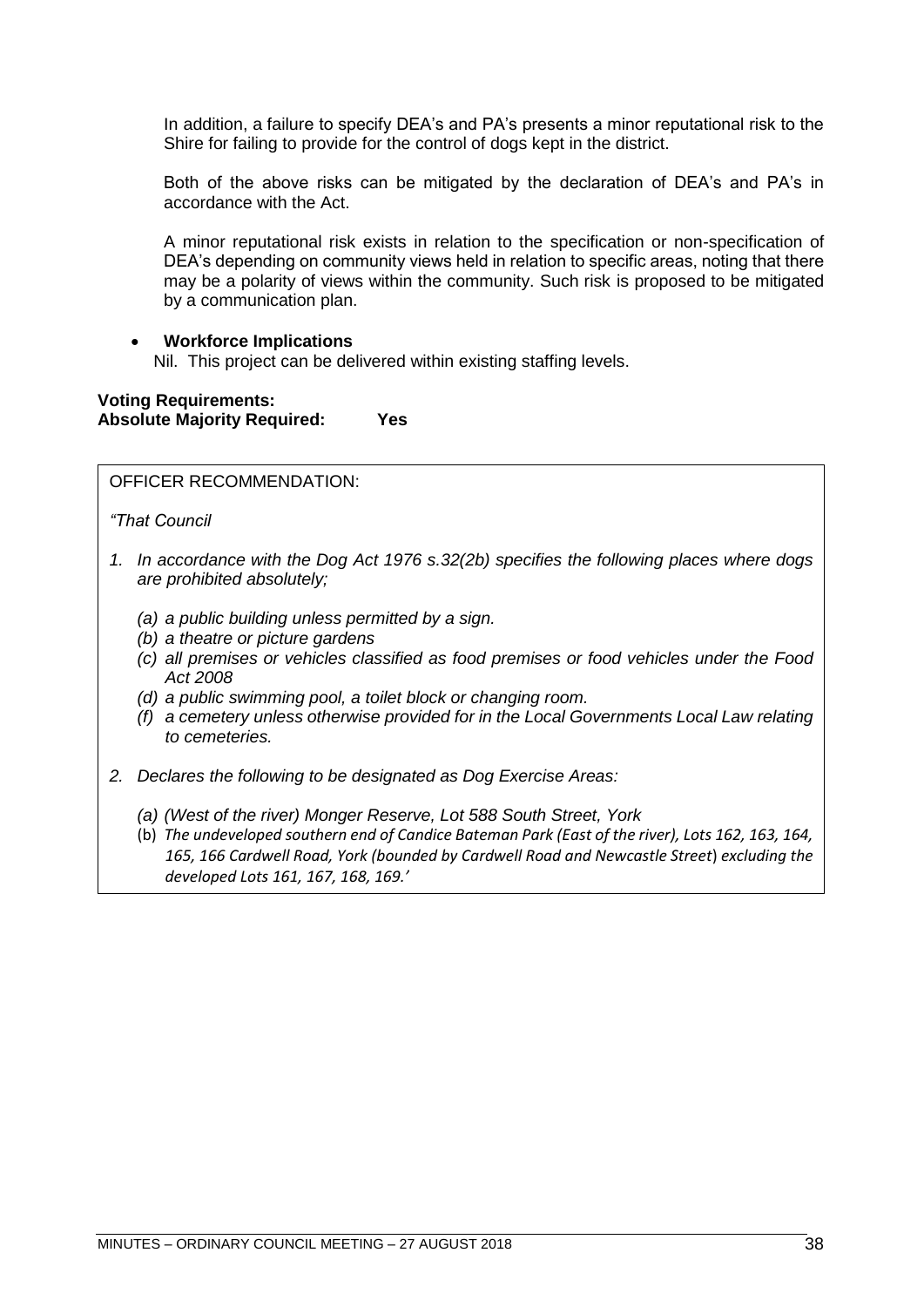# REVISED OFFICER RECOMMENDATION:

# *"That Council*

- *1. In accordance with the Dog Act 1976 s.32(2b) specifies the following places where dogs are prohibited absolutely;*
	- *(a) a public building unless permitted by a sign*
	- *(b) a theatre or picture gardens*
	- *(c) all premises or vehicles classified as food premises or food vehicles under the Food Act 2008*
	- *(d) a public swimming pool*
	- *(e) a toilet block or changing room*
	- *(f) a cemetery unless otherwise provided for in the Local Governments Local Law relating to cemeteries.*
- *2. Declares the following to be designated as Dog Exercise Areas:*
	- *(a) (West of the river) Monger Reserve, Lot 588 South Street, York*
	- *(b) The undeveloped southern end of Candice Bateman Park (East of the river), Lots 162, 163, 164, 165, 166 Cardwell Road, York (bounded by Cardwell Road and Newcastle Street*) *excluding the developed Lots 161, 167, 168, 169.'*

*Reason – to correct an error with numbering*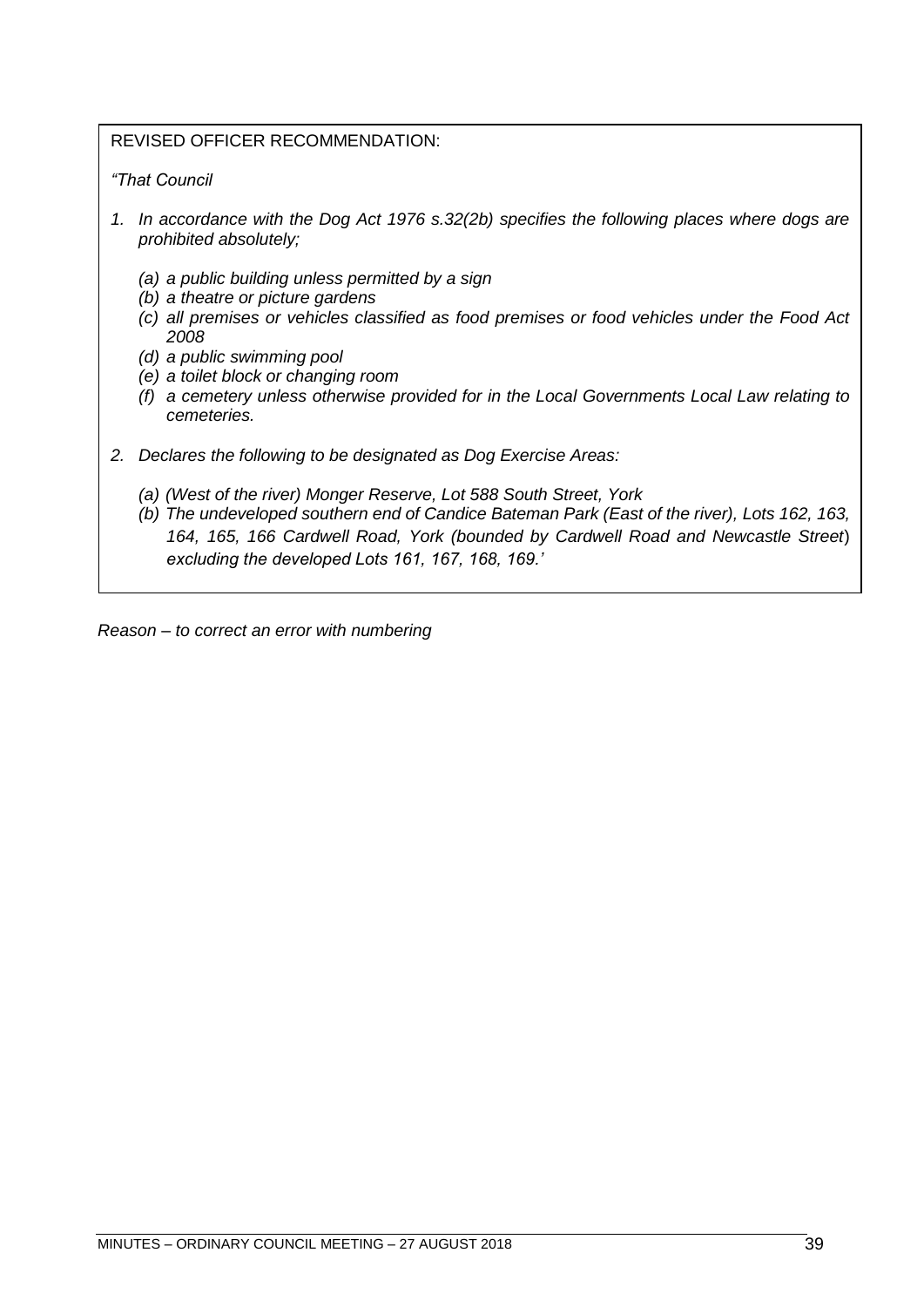**RESOLUTION 070818**

**Moved: Cr Ferro Seconded: Cr Saint**

*"That Council*

- *1. In accordance with the Dog Act 1976 s.32(2b) specifies the following places where dogs are prohibited absolutely;*
	- *(a) a public building unless permitted by a sign*
	- *(b) a theatre or picture gardens*
	- *(c) all premises or vehicles classified as food premises or food vehicles under the Food Act 2008*
	- *(d) a public swimming pool*
	- *(e) a toilet block or changing room*
	- *(f) a cemetery unless otherwise provided for in the Local Governments Local Law relating to cemeteries.*
- *2. Declares the following to be designated as Dog Exercise Areas:*
	- *(a) (West of the river) Monger Reserve, Lot 588 South Street, York*
	- *(b) The undeveloped southern end of Candice Bateman Park (East of the river), Lots 162, 163, 164, 165, 166 Cardwell Road, York (bounded by Cardwell Road and Newcastle Street***)** *excluding the developed Lots 161, 167, 168, 169.*
- *3. Relocate the agility equipment, if possible, to the most appropriate area."*

*CARRIED BY ABSOLUTE MAJORITY: 7/0*

*Reason – to allow for agility activity for dogs to be relocated if in good condition*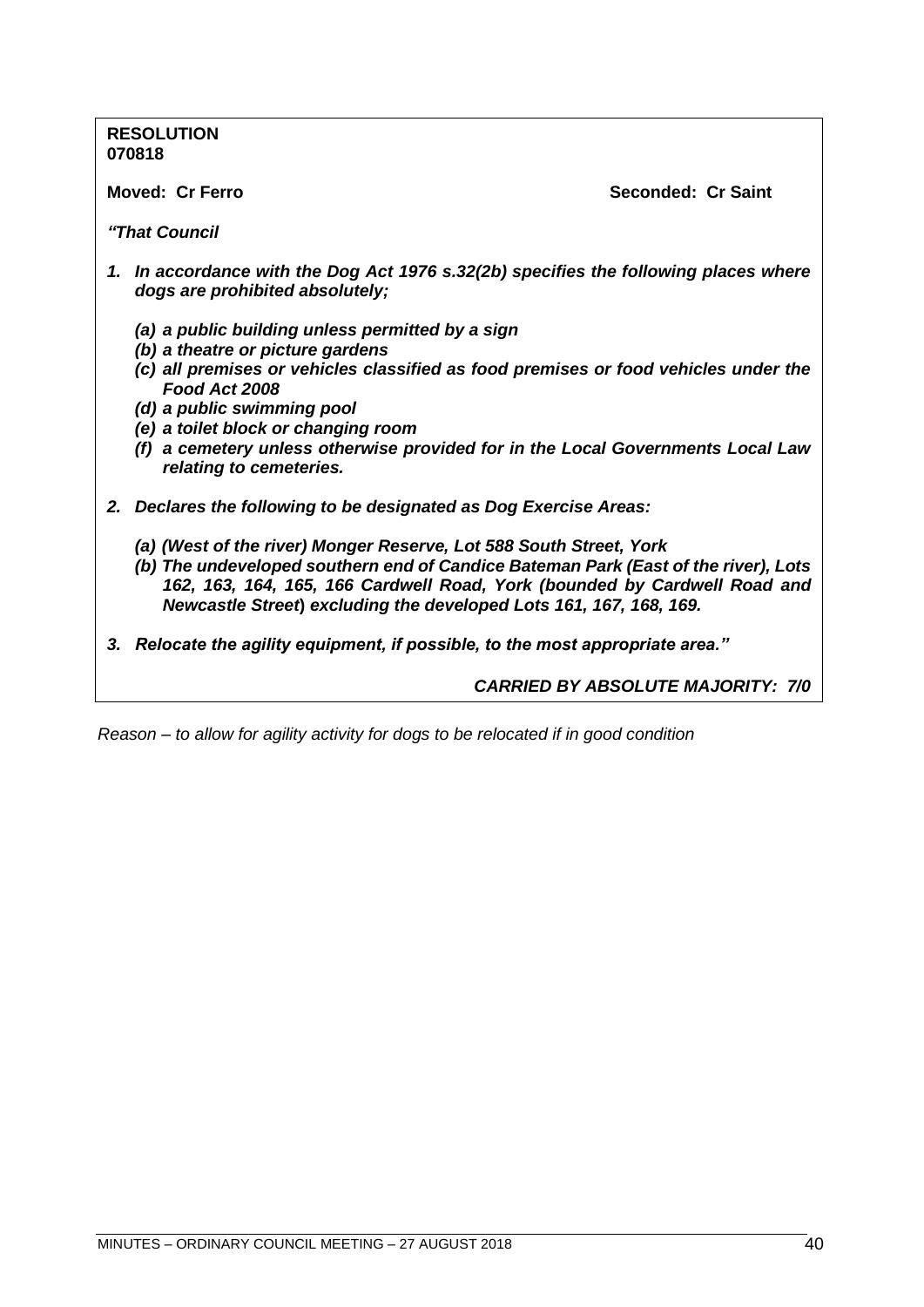# *SY102-08/18 – Application to Operate Commercial Bee Hive – Lot 102 (3152) Spencers Brook-York Road, Burges*

| <b>FILE REFERENCE:</b><br><b>APPLICANT OR PROPONENT(S):</b>                            | SP1.60618<br><b>Tanks Real Estate &amp; Trading Pty Ltd</b>                                                                         |
|----------------------------------------------------------------------------------------|-------------------------------------------------------------------------------------------------------------------------------------|
| <b>AUTHORS NAME &amp; POSITION:</b><br><b>RESPONSIBLE OFFICER:</b>                     | George Johnson, Environmental Health Officer<br>Darren Wallace, Executive Manager Infrastructure and<br><b>Development Services</b> |
| PREVIOUSLY BEFORE COUNCIL: N/A<br><b>DISCLOSURE OF INTEREST:</b><br><b>APPENDICES:</b> | N/A<br>N/A                                                                                                                          |

# **Nature of Council's Role in the Matter:**

• Quasi-Judicial

### **Purpose of the Report:**

The applicant has applied to the Shire of York for permission to place up to one hundred (100) Bee Hives for commercial use on the property situated at Lot 102 (3152) Spencers Brook-York Road, Burges.

### **Background:**

The property located at Lot 102 (3152) Spencers Brook-York Road, Burges is 164.6260 hectares with the closest resident being approximately 1.2km from the proposed Bee Hives.

The applicant wishes to keep up to one hundred (100) Bee Hives on the property at any one time within close proximity to outbuildings.

This application is to complement the approved Marron, Olive Tree & Sweet Potato farm. The purpose of the bees is to fulfil the ecological cycle of the Marron farming.

A letter was sent to the six (6) adjoining landowners on 19 July 2018 requesting any feedback on the proposed Bee Hives. No objections to the proposal were received.

Division 7 – Bee Keeping of the *Health Local Laws 2000* states that no person shall keep or permit the keeping of bees anywhere within the district unless approval is given by the Council.

#### **Comments and details:**

Officers are unaware of any Bee Hives in close proximity to this location.

# **Options:**

The two options available for this application are either approve the placement of up to one hundred (100) Bee Hives at any one time on Lot 102 (3152) Spencers Brook-York Road, Burges or refuse the Bee Hives from being placed on the property.

Officer's recommend that the applicant be granted permission to house one hundred (100) Bee Hives. There is no threat to the environment, it is not detrimental to the well-being of the adjoining neighbours and has no financial impact on Council.

#### **Implications to consider:**

• **Consultative**

A letter was sent to the six (6) adjoining landowners on 19 July 2018 giving 14 days to respond with any objections or comments. No objections were received for the keeping of Bee Hives at Lot 102 (3152) Spencers Brook-York Road, Burges.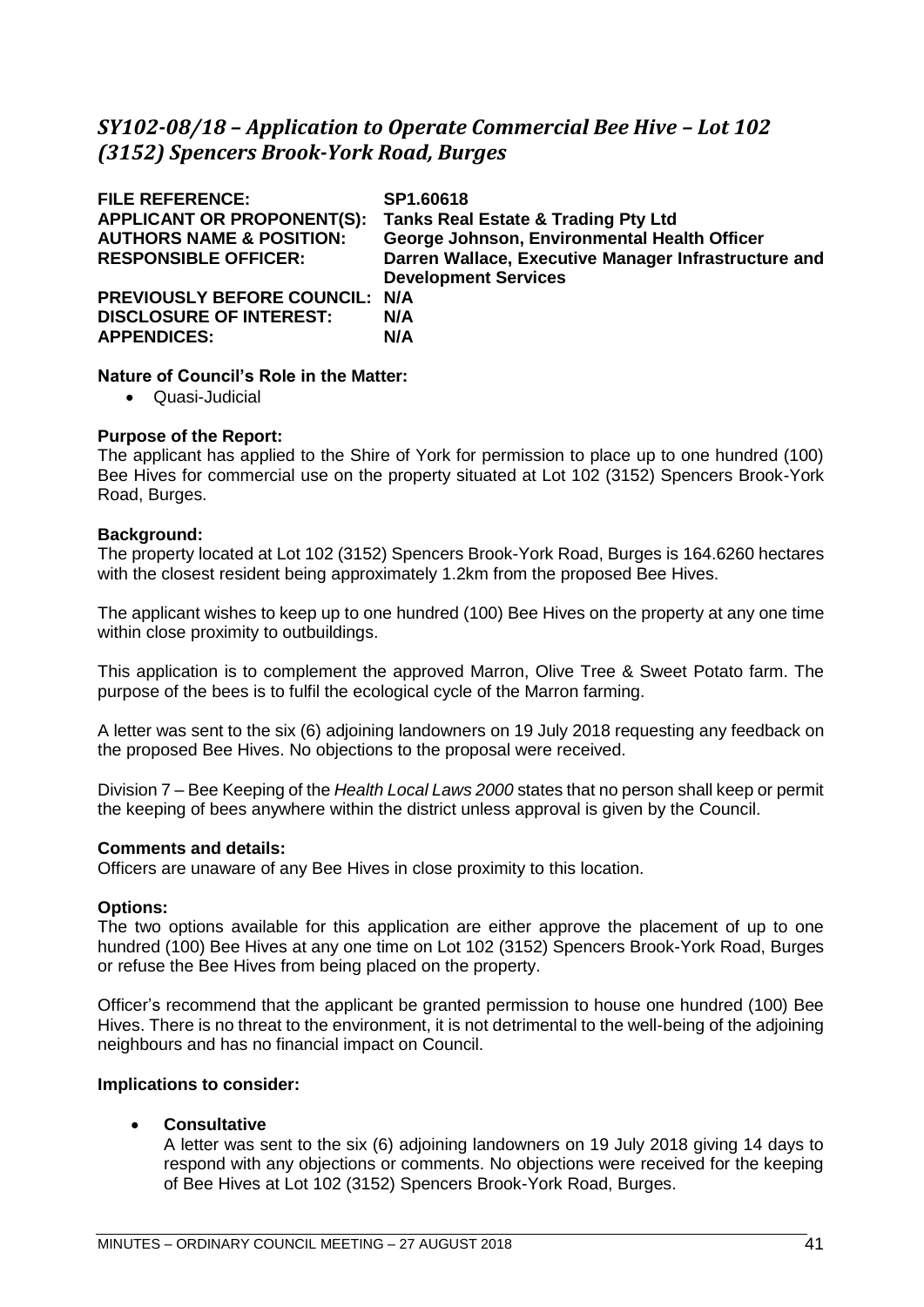- **Strategic** Not applicable
- **Financial**

There are no financial implications for the Shire should Council approve the officer recommendation.

- **Policy related** No current policy
- **Legal and Statutory**

# *Health Local Laws 2000 Division 7 - Bee keeping*

# *Interpretation*

*6.7.1 In this Division, unless the context otherwise requires – "bees" means an insect belonging to any of the various hymenopterous insects of the super family Apoidea and commonly known as a bee.* 

# *Restrictions on keeping of Bees in Hives*

- *6.7.2 (1) A person shall not keep or permit the keeping of bees anywhere within the district unless approval to do so has been given by the Council.* 
	- *(2) If, in the opinion of an Environmental Health Officer, the approved beehives are causing a nuisance, the Council may direct any bees or approved beehives to be removed.*
	- *(3) A person shall comply with a direction within the time specified.*
- **Risk related** Nil
- **Workforce Implications** Nil

**Voting Requirements: Absolute Majority Required: No**

**RESOLUTION 080818**

**Moved: Cr Trent Seconded: Cr Saint**

*"That Council approves the application to keep a maximum of one hundred (100) Bee Hives at any one time on Lot 102 (3152) Spencers Brook-York Road, Burges."*

*CARRIED: 7/0*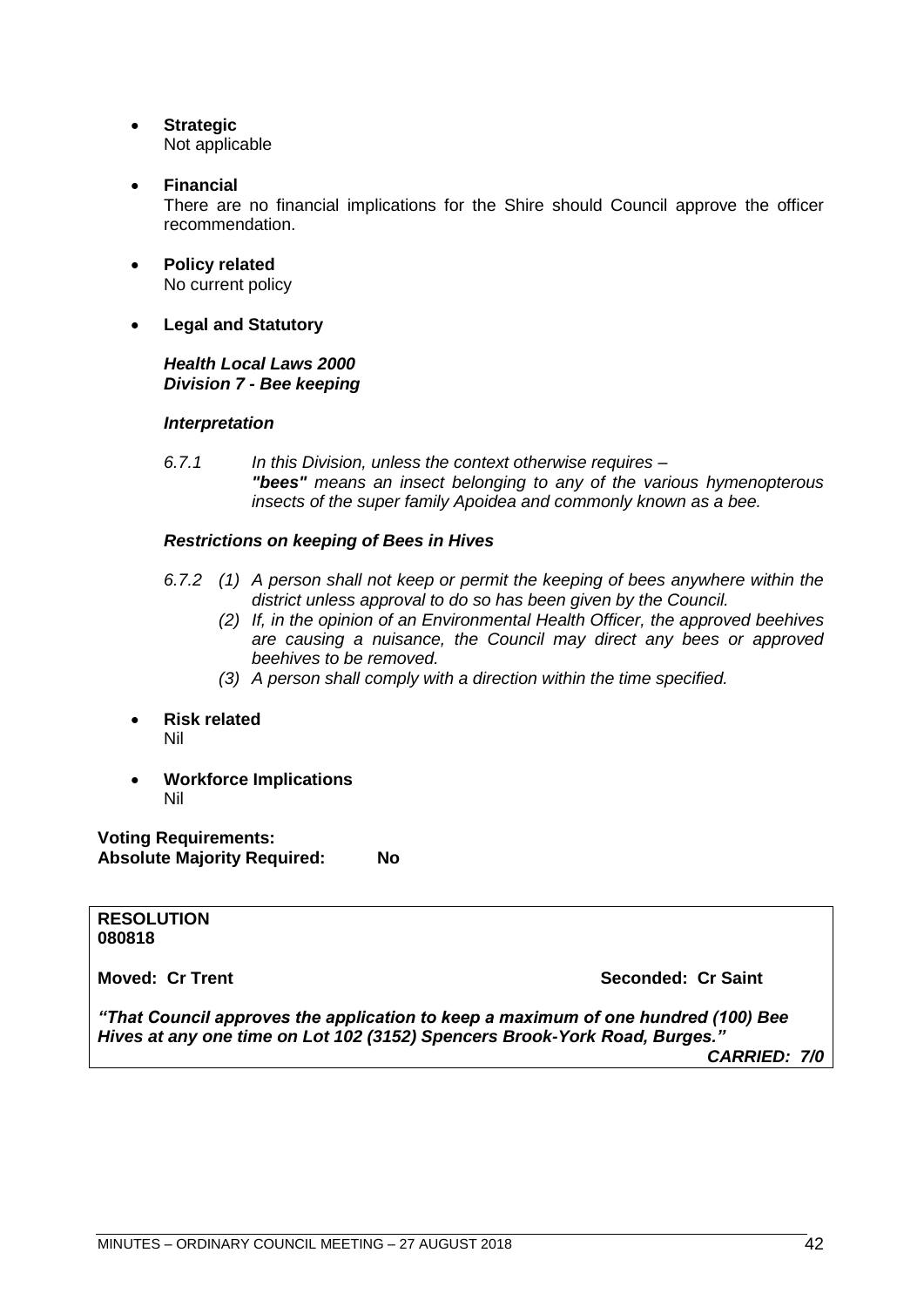*Disclosure of Interest – Cr Trent – Impartial – I am President of the York Sub-Branch RSL who wish to borrow some of the items from the display for Remembrance Day 2018 displays in local shop windows*

*Cr Trent read the Impartiality Declaration - … With regard to SY103-08/18 – Evaluation of York's Anzacs the matter in Item SY103-08/18 I disclose that I have an association with the applicant (or person seeking a decision). The association is as President of the York RSL Sub-Branch, I wish to borrow some of the material used in the York Anzac Display for display to raise community interest in Remembrance Day. As a consequence, there may be a perception that my impartiality on the matter may be affected. I declare that I will consider this matter on its merits and vote accordingly.*

# *SY103-08/18 – Evaluation Report – York's Anzacs Stories Remembering Them Exhibition*

| <b>FILE REFERENCE:</b>                | CS.CEV.13                                          |
|---------------------------------------|----------------------------------------------------|
| <b>APPLICANT OR PROPONENT(S):</b>     | <b>Shire of York</b>                               |
| <b>AUTHORS NAME &amp; POSITION:</b>   | Carol Littlefair, Arts & Cultural Heritage Officer |
| <b>RESPONSIBLE OFFICER:</b>           | <b>Paul Martin, Chief Executive Officer</b>        |
| <b>PREVIOUSLY BEFORE COUNCIL: N/A</b> |                                                    |
| <b>DISCLOSURE OF INTEREST:</b>        | N/A                                                |
| <b>APPENDICES:</b>                    | A. Illustrations, Charts and Statistics            |

### **Nature of Council's Role in the Matter:**

• Executive

#### **Purpose of the Report:**

This report presents Council with the acquittal report for the 2018 York's Anzacs: Stories Remembering Them exhibition and also requests Council considers the evaluation presented of the exhibition and recommendations for retention, disposal and loans of components.

#### **Background:**

The exhibition 'York's Anzacs: Stories Remembering Them' ran from 24 April to 29 July 2018 in York Town Hall. It was the most comprehensive Anzac exhibition to be found State-wide outside the National Anzac Centre, Albany and Army Museum of WA, Fremantle.

# **Comments and details:**

#### **Exhibition components:**

A true community exhibition, it revolved around 100 stories of York characters; their human stories woven into the context of the bigger picture of WW1 with a West Australian perspective. The exhibition also had a strong social history aspect, focussing on how WW1 affected life in York and the families that were left behind. Sections on WW1 poetry, the role of women, children, and the political/social effects of the war, Indigenous and Returned servicemen were included. Components included showcased historic object displays, dioramas, 35 interpretive panels, 100 silhouette art installation, sound effects, hands-on family activities, biography booklets and a theatrette that showed photographs of Gallipoli never seen in public before.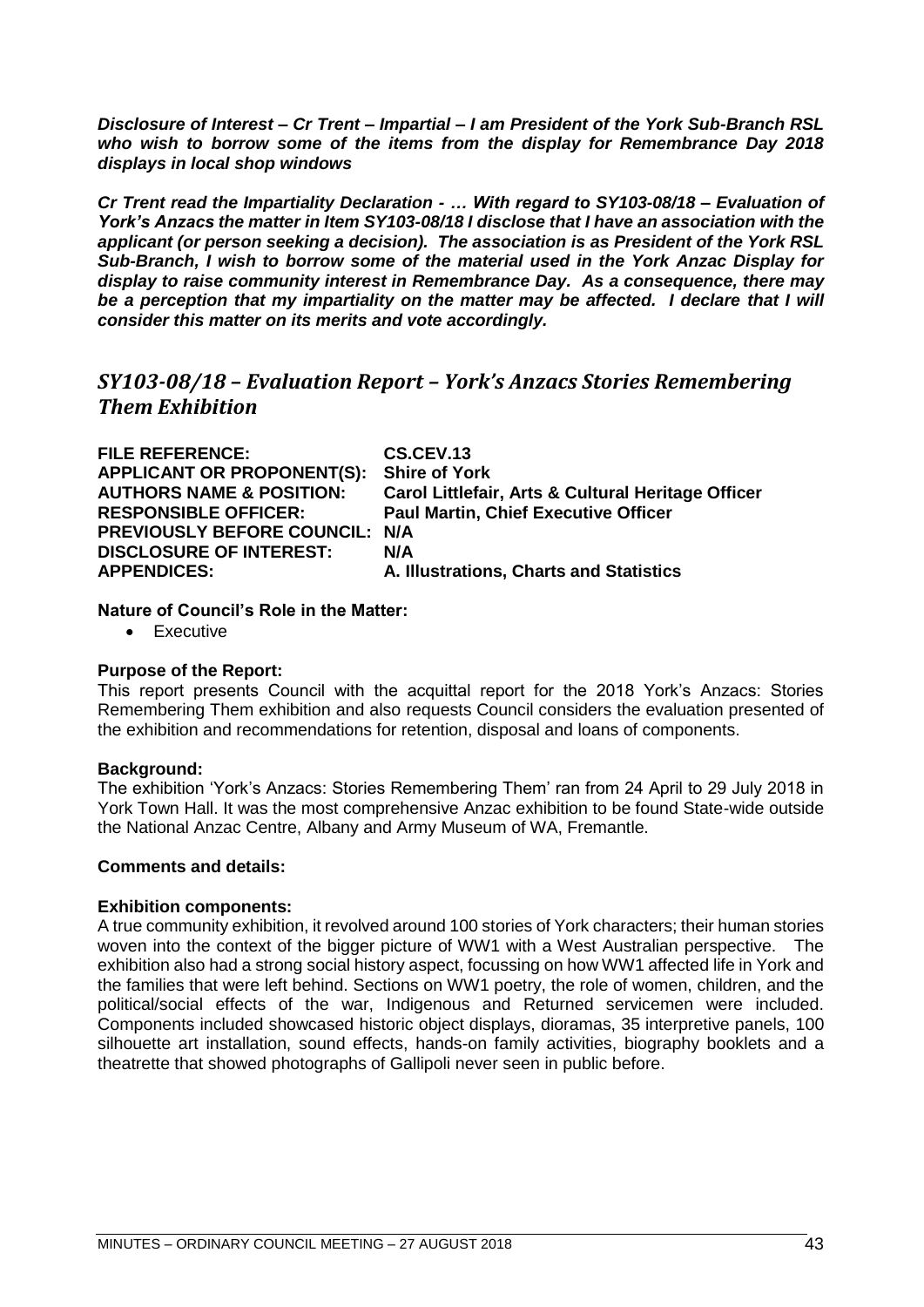# **Community Engagement**

Many life size cardboard silhouettes were made over 23 CANWA community art workshops [painting/mixed media/photography] during 2016/17. A total of 147 adults and 304 children participated in these community workshops led by 4 professional artists. All but 16 adults/9 children were Shire of York Residents, the 16/9 visitors to the town. Also, approximately 240 YDHS children participated in artist-led NAIDOC week workshops. Several well-known local artists participated as individuals. Photographs of local places taken by photography workshop participants were also used wherever possible on the interpretive panels.

This was the first time for many years that free public art workshops of this nature had been run in York. The images taken by participants in the photography workshops were combined with historic images to make a series of 'photo-collaged' figures.

Prior to the exhibition, in 2017 the photo-collaged figures 'popped up' in shops and businesses around town, stimulating interest in the project and contributing to Anzac Day events in York in that year. This 'pre-showing', helped immensely to draw out information and photographs from local people about their Anzac ancestors.

Through staff and volunteer researchers, numerous contacts were made over the preceding 4 years with local families and descendants of York's Anzacs.

#### **Volunteer input**

Neville Browning OAM, the well-known military historian and author, was a volunteer consultant for military aspects of the exhibition. Approximately 20 volunteers [3 skilled/17 unskilled] gave thousands of hours of research, exhibit preparation, set-up and takedown, evaluation surveys and lunchtime roster duties to keep the exhibition open at weekend lunchtimes when the Visitor Centre is not staffed. One volunteer was available for group guided tours Friday-Monday inclusive. Officers also contributed many hours of volunteer preparation and research time.

Volunteers were formally thanked at the Launch and a Morning Tea in June.

For grant purposes, professional volunteer time is generally calculated at a minimum of \$80 per hour, skilled/trained volunteers at \$35 per hour and unskilled labour at \$25 per hour. The hours of volunteer labour are very conservative estimates over the period 2014-18.

#### **Target markets:**

The exhibition aimed to draw the community of York together and also to provide a high quality attraction for visitors over the traditionally quieter winter months.

That the aims succeeded was borne out by the visitor comments book. A few examples:

*"What a beautiful way to remember those fallen soldiers. You can feel the community spirit that made this thought provoking exhibition possible."*

*"An exhibition of 'capital city' standards – top class - so well thought out."*

*"The most fabulous Anzac Exhibition I have ever seen."*

External target markets were primarily:

- Family audiences especially Perth families who come to York for a 'day trip'
- The 25-40yo age bracket that come to York attracted by the atmosphere of the town but not necessarily interested in history; they expect a high quality experience
- Older demographic who are generally interested in history 40+ year olds [includes special interest groups, genealogical/historical/ military societies etc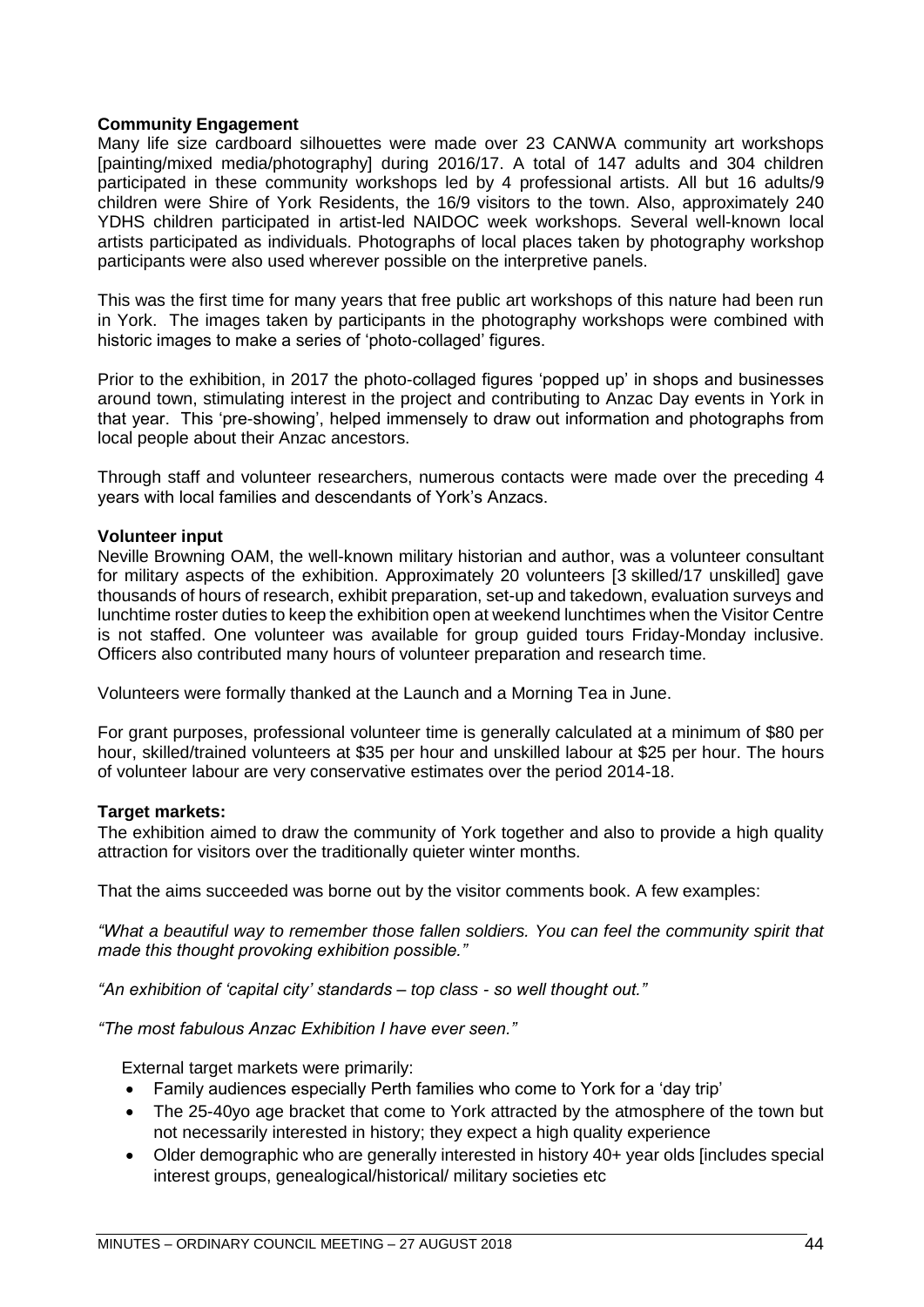- Grey nomads / international travellers wanting to experience 'the real Australia'
- Schools the exhibition was designed to optimise opportunities to fulfil the WA History Curriculum, especially suitable for the Investigating WW1 Depth Study for Year 9 but can be used by all years.

Indicators from social media reviews and analysis of the comments book indicate that there was good reach to all the above markets apart from schools. The exhibition was well used by the local York and Northam schools but take-up was poor by schools otherwise.

Discussion with local teachers suggested that schools did not have early enough notice of the exhibition and its content [details were sent the preceding term] in order to plan ahead for excursions to fit the curriculum for Year 9s as even one year ahead is often required for excursions at that Year level, who generally have fewer excursions than primary school year levels.

### **Publicity methods:**

Paid print advertising:

The exhibition was advertised in the Anzac Day Liftout in the West Australian and one advertisement was placed in the April issue of York Community Matters.

### **Social media:**

Social media advertising and posts [average once per week] were undertaken both on the Shire's general Facebook page and a new special 'event' Facebook page for the exhibition created in April 2018.

The event Facebook page reached 31.6 thousand people and was liked 439 times. This compares well with the general Shire Facebook page that has been in operation for 8 months and has 492 Likes [reach unknown].

24% of those who liked or interacted with the event page were women and 73% of the total people lived in the Perth Metro area.

The event itself has been shared on a number of history pages and special interest groups in WA however many special-interest groups are 'closed' [members-only] groups so it is not possible to see comments posted, although anecdotal evidence from personal contacts indicates only favourable comments.

More frequent posting occurred towards the end of the 3 month period and appeared to generate more interest, which would suggest for future events it would be good to increase coverage to at least 1 post per day for the lead-up and entire length of the event.

Examples of Facebook posts are included in Appendix A.

- Free Media coverage and unpaid advertising:
- Direct email information packs were sent to all schools and seniors groups within 100k radius of York, also RSL WA, Guides and Scouts WA.
- Coverage on May front page of the local monthly newspaper, the York Community Matters.
- Good publicity as part of the National Trust organised Heritage Festival of Western Australia which runs from mid-April to mid-May each year, being both in a printed booklet and on their website.
- Listed in the Museums Australia e-newsletter several times.
- Reviewed by the Royal Historical Society of Western Australia, in the June issue of the 'HistWest' magazine.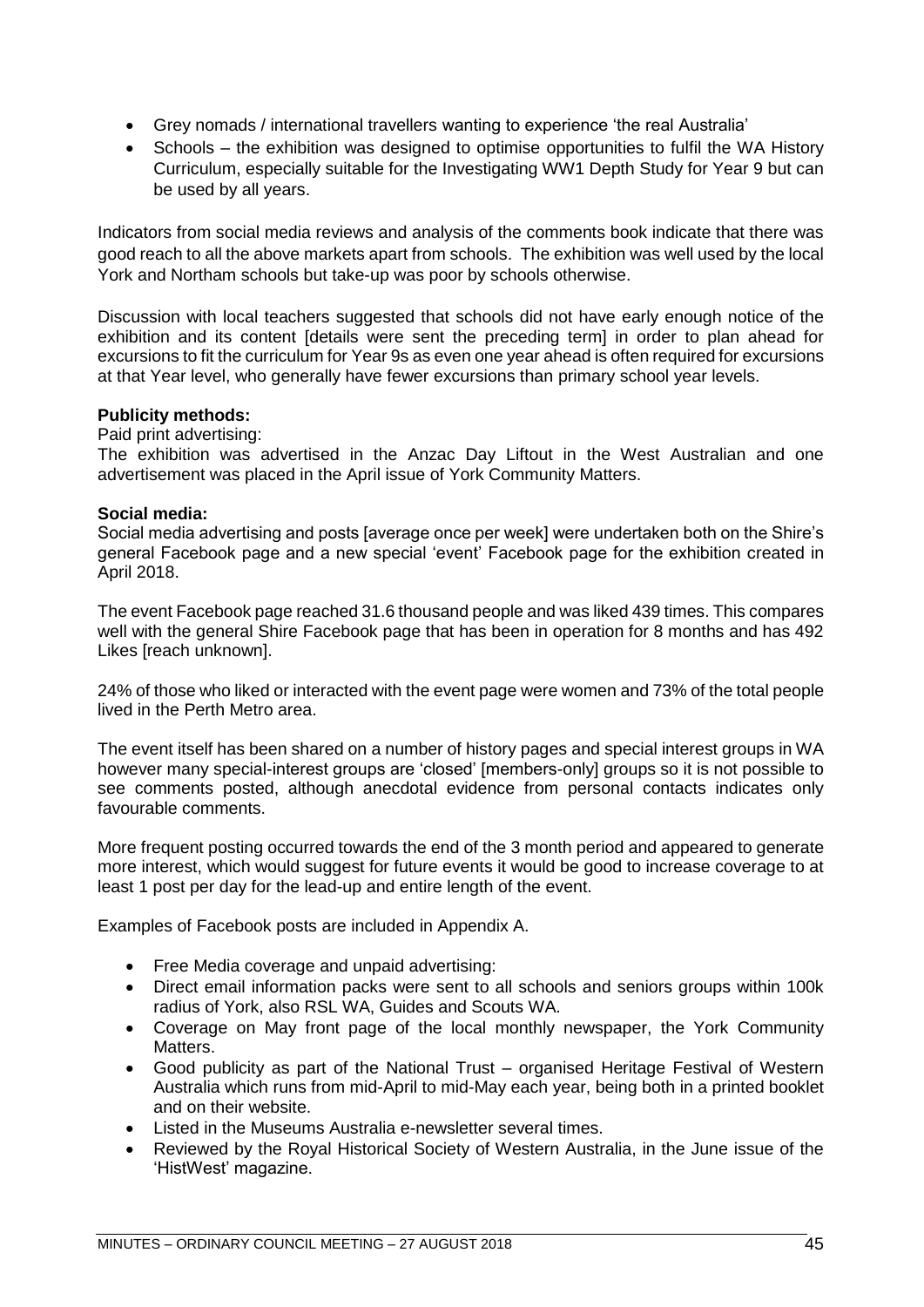- Listed on the Tourism WA Events website Experience Perth.
- A reporter from ABC Midwest attended the Launch and wrote a feature article about the exhibition which can be seen on:
- [http://www.abc.net.au/news/2018-04-26/old-cigarette-tin-holds-national](http://www.abc.net.au/news/2018-04-26/old-cigarette-tin-holds-national-treasure/9696420)[treasure/9696420](http://www.abc.net.au/news/2018-04-26/old-cigarette-tin-holds-national-treasure/9696420)
- The Avon Gazette ran a large feature article with a front page 'taster' and colour photographs about Indigenous servicemen in relation to NAIDOC week 2018.

# **Evaluation:**

The following methods were used to evaluate the effectiveness of the exhibition:

# **Direct conversation with visitors by staff and volunteers:**

The strongest trend emerging was the general preconception of poor standards in the country. Many times, visitors expressed their astonishment at the exceptionally high quality of the exhibition and the fact that they 'weren't expecting' something of such high standards 'out here'. Social media reviews went some way to dispelling this but actively marketing to combat this perception of regional areas is a factor that needs to be considered in future events. Hopefully the exhibition will have assisted in developing public perception of York as a place of high quality experiences.

Volunteers also reported recurring very positive comments about the community effort involved and surprise at the large scale of the exhibition. They reported that the most popular exhibits appeared to be the theatrette film show/McCarthy VC/Returned Soldiers showcase/Western front diorama with sound effects/and for children/families, the 'build your own dugout' with 'feel the weight of rifle' hands-on activity.

### **Visitor comments book analysis:**

Adjectives and feelings expressed within the comments were grouped by type to understand the affective response of visitors. Most frequent were adjectives that emphasised the overall quality and positive impression of the exhibition. The thanks, expressions of tributes to Anzacs and comments that expressed how emotionally moving visitors found the exhibition are indicators of the successful transmission of messages inherent in the exhibition. York as a Town/Shire was praised in a general sense of appreciating its heritage as well as for holding/organising the exhibition. Also featuring strongly was an appreciation of the community effort. There were very few negative/critical comments and most of these related to low lighting [necessary for conservation reasons] and label lettering size [16 point was the minimum used].

#### **Observation and tracking surveys:**

The purpose of tracking surveys is to find out what exhibits within an exhibition are attracting or holding the visitor's attention and whether visitors are following the designer's intended route. Selected persons are discreetly observed and their route through the exhibition marked on a layout plan. Where, and the time they stop to pay attention to an exhibit is noted. For the purpose of this survey 67 'stopping points' or individual exhibits were possible, including showcases, interpretive panels, dioramas, rest/hands-on activity area, theatrette. As there were so many silhouettes these were not included.

14 detailed tracking surveys were undertaken, so the results are a 'snapshot' of visitor behaviour, however random observation tended to back up these findings.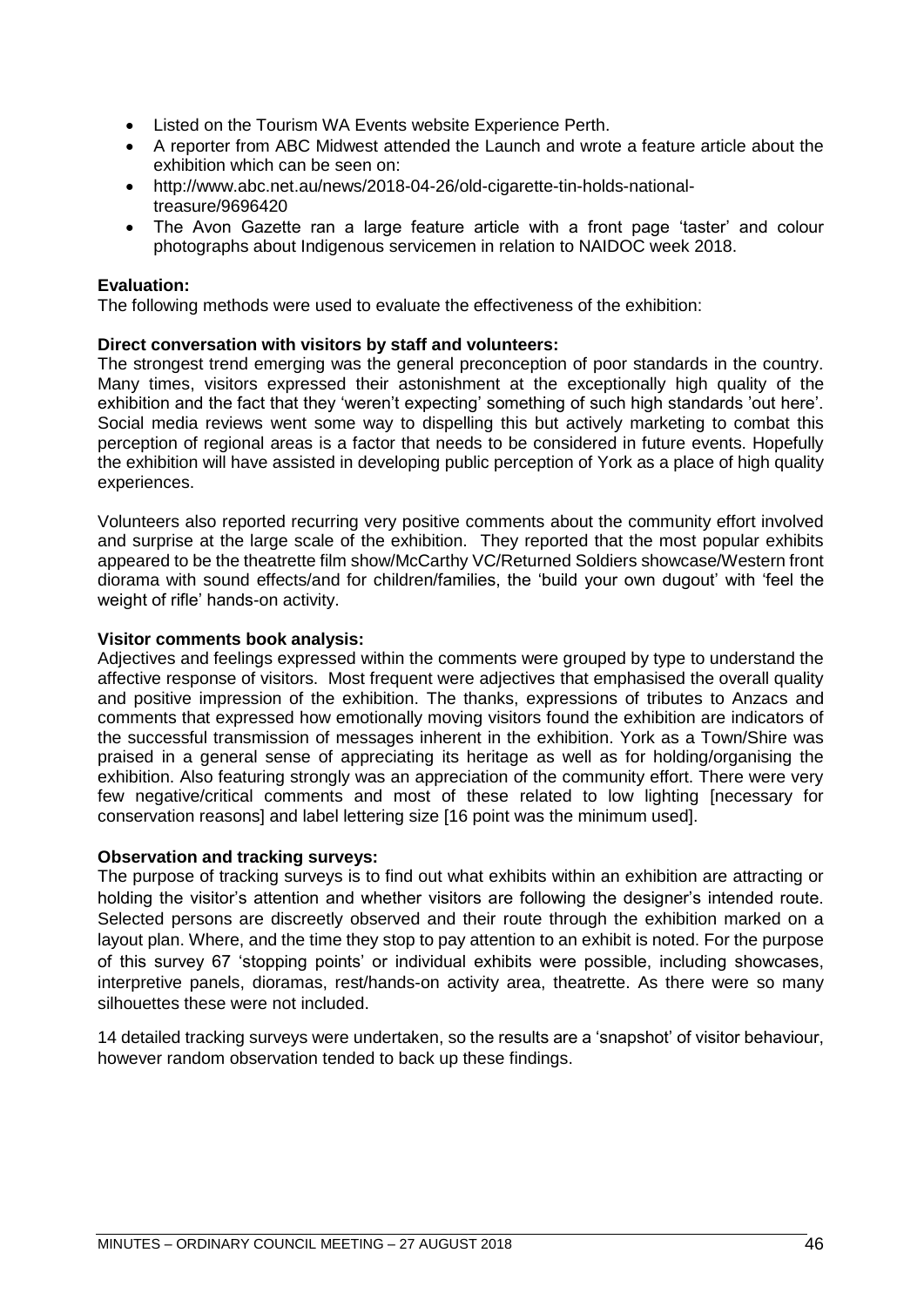Visitors moved around the exhibition by walking clockwise around the wall-placed exhibits, with occasional forays into the centre of the room. The average time spent was 27 minutes and the average number of stopping points was 20.3. Paying attention [by reading /examining closely] to one-third of exhibits is the norm within any exhibition, which for this exhibition would be 22.3; however as aforementioned the 100 silhouettes were not included so 20.3 correlates well with the norm. The exhibit with most 'attracting power' was the large map, over half of visitors changed their pathway to examine this. The exhibit with the most 'holding power' [ie held visitors' attention longest] was the Returned Soldiers showcase. This contained a somewhat macabre-looking artificial arm and hand and poignant literature and was placed towards the end of the exhibition. The diorama with the most holding power was that of the 'Desert Campaign'. Only three families with children were tracked; these used the hands-on/rest area for 7, 20 and 23 minutes respectively.

### **Post-It survey**

Visitors were invited to comment about exhibits by sticking post-its to exhibit showcases and panels in order to gain feedback about individual exhibition components. Notices and volunteers encouraged 'tell us what you think'.

General comments correlated almost exactly with the finding of the comments book; praise and thanks for the exhibition/Lest we Forget tributes/remarks emphasising how moving or thought provoking proved most frequent.

The most comments about components were praise for the theatrette film show and the Western Front diorama, mentioning the sound effects in both aspects. [The film show included haunting music and the Last Post played at exit]. These comments correlated with volunteers' observations.

# **Spinoffs from the project**:

• *Positive PR and goodwill generated towards York in general.*

This is possibly the principal benefit of the exhibition although the most difficult to quantify.

Volunteers reported recurring very positive comments about the community effort involved and that visitors were strongly impressed by the high quality of the exhibition, many times in marked contrast to their expectations.

Analysis of the visitor comments book confirmed that, as is well known within exhibition studies in general, visitors who have a positive and memorable experience at an attraction are likely to generalise that experience to the whole town/area; the converse is equally true.

There were many comments praising York, the Shire for organising the exhibition, York's preservation and honouring of heritage and the heritage values of the Town Hall itself.

Examples: *"Beautiful town" "Amazing and moving exhibition" "A fitting tribute to bravery and selflessness, Well done York". "This display is such a respectful memory of your town and the honour of those who fought. Excellent. So pleased to be able to visit. Thank you".*

• *Significant donations of objects resulting from the exhibition.*

High standard exhibitions engender public confidence and trust in Local Government museums as repositories where treasured heirlooms are valued and cared for in perpetuity.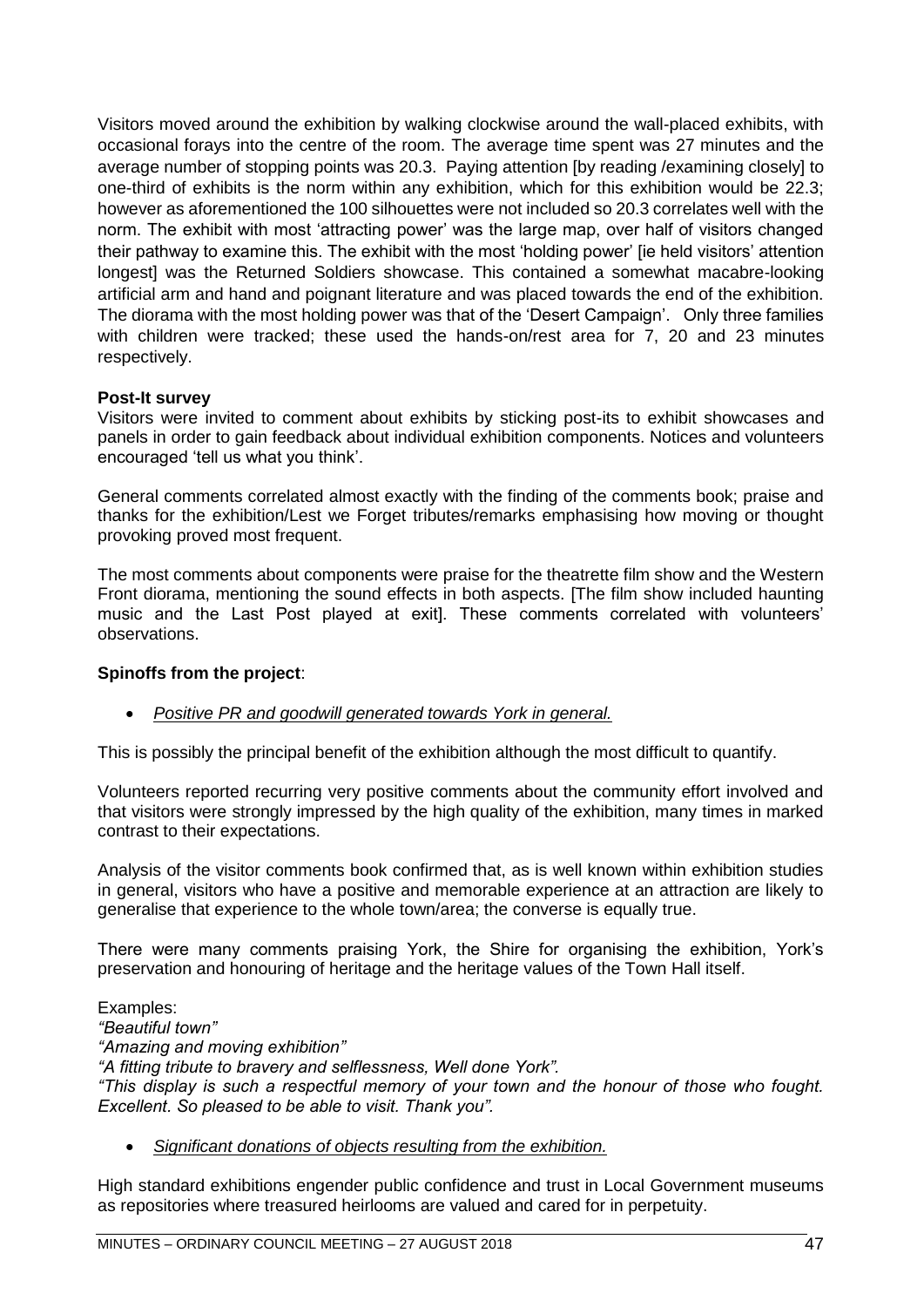Already much material has added substantially to the Residency Museum's collection of local history information and images. 71 unique, nationally significant Gallipoli photographs taken by local Anzac Lionel Sargent were donated to the Museum by the Sargent family and recently a very significant donation of civic importance, the commemorative trowel presented to Mayor William Dinsdale on the laying of the Foundation Stone to the first Council Chambers [now Barclay Books]. This was an unprompted gift by Eastern States members of the Dinsdale family as a direct result of the featuring of Anzac Harold Dinsdale and the liaison with the family undertaken by the Curator.

The Curator is also currently in discussion with other potential donors.

• *Research generating knowledge.*

Extensive research resulted in a huge new body of knowledge about York's Anzac story. 646 servicemen with links to York, and one nurse, were identified, far in excess of those on the York War Memorials.

The National Archives of Australia expressed interest in having the 'York's Anzacs' Exhibition as a project partner including a web link to their 'Discovering Anzacs' website, a considerable acknowledgement of the research undertaken as there are only two other small-organisation project partners; most partners are far larger national/international organisations such as the Imperial War Museum. However, this is another huge undertaking in itself and current staffing levels do not allow for such a major follow-up project at the present time.

Immediate and local use of the information is however possible, such as the identifying of five names of WW1 servicemen for the purpose of road naming in the Talbot area, through the Shire's Honours Reference Committee.

• *Other Community uses for images generated by the project resulted*

Photographs taken by participants during the photography workshops were used on interpretive street wastebins for Avon Terrace and the York CBD.

Details from the silhouette artworks were used as light projections during the 'YorKids' weekend.

Both of these uses have contributed greatly towards community pride and sense of place.

# **Retention and disposal of exhibition components**

- Loaned historic objects, showcases and diorama props have been returned to their owners.
- Existing Museum showcases have been returned to the Museum or storage at the Shire Depot.
- The \$10,000 high security state-of-the-art 'Remembering Them' showcase has been installed in the Residency Museum, as per the grant conditions.
- The 'Remembering Them' 5 freestanding panels [in theatrette] have been packed and stored for future re-use at old Infant Health Centre.
- The 35 interpretive panels have been packed and stored for future re-use old Infant Health Centre.
- The 5 large interpretive backdrops have been packed and stored at old Infant Health Centre.
- The 35 doors for panels are stored at the Shire Depot.
- All silhouettes are packed and stored at old Infant Health Centre.
- TV/sound effects packed and in storage.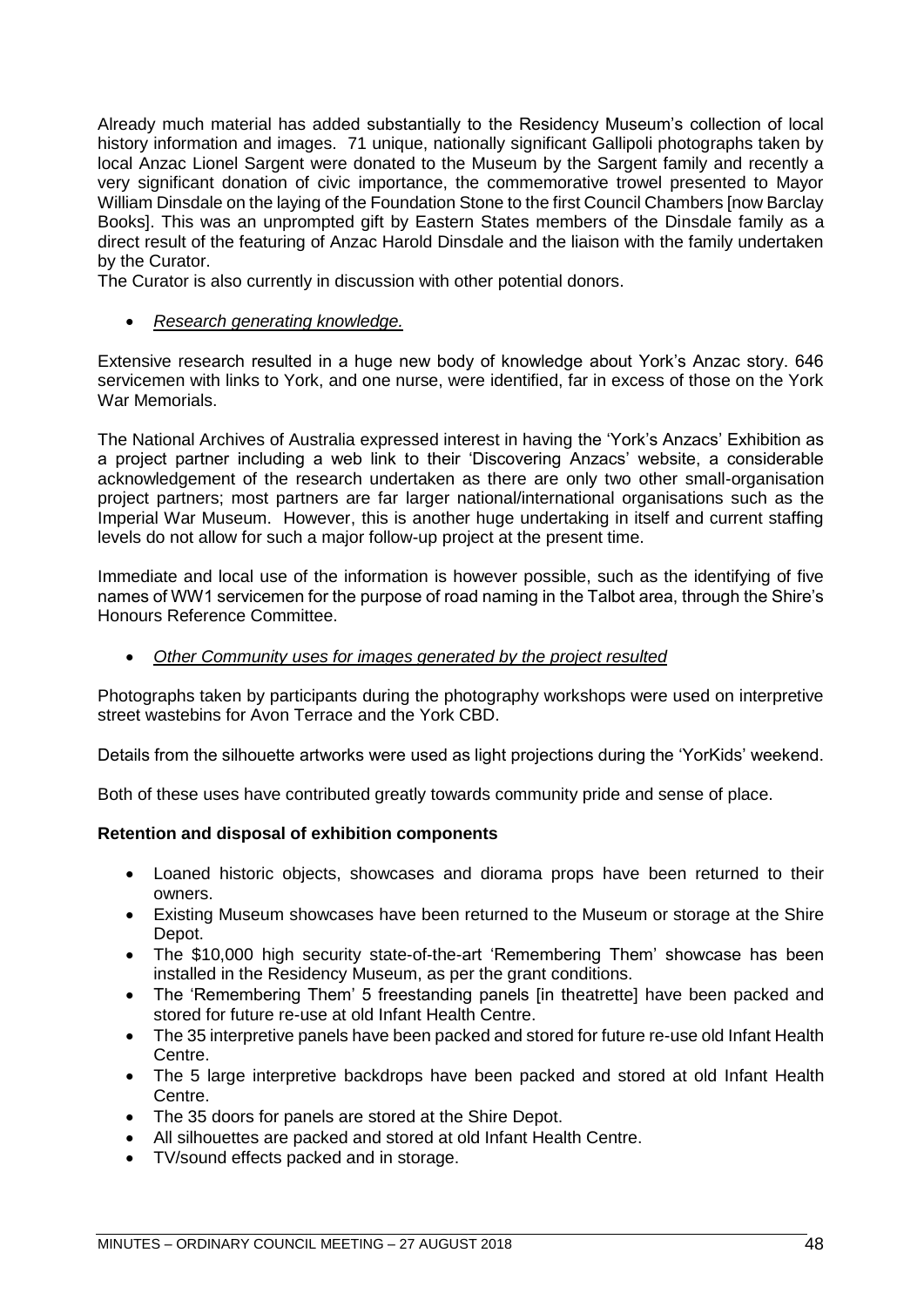# **Requests for loans of materials** in the immediate/short term:

- A local business has requested 6 silhouettes [5 painted/1 photographic] for display during late October/early November to coincide with Remembrance Day
- York RSL has requested the set of 5 Remembering Them panels, 2 x interpretive panels plus doors and 4 x silhouettes[painted/photographic] for empty shop displays around their 100<sup>th</sup> commemorations in October/November, also to coincide with Remembrance Day
- TravelTree travel agents through Neville Browning OAM have requested the set of 5 Remembering Them panels and 3 photographic silhouettes for display on a cruise ship during January 2019 'Cruise of Remembrance Fremantle-Albany, MV Astor'
- The Army Museum of WA has requested photographic silhouettes for either loan, or donation if not wanted to be retained by the Shire of York.
- Preliminary discussion with the Curator of the Bilya Koort Boodja Centre in Northam has indicated that the Indigenous servicemen exhibition components could form a small temporary loan exhibition around Anzac/Remembrance Day highlighting the WW1 role of Ballardong Noongar men from York

In the longer term, very limited storage space constrains retention of material.

# **Recommendations for retention:**

- Retain the set of 5 Remembering Them panels freestanding, content versatile [overviews] of WW1 with 3 WW1 Poets] for re-use
- Retain the 35 interpretive panels with a set of 10-12 doors for re-use as small, foyer-size exhibitions. This will provide 3-5 years of small Anzac exhibitions in any venue as required; 5 years is likely to be the maximum physical lifespan of panels/photo silhouettes.
- Retain examples of photographic and photo-collaged silhouettes for re-use;
- Re-use the large map/knitting woman backdrops as showcase backdrops in the Residency Museum.
- Retain not more than 5 painted silhouettes as examples of local artist's work, with the artist's agreement.
- Retain and re-purpose the TV and sound effect equipment for interpretive purposes in the Residency Museum.

# **Recommendations for Disposal:**

Officers propose that the remaining materials be gifted to organisations such as the Army Museum, the RSL and/or the Bilya Koort Boodja Centre in Northam. In addition, the painted silhouettes could be offered to the artists and loans could be arranged with those who have expressed interest, increasing the life of the exhibition and the profile for the Shire.

Officers have sought advice from the Department of Local Government and as the exhibition materials are considered 'property' of the local government in accordance with the *Local Government Act 1995*, Section 3.58 *Disposing of Property* could apply. However, Regulation 30(3)(a) of the *Local Government (Functions and General) Regulations 1996* states: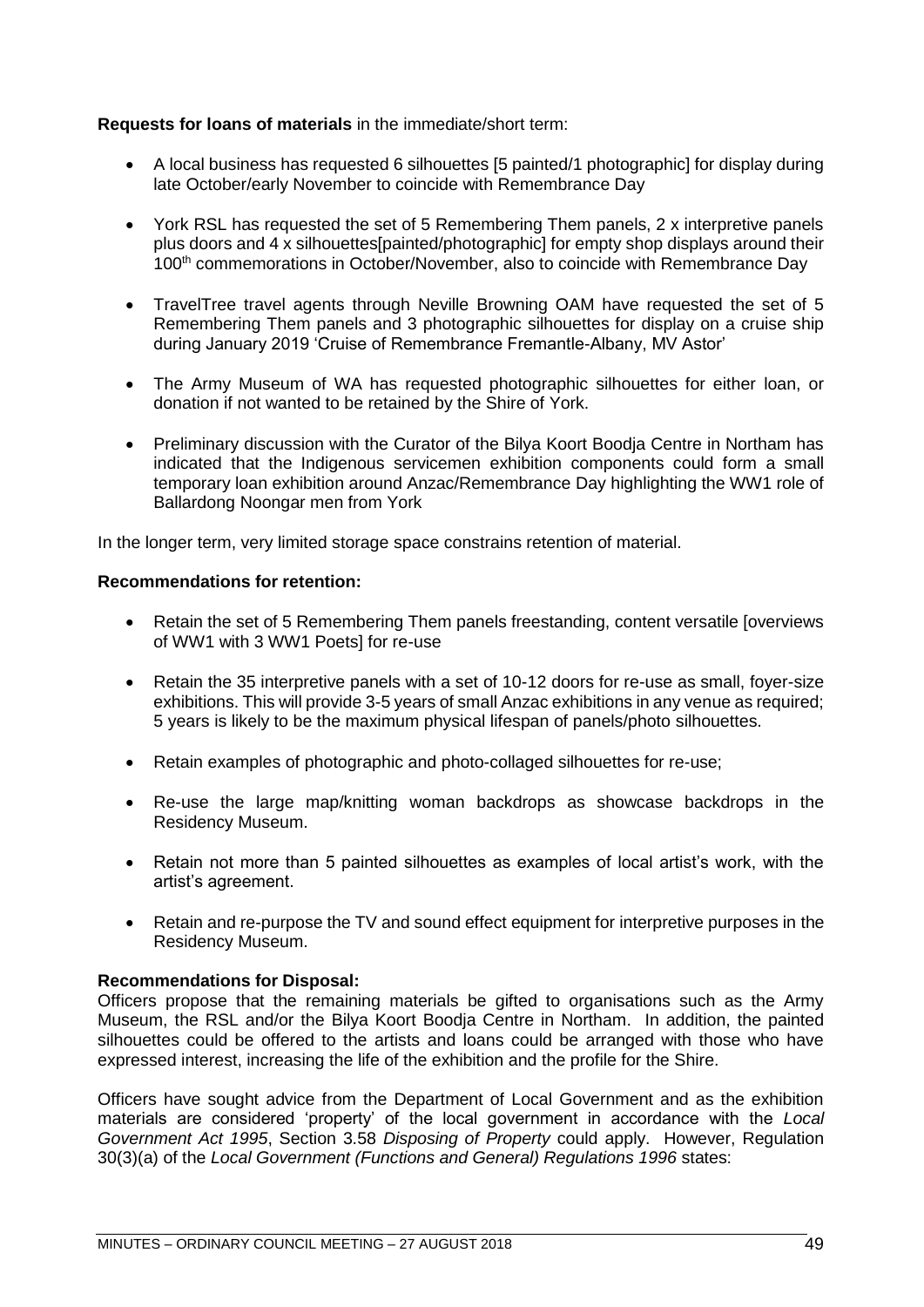*A disposition of property other than land is an exempt disposition if —*

*(a) its market value is less than \$20 000.*

As the value of the materials proposed to be disposed of does not exceed \$20,000, the above regulation applies.

# **Options:**

Council could choose to dispose of the materials in accordance with the recommendations outlined above. However, in order to ensure an equitable disposal process, officers are recommending that expressions of interest are sought publicly and Council authorises the Chief Executive Officer to determine the terms of the disposal and/or loan of materials.

Alternatively, Council could choose not to dispose of any of the materials and place them in storage. However as outlined above, limited storage space means that the materials may not be adequately preserved.

# **Implications to consider:**

### • **Consultative**

- Information about the exhibition and workshops was disseminated through the Shire and Visitor Centre websites and social media pages
- articles included in the local newspaper pre and post event
- active engagement with Early Years Hub, York District High School, York Child Care Centre, Balladong Lodge Seniors, Senses York [people with disabilities], York Men's Shed
- working collaboratively with York Community Resource Centre and the York Society to program art workshops
- working collaboratively with The York Festival to include art workshops in the Festival programme
- Officers attended specialist history group meetings such as WA Genealogical Society to liaise with researchers/descendants about the forthcoming project

Department of Local Government Sport and Cultural Industries.

# • **Strategic**

The exhibition met identified actions in the Corporate Business Plan to;

- Fund from existing budgets, economic development including tourism, marketing, and events.
- Continually develop positive working partnerships between the Shire and the community built around particular projects
- Strengthen the capacity of the Shire administration to undertake and deliver projects, work collaboratively with the community, and understand and meet strategic issues and challenges.

The exhibition fulfilled the following Strategic Community Plan goals:

- **Social**
	- Strengthen community interactions and a sense of a united, cohesive and safe community.
	- Build and strengthen community, culture, vibrancy and energy and
	- Strengthen the Cultural and Historical Significance of York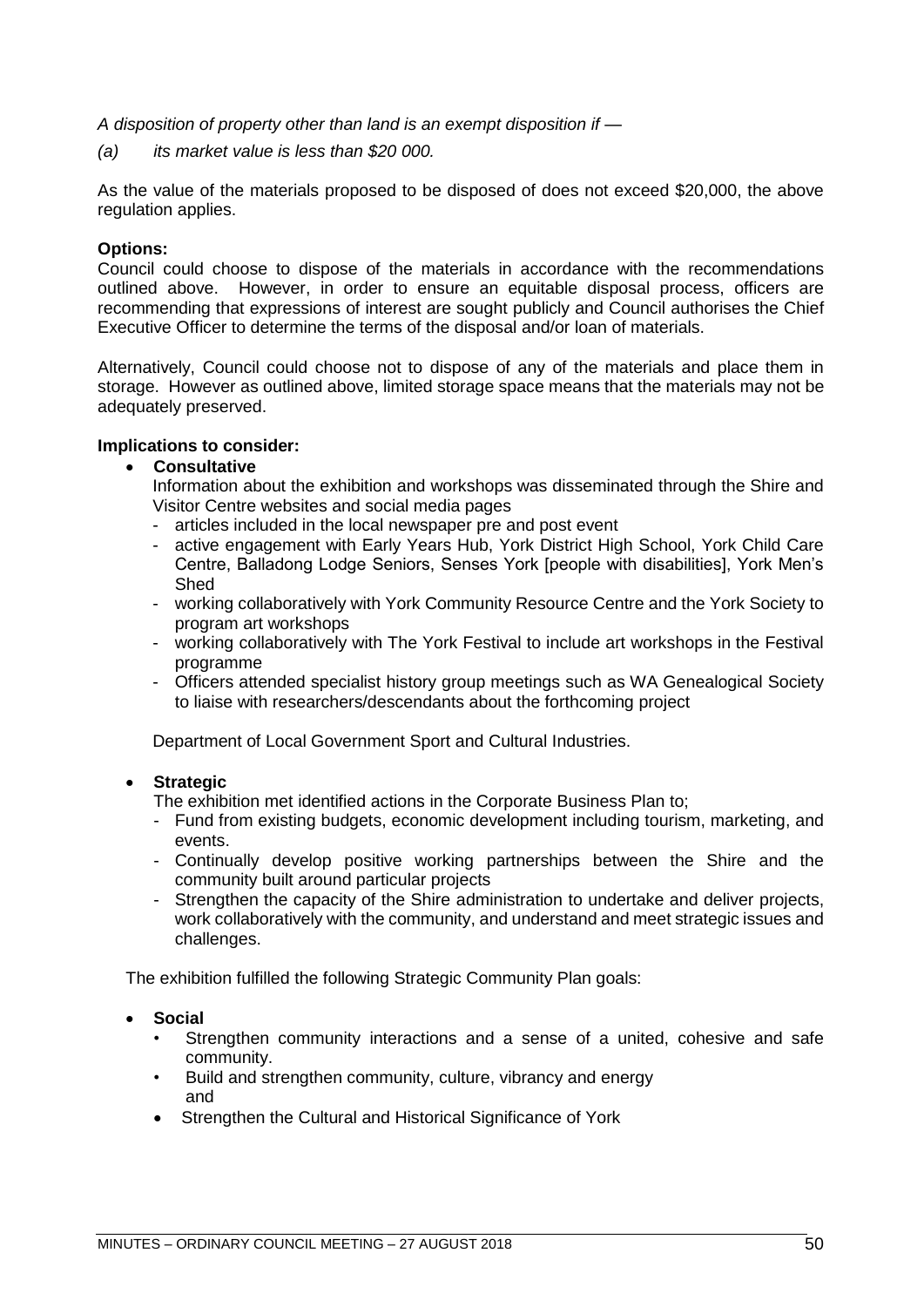# • **Economic**

- Value, protect and preserve our heritage and past. Within the objective: Support York as a Regional Place to Visit
- Build tourism capability through events, arts, history, walkways, and cultural experiences.

The exhibition proved successful in its aims to attract visitors to York over the traditionally quiet winter period, when a need for free family friendly activities has been identified.

300 attended a launch event on 24 April. Opened by Hon. Christian Porter, this showcased York, helped to build the Shire's relationship with the local MP and brought many bookings for accommodation in the town. 850 visitors saw the exhibition on 25 April.

May visitor numbers as manually recorded by the York Visitors Centre [situated in the Town Hall foyer] show an increase of 86% on May 2017 with a noticeable increase in visitation on Wednesdays, Thursdays and Fridays, as compared to 2017 [also manually recorded]. There were no other major events in York during May.

In June, an automated Visitor centre door counter was installed; this gave a marked difference [4546 or 194% increase on 2017] to the manual count [2134 or 38% increase on 2017] of visitor numbers. It is likely that a true number is similar to the May 86%/July89% but the changeover in system has made this difficult to assess; an average of the two counts is 116%. During June, Tuesdays Thursdays and Saturdays showed a marked increase in visitor numbers compared to 2017, however other days had slightly lower numbers. The only major event was the 'Yorkids' family fun weekend on 2-3 June. School holidays took place in June.

July [automated count] figures showed an 89% total visitor increase compared to July 2017 [manual count]. There were no other major events in York during July. There was a very marked increase in visitor numbers on Saturdays, although other days had lower numbers than 2017.

- **Policy related** Nil
- **Financial**

The Shire of York through its Residency Museum received an Anzac Local Centenary Grant of \$31,287 [ex gst] administered through the office of Christian Porter.

This was supplemented by a CANWA catalyst grant of \$13,074 for community arts workshops, and a Lotterywest Anzac grant of \$5425 for the audio-visual elements of the exhibition. Approximately \$16,000 of in kind support was given by the Remembering Them project [a collaboration between the WA Museum, Museums Australia WA, Lotterywest and the Royal Historical Society of WA] which included a state-of-the-art high security showcase valued at \$10,000, research assistance and design and supply of 5 graphic panels. The Shire of York contribution was composed of \$3659.90 of purchased goods and services supplemented by \$9548 being extra hours of staff time for the Residency Museum Curator and technical assistance by the Buildings Maintenance Officer for exhibition prop construction, set-up and takedown. In kind support through use of York Town Hall is calculated at \$16,089 at standard fees and charges rates of \$173 per day. Small in kind sponsorships were given by a number of local organisations and businesses, showing the support by the local business community.

The Anzac Local Centenary Grant, CANWA and Remembering Them grants have all been acquitted. The Lotterywest grant forms part of the larger Anzac grant which will be acquitted on completion of conservation of the Town Hall Honour Board in November.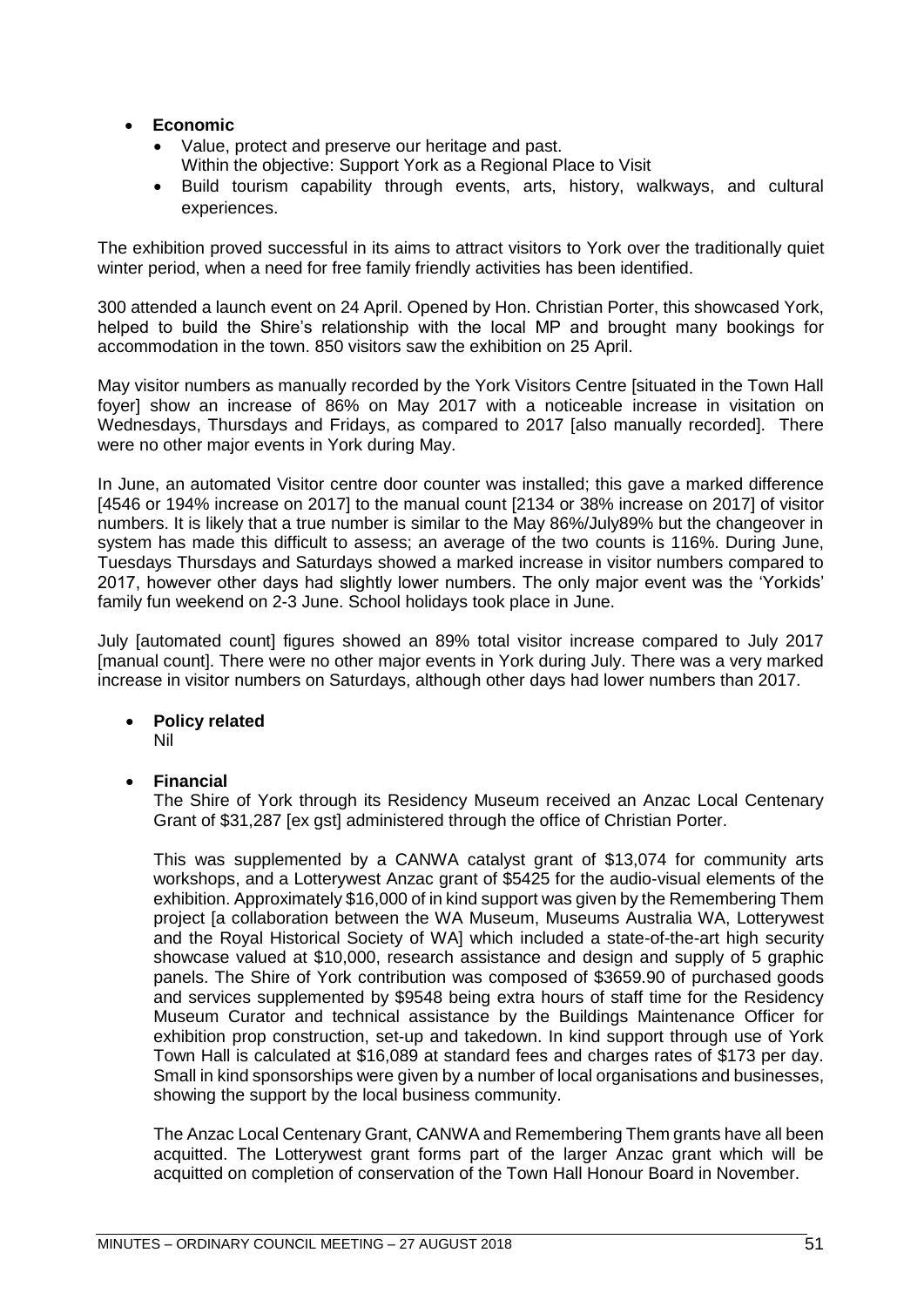| <b>Item</b>                                                                              | Anzac<br>Local<br>Centenary<br>Grant | <b>Community</b><br><b>Arts</b><br><b>Network</b><br>Grant | Remem-<br>bering<br><b>Them</b><br>Project | Lottery-<br>west<br>Grant | York   | <b>Shire of Volunteer</b><br>Labour | <b>Business</b><br>Sponsor-<br>ship | <b>TOTAL</b> |
|------------------------------------------------------------------------------------------|--------------------------------------|------------------------------------------------------------|--------------------------------------------|---------------------------|--------|-------------------------------------|-------------------------------------|--------------|
| Exhibition logo and branding                                                             | 1,989                                |                                                            |                                            |                           |        |                                     |                                     | 1,989        |
| Silhouettes - design, supply<br>& freight                                                | 17,376                               |                                                            |                                            |                           |        |                                     |                                     | 17,376       |
| Artists Fees, travel/accom for<br>community workshops                                    |                                      | 10,348                                                     |                                            |                           |        |                                     |                                     | 10,348       |
| Venue Hire and Materials                                                                 |                                      | 2,287                                                      |                                            |                           | 16,239 |                                     | 1,350                               | 19,876       |
| Showcase                                                                                 |                                      |                                                            | 10,000                                     |                           |        |                                     |                                     | 10,000       |
| Panels and Banner                                                                        |                                      |                                                            | 5,500                                      |                           |        |                                     |                                     | 5,500        |
| Image rights                                                                             | 1,954                                |                                                            |                                            |                           |        |                                     |                                     | 1,954        |
| Graphic Panels and<br>backdrops                                                          | 4,225                                |                                                            |                                            |                           |        |                                     |                                     | 4,225        |
| Hardware and fittings                                                                    | 5,531                                |                                                            |                                            |                           |        |                                     |                                     | 5,531        |
| Audiovisuals                                                                             |                                      |                                                            |                                            | 5,425                     | 1,291  |                                     |                                     | 6,716        |
| Promotion and Media                                                                      |                                      |                                                            |                                            |                           | 3,874  |                                     |                                     | 3,874        |
| Staff Time - cleaning,<br>curatorial, labour                                             |                                      |                                                            |                                            |                           | 9,548  |                                     |                                     | 9,548        |
| Professional<br>Research/curatorial services<br>$(2,000$ hrs)                            |                                      |                                                            | 500                                        |                           |        | 160,000                             |                                     | 160,500      |
| Skilled Labour (3,000 hrs) -<br>construction, research,<br>object handling, guided tours |                                      |                                                            |                                            |                           |        | 105,000                             |                                     | 105,000      |
| Unskilled Labour (1,000 hrs) -<br>Set-up & pack down,<br>transport, invigilation, launch |                                      |                                                            |                                            |                           |        | 25,000                              |                                     | 25,000       |
| Miscellaneous                                                                            | 213                                  | 439                                                        |                                            |                           |        |                                     |                                     | 652          |
| <b>TOTAL</b>                                                                             | 31,288                               | 13,074                                                     | 16,000                                     | 5,425                     | 30,952 | 290,000                             | 1,350                               | \$388,089    |

Apart from the branding logo and an advertisement which was professionally designed, all graphic design work was undertaken in-house by the Arts & Cultural Heritage Officer, eliminating design fees normally associated with exhibition production, a saving at a conservative estimate of approximately \$18,500.

# • **Legal and Statutory**

*Local Government Act 1995*

# *3.58. Disposing of property*

3.59.

# *(1) In this section —*

*dispose includes to sell, lease, or otherwise dispose of, whether absolutely or not;*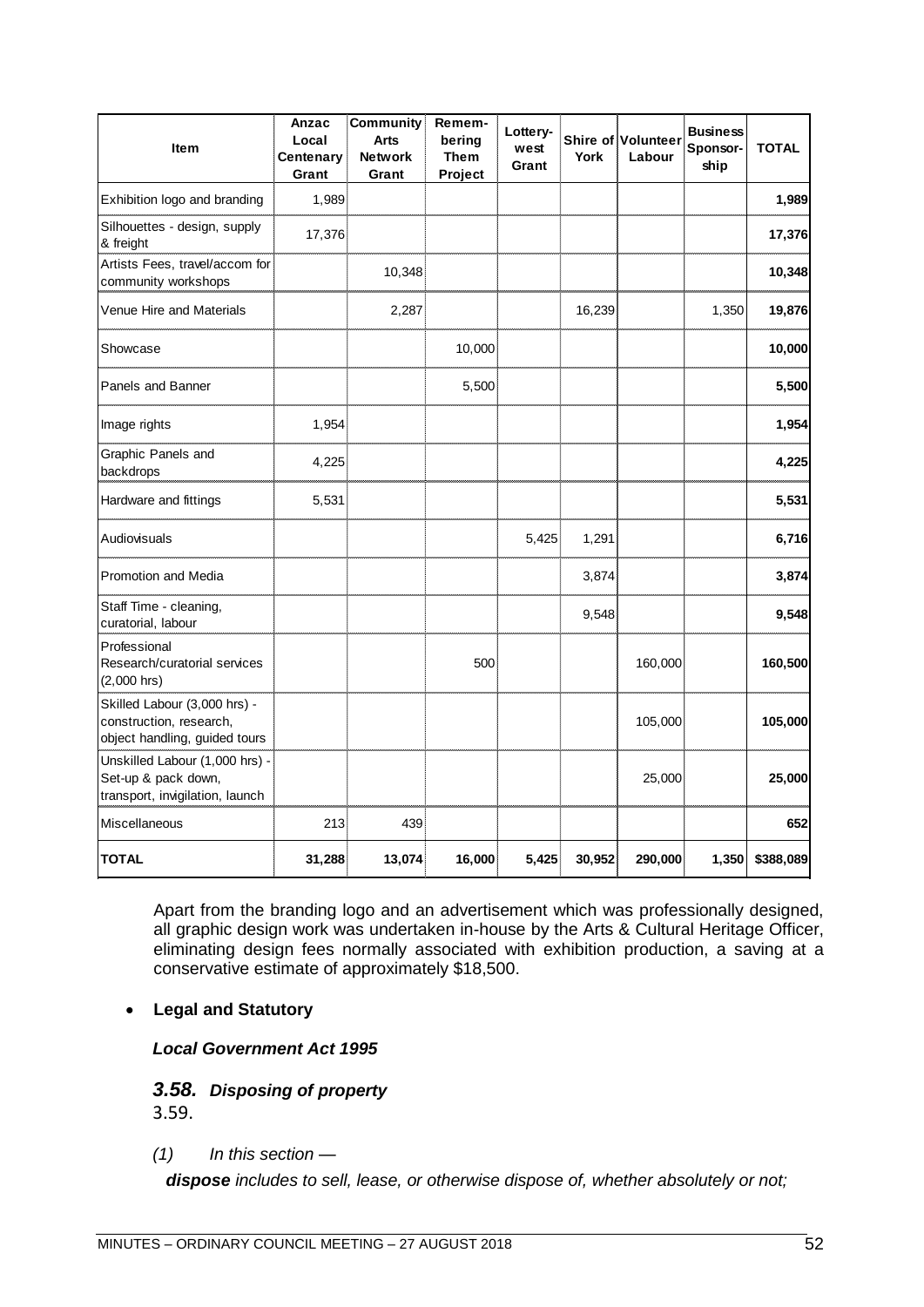*property includes the whole or any part of the interest of a local government in property, but does not include money.*

- *(2) Except as stated in this section, a local government can only dispose of property to —*
	- *(a) the highest bidder at public auction; or*
	- *(b) the person who at public tender called by the local government makes what is, in the opinion of the local government, the most acceptable tender, whether or not it is the highest tender.*
	- *(3) A local government can dispose of property other than under subsection (2) if, before agreeing to dispose of the property —*
		- *(a) it gives local public notice of the proposed disposition —*
			- *(i) describing the property concerned; and*
			- *(ii) giving details of the proposed disposition; and*
			- *(iii) inviting submissions to be made to the local government before a date to be specified in the notice, being a date not less than 2 weeks after the notice is first given;*

*and*

- *(b) it considers any submissions made to it before the date specified in the notice and, if its decision is made by the council or a committee, the decision and the reasons for it are recorded in the minutes of the meeting at which the decision was made.*
- *(4) The details of a proposed disposition that are required by subsection (3)(a)(ii) include —*
	- *(a) the names of all other parties concerned; and*
	- *(b) the consideration to be received by the local government for the disposition; and*
	- *(c) the market value of the disposition —*
		- *(i) as ascertained by a valuation carried out not more than 6 months before the proposed disposition; or*
		- *(ii) as declared by a resolution of the local government on the basis of a valuation carried out more than 6 months before the proposed disposition that the local government believes to be a true indication of the value at the time of the proposed disposition.*
- *(5) This section does not apply to —*
	- *(a) a disposition of an interest in land under the Land Administration Act 1997 section 189 or 190; or*
	- *(b) a disposition of property in the course of carrying on a trading undertaking as defined in section 3.59; or*
	- *(c) anything that the local government provides to a particular person, for a fee or otherwise, in the performance of a function that it has under any written law; or*
	- *(d) any other disposition that is excluded by regulations from the application of this section.*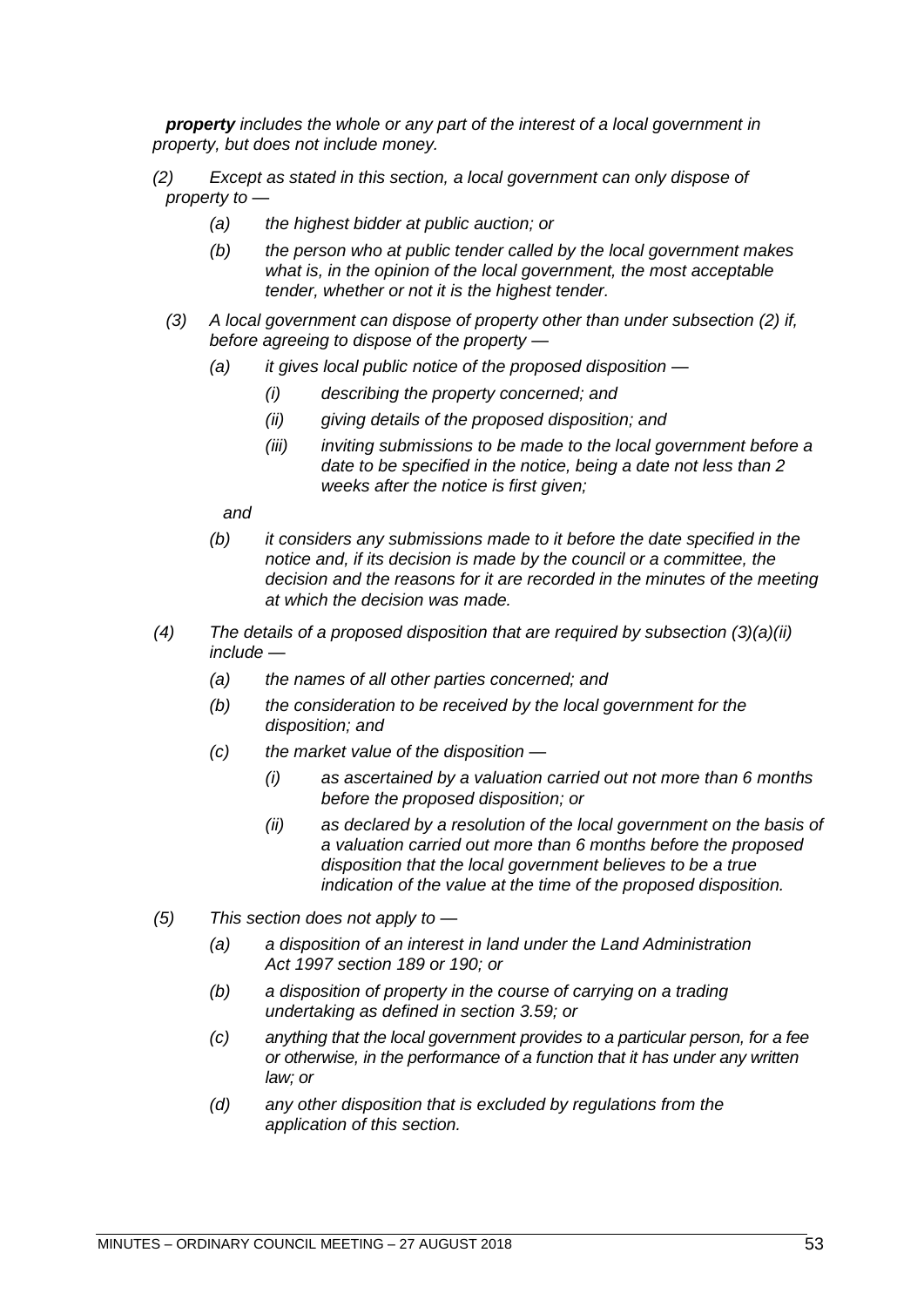# *Local Government (Functions and General) Regulations 1996*

## *30. Dispositions of property excluded from Act s. 3.58*

*(3) A disposition of property other than land is an exempt disposition if — (a) its market value is less than \$20 000.*

### • **Risk related**

Officers have not identified any risks associated with presentation of this report for Council.

# • **Workforce Implications**

Officers acknowledge that this was a very ambitious project not matched by [especially human] resources available. The success of obtaining an Anzac Local Centenary Grant in 2015 at a time of flux within the Shire consolidated plans for a major exhibition, yet shortly afterwards staff and management changes occurred and less time or human resources were available to undertake research and planning than was originally envisaged. Better project management processes were introduced with new Shire management in 2016 and some aspects of the original concept were cut and more volunteer assistance recruited.

The reality was that much of the work was eventually undertaken by volunteers and staff in unpaid volunteer time and limited staff time was available for other projects during 2017- 18.

Set up time was exceptionally tight as the Town Hall was required for another major event during the planned set-up period.

Additional staff time for the assistance of Depot staff to transport museum showcases to and from storage etc had not been adequately costed in the grant application, necessitating drawing from the Museum budget for this aspect.

Lunchtime closure of the Visitor Centre [and therefore the Town Hall] proved impossible as visitors wouldn't leave at 12.30pm at weekends. Museum volunteers then worked in pairs [as necessary for OH&S] to invigilate the exhibition during weekend lunchtimes whilst the Visitor Centre was closed, to keep the Town Hall open.

Conducting a public process for expressions of interest relating to the loan or disposal of the materials resulting from the exhibition will have an impact on the workload of officers but is expected to be able to be done within current resources.

### **Voting Requirements: Absolute Majority Required: Yes**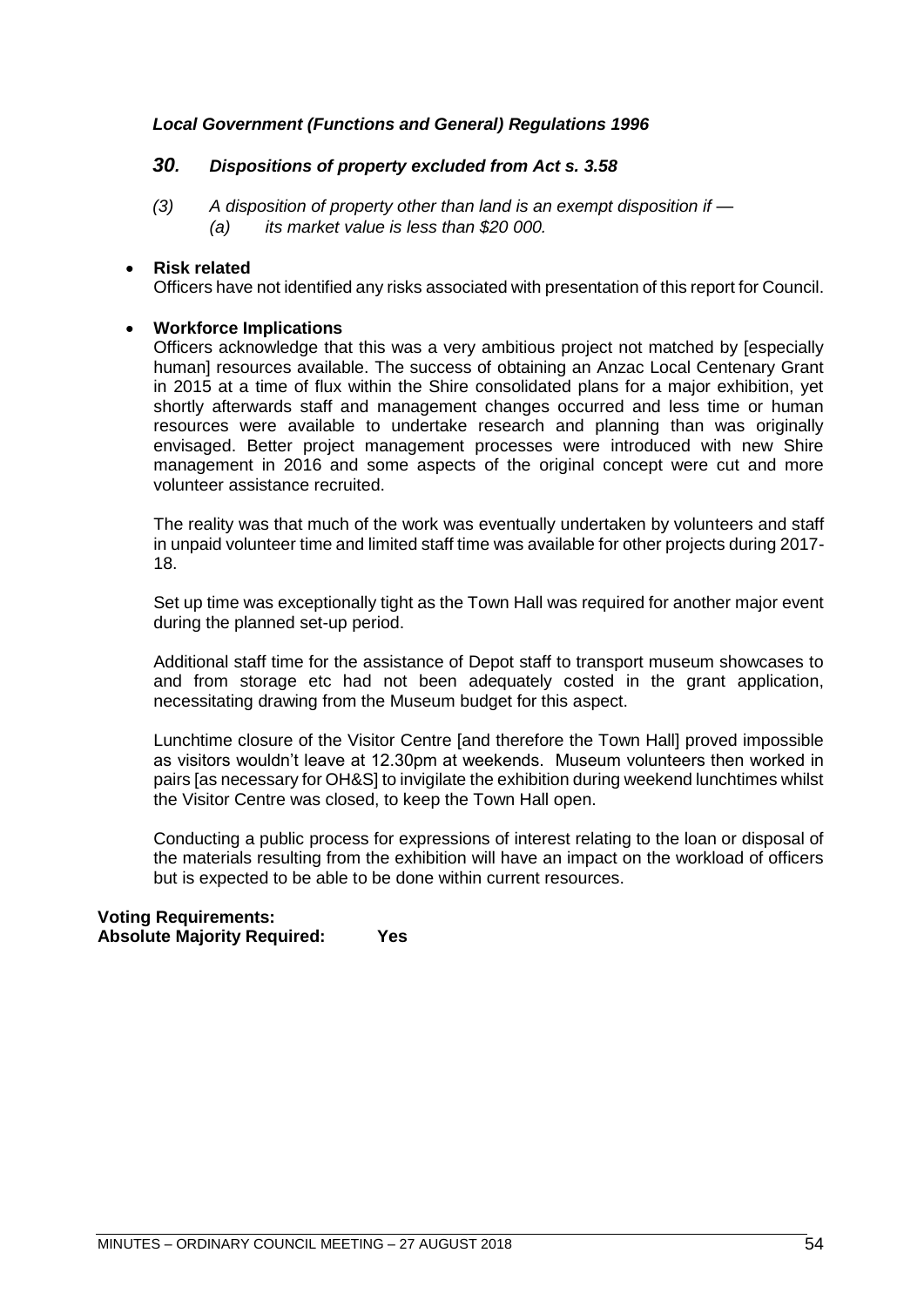**RESOLUTION 090818**

**Moved: Cr Smythe Seconded: Cr Heaton** 

*"That Council:* 

- *1. Accepts the Evaluation Report on the 'York's Anzacs: Stories Remembering Them Exhibition.*
- *2. Agrees to retain certain materials resulting from the exhibition as recommended by Officers in this report.*
- *3. Agrees in principle, to loan requests such as those described in the report with the proviso that materials shall be adequately covered by loanees' insurance during any such loan and that the Shire of York is credited when any material is displayed.*
- *4. Requests the Chief Executive Officer to undertake a public expression of interest process for the loan and/or disposal of materials resulting from the Exhibition.*
- *5. Delegates authority to the Chief Executive Officer to loan and/or dispose of materials following consideration of the expressions of interest received."*

*CARRIED BY ABSOLUTE MAJORITY: 7/0*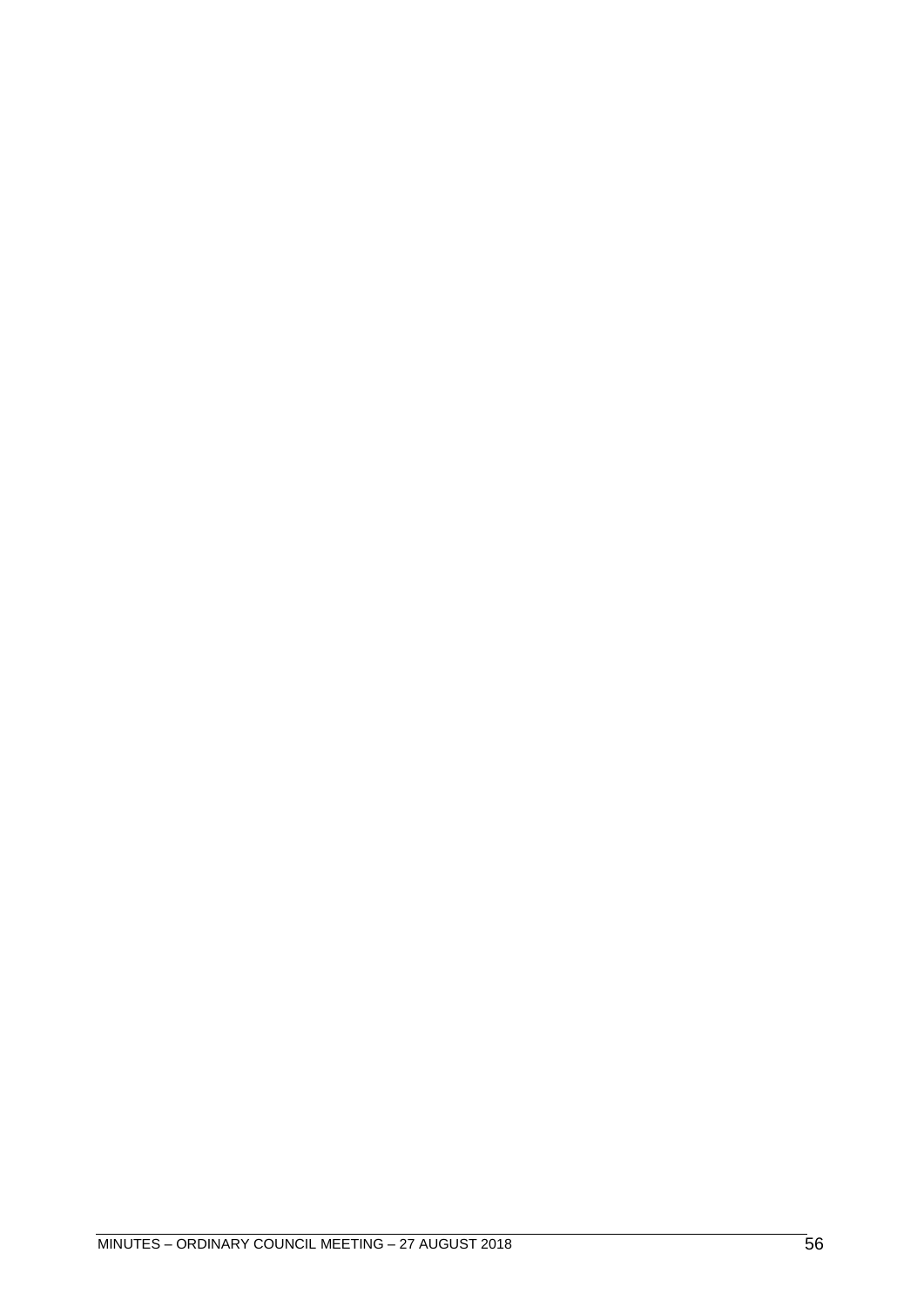# *SY104-08/18 – York Arts & Events – Request to Use Mount Brown*

| <b>FILE REFERENCE:</b>                                   | <b>FI.DON / CS.CEV</b>                                                         |
|----------------------------------------------------------|--------------------------------------------------------------------------------|
| <b>APPLICANT OR PROPONENT(S): York Arts &amp; Events</b> |                                                                                |
| <b>AUTHORS NAME &amp; POSITION:</b>                      | <b>Esmeralda Harmer - Events &amp; Economic Development</b><br><b>Officer</b>  |
| <b>RESPONSIBLE OFFICER:</b>                              | <b>Paul Martin - Chief Executive Officer</b>                                   |
|                                                          | <b>PREVIOUSLY BEFORE COUNCIL: 23 July Ordinary Council Meeting (withdrawn)</b> |
| <b>DISCLOSURE OF INTEREST:</b>                           | <b>Impartiality - Joanna Bryant, YRCC Project Officer</b>                      |
|                                                          | Joanna is the Chairperson of York Arts & Events. This                          |
|                                                          | Officer has not been involved in the preparation of this<br>report             |
| <b>APPENDICES:</b>                                       | Appendix A - York Arts & Events; Fervour on Mount                              |
|                                                          | <b>Brown Request</b>                                                           |

# **Nature of Council's Role in the Matter:**

• Executive

#### **Purpose of the Report:**

This report seeks Council's consideration of York Arts & Events request received to hire Mount Brown for two long table dining experiences in March 2019. This report was presented at the July Ordinary Council Meeting but withdrawn by the Chief Executive Officer.

### **Background:**

In April 2018 Officers received an enquiry from York Arts & Events to hire Mount Brown to program an event in March 2019.

As no hire fee or bond was available in the Shires Fees and Charges at the time the request was received, Officers met with representatives from York Arts & Events to discuss the proposed program and event date/s to assist inform a report to present to Council.

Item *SY093-07/18 York Arts & Events – Request to Use Mt Brown* was submitted for inclusion in Council's July 2018 Ordinary Council Meeting agenda.

At a Special Meeting of Council on the 9 July the 2018/19 budget was adopted which included a \$500.00 bond and \$556.00 Commercial hire fee for use of parks and open spaces. Officer did not pick up the inclusion of the newly adopted fee for use of parks and open spaces and as such the report presented in the July Ordinary Council Meeting Agenda was incorrect. The report was withdrawn from the agenda on this basis to be re-presented at the August Ordinary Council Meeting.

As York Arts & Events is listed as a not for profit organisation, Officers now request Council to consider no hire charge for the use of Mt Brown.

Details regarding the request for use of Mt Brown by York Arts & Events and the proposed event are attached as at **Appendix A** for Council's review.

# **Comments and details:**

The *Fervour on Mount Brown* event request proposes two long table dinners held on Mount Brown, Friday 1 and Saturday 2 March 2019. The long table dinners are designed to showcase locally sourced produce and native ingredients in an outdoor dining atmosphere and tailored to accommodate up to forty guests per event evening.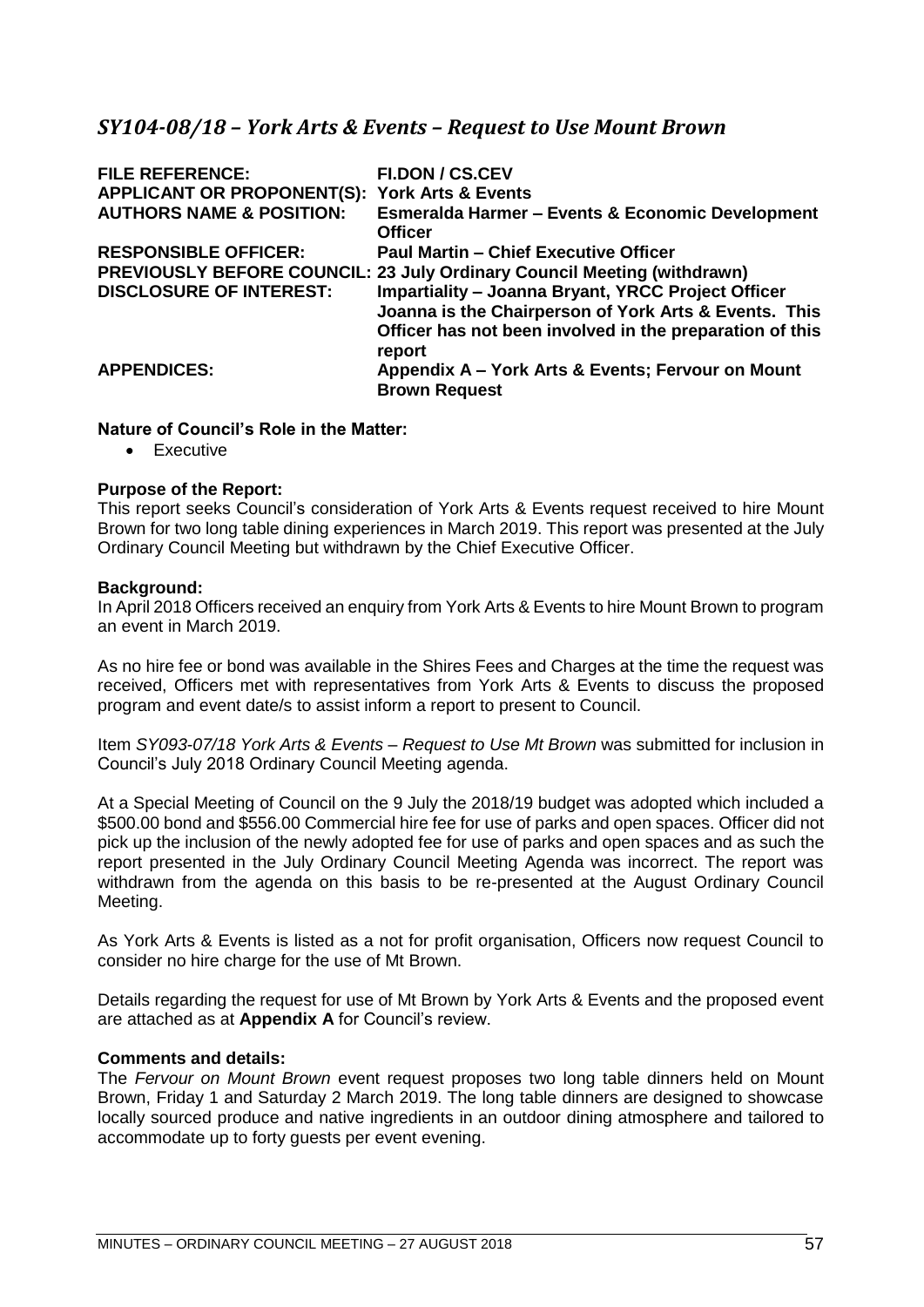Officers acknowledge for the event to be considered in this location and to comply with Council's *Events For York* Policy, the following provisions will need consideration by the event organisers should they choose to proceed with the request . These include;

- Suitable parking areas and traffic management for guests and service vehicle access
- How event use area
- Supply of adequate rubbish bins and toilet amenities
- Adequate lighting on walkways, amenities and dining areas
- Power generation
- Liquor licensing approvals in accordance with Racing, Gaming and Liquor regulations
- Evidence of cultural and community consultation undertaken prior to the event
- Adequate insurances and risk management plans

Although the event proposed is likely to attract high interest due to its unique location and the event dates requested coincide with a public holiday long weekend, Officers note exclusive use has not been sought in the proposal received and recommend, should Council support the proposal, that the event application clearly state how the following will be managed:

- Vehicle access and traffic management by the public to Mt Brown including emergency personnel
- Disseminating informaton to residents and visitors of the event
- Advertising and Promotion of the Event

Furthermore, Officers understand York Arts & Events is a registered not for profit organisation and as such the adopted fee for use of parks and open spaces can be offered at no charge. A bond of \$500.00 and Event Application fee's of up to \$300.00 would stil be applicable to any event application received.

Officers recommend Council considers granting York Arts & Events use of Mount Brown on condition the considerations detailed in this report are addressed in the assessment of the event application when submitted to the Shire for consideration

#### **Implications to consider:**

#### • **Consultative**

Should Council support the proposal, Officers will continue to liaise with York Arts & Events throughout the event approval process in accordance with the Shire's *Events For York Policy*.

#### • **Strategic**

Supporting the community and its businesses to establish and market events to encourage visitors to York aligns to the Shire's Strategic Community and Corporate Business Plans.

#### • **Policy related**

Officers have considered the Events in York Policy to determine what components are applicable to the proposal received and will continue to assess the event application in accordance with the policy requirements where relevant.

#### • **Financial**

A bond of \$500.00 for use of Mt Brown and event application fees of up to \$300.00 would still be applicable to any event application received.

#### • **Risk related**

As discussed above.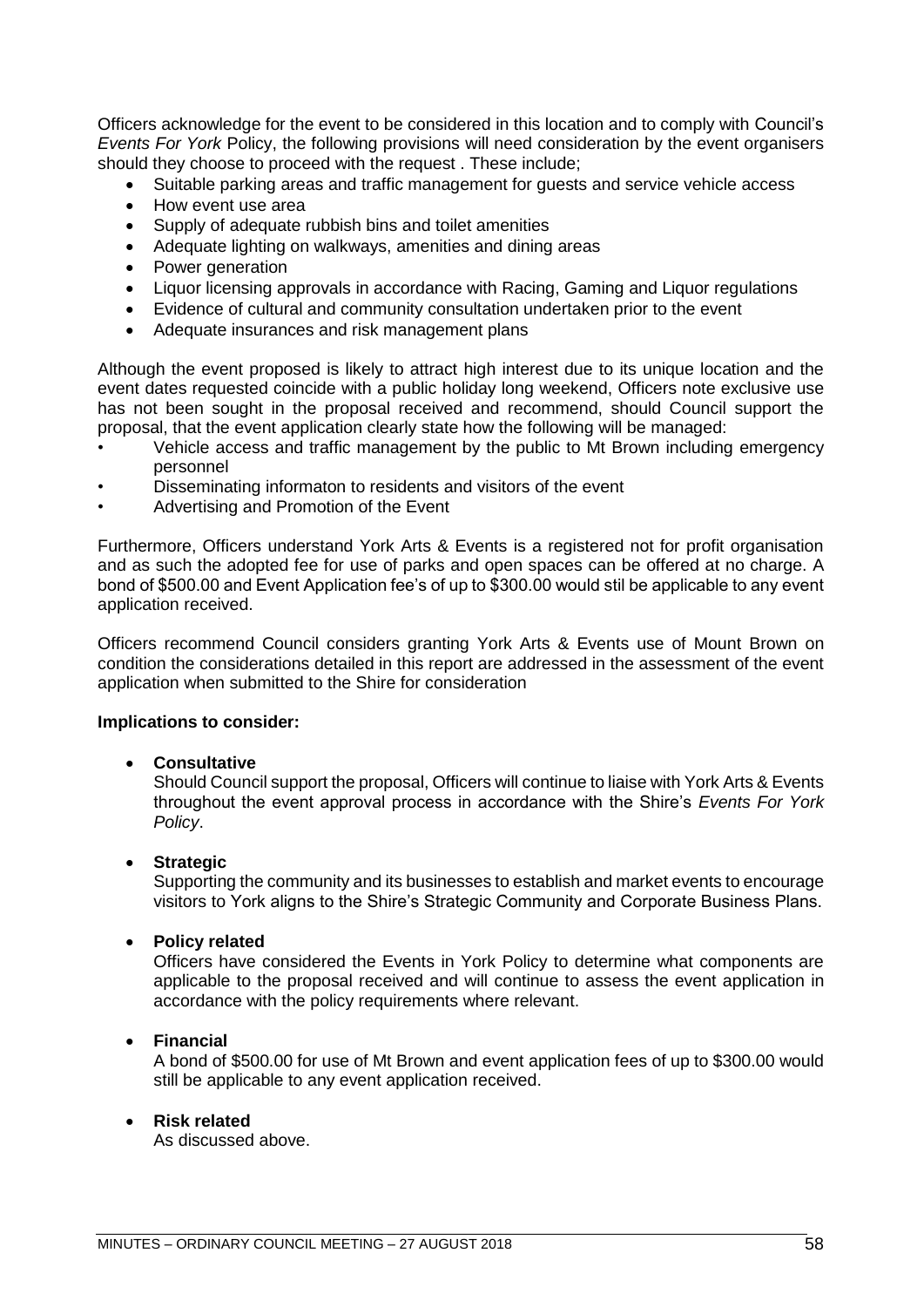**Voting Requirements: Absolute Majority Required: No**

| 100818 | <b>RESOLUTION</b>                                                                                                                                                                                  |                     |  |
|--------|----------------------------------------------------------------------------------------------------------------------------------------------------------------------------------------------------|---------------------|--|
|        | <b>Moved: Cr Ferro</b>                                                                                                                                                                             | Seconded: Cr Trent  |  |
|        | "That Council;                                                                                                                                                                                     |                     |  |
| 1.     | Notes York Arts & Events is a registered not for profit organisation                                                                                                                               |                     |  |
| 2.     | Determines in accordance with Council's adopted budget the following fees and<br>charges are applicable should York Arts & Events wish to submit an event<br>application for the request received: |                     |  |
|        | • Event Application Fees - \$300.00<br>• Not for Profit / Community Group Hire of Mt Brown - no charge<br>• Mt Brown Bond - \$500.00                                                               |                     |  |
| 3.     | Notes any event application submitted from York Arts & Events for an event on<br>Mt Brown will be assessed against Council's Events for York Policy as detailed in<br>this report."                |                     |  |
|        |                                                                                                                                                                                                    | <b>CARRIED: 7/0</b> |  |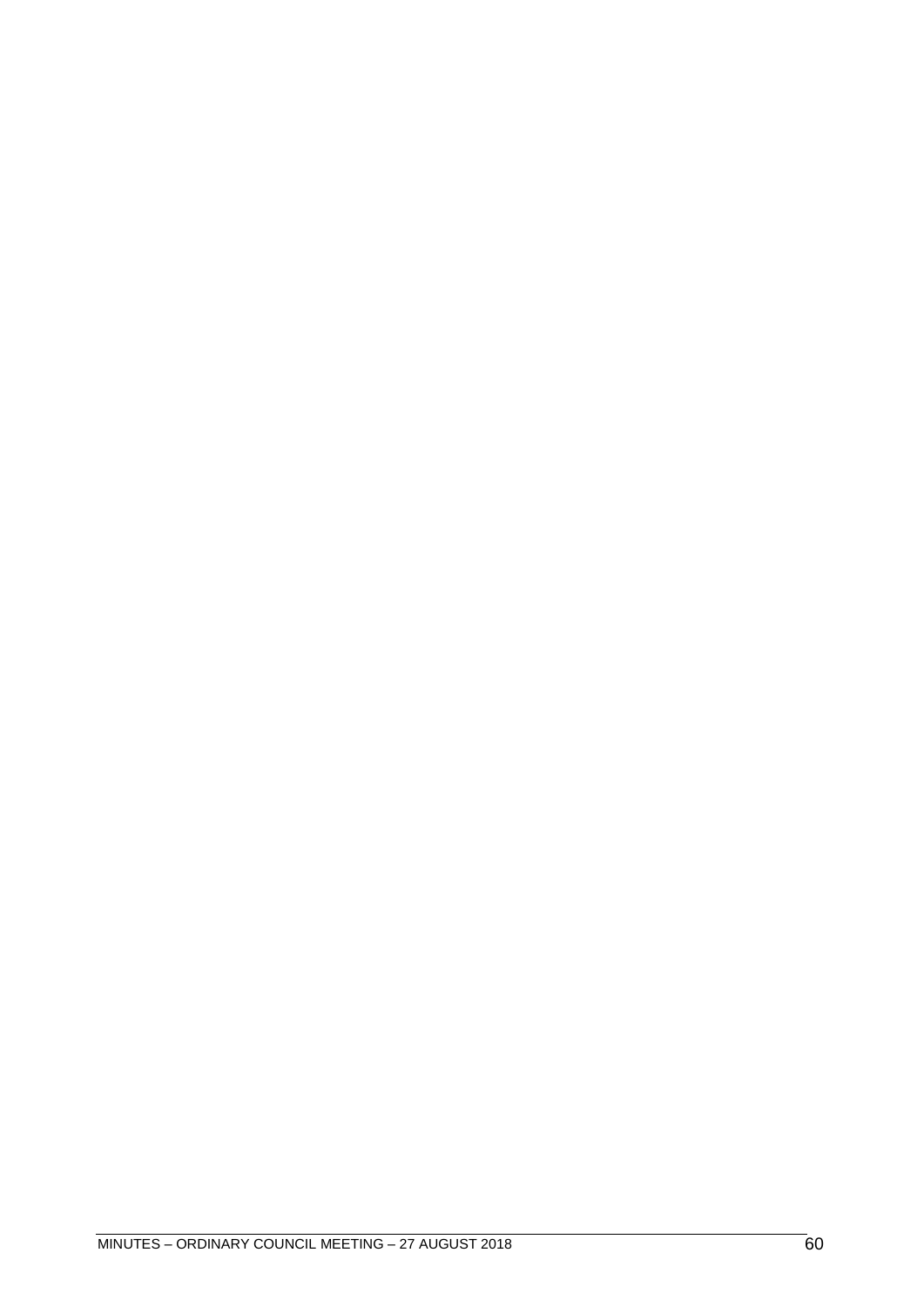# *SY105-08/18 – Minutes of Access and Inclusion Advisory Committee Meeting held 7 August 2018*

| <b>FILE REFERENCE:</b>               | OR.CMA.9.1                                                                            |  |  |
|--------------------------------------|---------------------------------------------------------------------------------------|--|--|
| <b>APPLICANT OR PROPONENT(S):</b>    | <b>Shire of York</b>                                                                  |  |  |
| <b>AUTHORS NAME &amp; POSITION:</b>  | Suzie Haslehurst, Executive Manager Corporate and<br><b>Community Services</b>        |  |  |
| <b>RESPONSIBLE OFFICER:</b>          | Suzie Haslehurst, Executive Manager Corporate and                                     |  |  |
|                                      | <b>Community Services</b>                                                             |  |  |
| <b>PREVIOUSLY BEFORE COUNCIL: No</b> |                                                                                       |  |  |
| <b>DISCLOSURE OF INTEREST:</b>       | Nil                                                                                   |  |  |
| <b>APPENDICES:</b>                   | Access and Inclusion Advisory Committee<br>А.<br><b>Meeting Minutes 7 August 2018</b> |  |  |

### **Nature of Council's Role in the Matter:**

• Executive

### **Purpose of the Report:**

To receive the minutes and endorse the recommendations of the Access and Inclusion Advisory Committee (AIAC) Meeting held on Tuesday 7 August 2018.

#### **Background:**

The minutes of the AIAC meetings are provided for Council and community information.

#### **Comments and details:**

At the meeting of the AIAC held on 7 August 2018, one officer report was considered:

• Access and Inclusion Audit 2018/19

In addition, the Committee considered correspondence received from a community member outlining concerns regarding accessibility of Shire buildings, in particular, the Town Hall.

The Committee also considered its membership and recommended the appointment of Ms Nicola Burton as a replacement representative following the resignation of Ms Carolyn Robinson from Senses Australia, and the appointment of Ms Marie Forster as an additional community representative.

#### **Options**

Council could choose not to adopt the recommendations of the AIAC. However, officers provide the following in support of the Committee's recommendations.

- 1. The Access and Inclusion Audit is an action in the recently adopted Disability Access and Inclusion Plan 2018-2023 (DAIP) and has been included in the 2018/19 adopted budget. The audit will provide a prioritised list of actions to improve access to Shire buildings and the York CBD.
- 2. Council could choose not to appoint a replacement representative from Senses Australia. However, as a disability service provider of over 120 years' standing, representation from Senses Australia is consistent with the intent and spirit of the Terms of Reference for the AIAC. Ms Burton is an occupational therapist.
- 3. Ms Marie Forster attended a consultation held during the development of the Shire's DAIP and has demonstrated her passion for access and inclusion issues.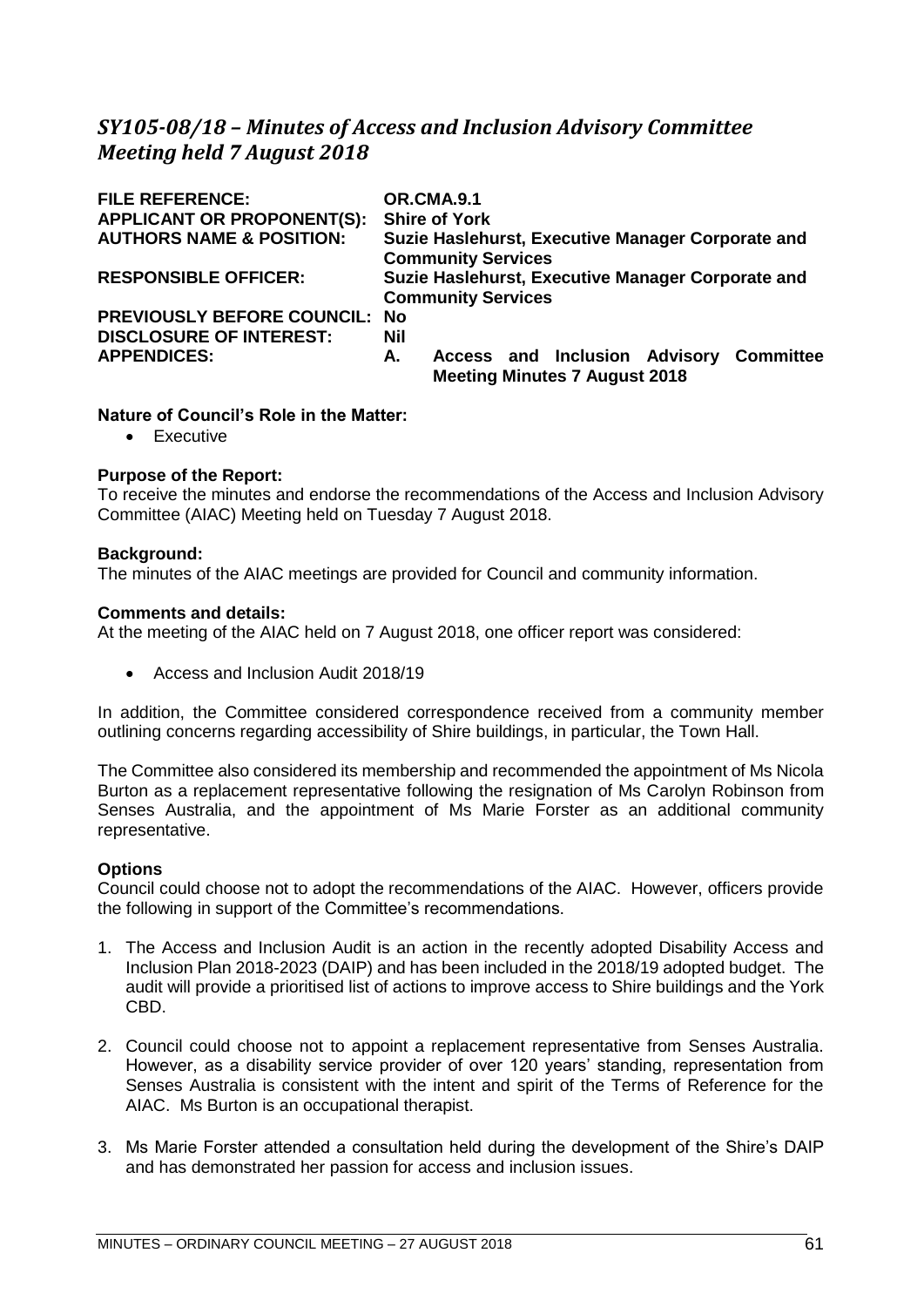# **Implications to consider:**

# • **Consultative**

Nil

# • **Strategic**

*Theme 5: Strong Leadership and Governance*

5.1 The Council supported by the administration of the Shire of York, is effective and informed in its decision-making and exhibits good practice in its governance role.

# • **Policy related**

G2.5 Reference Groups

• **Financial**

Nil

# • **Legal and Statutory** *Local Government (Audit) Regulations 1996*

# *5.10. Committee members, appointment of*

- *(1) A committee is to have as its members —*
	- *(a) persons appointed\* by the local government to be members of the committee (other than those referred to in paragraph (b)); and*
	- *(b) persons who are appointed to be members of the committee under subsection (4) or (5).*

*\* Absolute majority required.*

• **Risk related** Nil

**Voting Requirements: Absolute Majority Required: Yes**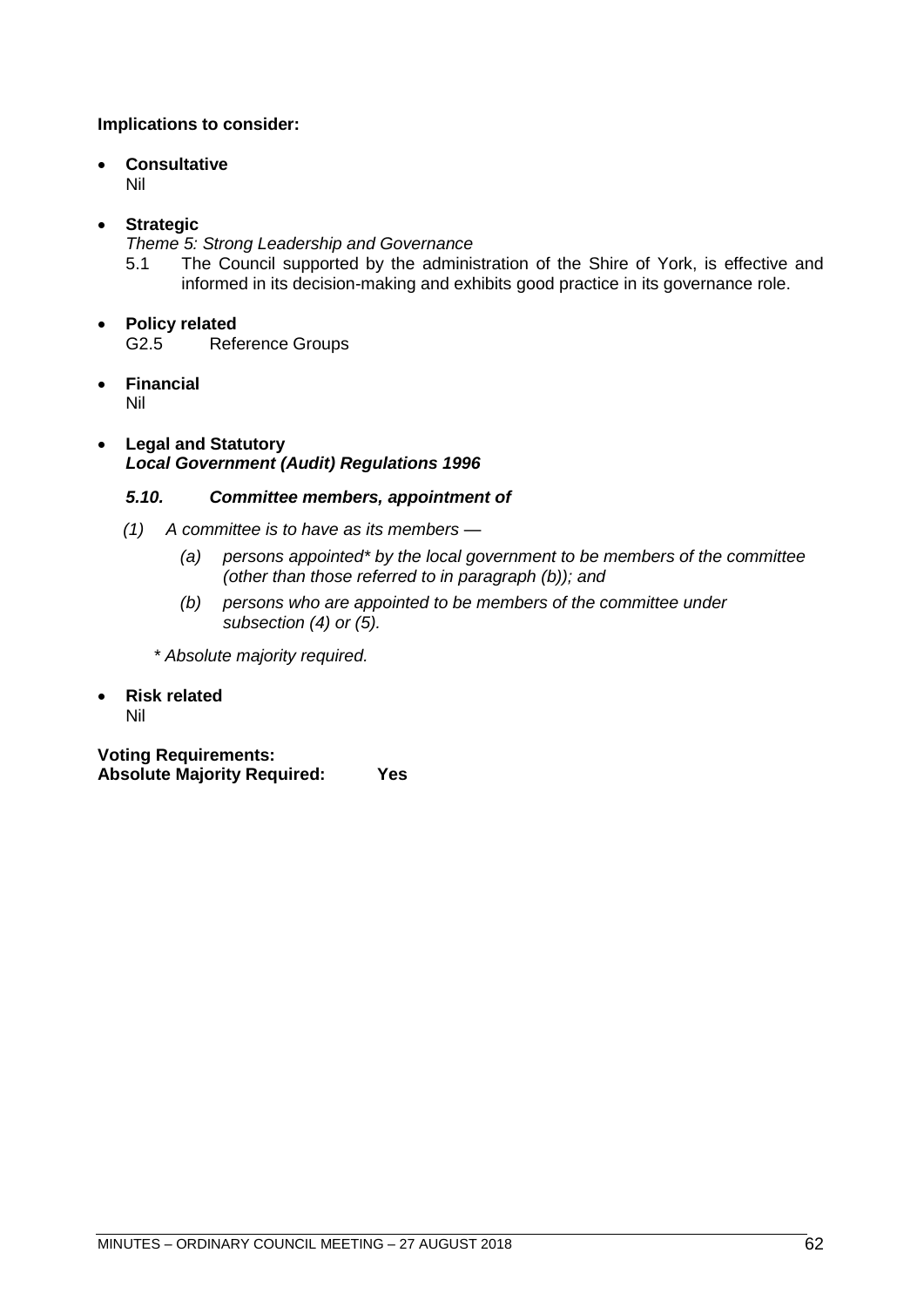#### **RESOLUTION 110818**

**Moved: Cr Smythe Seconded: Cr Heaton** 

*"That Council receives the Minutes of the Access and Inclusion Advisory Committee meeting held on 7 August 2018 and adopts the recommendations of the Committee as follows:*

- *1. Adopts the minutes of the Access and Inclusion Advisory Committee meeting held on 24 January 2018 as a true and correct record.*
- *2. Endorses the proposed scope for the access and inclusion audit of the Shire of York contained within this report.*
- *3. Appoints Ms Nicola Burton to the Access and Inclusion Advisory Committee as a representative of Senses Australia and requests the Chief Executive Officer to amend the Terms of Reference accordingly.*
- *4. Appoints Ms Marie Forster to the Access and Inclusion Advisory Committee as a community representative and requests the Chief Executive Officer to amend the Terms of Reference accordingly."*

*CARRIED BY ABSOLUTE MAJORITY: 7/0*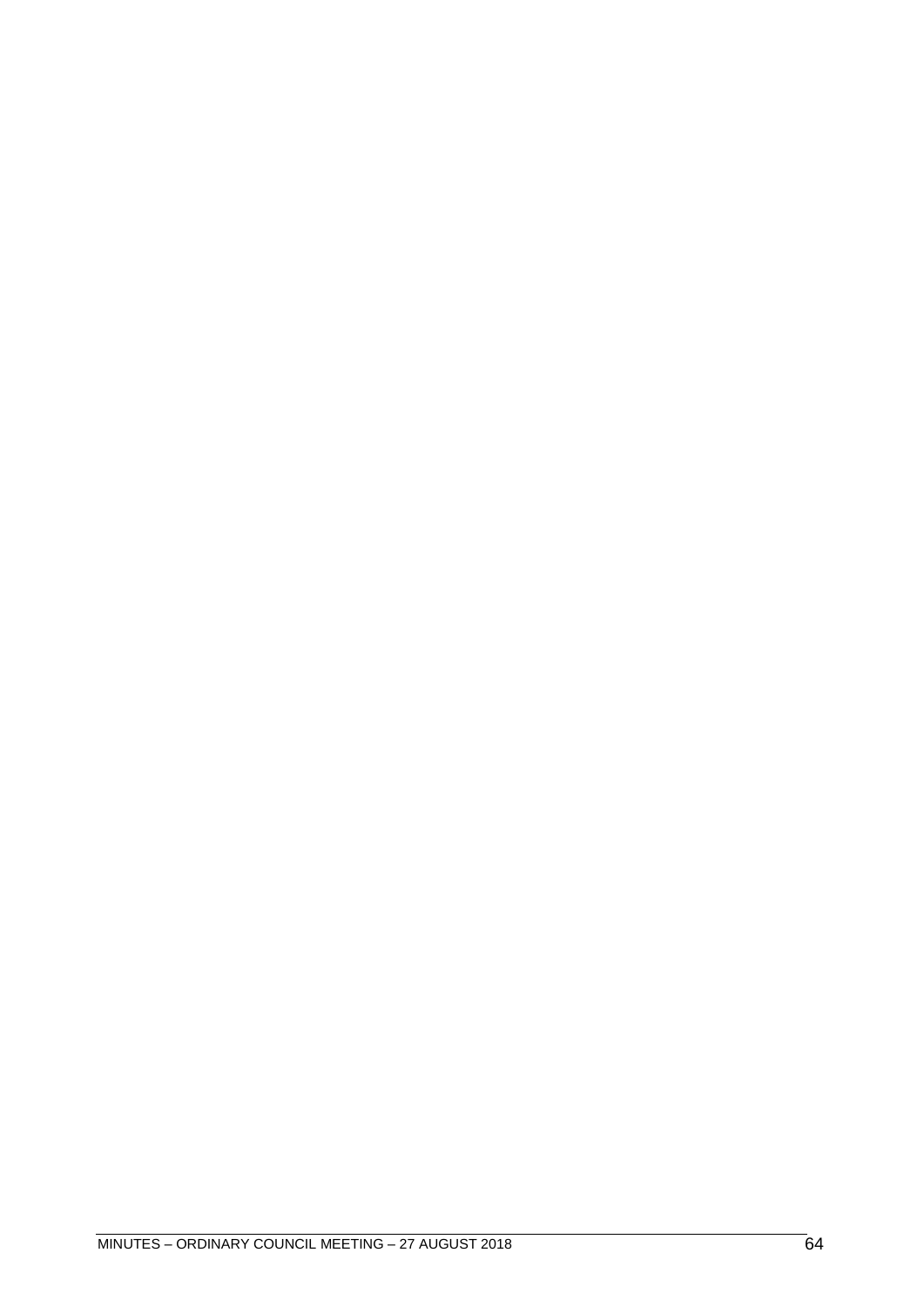# *SY106-08/18 – Expired Rail Corridor Lease – Burges Siding Standpipe*

| <b>FILE REFERENCE:</b><br><b>APPLICANT OR PROPONENT(S):</b><br><b>AUTHORS NAME &amp; POSITION:</b> | Bu2.60747<br>Arc Infrastructure Pty Ltd (Arc)<br>Natasha Brennan - Administration and Governance<br><b>Coordinator</b> |
|----------------------------------------------------------------------------------------------------|------------------------------------------------------------------------------------------------------------------------|
| <b>RESPONSIBLE OFFICER:</b>                                                                        | Suzie Haslehurst - Executive Manager, Corporate &<br><b>Community Services</b>                                         |
| <b>PREVIOUSLY BEFORE COUNCIL: Nil</b>                                                              |                                                                                                                        |
| <b>DISCLOSURE OF INTEREST:</b>                                                                     | Nil                                                                                                                    |
| <b>APPENDICES:</b>                                                                                 | A - Draft Lease - Confidential                                                                                         |
|                                                                                                    | B - Correspondence between Arc Infrastructure Pty<br>Ltd & Shire of York                                               |

*Appendix A is confidential under Section 5.23(2)(c) of the Local Government Act 1995 in that it deals with "a contract entered into, or which may be entered into, by the local government and which relates to a matter to be discussed at the meeting"* 

*Copies have been provided to Councillors, the Chief Executive Officer and Executive Managers only.*

# **Nature of Council's Role in the Matter:**

• Executive

### **Purpose of the Report:**

This report presents to Council the proposed lease between Arc Infrastructure and the Shire of York for a small parcel of land situated on the corner of Spencers Brook Road and Burges Siding Road, York for the purpose of standpipe usage by the Shire of York.

#### **Background:**

The Shire has historically leased an area of 875sqm on the corner of Spencers Brook Road and Burges Siding Road, York for the purpose of standpipe water supply usage. The Lease of this land expired 31 January 2010. Following the expiry of the lease the Shire was contacted by Burgess Rawson (agents for Public Transport Authority of WA) that PTA under the Act cannot grant or renew Community Purposes leases to Shires, but it could allow existing Community Purpose Leases to roll over on a monthly basis.

The Shire advised Burgess Rawson on 30 April 2010, that it wished to remain as a monthly tenant.

On 11 April 2018, the Shire was advised that Arc Infrastructure is now the manager of the Rail Freight Network in Western Australia under a long-term lease from the State Government (Appendix B). As part of its management network Arc Infrastructure is now also the licensee of all the rail corridor land adjoining the rail freight tracks.

Given the land the Shire presently leases is over rail corridor land managed by Arc Infrastructure, the PTA has asked Arc Infrastructure to enter into a licence with the Shire of York so that the land use is permitted and reflected correctly.

On 18 July 2018, the Shire confirmed with Arc Infrastructure that the land was still required by the Shire of York, for the purpose of standpipe usage.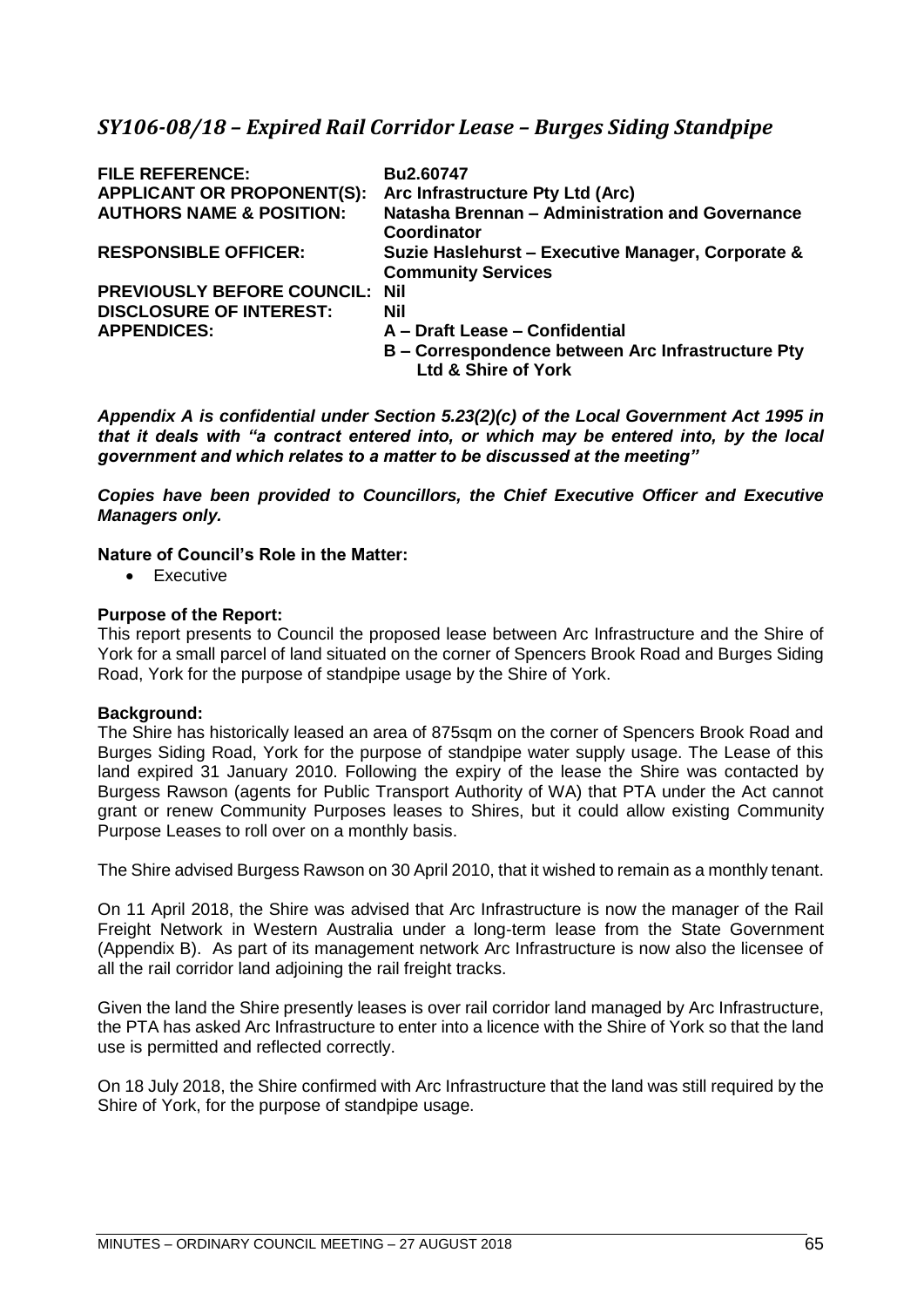# **Comments and details:**

The current lease arrangements with Public Transport Authority of WA (PTA) have been rolled over on a monthly basis since 2010.

This proposal is for Arc Infrastructure to provide a licence to the Shire of York for the lease of this portion of land with the following essential lease terms:

- Use Fee of \$1.00 per annum (Item 4, Schedule 1)
- Permitted Use of community purposes for standpipe usage (Item 5, Schedule 1)
- Contract Term of 5 years, with option to renew for a further 5 years per clause 3.1
- Commencement Date of 1 October 2018 (can be updated based on Council's review) per Item 2, Schedule 1
- Document preparation fee of \$1,000 payable by the Shire of York (clause 20.1)
- Shire of York to take out and maintain insurance (clause 14.1) for:
	- a. Public Liability for insured sum of \$20 million; and
		- b. Worker's compensation and employer's indemnity insurance for insured sum of \$50 million.

Arc Infrastructure has prepared a draft licence to occupy this area of land for the Shire's use which is attached as Confidential Appendix A for Council's consideration.

# **Options:**

Council could choose not to renew the licence; however, this would mean that the Shire would no longer have the long-term security of tenure to utilise this area of land.

Arc Infrastructure cannot guarantee that it can give the Shire a licence to occupy this area, however representatives have advised that they see no reason why the PTA would not approve the use, assuming it is still used for the purposes stated in the original lease.

# **Implications to consider:**

#### • **Consultative**

Community – regular users of the Burges Siding Standpipe Arc Infrastructure Pty Ltd

# • **Strategic**

Theme 5: Strong Leadership and Governance 5.1 The Council supported by the administration of the Shire of York is effective and informed in its decision making and exhibits good practice in its governance role.

# • **Policy related**

CP1.1 Execution of Documents and Execution of the Common Seal CP1.5 Compliance G2.9 Community Engagement and Consultation G4.6 Risk Assessment and Management

• **Financial**

There is a legal cost involved in having the licence prepared by Arc Infrastructure. The cost has been reduced from \$2,000 to \$1,000.

There is an annual licence fee of \$1.00.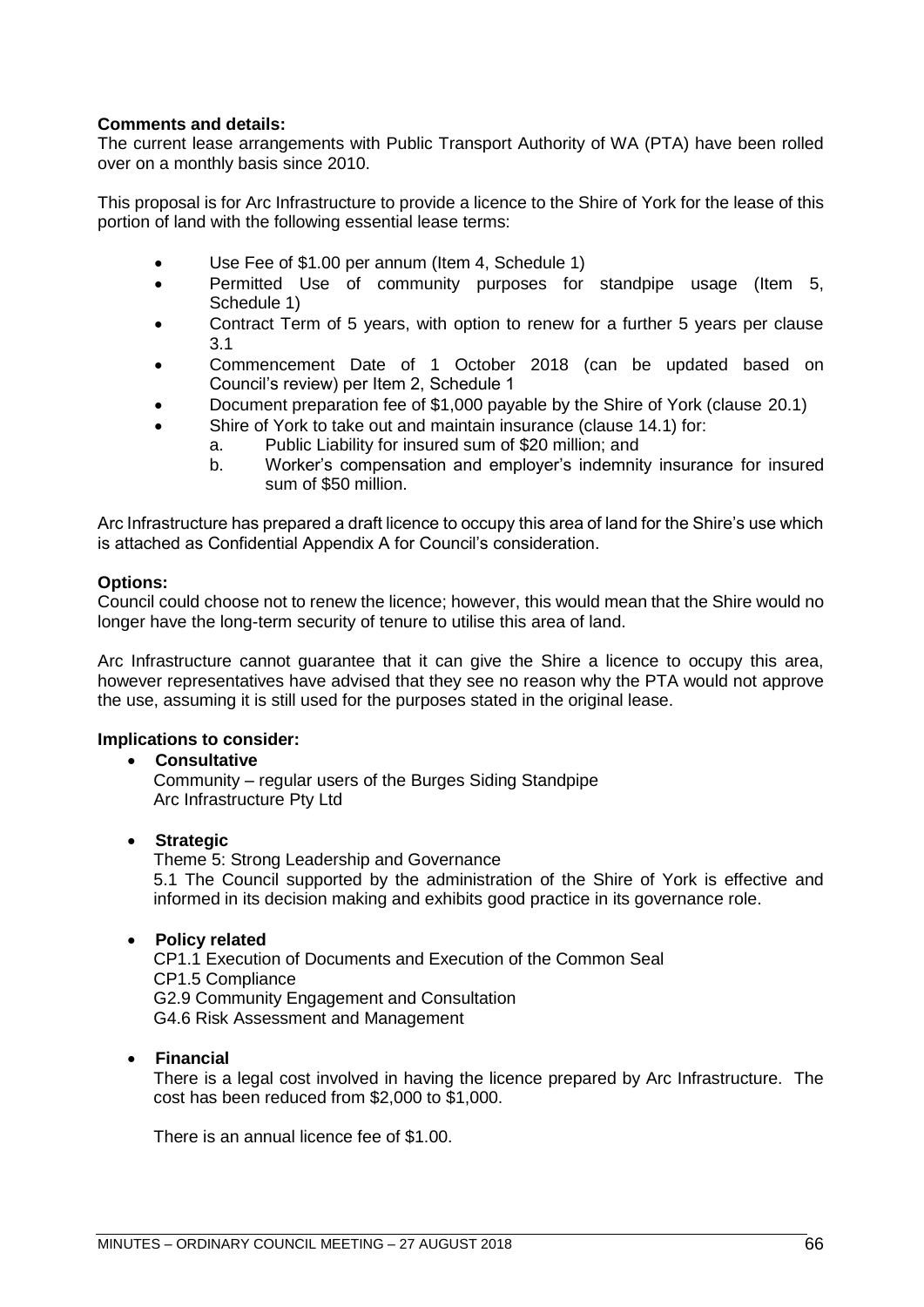Shire of York is required to take out and maintain insurance (clause 14.1) for:

- a. Public Liability for insured sum of \$20 million; and
- b. Worker's compensation and employer's indemnity insurance for insured sum of \$50 million.

The Shire currently maintains Public Liability insurance to the value of \$500 million and unlimited workers compensations employer's indemnity insurance.

## • **Legal and Statutory**

#### *Local Government Act 1995*

### *3.18. Performing executive functions*

- *(1) A local government is to administer its local laws and may do all other things that are necessary or convenient to be done for, or in connection with, performing its functions under this Act.*
- *(2) In performing its executive functions, a local government may provide services and facilities.*
- *(3) A local government is to satisfy itself that services and facilities that it provides —*
	- *(a) integrate and coordinate, so far as practicable, with any provided by the Commonwealth, the State or any public body; and*
	- *(b) do not duplicate, to an extent that the local government considers inappropriate, services or facilities provided by the Commonwealth, the State or any other body or person, whether public or private; and*
	- *(c) are managed efficiently and effectively.*

# • **Risk related**

If the Shire does not have a current Licence in place to utilise this area of land, the Shire may lose access to the standpipe currently used by the community and for the purposes of fire-fighting.

#### • **Workforce Implications**

This lease can be accommodated within the current workforce capacity.

#### **Voting Requirements: Absolute Majority Required: No**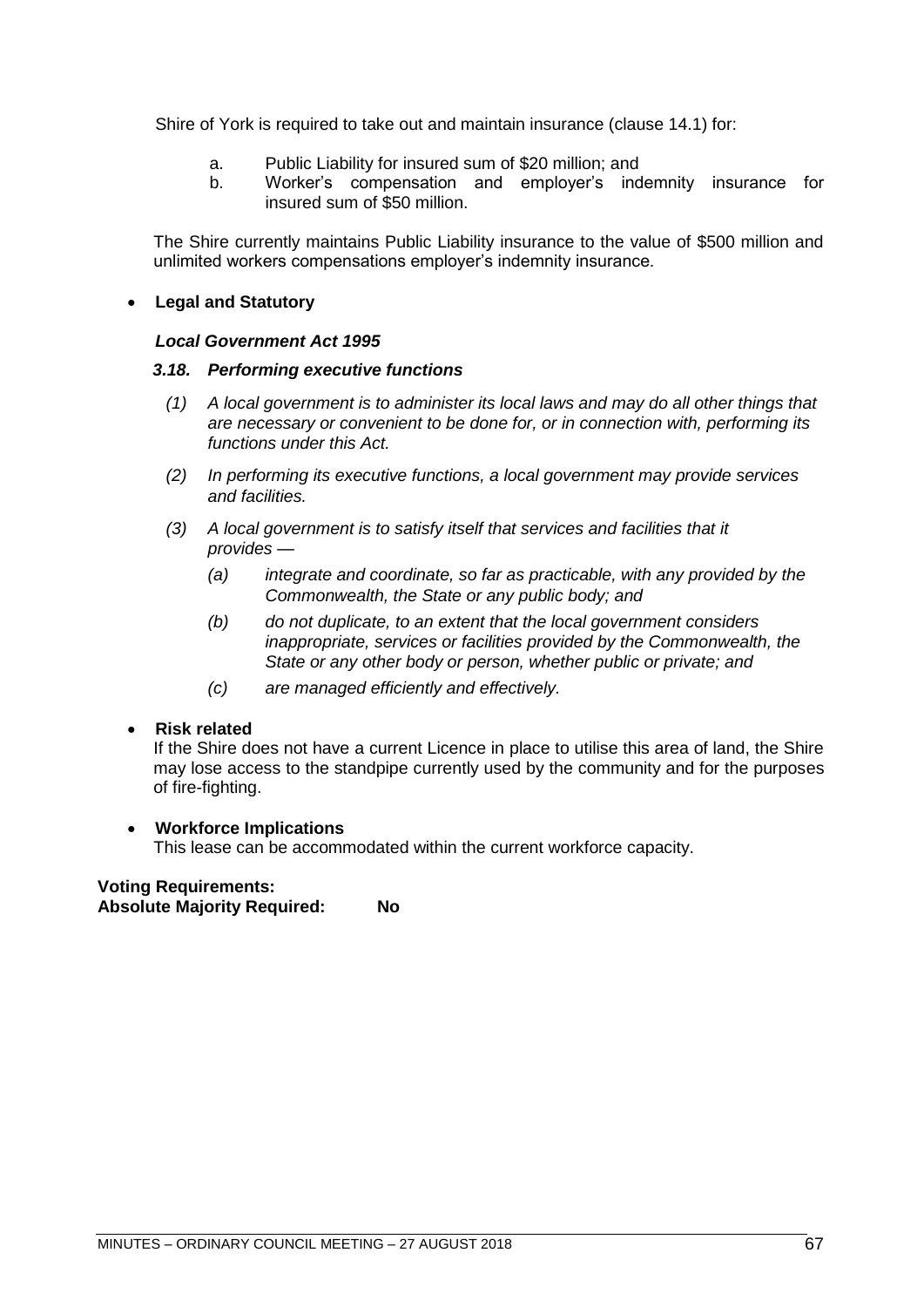# OFFICER RECOMMENDATION

*"That Council:*

- *1. Agrees to the Shire entering a Lease with Arc Infrastructure Pty Ltd for the Licence to Occupy the parcel of land that is used for water stand pipe usage on the corner of Burges Siding & Spencers Brook Road, York in accordance with the following essential lease terms:*
	- *Use Fee of \$1.00 per annum*
	- *Permitted Use of community purposes for standpipe usage (contract term of 5 years, with option to renew for a further 5years*
	- *Commencement Date of 1 October 2018 (can be updated based on Council's review)*
	- *Document preparation fee of \$1,000 payable by the Shire of York* 
		- *Shire of York to take out and maintain insurance for:*
		- *a. Public Liability for insured sum of \$20m; and*
			- *b. Worker's compensation and employer's indemnity insurance for insured sum of \$50m;*
- *2. Authorises the Shire President and Chief Executive Officer to engross the lease documentation as per the terms and conditions of the licence as attached to this report."*

#### **RESOLUTION 120818**

**Moved: Cr Ferro Seconded: Cr Smythe**

*"That Council:*

- *1. Agrees to the Shire entering a Lease with Arc Infrastructure Pty Ltd for the Licence to Occupy the parcel of land that is used for water stand pipe usage on the corner of Burges Siding & Spencers Brook Road, York in accordance with the following essential lease terms:*
	- *Use Fee of \$1.00 per annum*
	- *Permitted Use of community purposes for standpipe usage (contract term of 5 years, with option to renew for a further 5years*
	- *Commencement Date of 1 October 2018 (can be updated based on Council's review)*
	- *Document preparation fee of \$1,000 payable by the Shire of York*
	- *Shire of York to maintain insurance for:*
		- *a. Public Liability for insured sum of at least \$20m; and*
		- *b. Worker's compensation and employer's indemnity insurance for insured sum of at least \$50m;*
- *2. Authorises the Shire President and Chief Executive Officer to engross the lease documentation as per the terms and conditions of the licence as attached to this report."*

*CARRIED: 7/0*

*Reason: To reflect that the Shire currently maintains insurances to a value in excess of the amount required by the Lessor*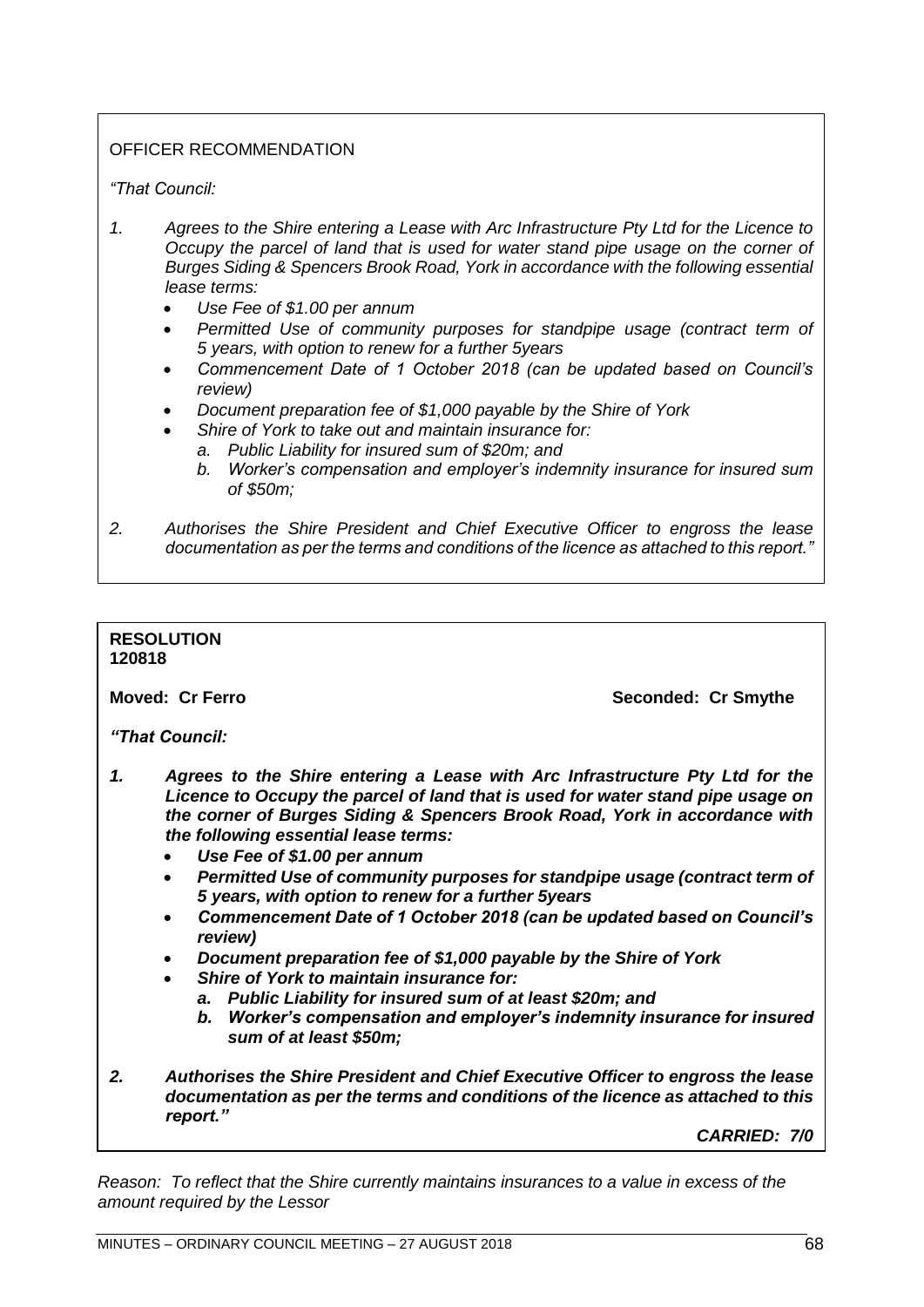# *SY107-08/18 – Outstanding Rates and Charges – Payment Agreements*

| <b>FILE REFERENCE:</b>                         | <b>FI.DRS.3.1</b>                               |
|------------------------------------------------|-------------------------------------------------|
| <b>APPLICANT OR PROPONENT(S):</b>              | <b>VARIOUS</b>                                  |
| <b>AUTHORS NAME &amp; POSITION:</b>            | <b>Anneke Birleson, Finance Officer</b>         |
| <b>RESPONSIBLE OFFICER:</b>                    | Suzie Haslehurst, Executive Manager Corporate & |
|                                                | <b>Community Services</b>                       |
| <b>PREVIOUSLY BEFORE COUNCIL: 23 July 2018</b> |                                                 |
| <b>DISCLOSURE OF INTEREST:</b>                 | Nil                                             |
| <b>APPENDICES:</b>                             | A - Table of Application Details (Confidential) |

*The appendix of this item is confidential in accordance with Section 5.23(2)(b) of the Local Government Act 1995 as it contains information regarding the personal affairs of a person and Section 5.23(2)(e)(iii) as it deals with a matter that if disclosed, would reveal the financial affairs of a person.* 

*Copies have been provided to Councillors, the Chief Executive Officer and Executive Managers only.*

# **Nature of Council's Role in the Matter:**

• Executive

#### **Purpose of the Report:**

The purpose of this report is to provide Council with details regarding payment arrangement applications that the Shire has received, that do not qualify under Delegation DE3-3.

This reports seeks Council's approval to accept the officer recommendations regarding the proposed arrangements as detailed in Confidential Appendix A.

#### **Background:**

At the Ordinary Council Meeting held on 27 November 2017, Council resolved to accept a revised Finance Policy F1.1 Revenue Collection.

The policy and Delegation 3-3 authorises the Chief Executive Officer to accept payment arrangements where there are no arrears and the balance will be paid in full by 30 June of the relevant financial year. Any applications outside this scope must be presented to Council for review and acceptance or rejection.

#### **Comments and details:**

At the ordinary Council Meeting held on 23 July 2018, Council considered one (1) application for the 2018/19 financial year.

The Shire has since received a further three applications that do not qualify under DE3-3 and therefore, require Council consideration.

One of the applicants were referred for debt collection in December 2017 for pre-legal action, resulting in them making application for an agreement. The other two applicants were previously on a payment agreement and are now applying for a similar arrangement this financial year.

Confidential Appendix A details the current debt and brief reasons why the ratepayers cannot meet the requirements of a standard payment arrangement. The table also provides officer recommendations for the applications.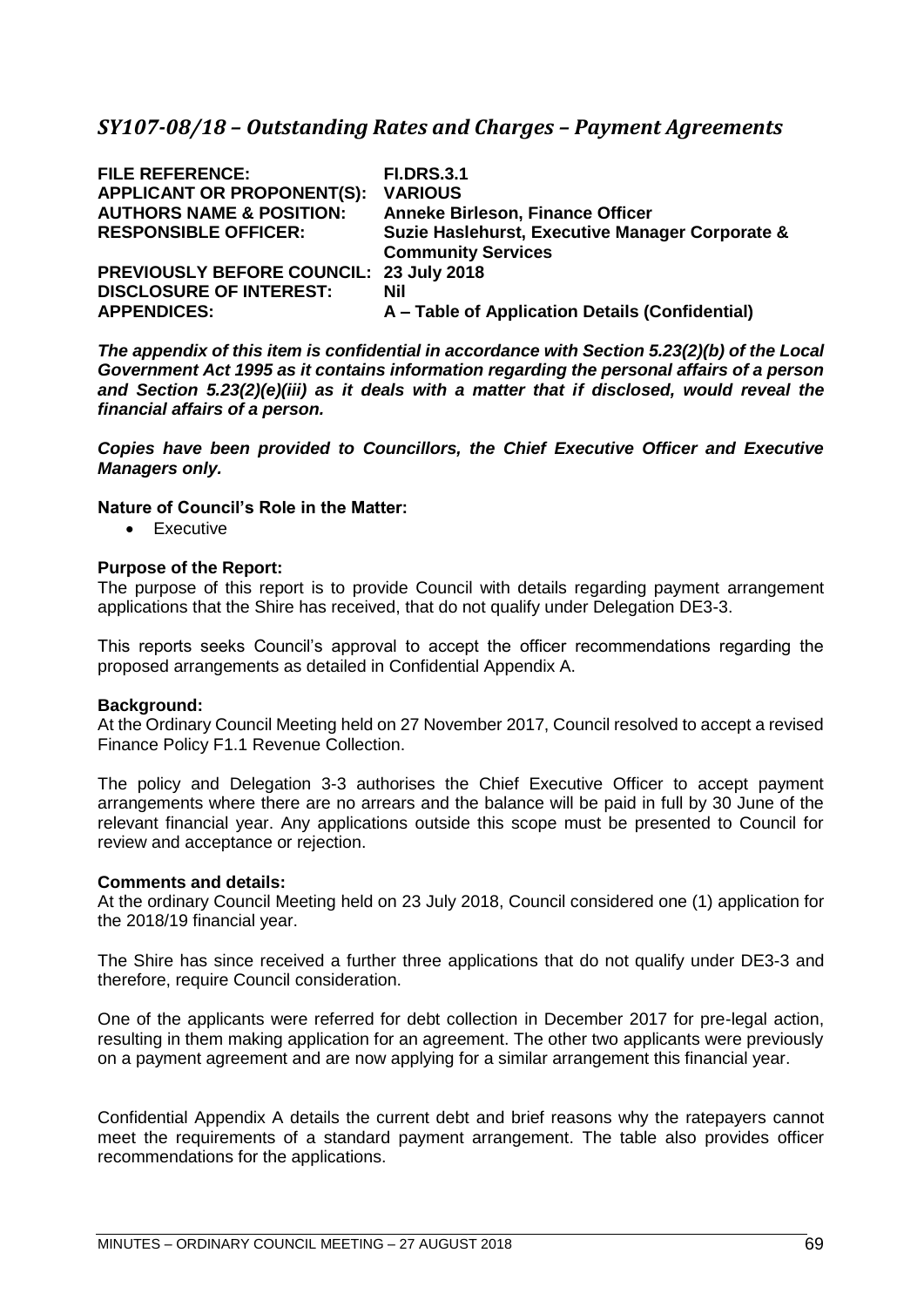Applications are assessed on a case by case basis, taking into consideration people's circumstances, in accordance with policy F1.1 Principle (c).

Any application that is approved is subject to the condition where any default may result in legal action for debt recovery without further notice. Debtors (excluding pensioners) are also made aware that interest continues to accrue.

#### **Options:**

Council could elect to approve or reject the officer recommendations. Officers have worked with the applicants regarding their current financial circumstances and ability to pay. One of the principles of the revenue collection policy is that people's circumstances are taken into account.

#### **Implications to consider:**

### • **Consultative** Officers have liaised with the applicants.

#### • **Strategic**

Theme 5: Strong Leadership and Governance 5.3 The Shire's public finances are sustainable in the short and long-term.

#### • **Policy related**

F1.1 Revenue Collection DE3-3 Agreement as to Payment of Rates and Service Charges

#### • **Financial**

The total debt associated with the proposed payment arrangements as at 2 August 2018 is \$21,589.09.

This represents approximately 0.3% of the current outstanding debt.

#### • **Legal and Statutory**

#### *Local Government Act 1995*

#### *6.49. Agreement as to payment of rates and service charges*

*A local government may accept payment of a rate or service charge due and payable by a person in accordance with an agreement made with the person.*

#### *Shire of York Finance Policy F1.1 Revenue Collection*

#### *Principles*

- *a) the Shire's cashflow is optimised and bad debts minimised by ensuring timely collection of all revenue owing to the Shire.*
- *b) the recovery of the Shire's revenue is clear, equitable, consistent and transparent.*
- *c) that account is taken of the circumstances of people with debt owing to the Shire.*
- *d) all reasonable action be undertaken to recover revenue before the debt is written off.*
- *e) debt collection activities are in accordance with relevant legislation and standards and credit controls are monitored to minimise potential financial loss.*

#### • **Risk related**

The Financial Risk is Minor (2). The Likelihood of occurrence is Likely (4). The overall risk rating is Moderate (8).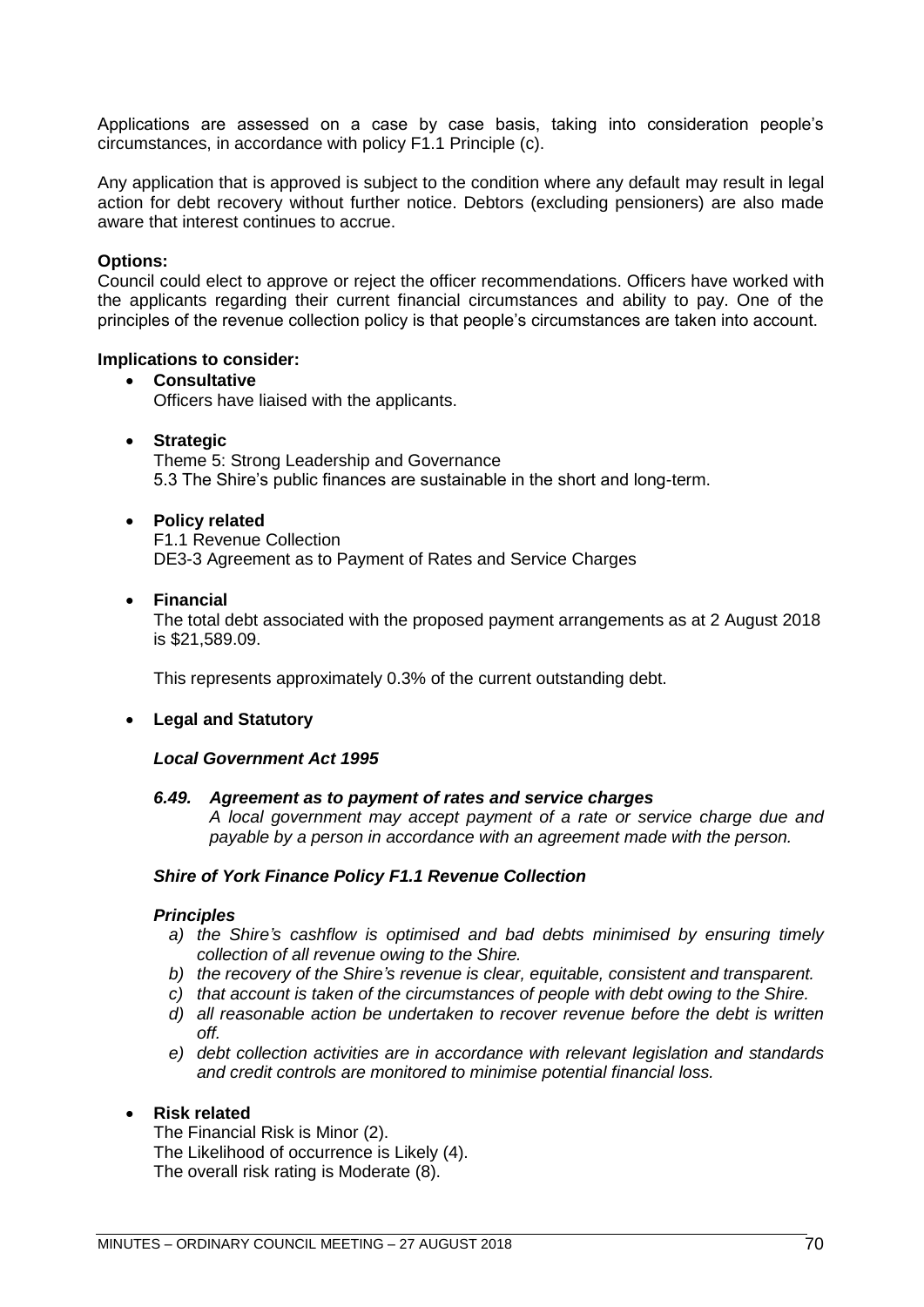The risk can be considered acceptable as there is a policy in place to control and manage the risk. Should any of the debtors default on their arrangement, legal action can be taken to recover the due amounts.

#### • **Workforce Implications**

The scope of this report will have a minor impact on the workforce, relating to ongoing monitoring of payments.

## **Voting Requirements: Absolute Majority Required: No**

| <b>RESOLUTION</b><br>130818                                                                                                                                        |                    |
|--------------------------------------------------------------------------------------------------------------------------------------------------------------------|--------------------|
| <b>Moved: Cr Trent</b>                                                                                                                                             | Seconded: Cr Saint |
| "That Council:                                                                                                                                                     |                    |
| Approves the applications for payment agreements as detailed within<br>Confidential Appendix A, with the condition that any default may result in legal<br>action. |                    |

*2. Requests the Chief Executive Officer to report back to Council regarding progress after 30 June 2019."*

*CARRIED: 7/0*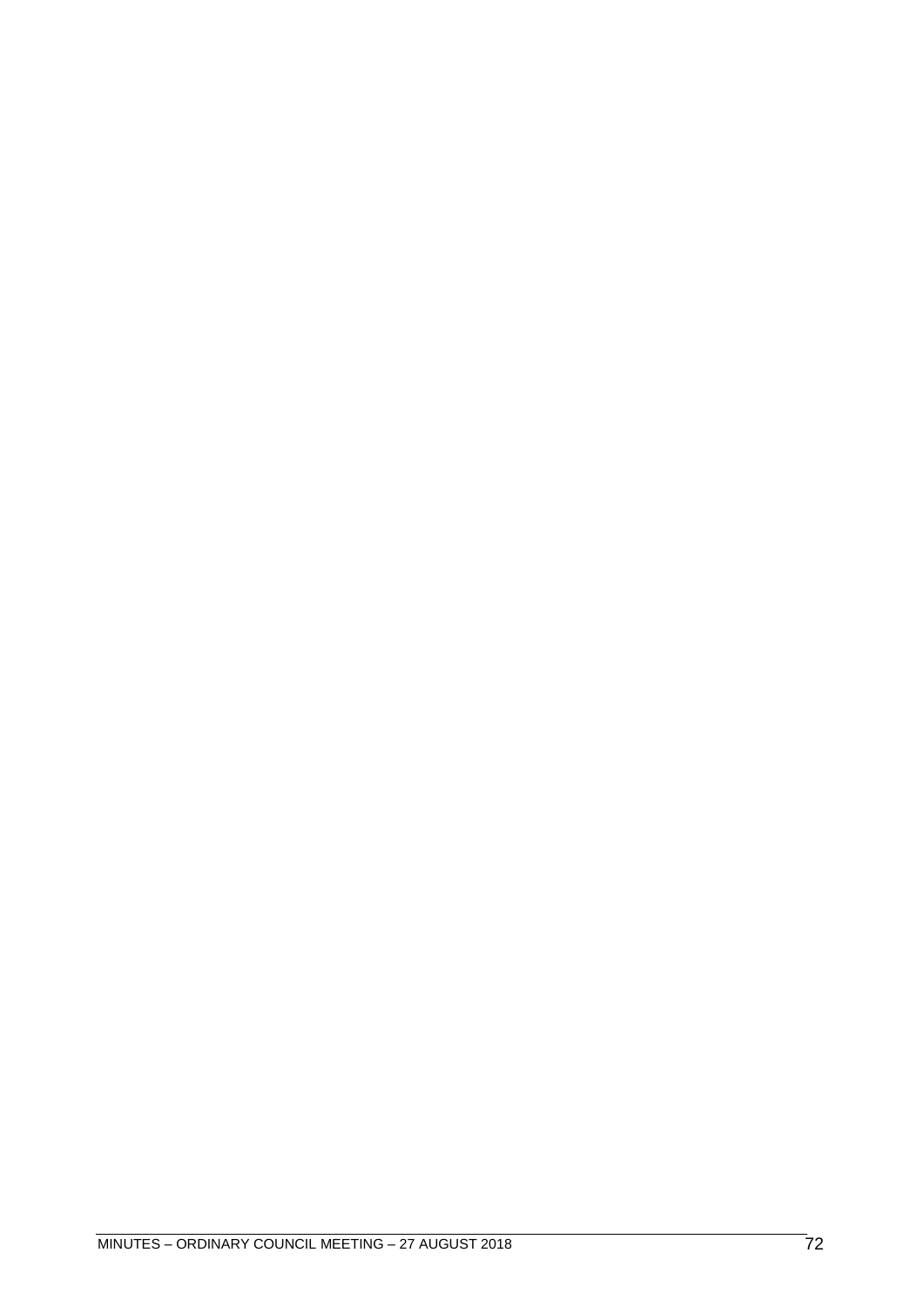# *SY108-08/18 – Companion Card Program - Amendment to 2018/19 Fees and Charges*

| <b>FILE REFERENCE:</b><br><b>APPLICANT OR PROPONENT(S):</b><br><b>AUTHORS NAME &amp; POSITION:</b><br><b>RESPONSIBLE OFFICER:</b> | <b>FI.BUD1819</b><br><b>Shire of York</b><br>Tabitha Bateman - Finance Manager<br>Suzie Haslehurst - Executive Manager, Corporate and<br><b>Community Services</b> |
|-----------------------------------------------------------------------------------------------------------------------------------|--------------------------------------------------------------------------------------------------------------------------------------------------------------------|
| PREVIOUSLY BEFORE COUNCIL: N/A<br><b>DISCLOSURE OF INTEREST:</b><br><b>APPENDICES:</b>                                            | Nil<br><b>Nil</b>                                                                                                                                                  |

# **Nature of Council's Role in the Matter:**

- Executive
- Legislative

# **Purpose of the Report:**

This report provides details of the proposed amendment to the 2018/19 Schedule of Fees and Charges to incorporate the Companion Card Program and recommends that Council adopts the amendment for the 2018/19 financial year.

### **Background:**

In accordance with Sections 6.16 to 6.19 of the *Local Government Act 1995*, a Local Government may impose a fee or charge for any goods or service it provides. Fees and charges must be imposed when adopting the annual budget, however may also be imposed or amended during the course of the year if necessary.

### **Comments and details:**

Officers were recently approached by National Disability Services (NDS) seeking the Shire's interest in becoming affiliated with the Companion Card Program.

The Companion Card is not for everyone with a disability. It is for people with a life-long, severe or profound and permanent disability who are unable to participate in most community activities without attendant care support. The card is only provided to people if their level of support is lifelong and they meet all of the eligibility criteria.

People with a disability, who require attendant care support, are often required to pay two admission and/or booking fees; one for themselves and one for their companion. This has the effect of increasing the admission for the person with a disability and decreasing their social inclusion. The Companion Card allows the person to participate without having to pay for a second ticket for their companion.

In harmony with Council's newly adopted Disability Access and Inclusion Plan, affiliation with the Companion Card Program seeks to address the Action Plan – Outcome 1: Access to Services and Events, specifically items 1.4 to 1.6. ensuring people with disability have the same opportunities as other people to access the services of, and any events organised by, the Shire of York. Officers are of the opinion that offering a concession for Companion Card holders complements Council's view toward access and inclusion.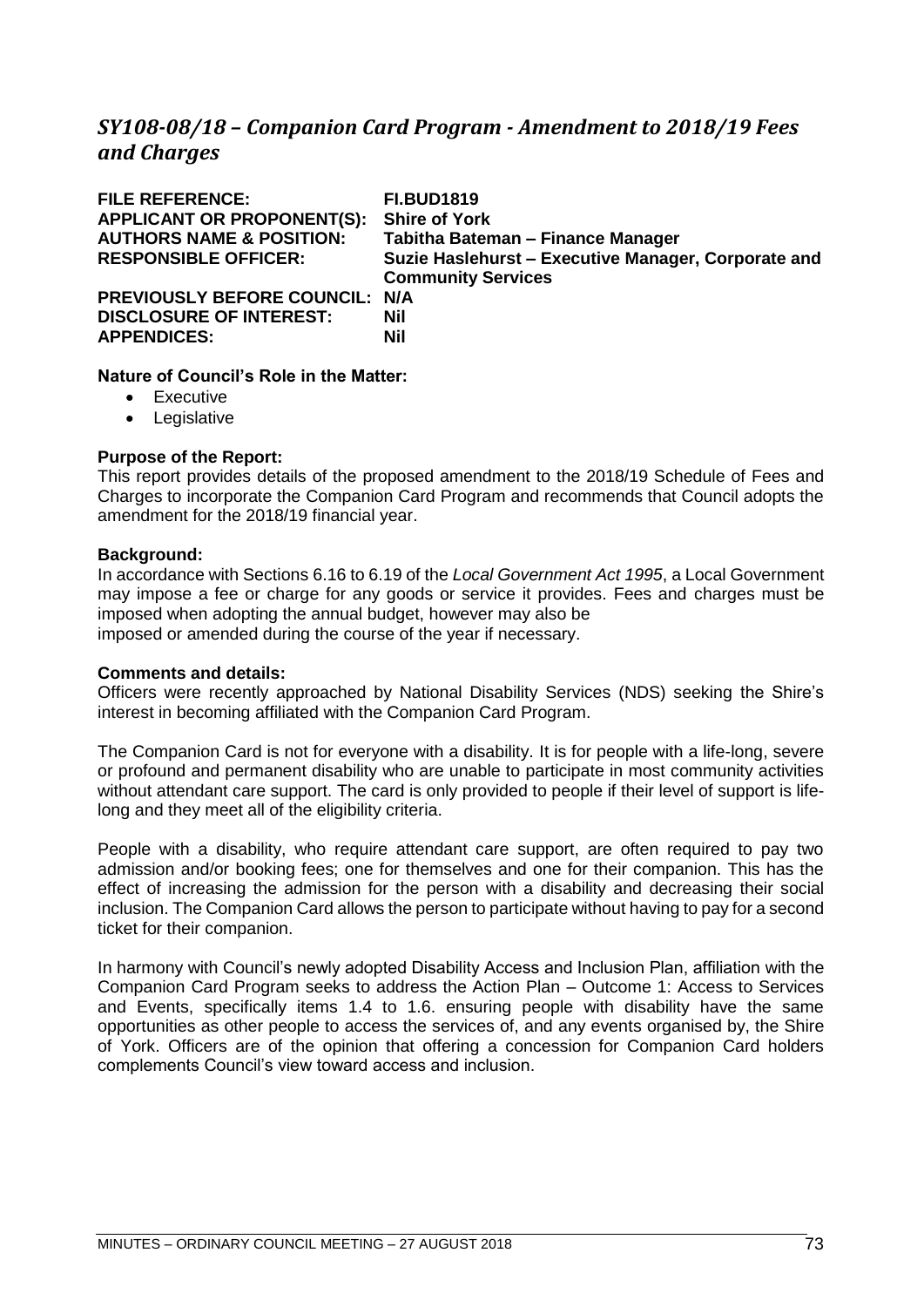An amendment to the adopted Fees and Charges for 2018/19 is necessary as Council's current Fees and Charges do not make provision for Companion Card holders. These minor amendments are recommended for inclusion in the 2018/19 Fees and Charges with an effective date of 1 September 2018. Upon approval by Council, these amendments will be incorporated into the 2018/19 Fees and Charges and will replace the Schedule currently on Council's website.

# **Options:**

- 1. Council could resolve to accept the officer's recommendation thereby approving free entry to all Shire venues and Shire-run events to Companion Card Holders acknowledging the minor impact to revenue for the 2018/19 financial year.
- 2. Council could resolve to apply the concession on a selection of Shire venues only and report accordingly in the Fees and Charges.
- 3. Council could reject the officer's recommendation choosing not to become a Companion Card Affiliate and make no amendment to the 2018/19 adopted Fees and Charges with the option to reconsider as part of the 2019/20 budget process.

# **Implications to consider:**

# • **Consultative**

National Disability Services Access and Inclusion Advisory Committee

# • **Strategic**

### *Theme 1: A Place to Live*

1.4 There are few barriers to people moving safely, freely and easily around the town of York and rural townships and to other communities.

1.5 Health, disability and family support services are accessible and locally provided wherever possible.

# • **Policy related**

N/A

# • **Financial**

The effect of this change is expected to have very minimal impact on the 2018/19 Budget.

# • **Legal and Statutory**

*Local Government Act 1995*

# *6.16. Imposition of fees and charges*

*(1) A local government may impose\* and recover a fee or charge for any goods or service it provides or proposes to provide, other than a service for which a service charge is imposed.*

*\* Absolute majority required.*

- *(2) A fee or charge may be imposed for the following —*
	- *(a) providing the use of, or allowing admission to, any property or facility wholly or partly owned, controlled, managed or maintained by the local government;*
	- *(b) supplying a service or carrying out work at the request of a person;*
	- *(c) subject to section 5.94, providing information from local government records;*
	- *(d) receiving an application for approval, granting an approval, making an inspection and issuing a licence, permit, authorisation or certificate;*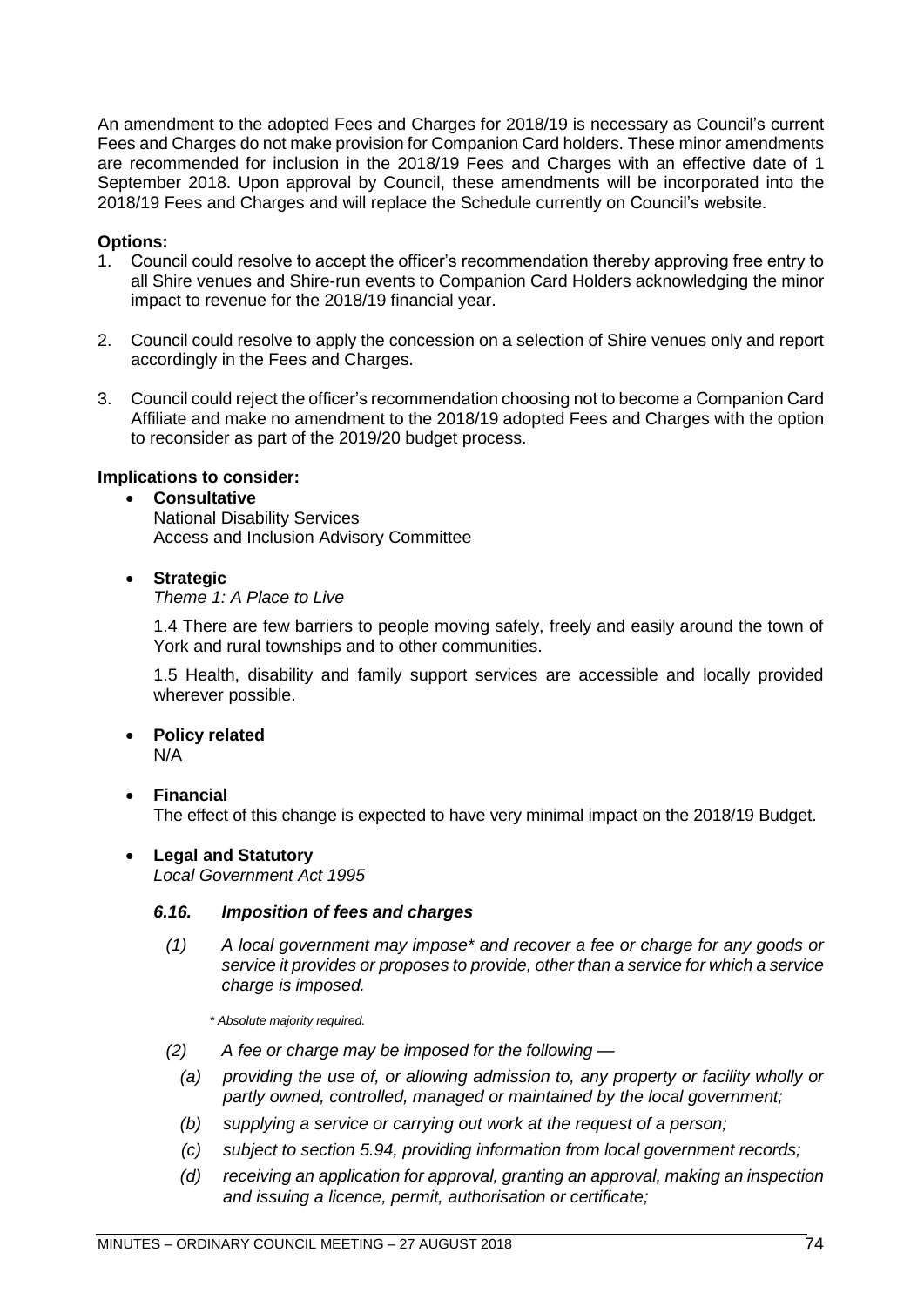- *(e) supplying goods;*
- *(f) such other service as may be prescribed.*
- *(3) Fees and charges are to be imposed when adopting the annual budget but may be —*
	- *(a) imposed\* during a financial year; and*
	- *(b) amended\* from time to time during a financial year.*

*\* Absolute majority required.*

### *6.17. Setting level of fees and charges*

- *(1) In determining the amount of a fee or charge for a service or for goods a local government is required to take into consideration the following factors —*
	- *(a) the cost to the local government of providing the service or goods; and*
	- *(b) the importance of the service or goods to the community; and*
	- *(c) the price at which the service or goods could be provided by an alternative provider.*
- *(2) A higher fee or charge or additional fee or charge may be imposed for an expedited service or supply of goods if it is requested that the service or goods be provided urgently.*
- *(3) The basis for determining a fee or charge is not to be limited to the cost of providing the service or goods other than a service —*
	- *(a) under section 5.96; or*
	- *(b) under section 6.16(2)(d); or*
	- *(c) prescribed under section 6.16(2)(f), where the regulation prescribing the service also specifies that such a limit is to apply to the fee or charge for the service.*
- *(4) Regulations may —*
	- *(a) prohibit the imposition of a fee or charge in prescribed circumstances; or*
	- *(b) limit the amount of a fee or charge in prescribed circumstances.*

### *6.18. Effect of other written laws*

- *(1) If the amount of a fee or charge for a service or for goods is determined under another written law a local government may not —*
	- *(a) determine an amount that is inconsistent with the amount determined under the other written law; or*
	- *(b) charge a fee or charge in addition to the amount determined by or under the other written law.*
- *(2) A local government is not to impose a fee or charge for a service or goods under this Act if the imposition of a fee or charge for the service or goods is prohibited under another written law.*

### *6.19. Local government to give notice of fees and charges*

*If a local government wishes to impose any fees or charges under this Subdivision after the annual budget has been adopted it must, before introducing the fees or charges, give local public notice of —*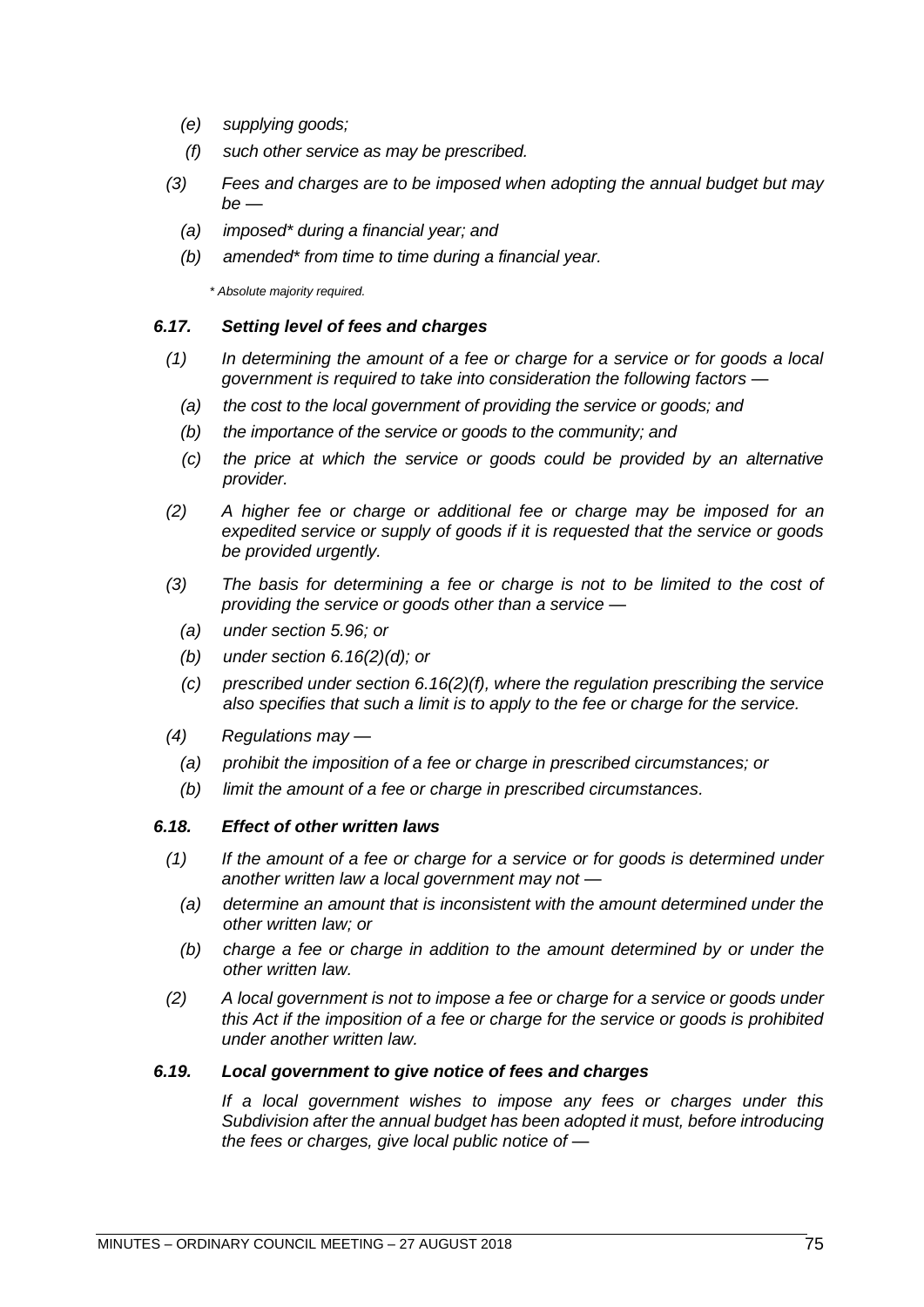- *(a) its intention to do so; and*
- *(b) the date from which it is proposed the fees or charges will be imposed.*

# • **Risk Related**

Not becoming a Companion Card Affiliate could pose a negative public image for the Shire by giving the message to community members and stakeholders that the Shire chooses not to be as inclusive as possible of people with disability. There is also the risk that the proposed change could result in a more significant reduction of income than anticipated. Officers believe the latter risk to be of a minor nature and are of the opinion that by joining the Companion Card program could in fact attract more people to York.

• **Workforce Implications** N/A

**Voting Requirements: Absolute Majority Required: Yes**

**RESOLUTION 140818**

**Moved: Cr Smythe Seconded: Cr Heaton** 

*"That Council;* 

- *1. Accepts the invitation from National Disability Services to become a Companion Card Affiliate,*
- *2. Approves the amendment to the 2018/19 Schedule of Fees and Charges to include free entry to Shire venues and Shire-run events for Companion Card Holders effective 1 September 2018.*
- *3. Requests the Chief Executive Officer to give local public notice of the amendment."*

*CARRIED BY ABSOLUTE MAJORITY: 7/0*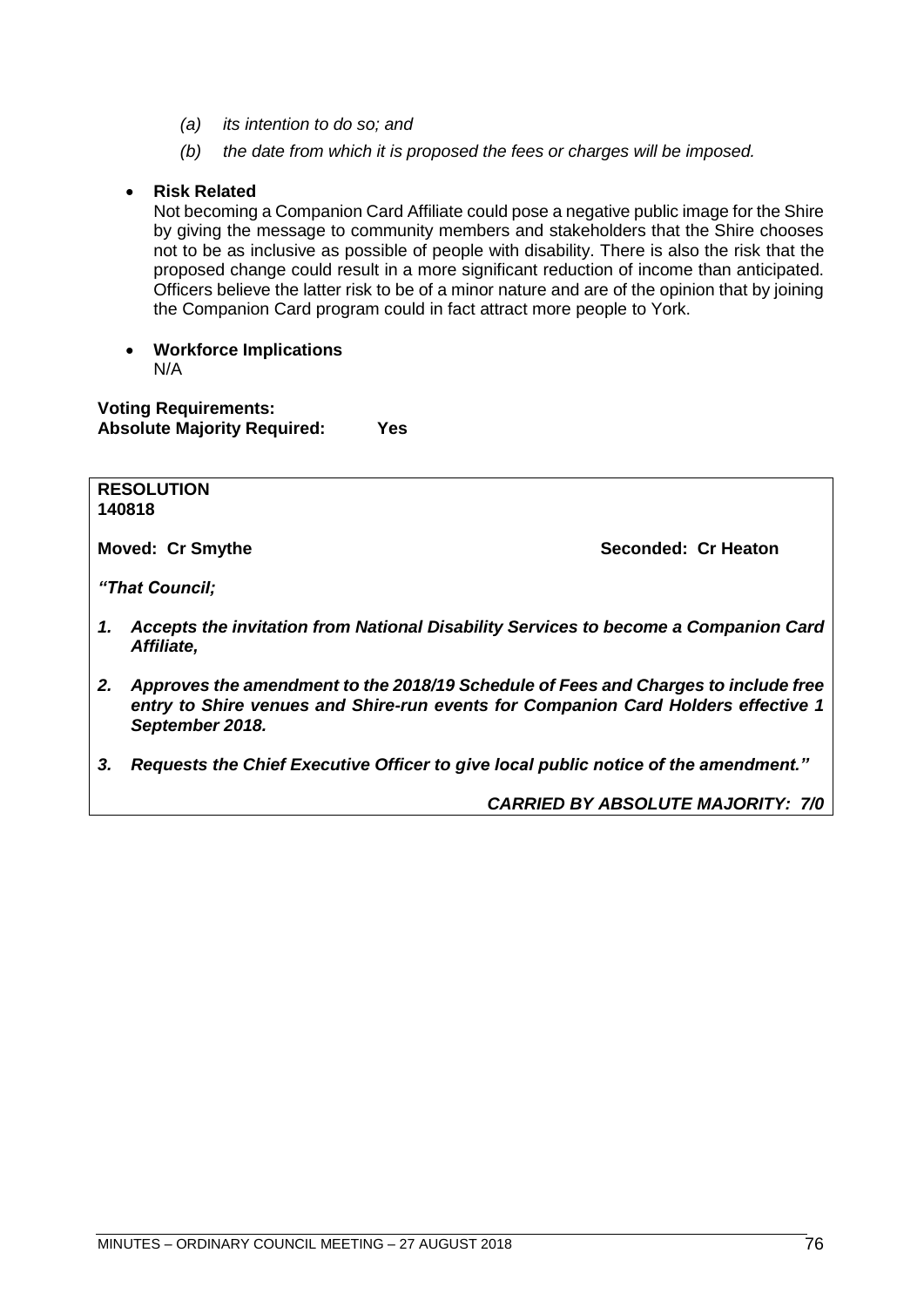# *SY109-08/18 – Financial Report for July 2018*

| <b>FILE REFERENCE:</b><br><b>APPLICANT OR PROPONENT(S):</b><br><b>AUTHORS NAME &amp; POSITION:</b><br><b>RESPONSIBLE OFFICER:</b> | FI.FRP<br><b>Not Applicable</b><br>Tabitha Bateman, Finance Manager<br>Suzie Haslehurst, Executive Manager Corporate and<br><b>Community Services</b> |
|-----------------------------------------------------------------------------------------------------------------------------------|-------------------------------------------------------------------------------------------------------------------------------------------------------|
| <b>PREVIOUSLY BEFORE COUNCIL: No</b><br><b>DISCLOSURE OF INTEREST:</b><br><b>APPENDICES:</b>                                      | Nil<br><b>Monthly Statements</b><br>А.<br><b>List of Creditors Payments</b><br>В.<br><b>Corporate Credit Card Transaction Listing</b><br>С.           |

# **Nature of Council's Role in the Matter:**

- Legislative
- Review

# **Purpose of the Report:**

The purpose of financial reporting and the preparation of monthly financial statements is to communicate information about the financial position and operating results of the Shire of York to Councillors and the community and monitors the local government's performance against budgets.

### **Background:**

Local governments are required to prepare general purpose financial reports in accordance with the *Local Government Act 1995*, the *Local Government (Financial Management) Regulations 1996* and the *Australian Accounting Standards*.

A statement of financial activity and any accompanying documents are to be presented to the Council at an ordinary meeting of the Council within two months after the end of the month to which the statement relates. The Statement of Financial Activity summarises the Shire's operating activities and non-operating activities.

It should be noted that the figures reflected in the following reports are an estimate of the end of year position only and are subject to audit adjustments to the 2017/18 Annual Financial Report.

### **Comments and details:**

The Financial Report for the period ending 31 July 2018 is presented for Council's consideration and includes the following;

- Monthly Statements for the period ended 31 July 2018
- List of Creditor's Payments
- Corporate Credit Card Transaction Listing

The following information provides balances for key financial areas for the Shire of York's financial position as at 31 July 2018;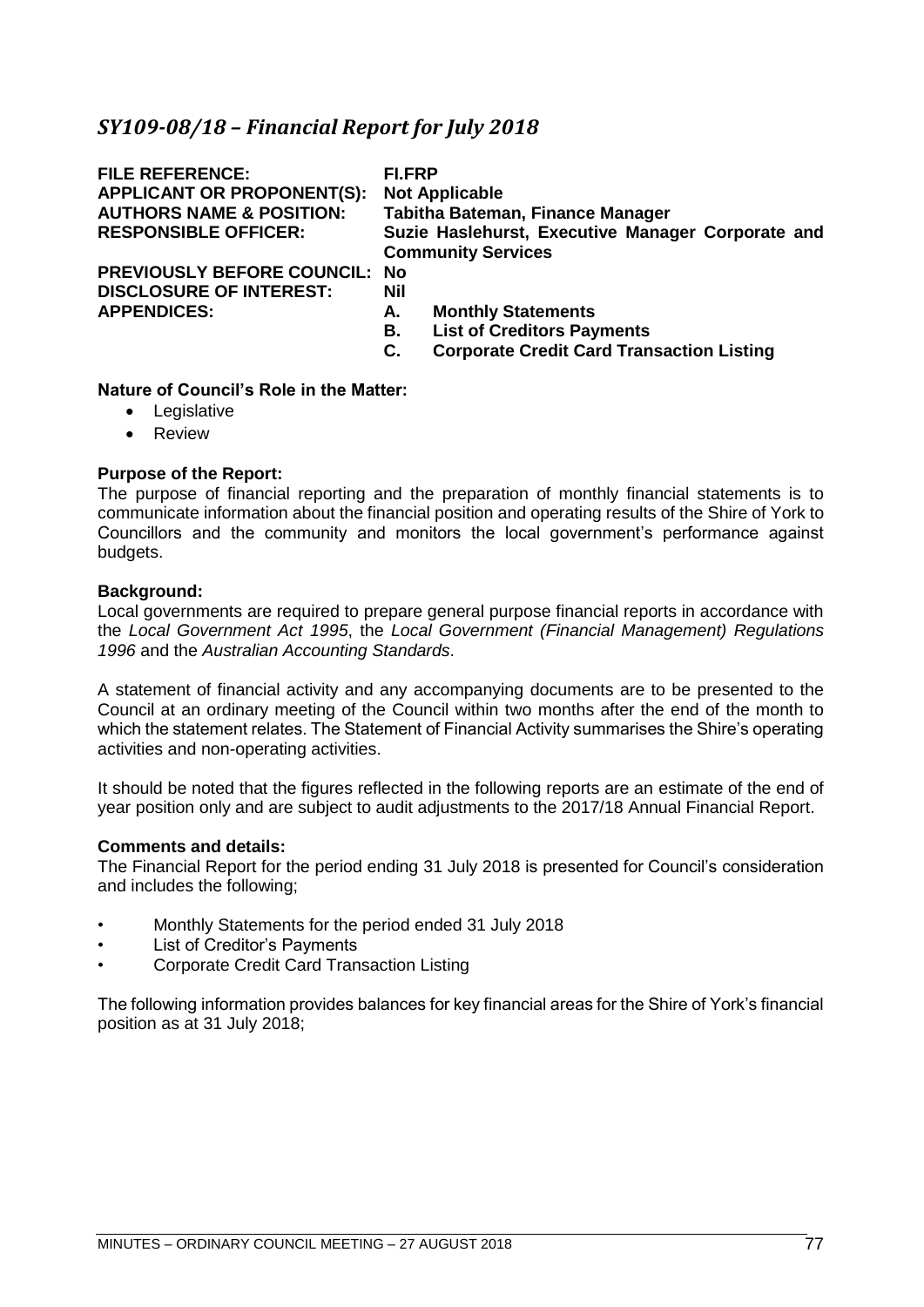### *Outstanding Rates and Services*

The total outstanding rates as at 31 July 2018 were \$7,264,964 compared to \$1,169,920 as at 30 June 2018.

| <b>Current Year</b>                  | 31/07/2018     | %   | 31/07/2017     | %   |
|--------------------------------------|----------------|-----|----------------|-----|
| 3 years and over                     | \$480,957.11   | 7%  | \$295,250.78   | 4%  |
| 2 years and over                     | \$261,725.74   | 4%  | \$283,540.03   | 4%  |
| 1 year and over                      | \$403,576.29   | 6%  | \$469,542.91   | 7%  |
| <b>Total Prior Years outstanding</b> | \$1,146,259.14 | 16% | \$1,048,333.72 | 16% |
| <b>Current Rates</b>                 | \$6,118,704.42 | 84% | \$5,638,781.08 | 84% |
| <b>Total Rates Outstanding</b>       | \$7,264,963.56 |     | \$6,687,114.80 |     |

### *Outstanding Sundry Debtors*

Total outstanding sundry debtors as at 31 July 2018 were \$344,635 compared to \$331,021 as at 30 June 2018.

| <b>Current Year</b>              | 31/07/2018   | $\%$  | 31/07/2017   | $\%$       |
|----------------------------------|--------------|-------|--------------|------------|
| 90 days and over                 | \$267,089.47 | 77%   | \$278,646.06 | 72%        |
| 60 days and over                 | \$125.06     | $0\%$ | \$7,085.50   | 2%         |
| 30 days and over                 | \$60,475.01  | 18%   | \$8,298.66   | 2%         |
| Current                          | \$16,945.80  | 5%    | \$94,641.44  | <b>24%</b> |
| <b>Total Debtors Outstanding</b> | \$344,635.34 |       | \$388,671.66 |            |

# **Implications to consider:**

# • **Legal and Statutory**

### *Local Government Act 1995*

*6.10. Financial Management Regulations may provide for —*

- *(a) the security and banking of money received by a local government; and*
- *(b) the keeping of financial records by a local government; and*
- *(c) the management by a local government of its assets, liabilities and revenue; and (d) the general management of, and the authorisation of payments out of —*
- *(i) the municipal fund; and (ii) the trust fund, of a local government.*

*Local Government (Financial Management) Regulations 1996*

# *34. Financial activity statement required each month (Act s. 6.4)*

*(1A) In this regulation —*

*committed assets means revenue unspent but set aside under the annual budget for a specific purpose.*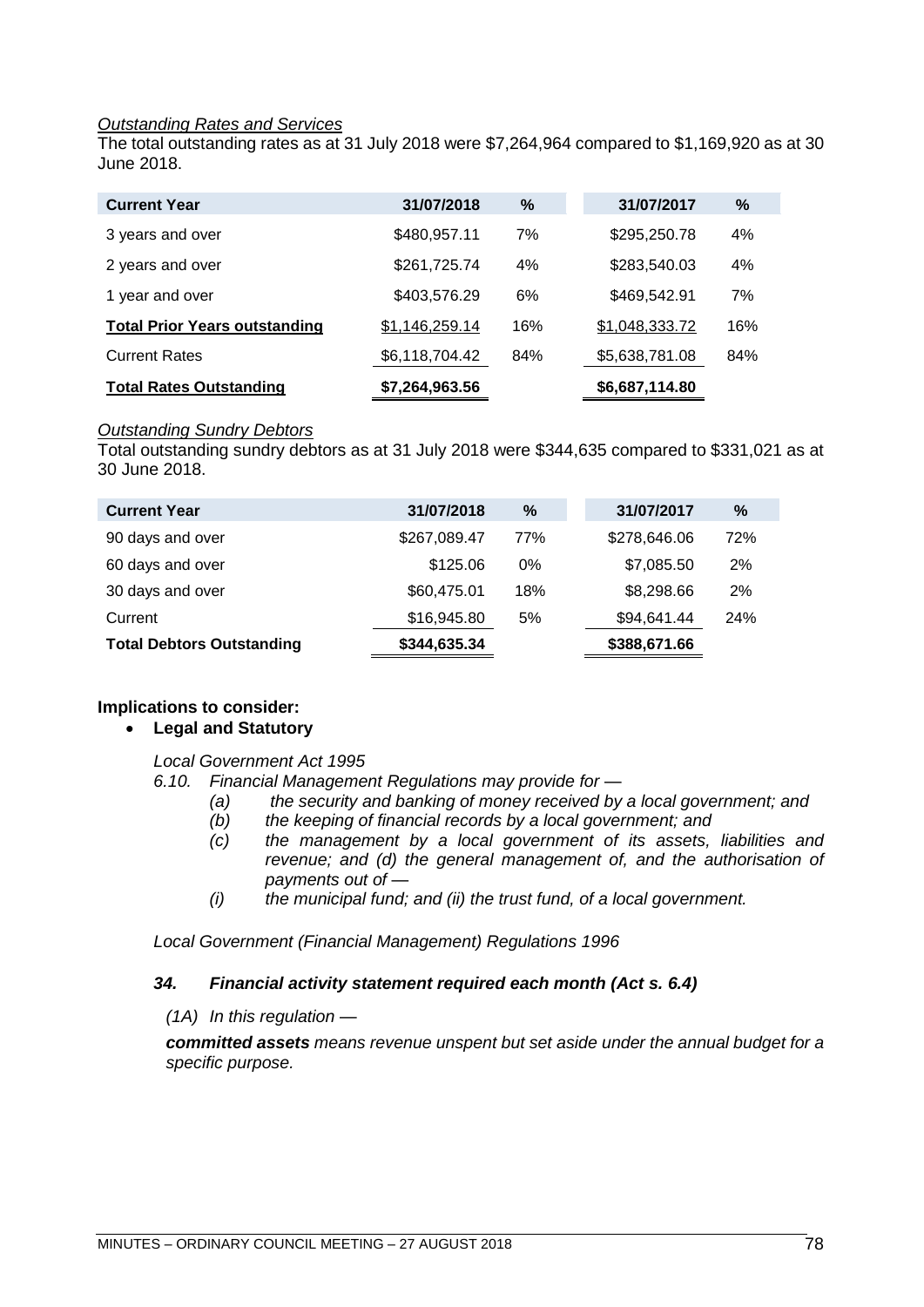- *(1) A local government is to prepare each month a statement of financial activity reporting on the revenue and expenditure, as set out in the annual budget under regulation 22(1)(d), for that month in the following detail —*
	- *(a) annual budget estimates, taking into account any expenditure incurred for an additional purpose under section 6.8(1)(b) or (c); and*
	- *(b) budget estimates to the end of the month to which the statement relates; and*
	- *(c) actual amounts of expenditure, revenue and income to the end of the month to which the statement relates; and*
	- *(d) material variances between the comparable amounts referred to in paragraphs (b) and (c); and*
	- *(e) the net current assets at the end of the month to which the statement relates.*
- *(2) Each statement of financial activity is to be accompanied by documents containing —*
	- *(a) an explanation of the composition of the net current assets of the month to which the statement relates, less committed assets and restricted assets; and*
	- *(b) an explanation of each of the material variances referred to in subregulation (1)(d); and*
	- *(c) such other supporting information as is considered relevant by the local government.*
- *(3) The information in a statement of financial activity may be shown —*
	- *(a) according to nature and type classification; or*
	- *(b) by program; or*
	- *(c) by business unit.*
- *(4) A statement of financial activity, and the accompanying documents referred to in subregulation (2), are to be —*
	- *(a) presented at an ordinary meeting of the council within 2 months after the end of the month to which the statement relates; and*
	- *(b) recorded in the minutes of the meeting at which it is presented.*
- *(5) Each financial year, a local government is to adopt a percentage or value, calculated in accordance with the AAS, to be used in statements of financial activity for reporting material variances.*

*[Regulation 34 inserted in Gazette 31 Mar 2005 p. 1049-50; amended in Gazette 20 Jun 2008 p. 2724.]*

• **Policy**

Policy F1.2 Procurement Policy F1.5 Authority to make payments from Trust and Municipal Funds

**Voting Requirements: Absolute Majority Required: No**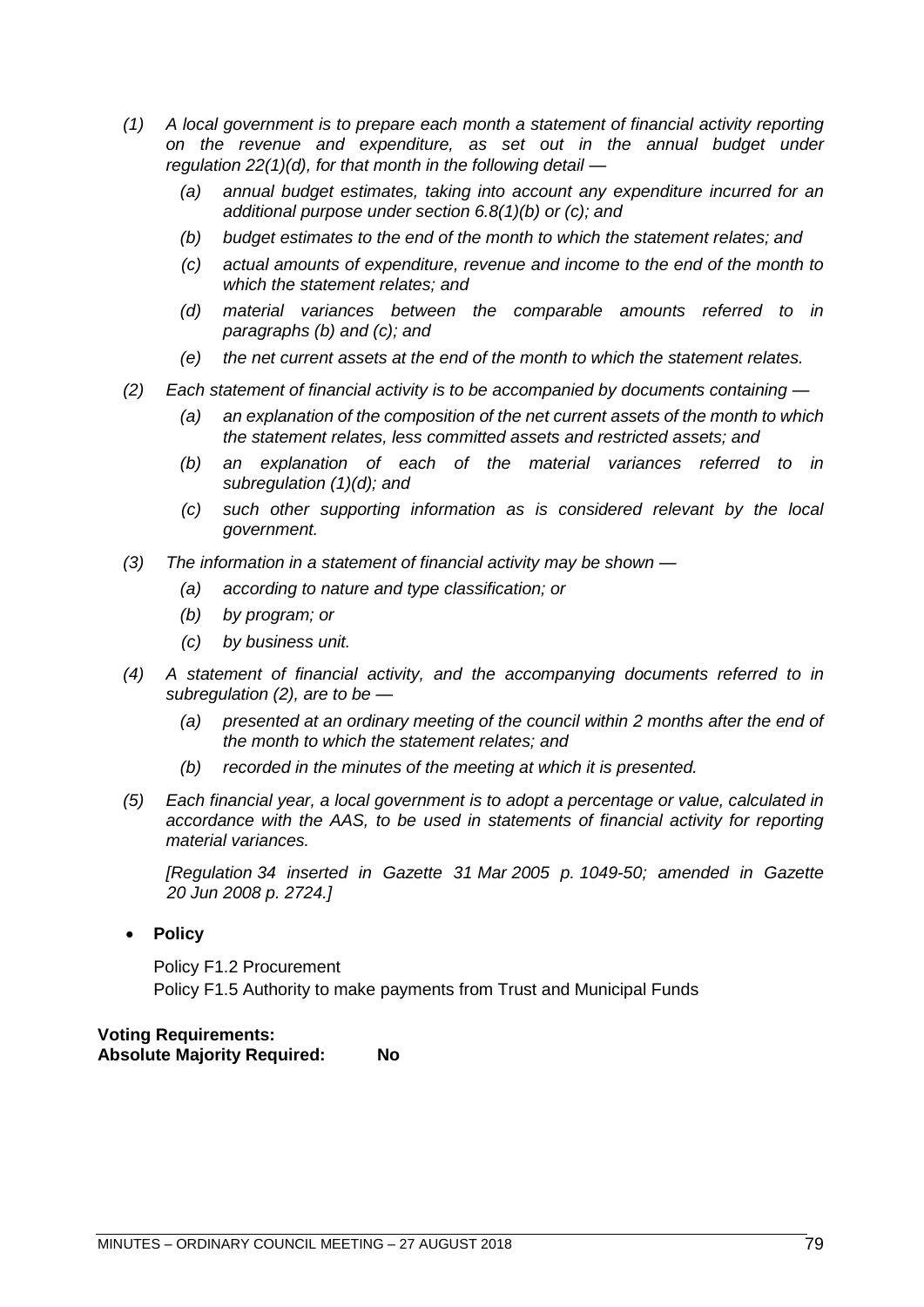### **RESOLUTION 150818**

# **Moved: Cr Smythe Seconded: Cr Trent**

*"That Council receives the Monthly Financial Report and the list of payments drawn from the Municipal and Trust accounts for the period ending 31 July 2018 as summarised below:* 

| Jul-18                           |               |
|----------------------------------|---------------|
|                                  |               |
| <b>MUNICIPAL FUND</b>            | <b>AMOUNT</b> |
| <b>Cheque Payments</b>           | 25,041.13     |
| <b>Electronic Funds Payments</b> | 879,849.30    |
| <b>Payroll Debits</b>            | 279,240.32    |
| Payroll Debits - Superannuation  | 55,801.34     |
| <b>Bank Fees</b>                 | 676.52        |
| <b>Corporate Cards</b>           | 279.84        |
| Fuji Xerox Equipment Rental      | 236.62        |
| <b>Fire Messaging Service</b>    | 0.00          |
| <b>TOTAL</b>                     | 1,241,125.07  |
|                                  |               |
| <b>TRUST FUND</b>                |               |
| <b>Electronic Funds Payments</b> | 1,495.25      |
| <b>Cheque Payments</b>           | 0.00          |
| <b>Direct Debits Licensing</b>   | 110,449.00    |
| <b>TOTAL</b>                     | 111,944.25    |
|                                  |               |
| TOTAL DISBURSEMENTS              | 1,353,069.32  |
|                                  |               |

 *" CARRIED: 7/0*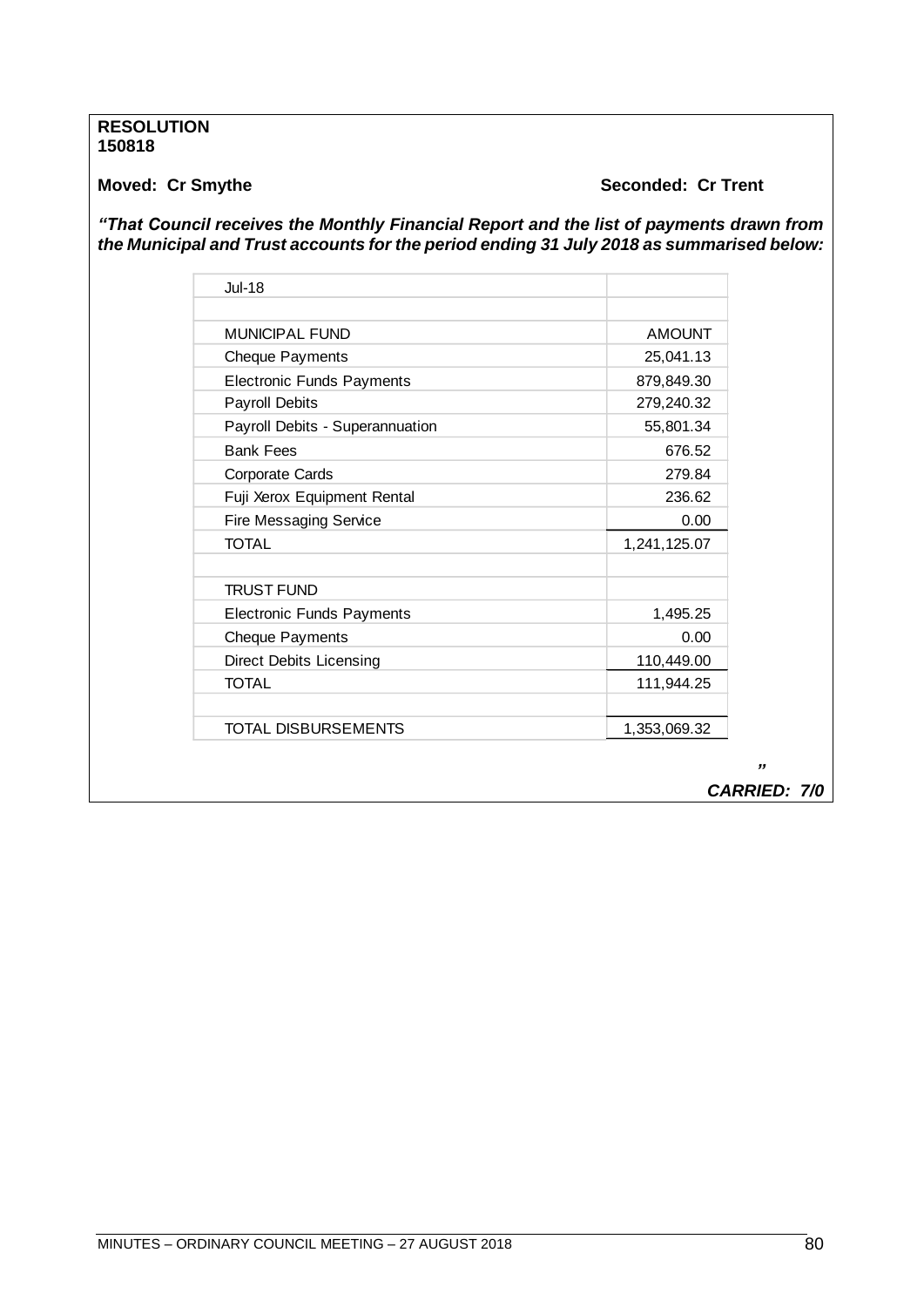# *SY110-08/18 – Investments – July 2018*

| <b>FILE REFERENCE:</b><br><b>APPLICANT OR PROPONENT(S):</b><br><b>AUTHORS NAME &amp; POSITION:</b><br><b>RESPONSIBLE OFFICER:</b> | <b>FI.FRP</b><br><b>Not Applicable</b><br><b>Tabitha Bateman, Finance Manager</b><br>Suzie Haslehurst, Executive Manager Corporate and<br><b>Community Services</b> |
|-----------------------------------------------------------------------------------------------------------------------------------|---------------------------------------------------------------------------------------------------------------------------------------------------------------------|
| <b>PREVIOUSLY BEFORE COUNCIL: No</b>                                                                                              | Nil                                                                                                                                                                 |
| <b>DISCLOSURE OF INTEREST:</b>                                                                                                    | <b>Investment Portfolio</b>                                                                                                                                         |
| <b>APPENDICES:</b>                                                                                                                | А.                                                                                                                                                                  |

### **Nature of Council's Role in the Matter:**

- Legislative
- Review

### **Purpose of the Report:**

To report to Council the balance of investments held by the Shire of York as at 31 July 2018.

### **Background:**

Council's policy F1.4 - *Investment* requires Council to review the performance of its investments on a monthly basis. In accordance with the policy, a report of investments is presented to Council to provide a summary of investments held by the Shire of York.

### **Comments and details:**

The Shire of York Investment Portfolio includes the following items that highlight Council's investment portfolio performance:

- a) Council's Investments as at 31 July 2018
- b) Application of Investment Funds
- c) Investment Performance

# **Implications to consider:**

- **Legal and Statutory**
	- *Local Government Act 1995*

### *6.14. Power to invest*

- *(1) Money held in the municipal fund or the trust fund of a local government that is not, for the time being, required by the local government for any other purpose may be invested as trust funds may be invested under the Trustees Act 1962 Part III.*
- *(2A) A local government is to comply with the regulations when investing money referred to in subsection (1).*
- *(2) Regulations in relation to investments by local governments may —*
	- *(a) make provision in respect of the investment of money referred to in subsection (1); and*

# *[(b) deleted]*

- *(c) prescribe circumstances in which a local government is required to invest money held by it; and*
- *(d) provide for the application of investment earnings; and*
- *(e) generally provide for the management of those investments.*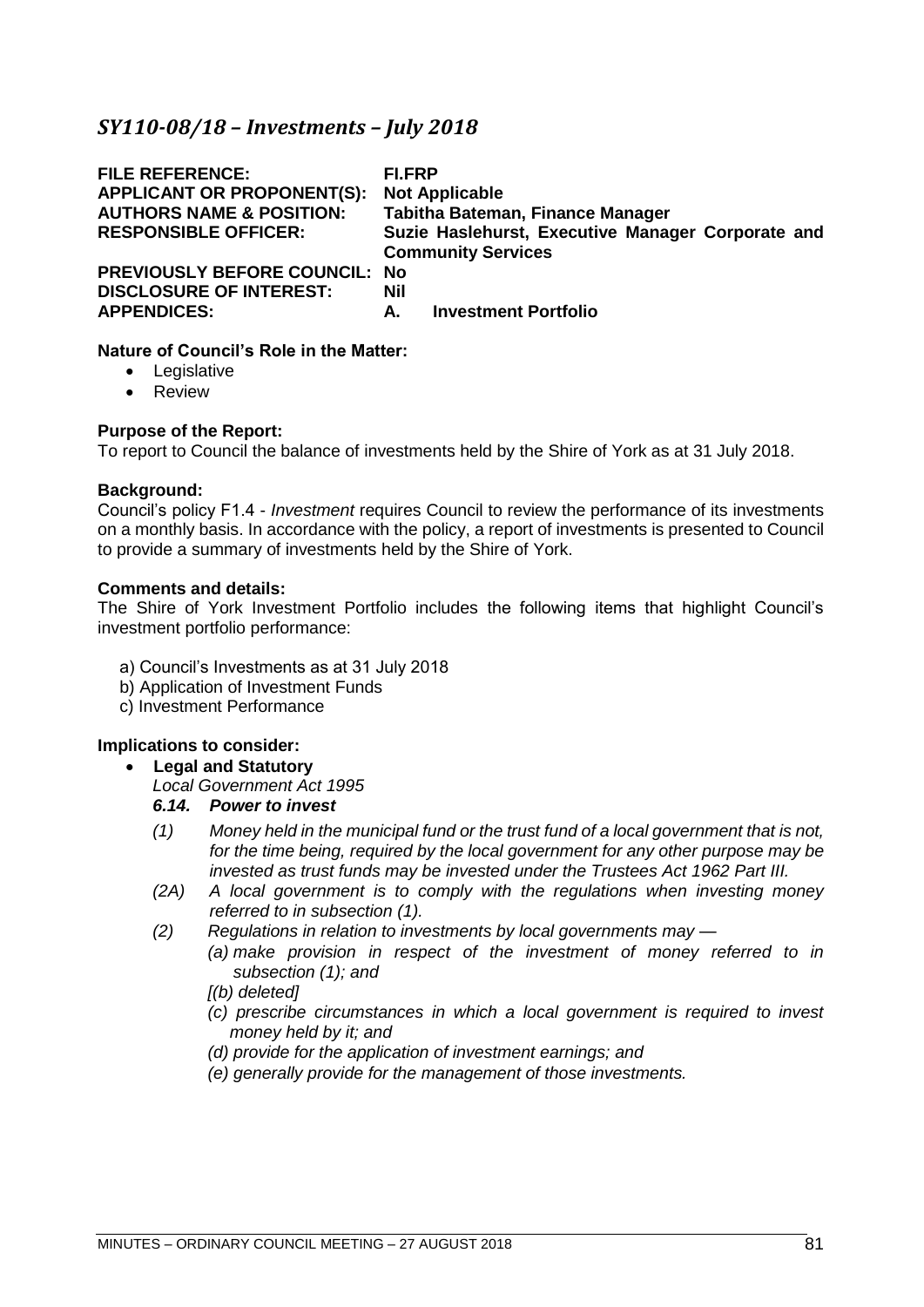*Local Government (Financial Management) Regulations 1996*

### *19. Investments, control procedures for*

- *(1) A local government is to establish and document internal control procedures to be followed by employees to ensure control over investments.*
- *(2) The control procedures are to enable the identification of —*
	- *(a) the nature and location of all investments; and*
	- *(b) the transactions related to each investment.*

# *19C. Investment of money, restrictions on (Act s. 6.14(2)(a))*

*(1) In this regulation —*

# *authorised institution means —*

- *(a) an authorised deposit-taking institution as defined in the Banking Act 1959 (Commonwealth) section 5; or*
- *(b) the Western Australian Treasury Corporation established by the Western Australian Treasury Corporation Act 1986;*

# *foreign currency means a currency except the currency of Australia.*

- *(2) When investing money under section 6.14(1), a local government may not do any of the following —*
	- *(a) deposit with an institution except an authorised institution;*
	- *(b) deposit for a fixed term of more than 3 years;*
	- *(c) invest in bonds that are not guaranteed by the Commonwealth Government, or a State or Territory government;*
	- *(d) invest in bonds with a term to maturity of more than 3 years;*
	- *(e) invest in a foreign currency.*

# • **Policy**

Policy F1.4 *Investment*

**Voting Requirements: Absolute Majority Required: No**

### **RESOLUTION 160818**

**Moved: Cr Trent Seconded: Cr Heaton**

*"That Council receives and notes the Shire of York Investment Portfolio attached to this report."*

*CARRIED: 7/0*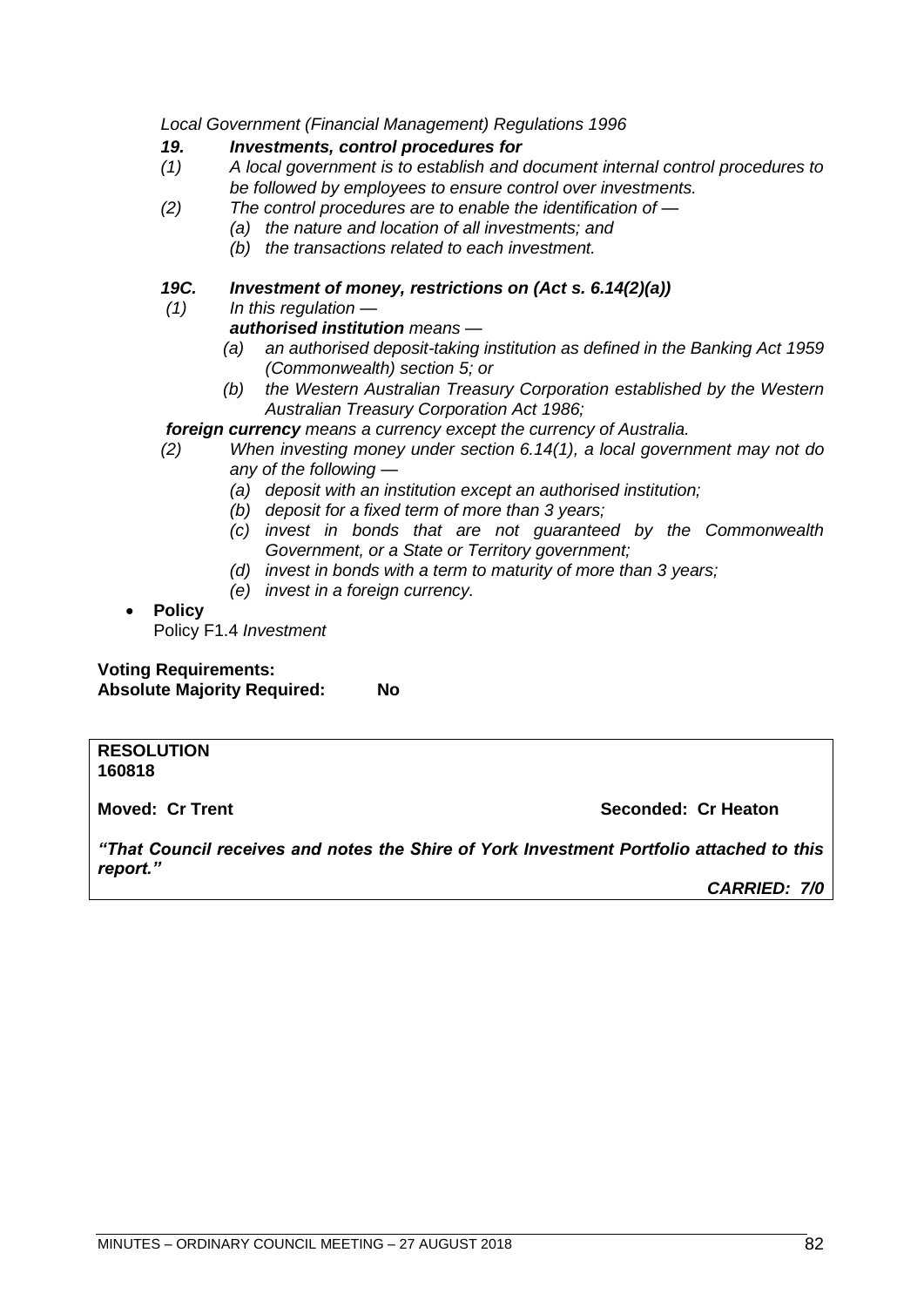### **9. MOTIONS OF WHICH PREVIOUS NOTICE HAS BEEN GIVEN** *Nil*

# **10. QUESTIONS FROM MEMBERS WITHOUT NOTICE**

*Cr Heaton – referring to the environmental assessment of Mt Brown associated with the recent mountain bike event – the author has agreed to undertake an environmental rectification – is there a time frame for this to occur?*

*Response – The Chief Executive Officer stated that remedial work has been done to date – a further assessment is to be undertaken in the next two weeks.*

### **11. BUSINESS OF AN URGENT NATURE INTRODUCED BY DECISION OF THE MEETING** *Nil*

# **12. MEETING CLOSED TO THE PUBLIC**

12.1 Matters for which the meeting may be closed

| <b>RESOLUTION</b><br>170818                                                                                                                                                                                                                                                                                                                   |                     |
|-----------------------------------------------------------------------------------------------------------------------------------------------------------------------------------------------------------------------------------------------------------------------------------------------------------------------------------------------|---------------------|
| <b>Moved: Cr Trent</b>                                                                                                                                                                                                                                                                                                                        | Seconded: Cr Smythe |
| "That Council goes behind closed doors to discuss:                                                                                                                                                                                                                                                                                            |                     |
| 1. Item SY111-08/18 – Outstanding Rates and Charges – A11921 - in accordance with<br>Section 5.23(2)(b) of the Local Government Act 1995 as it contains information<br>regarding the personal affairs of a person and Section 5.23(2)(e)(iii) as it deals with a<br>matter that if disclosed, would reveal the financial affairs of a person. |                     |

- *2. Item SY112-08/18 – Appointment of York Honours Reference Group Member - under Section 5.23 (2)(b) of the Local Government Act 1995 in that it deals with the personal affairs of any person.*
- *3. Item SY113-08/18 – Policy G2.1 Comprehensive Complaints Response - pursuant to s.5.23 (2)(a) and (b) of the Local Government Act (a) in that it deals with a matter affecting an employee or employees; and (b) the personal affairs of any person."*

*CARRIED: 7/0*

*The Shire President thanked everyone for their attendance and advised members of the Gallery they were welcome to return to the meeting at the conclusion of the Confidential Items.*

*The members of the Gallery left the meeting at 5.51pm and the doors were closed.*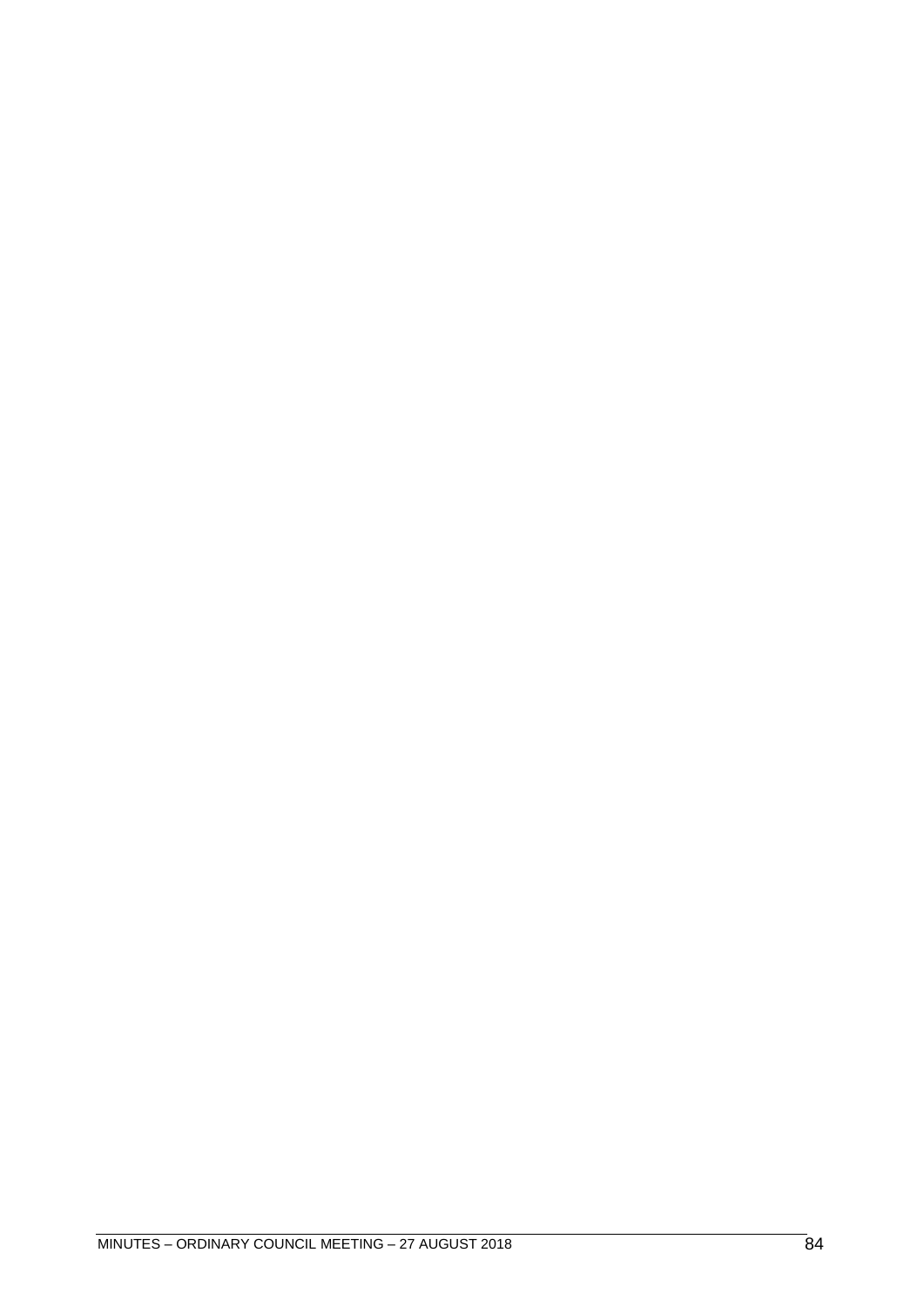# *SY111-08/18 – Confidential - Outstanding Rates and Charges - A11921*

**RESOLUTION 180818**

**Moved: Cr Smythe Seconded: Cr Trent** 

*"That Council:*

- *1. Rejects the applicant's request for Council to forego all outstanding rates on the property, A11921.*
- *2. Rejects the applicant's offer of \$18,000 which would result in a write off of at least \$25,610.*
- *3. Requests the CEO to initiate the process to take possession of the land for the purpose of selling it or leasing it pursuant to Section 6.64 of the Local Government Act 1995, if the outstanding rates and charges are not paid in full, or an acceptable arrangement to pay the amount is not entered into by 30 September 2018."*

*CARRIED: 7/0*

# *SY112-08/18 – Appointment of York Honours Reference Group Member*

**RESOLUTION 190818 Moved: Cr Smythe Seconded: Cr Saint Seconded: Cr Saint** *"That Council: 1. Appoints Mrs Bev Penny to the York Honours Reference Group as the new Community Member. 2. Adopts the updated Terms of Reference for the York Honours Reference Group. 3. Accepts the Community Donations raised at the Australia Day Community Breakfast currently held in Trust No. T24 from 2017 of \$53.55 and 2018 of \$433.50 be donated to the St John Ambulance – York Sub-Branch." CARRIED BY ABSOLUTE MAJORITY: 7/0*

*The Chief Executive Officer and the Executive Manager Corporate & Community Services left the meeting at 5.53pm.*